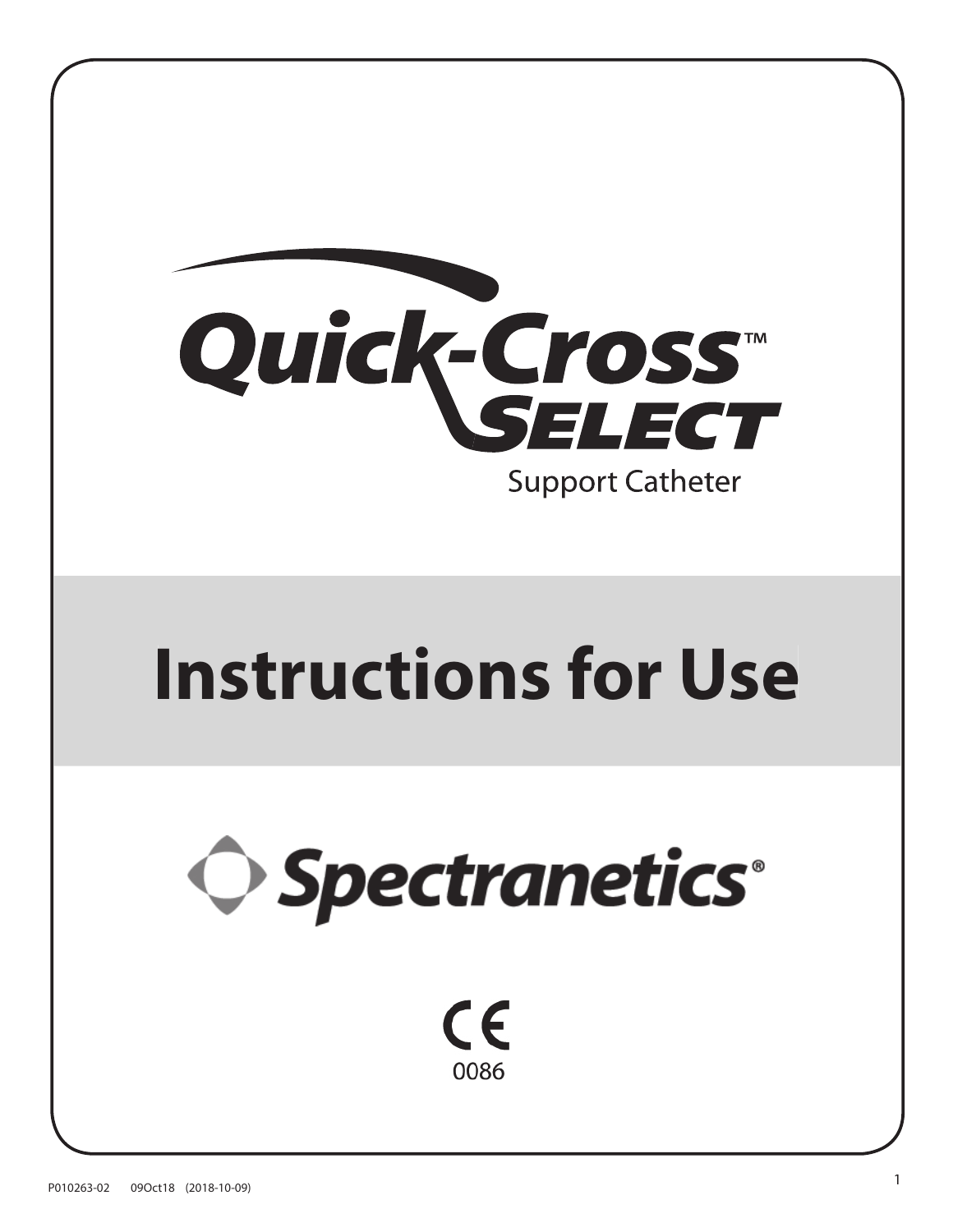



**English / English**

| Pg | Language   | <b>Instructions For Use</b> |                           |
|----|------------|-----------------------------|---------------------------|
| 3  | English    | English                     | Instructions for Use      |
| 5  | Bulgarian  | български език              | Инструкции за употреба    |
| 7  | Croatian   | Hrvatski                    |                           |
| 9  | Czech      | Česky                       |                           |
| 11 | Danish     | Dansk                       | Brugsanvisning            |
| 13 | Dutch      | <b>Nederlands</b>           | Gebruiksaanwijzing        |
| 15 | Estonian   | Eesti                       | Kasutusjuhend             |
| 17 | Finnish    | Suomi                       | Käyttöohjeet              |
| 19 | French     | Français                    | Mode d'emploi             |
| 21 | German     | Deutsch                     | Gebrauchsanweisung        |
| 23 | Greek      | Ελληνικά                    | Οδηγίες χρήσης            |
| 25 | Hungarian  | Magyar                      | Használati utasítások     |
| 27 | Icelandic  | Íslenska                    | Leiðbeiningar um notkun   |
| 29 | Italian    | Italiano                    | Istruzioni per l'uso      |
| 31 | Latvian    | Latviešu valoda             | Lietošanas instrukcija    |
| 33 | Lithuanian | lietuvių kalba              | Naudojimo instrukcija     |
| 35 | Norwegian  | Norsk bokmål                | Bruksinstruksjoner        |
| 37 | Polish     | Polski                      | Instrukcja użytkowania    |
| 39 | Portuguese | Português                   | Instruções de Utilização  |
| 41 | Romanian   | Română                      | Instrucțiuni de utilizare |
| 43 | Russian    | Русский язык                | Инструкции по применению  |
| 45 | Serbian    | Srpski jezik                | Uputstvo za upotrebu      |
| 47 | Slovak     | Slovenčina                  | Návod na použitie         |
| 49 | Slovenian  | Slovenščina                 | Navodila za Uporabo       |
| 51 | Spanish    | Español                     | Instrucciones de Uso      |
| 53 | Swedish    | Svenska                     | Bruksanvisning            |
| 55 | Turkish    | Türkce                      | Kullanım Talimatları      |

# **Instructions for Use - Sections by Language Table of Contents**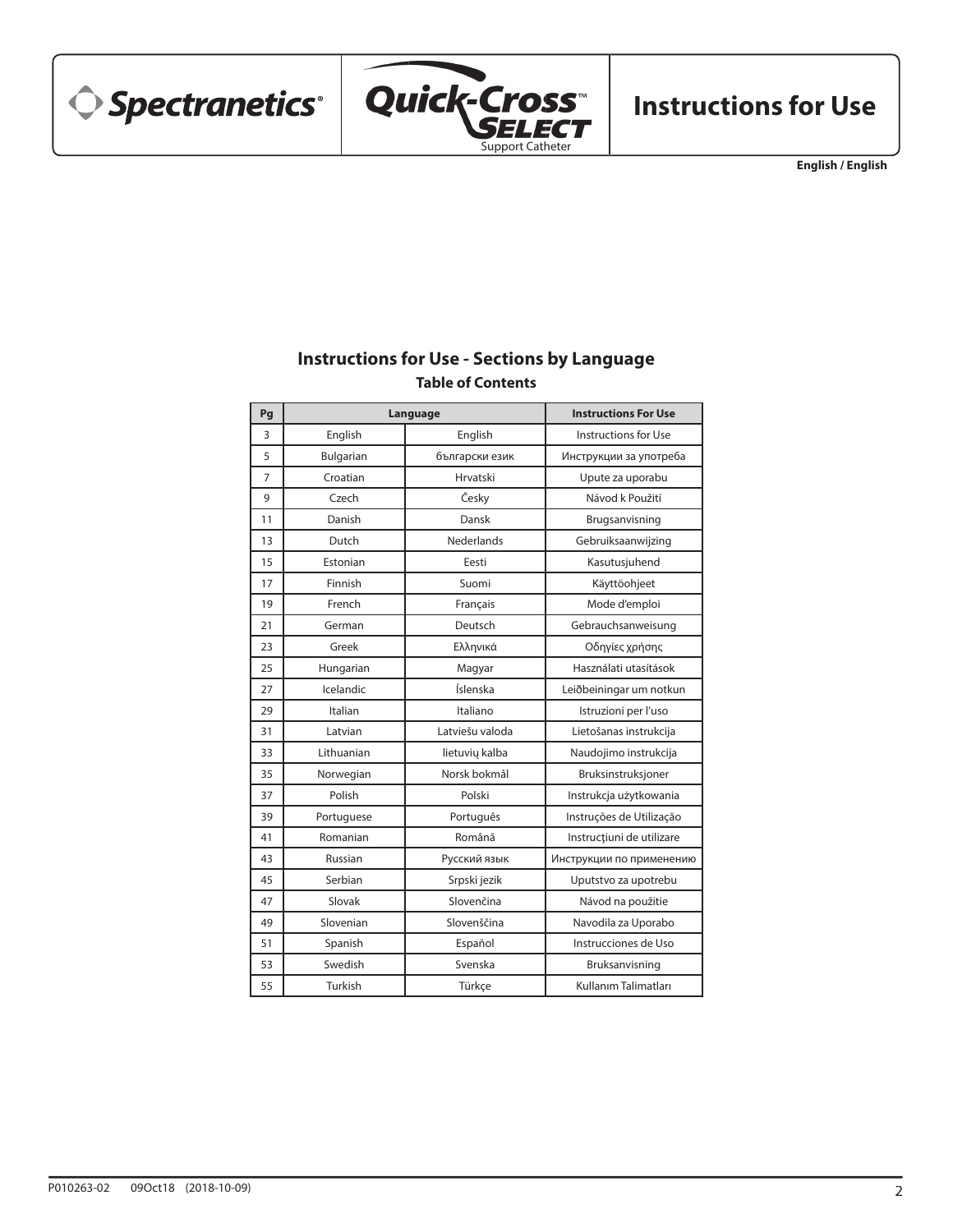



**English / English**

# **Table of Contents**

### **CAUTION: Federal law (USA) restricts this device to sale by or on the order of a physician**

### **1. DESCRIPTION**

The Spectranetics Quick-Cross Select Support Catheters are intravascular catheters. These catheters are available in a variety of lengths and tip configurations. All models have 3 radiopaque markers spaced equally along the distal shaft to aid in estimating geometry within the vascular system. The distal radiopaque marker is positioned within 3 mm of the distal catheter tip. A standard female luer is placed on the proximal end of each model. The catheter is coated with a lubricious, hydrophilic coating.

### **2. INDICATIONS FOR USE**

Quick-Cross Select Support Catheters are intended to guide and support a guidewire during access of the coronary or peripheral vasculature, allow for wire exchanges and provide a conduit for the delivery of saline solutions or diagnostic contrast agents.

### **3. CONTRAINDICATIONS**

None known.

# **4. WARNINGS**

- Maximum Infusion Pressure: **300 psi.** for 0.014" & 0.018" catheters and **500 psi** for 0.035" catheters.
- The catheter is designed and intended for one time use only. **Do not re-sterilize and/or reuse.**
- The catheter should only be used by physicians qualified to perform percutaneous vascular interventions.

### **5. PRECAUTIONS**

- DO NOT resterilize or reuse this device, as these actions can compromise device performance or increase the risk of cross-contamination due to inappropriate reprocessing. Reuse of this single use device could lead to serious patient injury or death and voids manufacturer warranties.
- Store in a cool, dry place. Protect from direct sunlight and high temperature (greater than 55°C or 131°F).
- Do not use if device or packaging is damaged.
- Use the catheter prior to the "Use By" date (Expiration Date) specified on the package.

### **6. ADVERSE EFFECTS**

Vascular catheterization and/or vascular intervention may result in complications including but not limited to:

• Vessel dissection, perforation, rupture or total occlusion

- Infection
- Hematoma
- Unstable angina
- Embolism
- Hypo/hypertension
- Acute myocardial infarction
- Arrhythmia, including ventricular fibrillation
- Death

### **7. HOW SUPPLIED**

The Spectranetics Quick-Cross Select Support Catheters are supplied **STERILE**. The devices are designated and designed for **SINGLE USE ONLY** and must not be resterilized and/or reused.

### **7.1 Sterilization**

The sterility of the product is guaranteed only if the package is unopened and undamaged. Before use, visually inspect the sterile package to ensure that the seals have not been broken. Do not use the catheter if the integrity of the package has been compromised. Do not use catheter if its "Use Before Date," found on package labeling, has been passed.

### **7.2 Inspection prior to use**

• Before use, examine carefully for defects, all of the equipment to be used. Do not use any equipment if it is damaged.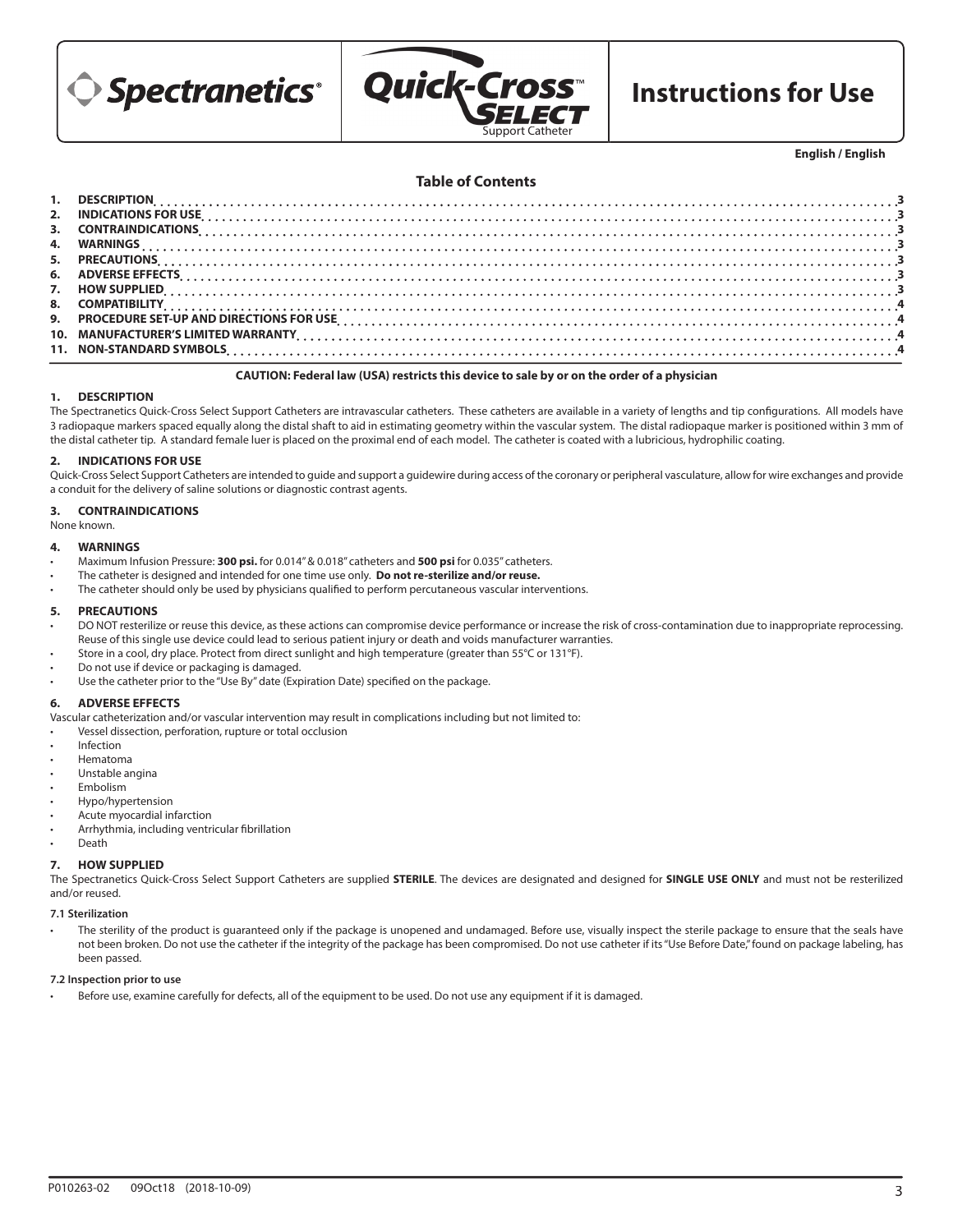



**English / English**

## **8. COMPATIBILITY**

**Product Features & Model Numbers Table**

| <b>Model</b><br>(Ref) | Working<br>Length | <b>Tip</b><br>Shape / Type | <b>Hydrophilic</b><br><b>Coating Length</b> | <b>GW</b><br><b>Compatibility</b> | Min. Guide<br>I.D. | Min.<br>Sheath I.D. | <b>Maximum</b><br>Catheter O.D. | <b>Marker</b><br><b>Band</b><br><b>Spacing</b> | <b>Throw</b><br>Angle |
|-----------------------|-------------------|----------------------------|---------------------------------------------|-----------------------------------|--------------------|---------------------|---------------------------------|------------------------------------------------|-----------------------|
| 518-085               | 135 cm            | Angled                     | $100 \text{ cm}$                            | 0.014''                           | 5F                 | 4F                  | 3.2F<br>0.042''                 | $15 \text{ mm}$                                | $45^\circ$            |
| 518-087               | 150 cm            | Angled                     |                                             | $0.36$ mm                         |                    |                     | 1.07 mm                         |                                                |                       |
| 518-089               | 90 cm             | Angled                     | 60 cm                                       | 0.018''                           |                    |                     | 3.4F                            |                                                |                       |
| 518-091               | 135 cm            | Angled                     |                                             | 0.46 mm                           | 5F                 | 4F                  | 0.044''                         | $15 \, \text{mm}$                              | $45^\circ$            |
| 518-093               | 150 cm            | Angled                     | 100 cm                                      |                                   |                    |                     | $1.12 \text{ mm}$               |                                                |                       |
| 518-077               | 65 cm             | Angled                     | 45 cm                                       |                                   |                    |                     | 4.5F                            |                                                |                       |
| 518-079               | 90 cm             | Angled                     | 70 cm                                       | 0.035''                           | N/A                | 5F                  | 0.059''                         | 50 mm                                          | $45^\circ$            |
| 518-081               | 135 cm            | Angled                     | 115 cm                                      | $0.89$ mm                         |                    |                     |                                 |                                                |                       |
| 518-083               | 150 cm            | Angled                     | 130 cm                                      |                                   |                    |                     | 1.50 mm                         |                                                |                       |

# **9. PROCEDURE SET-UP AND DIRECTIONS FOR USE**

**Note:** Follow instructions for use for all equipment to be used with the Quick-Cross Select Support Catheter.

- 1. Preparation: Using sterile technique, open the sterile package. Gently remove the protective hoop with the catheter from the pouch. Fill a sterile standard luer-lock syringe with sterile saline. Before removing the catheter from the hoop, connect the syringe to the catheter proximal luer fitting, flush the catheter and allow the saline to fill the hoop. Set catheter in hoop aside until ready for use.
- 2. Insertion: Through a previously inserted, appropriately sized guiding catheter or introducer sheath, introduce the catheter over an appropriately sized guidewire (see specifications) using standard technique.
- 3. Advancement: Use fluoroscopic guidance when advancing the catheter to the desired location within the vasculature.
- 4. Removal: Gently withdraw the catheter using standard technique, being careful to maintain guidewire position if the guidewire is to remain in place.

**Infusion:** To perform infusion, withdraw the guidewire and reference the specifications for maximum infusion pressure.

**Note:** Do not exceed the maximum infusion pressures.

After use, dispose of all equipment in accordance with applicable requirements relating to hospital waste, and potentially bio-hazardous materials.

### **10. MANUFACTURER'S LIMITED WARRANTY**

Manufacturer warrants that the Quick-Cross Select is free from defects in material and workmanship when used by the stated "Use By" date and when package is unopened and undamaged immediately before use. Manufacturer's liability under this warranty is limited to replacement or refund of the purchase price of any defective Quick-Cross Select. Manufacturer will not be liable for any incidental, special, or consequential damages resulting from use of the Quick-Cross Select. Damage to the Quick-Cross Select caused by misuse, alteration, improper storage or handling, or any other failure to follow these Instructions for Use will void this limited warranty. **THIS LIMITED WARRANTY IS EXPRESSLY IN LIEU OF ALL OTHER WARRANTIES, EXPRESS OR IMPLIED, INCLUDING THE IMPLIED WARRANTY OF MERCHANTABILITY OR FITNESS FOR A PARTICULAR PURPOSE.** No person or entity, including any authorized representative or reseller of Manufacturer, has the authority to extend or expand this limited warranty and any purported attempt to do so will not be enforceable against Manufacturer.

### **11. NON-STANDARD SYMBOLS**

| <b>Distal Marker Spacing</b>                                                                |                            |
|---------------------------------------------------------------------------------------------|----------------------------|
| Shape                                                                                       |                            |
| <b>GW Compatibility</b>                                                                     | $\leftarrow$ GW $\bigcirc$ |
| <b>Maximum OD</b>                                                                           |                            |
| <b>Maximum PSI/kPa</b>                                                                      |                            |
| <b>Sheath Compatibility</b>                                                                 | sc <sup>1</sup>            |
| <b>Working Length</b>                                                                       |                            |
| Quantity                                                                                    | <b>QTY</b>                 |
| CAUTION: Federal law (USA) restricts this device to sale by or on the order of a physician. | <b>Rx ONLY</b>             |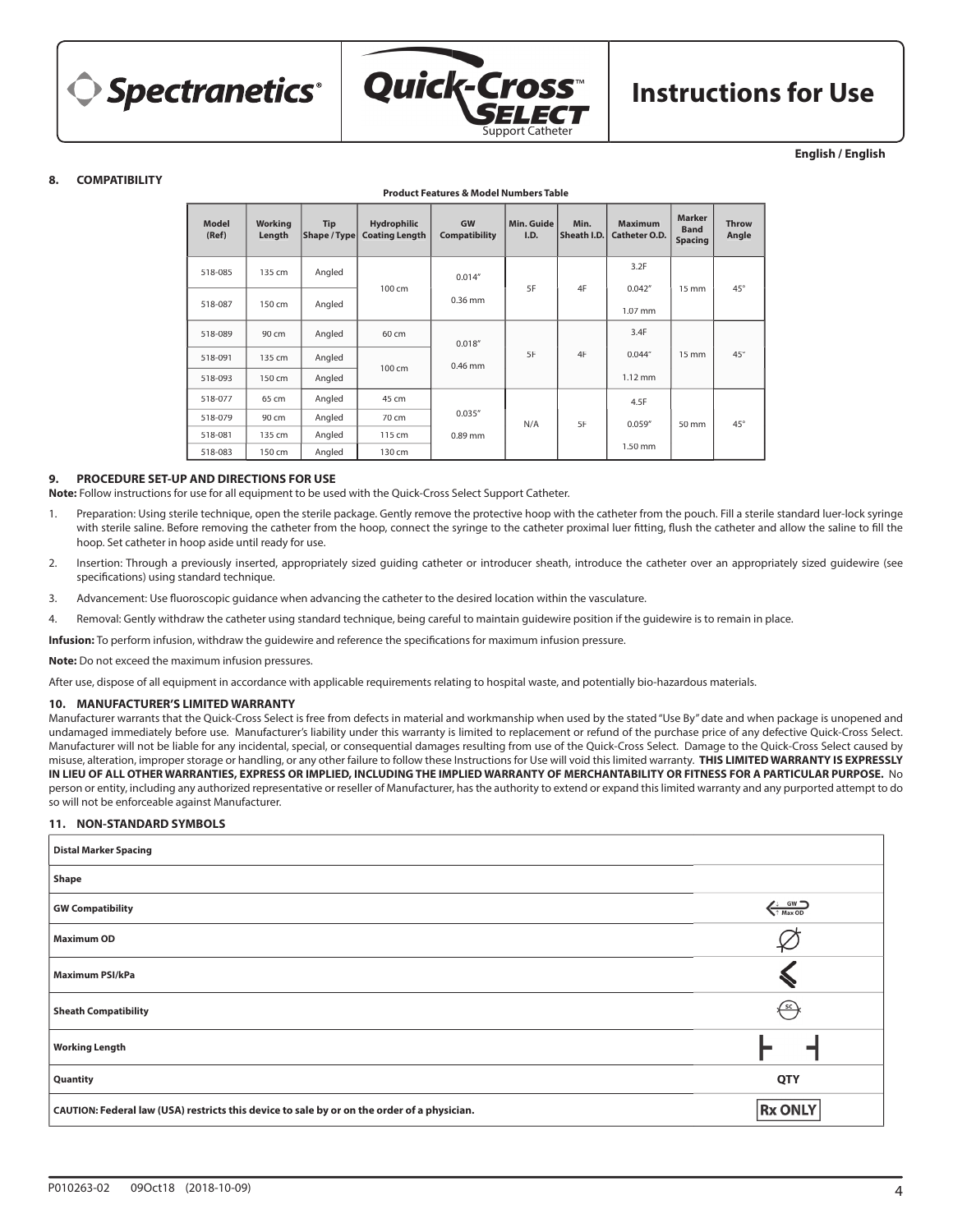



# **Инструкции за употреба**

### **Bulgarian / български език**

### **Съдържание**

### **1. ОПИСАНИЕ**

Помощните катетри Spectranetics Quick-Cross Select са интраваскуларни катетри. Те се предлагат с различна големина и форма на върха. Всички модели имат 3 рентгеноконтрастни маркера, поставени на равни разстояния по дисталния край на корпуса, за оценяване геометрията в кръвоносната система. Дисталният рентгеноконтрастен маркер е разположен на не повече от 3 мм от дисталния край на катетъра. В проксималния край на всеки модел е поставен стандартна женска луер връзка. Катетърът е покрит с гладко, хидрофилно покритие.

### **2. ПОКАЗАНИЯ ЗА УПОТРЕБА**

Помощните катетри Quick-Cross Select са предназначени да направляват и поддържат водач по време на достъп в коронарната или периферна кръвоносна система, да позволяват смяна на водачи и да служат като канал за подаване на физиологични разтвори или контрастни вещества за диагностика.

### **3. ПРОТИВОПОКАЗАНИЯ**

Не са известни.

### **4. ПРЕДУПРЕЖДЕНИЯ**

- Максимално инфузионно налягане: **300 psi** за катетри 0,014" и 0,018" и **500 psi** за катетри 0,035".
- Катетърът е разработен и предназначен само за еднократна употреба. **Да не се стерилизира и/или използва повторно.**
- Катетърът трябва да се използва само от лекари, квалифицирани за извършване на перкутанни, съдови интервенции.

### **5. ПРЕДПАЗНИ МЕРКИ**

- Изделието да НЕ се стерилизира или използва повторно, тъй като това може да наруши функционирането му или да увеличи риска от кръстосано замърсяване вследствие на неправилна повторна обработка. Повторното използване на изделието може да доведе до тежка телесна повреда или смърт на пациента и да обезсили гаранциите от производителя.
- Да се съхранява на хладно, сухо място. Пазете от директна слънчева светлина и висока температура (по-висока от 55°C или 131°F).
- Да не се използва, ако катетърът или опаковката е повреден(а).
- Използвайте катетъра преди датата "Използвай до" (срока на годност), упомената на опаковката.

### **6. НЕЖЕЛАНИ ЯВЛЕНИЯ**

Съдовата катетъризация и/ или съдовата интервенция могат да причинят усложнения, които включват, но не се ограничават до:

- Дисекция на съд, перфорация, разкъсване или пълно запушване
- Инфекция
- Хематом
- Нестабилна ангина
- **Емболия**
- Хипо-/хипертензия
- Остър инфаркт на миокарда
- Аритмия, вкл. вентрикуларна фибрилация
- Смърт

### **7. КАК СЕ ПРЕДЛАГА**

Помощните катетри Spectranetics Quick-Cross Select се доставят **СТЕРИЛНИ**. Изделията са предназначени и произведени **САМО ЗА ЕДНОКРАТНА УПОТРЕБА** и не трябва да се стерилизират и/ или използват повторно.

### **7.1 Стерилизация**

Стерилността на този продукт е гарантирана само при неотворена и неповредена опаковка. Преди употреба направете визуална проверка на стерилната опаковка, за да се уверите, че бандеролите не са повредени. Да не се използва катетърът, ако целостта на опаковката е нарушена. Да не се използва катетърът, ако срокът на годност, отбелязан на опаковката, е изтекъл.

### **7.2 Проверка преди употреба**

• Преди употреба проверете за дефекти оборудването, което ще се използва. Да не се използва оборудването, ако е повредено.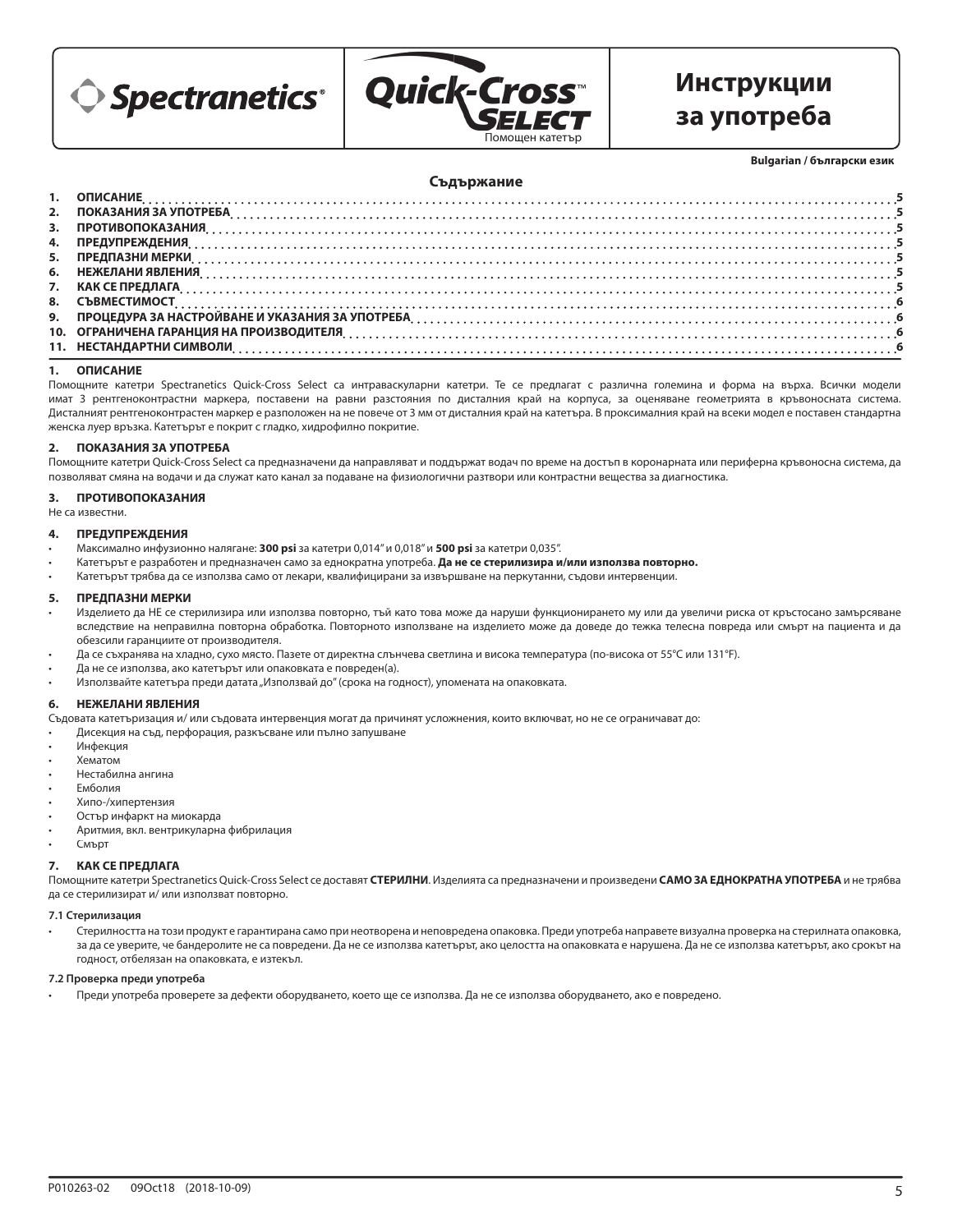



# **Инструкции за употреба**

**Bulgarian / български език**

## **8. СЪВМЕСТИМОСТ**

### **Продуктови функции и таблица с номера на моделите**

| Модел<br>(Реф.) | <b>Работна</b><br>дължина | Форма<br>на върха<br>/ тип | Дължина на<br>хидрофилното<br>покритие | Съвместимост<br>с водач | Мин.<br>вътрешен<br>диаметър<br>на водача | Мин.<br>вътрешен<br>диаметър<br>на дезилето | Максимален<br>външен<br>диаметър на<br>катетъра | Разстояние<br>между<br>маркерите | Ъгълна<br>наклона |
|-----------------|---------------------------|----------------------------|----------------------------------------|-------------------------|-------------------------------------------|---------------------------------------------|-------------------------------------------------|----------------------------------|-------------------|
| 518-085         | 135 см                    | рглов                      |                                        | 0,014''                 |                                           |                                             | 3,2F                                            |                                  |                   |
| 518-087         | 150 см                    | Ъглов                      | 100 см                                 | 0,36 MM                 | 5 F                                       | 4 F                                         | 0.042''                                         | <b>15 MM</b>                     | $45^\circ$        |
|                 |                           |                            |                                        |                         |                                           |                                             | 1,07 MM                                         |                                  |                   |
| 518-089         | 90 CM                     | Ъглов                      | 60 см                                  | 0,018''                 |                                           |                                             | 3,4F                                            |                                  |                   |
| 518-091         | 135 см                    | Ъглов                      | 100 см                                 | 0.46 MM                 | 5 F                                       | 4 F                                         | 0,044''                                         | <b>15 MM</b>                     | $45^\circ$        |
| 518-093         | 150 см                    | Ъглов                      |                                        |                         |                                           |                                             | 1,12 MM                                         |                                  |                   |
| 518-077         | 65 CM                     | Ъглов                      | 45 CM                                  |                         |                                           |                                             | 4,5 F                                           |                                  |                   |
| 518-079         | 90 CM                     | рглов                      | 70 CM                                  | 0,035''                 | Непри-                                    |                                             |                                                 |                                  |                   |
| 518-081         | 135 см                    | рглов                      | 115 CM                                 | 0.89 MM                 | ложимо                                    | 5 F                                         | 0,059''                                         | 50 MM                            | $45^\circ$        |
| 518-083         | 150 см                    | рглов                      | 130 см                                 |                         |                                           |                                             | 1,50 MM                                         |                                  |                   |

## **9. ПРОЦЕДУРА ЗА НАСТРОЙВАНЕ И УКАЗАНИЯ ЗА УПОТРЕБА**

**Забележка:** Следвайте указанията за употреба за цялото оборудване, което се използва с помощните катетрите Quick-Cross Select.

- 1. Подготовка: Отворете опаковката чрез стерилна техника. Внимателно премахнете луерувия хъб от картата и извадете катетъра от опаковката. Напълнете стандартна, стерилна спринцовка с луерово съединение със стерилен разтвор и промийте лумена. Преди да отстраните катетъра от хъба, свържете спринцовката към проксималния луеров накрайник, промийте катетъра и изчакайте докато разтвора напълни хъба. Оставете настрани катетъра в обръч докато се наложи да се ползва.
- 2. Поставяне: Посредством предварително поставяне на правилно оразмерен водещ катетър или въвеждащо дезилеа, въведете катетъра над правилно оразмерен водач (вижте спецификациите), с помощта на стандартна техника.
- 3. Придвижване: Използвайте флуороскоп при придвижването на катетъра в кръвоносните съдове до желаното място.
- 4. Изваждане: Внимателно изтеглете катетъра като използвате стандартна техника, внимателно поддържайте позицията на водача, ако той трябва да остане на място.

**Инфузия:** За да извършите инфузия, извадете водача и вижте спецификациите за максимално инфузионно налягане.

**Забележка:** Не надвишавайте максималното инфузионно налягане.

След употреба изхвърлете оборудването съгласно приложимите изисквания, свързани с болничните отпадъци и потенциалните биологично опасни материали.

### **10. ОГРАНИЧЕНА ГАРАНЦИЯ НА ПРОИЗВОДИТЕЛЯ**

Производителят гарантира, че Quick-Cross Select не проявява дефекти в материалите и производството, когато се използва до посочената дата "Използвай до" и когато опаковката не е отворена или повредена непосредствено преди употреба. Отговорността на производителя по настоящата гаранция се ограничава до подмяна или възстановяване на сумата за покупка на всеки дефектен Quick-Cross Select. Производителят не носи отговорност за каквито и да било случайни, специални или последващи щети, възникващи в резултат на употребата на Quick-Cross Select. Повреда на Quick-Cross Select, причинена от неправилна употреба, модифициране, неправилно съхранение или използване, или каквото и да било неспазване на тези Инструкции за употреба ще направи невалидна тази ограничена гаранция. **ТАЗИ ОГРАНИЧЕНА ГАРАНЦИЯ ИЗРИЧНО ОТМЕНЯ ВСИЧКИ ДРУГИ ГАРАНЦИИ, ИЗРИЧНИ ИЛИ ПОДРАЗБИРАЩИ СЕ, ВКЛЮЧИТЕЛНО ПОДРАЗБИРАЩАТА СЕ ГАРАНЦИЯ ЗА ПРОДАЖБА ИЛИ ГОДНОСТ ЗА ОПРЕДЕЛЕНА УПОТРЕБА.** Никое физическо или юридическо лице, включително всякакви упълномощени представители или дилъри на Производителя, няма правото да удължава или разширява тази гаранция, и никой умишлен опит да се направи това няма да се прилага срещу Производителя.

### **11. НЕСТАНДАРТНИ СИМВОЛИ**

| <b>Distal Marker Spacing</b>                                                                                                                |                                                                      |
|---------------------------------------------------------------------------------------------------------------------------------------------|----------------------------------------------------------------------|
| Интервал между дисталните маркери                                                                                                           |                                                                      |
| Shape                                                                                                                                       |                                                                      |
| Форма                                                                                                                                       |                                                                      |
| <b>GW Compatibility</b>                                                                                                                     | $\begin{array}{cc} \leftarrow & GW \\ \uparrow & Max OD \end{array}$ |
| Съвместимост с водач                                                                                                                        |                                                                      |
| <b>Maximum OD</b>                                                                                                                           |                                                                      |
| Максимален външен диаметър                                                                                                                  |                                                                      |
| l Maximum PSI/kPa                                                                                                                           |                                                                      |
| Максимум кРа                                                                                                                                |                                                                      |
| <b>Sheath Compatibility</b>                                                                                                                 |                                                                      |
| Съвместимост с дезиле                                                                                                                       |                                                                      |
| <b>Working Length</b>                                                                                                                       |                                                                      |
| Работна дължина                                                                                                                             |                                                                      |
| Quantity                                                                                                                                    | <b>QTY</b>                                                           |
| Количество                                                                                                                                  |                                                                      |
| CAUTION: Federal law (USA) restricts this device to sale by or on the order of a physician.                                                 |                                                                      |
| Внимание: Федералните закони (на САЩ) разрешават продажбата на това изделие да се извършва единствено от лекар или по лекарско предписание. | <b>Rx ONLY</b>                                                       |
|                                                                                                                                             |                                                                      |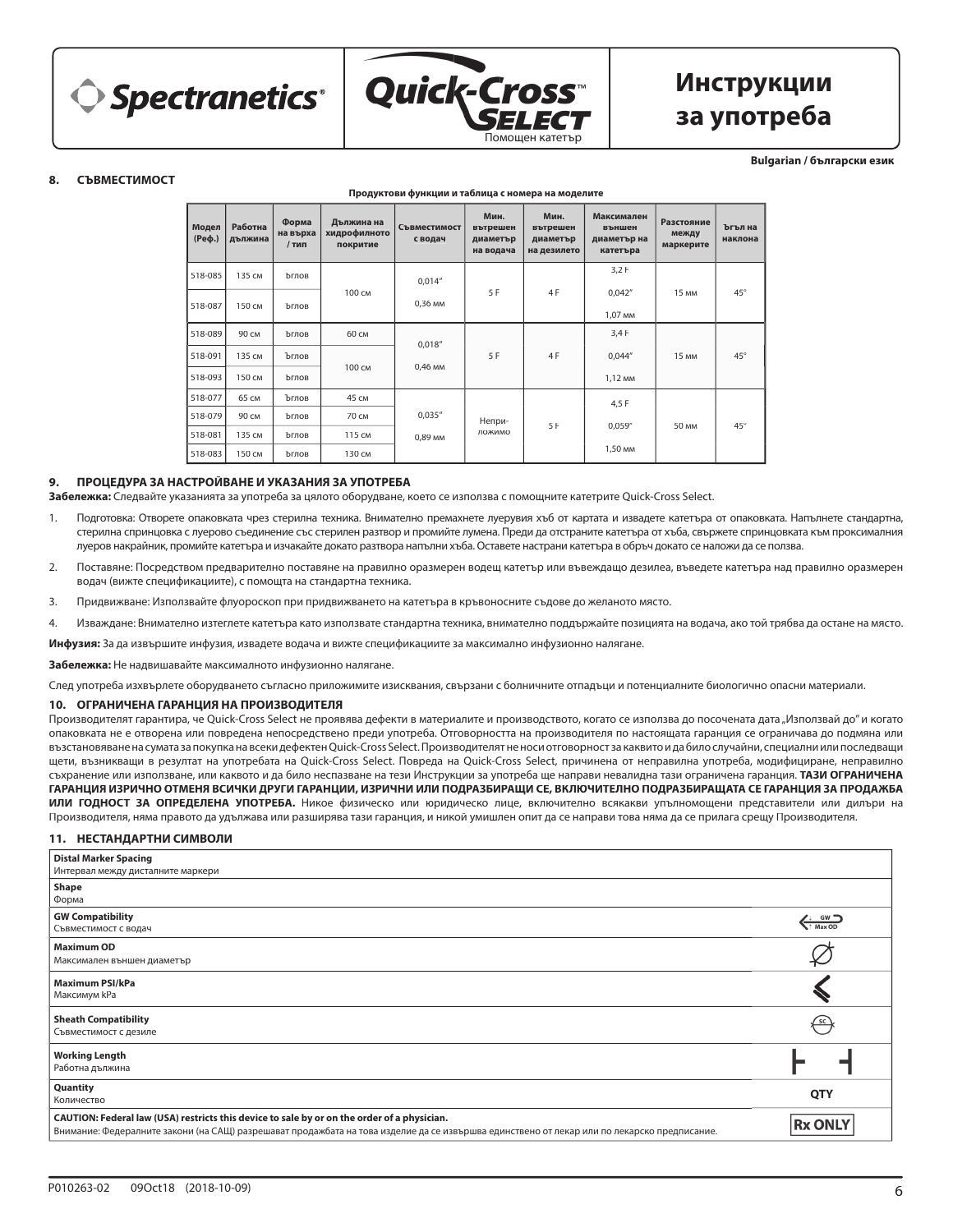



# **Upute za uporabu**

### **Croatian / Hrvatski**

## **Sadržaj**

### **1. OPIS**

Spectranetics Quick-Cross Select Potporni kateteri su intravaskularni kateteri. Ti su kateteri dostupni u raznim dužinama i s raznim konfiguracijama vrhova. Svi modeli imaju tri radionepropusna označivača koji su ravnomjerno razmaknuti uzduž distalne cijevi da bi olakšali procjenu geometrije unutar krvožilnog sustava. Distalni radionepropusni označivač nalazi se na udaljenosti do 3 mm od distalnog vrha katetera. Standardna ženska luer spojnica postavljena je na bliži kraj svakog modela. Kateter je premazan lubrikantnim, hidrofilnim premazom.

### **2. INDIKACIJE ZA UPOTREBU**

Quick-Cross Select Potporni kateteri namijenjeni su vođenju i podržavanju vodilice prilikom ulaska u koronarne i periferne žile, omogućuju zamjenu vodilica te služe kao provodnik za dovod fiziološke otopine ili dijagnostičkih kontrastnih agensa.

### **3. KONTRAINDIKACIJE**

Nisu poznate.

### **4. UPOZORENJA**

- Maksimalan tlak pri infuziji: **300 psi** za katetere od 0,014 inča i 0,018 inča te **500 psi** za katetere od 0,035 inča.
- Kateter je osmišljen i namijenjen isključivo za jednokratnu uporabu. **Nemojte ga ponovo sterilizirati i/ili koristiti.**
- Kateter smiju koristiti samo liječnici osposobljeni za izvođenje perkutanih vaskularnih zahvata.

## **5. MJERE OPREZA**

- NEMOJTE ponovno sterilizirati niti ponovno koristiti ovaj uređaj jer to može ugroziti učinkovitost uređaja ili povećati rizik unakrsne kontaminacije zbog neprikladne ponovne prerade. Ponovna uporaba ovog uređaja za jednokratnu upotrebu može uzrokovati teško ozljeđivanje pacijenta ili smrt i poništava jamstva proizvođača.
- Čuvajte na hladnom i suhom mjestu. Zaštitite od izravne sunčeve svjetlosti i visoke temperature (više od 55 °C ili 131 °F).
- Nemojte ga koristiti ako je oštećen ili ako mu je pakiranje oštećeno.
- Kateter upotrijebite prije isteka roka trajanja navedenog na pakiranju (Use By).

### **6. NUSPOJAVE**

Vaskularna kateterizacija i/ili vaskularni zahvati mogu za posljedicu imati ovdje navedene i druge komplikacije:

• disekciju krvnih žila, perforaciju, puknuće ili potpuno začepljenje

- infekciju
- hematom
- nestabilnu anginu
- emboliju
- hipotenziju i hipertenziju
- akutni infarkt miokarda
- aritmiju, uključujući ventrikularnu fibrilaciju
- smrt

### **7. PRIJE UPORABE**

Spectranetics Quick-Cross Select Potporni kateteri isporučuju se **STERILNI**. Uređaji su dizajnirani i namijenjeni **ISKLJUČIVO ZA JEDNOKRATNU UPORABU** i ne smiju se ponovno sterilizirati i/ili ponovno koristiti.

### **7.1 Sterilizacija**

• Sterilnost ovog proizvoda jamči se samo ako je pakiranje zatvoreno i neoštećeno. Prije uporabe vizualno provjerite sterilno pakiranje kako biste se uvjerili da naljepnice nisu oštećene. Ne koristite kateter ako je cjelovitost pakiranja upitna. Katetere ne upotrebljavajte ako je istekao datum na oznaci pakiranja "Use Before Date" (Upotrijebiti prije datuma).

### **7.2 Provjera prije primjene**

• Svu opremu koja će se koristiti prije uporabe pažljivo provjerite radi mogućih oštećenja. Ne koristite nijedan dio opreme ukoliko je isti oštećen.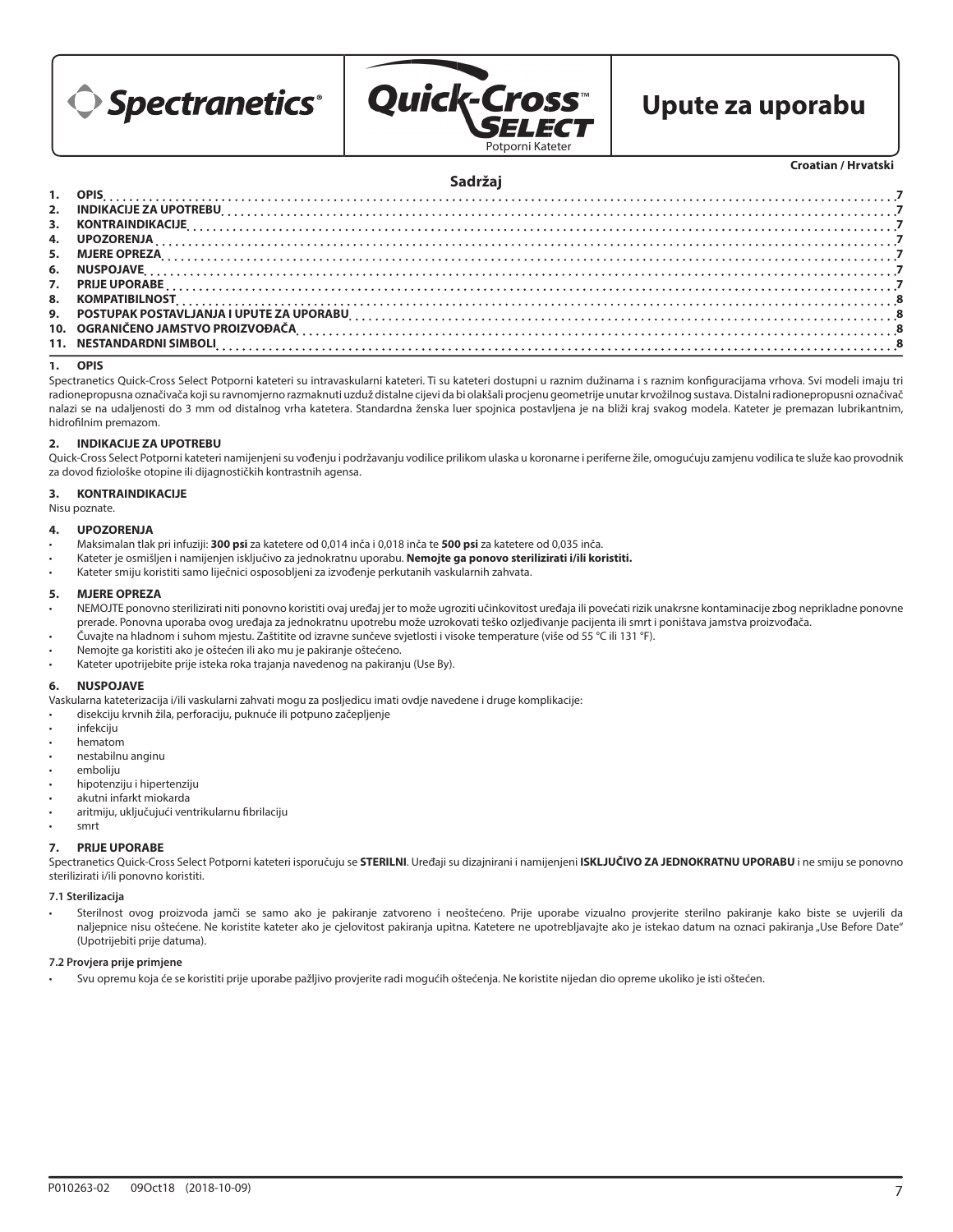



# **Upute za uporabu**

**Croatian / Hrvatski**

**8. KOMPATIBILNOST**

### **Tablica sa značajkama proizvoda i brojevima modela**

| <b>Model</b><br>(ref.) | Radna<br>duljina | Oblik/vrsta<br>vrha | <b>Duljina</b><br>hidrofilnog<br>sloja | Kompatibilnost<br>vodilice | Min. unutrašnji<br>promjer<br>vodilice | Min.<br>unutrašnji<br>promjer<br>ovojnice | Maks. vanjski<br>promjer<br>katetera | Razmaci<br>trake za<br>označavanje | Kut<br>uvođenja |  |
|------------------------|------------------|---------------------|----------------------------------------|----------------------------|----------------------------------------|-------------------------------------------|--------------------------------------|------------------------------------|-----------------|--|
| 518-085                | 135 cm           | S nagibom           | 100 cm                                 | 0,014''                    | 5 F                                    | 4F                                        | 3,2F<br>0.042''                      | $15 \text{ mm}$                    | $45^\circ$      |  |
| 518-087                | 150 cm           | S nagibom           | 0,36 mm                                |                            |                                        |                                           |                                      | 1.07 mm                            |                 |  |
| 518-089                | 90 cm            | S nagibom           | 60 cm                                  | 0.018''                    |                                        |                                           | 3,4 F                                |                                    |                 |  |
| 518-091                | 135 cm           | S nagibom           | 100 cm                                 | 0.46 mm                    | 5 F                                    | 4F                                        | 0,044''                              | $15 \text{ mm}$                    | $45^\circ$      |  |
| 518-093                | 150 cm           | S nagibom           |                                        |                            |                                        |                                           | $1,12 \text{ mm}$                    |                                    |                 |  |
| 518-077                | 65 cm            | S nagibom           | 45 cm                                  |                            |                                        |                                           | 4,5 F                                |                                    |                 |  |
| 518-079                | 90 cm            | S nagibom           | 70 cm                                  | 0.035''                    | n. d.                                  | 5 F                                       | 0.059''                              | 50 mm                              | $45^\circ$      |  |
| 518-081                | 135 cm           | S nagibom           | 115 cm                                 | 0.89 mm                    |                                        |                                           |                                      |                                    |                 |  |
| 518-083                | 150 cm           | S nagibom           | 130 cm                                 |                            |                                        |                                           | 1,50 mm                              |                                    |                 |  |

## **9. POSTUPAK POSTAVLJANJA I UPUTE ZA UPORABU**

**Napomena**: slijedite upute za uporabu za svu opremu koja se koristi s Quick-Cross Select Potporni kateter.

- 1. Priprema: sterilnim postupkom otvorite sterilno pakiranje. Pažljivo izvadite zaštitni obruč s kateterom iz pakiranja. Sterilnu standardnu luer-lock štrcaljku napunite sterilnom fiziološkom otopinom. Prije no što odstranite kateter iz obruča, spojite štrcaljku na luer spoj na proksimalnom kraju katetera, isperite kateter i dopustite fiziološkom rastvoru da ispuni obruč. Kateter ostavite sa strane u obruču do uporabe.
- 2. Uvođenje: standardnom tehnikom uvedite kateter preko vodilice odgovarajuće veličine (pogledajte specifikacije) kroz prethodno umetnutu vodilicu ili uvodnicu katetera odgovarajuće veličine.
- 3. Pomicanje prema naprijed: koristite fluoroskopsko navođenje kada pomičete kateter na željenu lokaciju u žilama.
- 4. Uklanjanje: standardnom tehnikom pažljivo izvucite kateter pazeći da ne pomičete vodilicu ako ona mora ostati na mjestu.

Infuzija: da biste mogli izvršiti infuziju, izvucite vodilicu i pogledajte specifikacije za najveći pritisak pri infuziji.

**Napomena:** nemojte premašiti preporučene tlakove pri infuziji.

Nakon upotrebe svu opremu odložite u skladu s odgovarajućim propisima za medicinski otpad i materijale koji predstavljaju potencijalnu biološku opasnost.

# **10. OGRANIČENO JAMSTVO PROIZVOĐAČA**

Proizvođač jamči da proizvod Quick-Cross Select nema nedostataka u materijalu i izradi kada se koristi do datuma označenog s "Upotrebljivo do" i kada je pakiranje zatvoreno i neoštećeno do otvaranja. Prema ovom jamstvu, odgovornost proizvođača ograničena je na zamjenu ili povrat kupovne cijene svakog proizvoda Quick-Cross Select s nedostatkom. Proizvođač ne preuzima odgovornost za bilo kakve slučajne, posebne ili posljedične štete izazvane uporabom proizvoda Quick-Cross Select. Oštećenja proizvoda Quick-Cross Select izazvana pogrešnom uporabom, izmjenama, nepravilnim skladištenjem ili rukovanjem ili bilo kakvim drugim nepridržavanjem ovih uputa za uporabu poništavaju ovo ograničeno jamstvo. **OVO OGRANIČENO JAMSTVO IZRIČITO SLUŽI UMJESTO SVIH DRUGIH JAMSTAVA, IZRIČITIH ILI PODRAZUMIJEVANIH, UKLJUČUJUĆI**  PODRAZUMIJEVANO JAMSTVO PRIMJERENOSTI ZA PRODAJU ILI PRIKLADNOSTI ZA ODREĐENU NAMJENU. Nijedna osoba ili tijelo, uključujući i sve ovlaštene predstavnike i prodavače proizvođača, nema ovlaštenja produljiti ili proširiti ovo ograničeno jamstvo, a bilo kakav takav pokušaj neće se moći primijeniti protiv proizvođača.

### **11. NESTANDARDNI SIMBOLI**

| <b>Distal Marker Spacing</b><br>Razmak distalnog označivača                                                                                                                                                     |                 |
|-----------------------------------------------------------------------------------------------------------------------------------------------------------------------------------------------------------------|-----------------|
| Shape<br>Oblik                                                                                                                                                                                                  |                 |
| <b>GW Compatibility</b><br>Kompatibilnost vodilice                                                                                                                                                              | $\leftarrow$ GW |
| <b>Maximum OD</b><br>Maksimalni vanjski promjer                                                                                                                                                                 |                 |
| <b>Maximum PSI/kPa</b><br>Maksimalni PSI/kPa                                                                                                                                                                    |                 |
| <b>Sheath Compatibility</b><br>Kompatibilnost ovojnice                                                                                                                                                          |                 |
| <b>Working Length</b><br>Radna duljina                                                                                                                                                                          |                 |
| Quantity<br>Količina                                                                                                                                                                                            | QTY             |
| CAUTION: Federal law (USA) restricts this device to sale by or on the order of a physician.<br>Oprez: Američki federalni zakon ograničava prodaju ovog uređaja na prodaju od liječnika ili po nalogu liječnika. | <b>Rx ONL</b>   |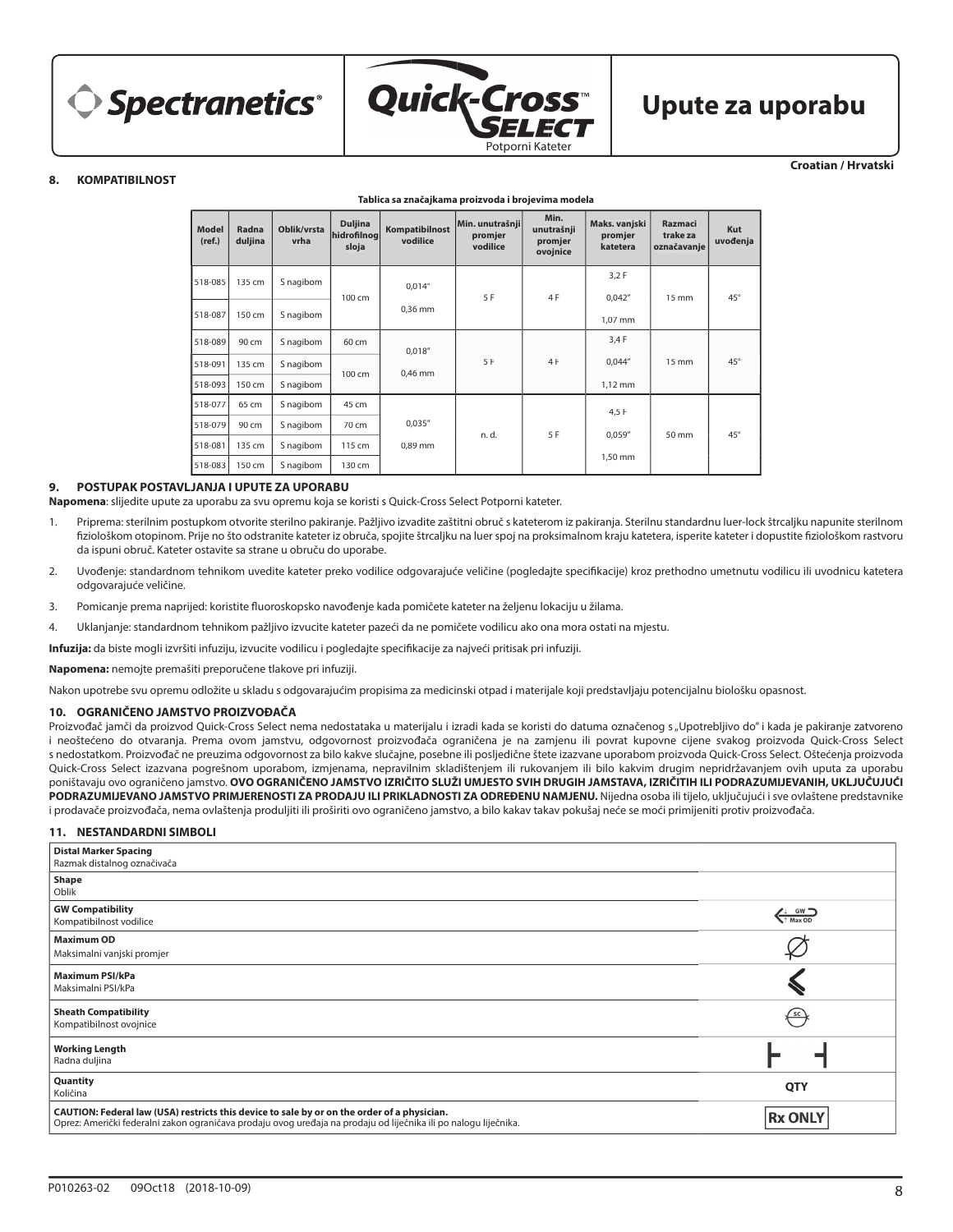



# **Návod k použití**

## **Czech / Česky**

## **Obsah**

| VPSGII                                |  |
|---------------------------------------|--|
|                                       |  |
|                                       |  |
|                                       |  |
|                                       |  |
|                                       |  |
|                                       |  |
|                                       |  |
|                                       |  |
| 9. PŘÍPRAVA POSTUPU A NÁVOD K POUŽITÍ |  |
|                                       |  |
|                                       |  |
|                                       |  |

## **1. POPIS**

Podpůrné katétry Spectranetics Quick-Cross Select jsou intravaskulární katétry. Tyto katétry jsou k dispozici v nejrůznějších délkách a konfiguracích hrotu. Všechny modely mají 3 rentgenkontrastní značky se stejnými rozestupy podél distálního dříku jako pomůcku při odhadování geometrie v rámci cévního systému. Distální rentgenkontrastní značka je umístěna 3 mm od distálního hrotu katétru. Na proximálním konci všech modelů je standardní konektor luer s vnitřním závitem. Katétr je potažen lubrikačním hydrofilním filmem.

### **2. INDIKACE K POUŽITÍ**

Podpůrné katétry Quick-Cross Select jsou určeny k vedení a podpoře vodicího drátu v průběhu přístupu do koronární nebo periferní cévy, k umožnění výměny vodicích drátů a k poskytnutí cesty pro podání fyziologického roztoku nebo diagnostických kontrastních látek.

## **3. KONTRAINDIKACE**

Nejsou známy.

### **4. VAROVÁNÍ**

- Maximální infuzní tlak: **300 psi** pro katétry 0,014" a 0,018" a **500 psi** pro katétry 0,035".
- Katétr je navržen a určen pouze k jednomu použití. **Neresterilizujte ho ani znovu nepoužívejte.**
- Katétr mohou používat pouze lékaři s kvalifikací k provádění perkutánních vaskulárních intervenčních zákroků.

### **5. BEZPEČNOSTNÍ OPATŘENÍ**

- Toto zařízení se NESMÍ opakovaně používat ani sterilizovat, neboť by se tím mohla snížit jeho výkonnost a zvýšit riziko křížové kontaminace z důvodu nesprávného zpracování. Opakované použití tohoto jednorázového zařízení by mohlo způsobit vážné poranění pacienta nebo jeho smrt, jakož i zrušení záruky výrobce.
- Skladujte na chladném a suchém místě. Chraňte před přímým slunečním světlem a před vysokými teplotami (vyšší než 55 °C / 131 °F).
- V případě poškození zařízení nebo obalu produkt nepoužívejte.
- Katétr použijte před uplynutím data použitelnosti (data expirace), které je uvedeno na obalu.

## **6. NEŽÁDOUCÍ ÚČINKY**

- Vaskulární katetrizace anebo vaskulární intervenční zákroky mohou mít za následek mimo jiné následující komplikace:
- disekce, perforace, ruptura nebo totální okluze cévy,
- infekce.
- hematom,
- nestabilní angina pectoris,
- embolie,
- hypotenze/hypertenze,
- akutní infarkt myokardu,
- arytmie, včetně komorové fibrilace,
- smrt.

### **7. ZPŮSOB DODÁNÍ**

Pomocný katétry Spectranetics Quick-Cross Select jsou sterilizovány pomocí etylénoxidu a jsou dodávány **STERILNÍ**. Nástroje jsou určeny a navrženy **POUZE PRO JEDNORÁZOVÉ POUŽITÍ** a nesmí se resterilizovat a/nebo používat opakovaně.

### **7.1 Sterilizace**

• Sterilita produktu je zaručena pouze v případě, že je balení neotevřené a nepoškozené. Před použitím vizuálně prohlédněte sterilní balení a ujistěte se, že těsnění není porušeno. Pokud byla celistvost obalu narušena, katétr nepoužívejte. Katétr nepoužívejte, pokud již uplynulo datum "Použijte do", které je uvedeno na štítku obalu.

### **7.2 Kontrola před použitím**

Před použitím pečlivě zkontrolujte veškeré vybavení, které budete používat, zda není poškozeno. Pokud zjistíte poškození, vybavení nepoužívejte.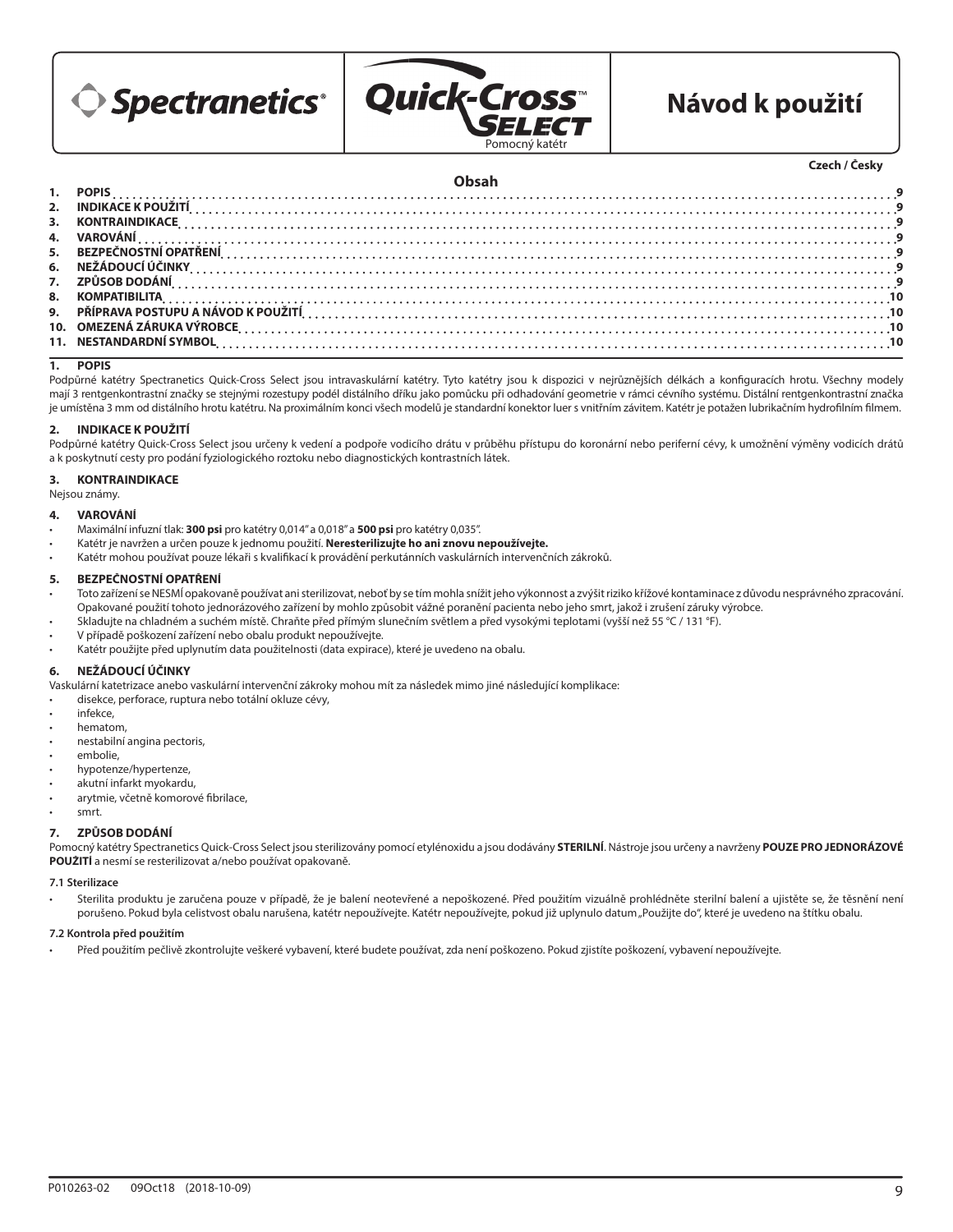



# **Návod k použití**

**Czech / Česky**

### **8. KOMPATIBILITA**

### **Tabulka s vlastnostmi produktu a modelovými čísly**

| <b>Model</b><br>(Ref.<br>č.) | Pracovní<br>délka | <b>Tvar</b><br>hrotu /<br>typ | <b>Délka</b><br>hydrofilního<br>povrchu | Kompatibilita<br>s drátem | Min. vnitřní<br>průměr<br>vodicího<br>drátu | Min. vnitřní<br>průměr pláště | Maximální<br>vnější<br>průměr<br>katétru | Rozestup<br>značkovacích<br>pruhů | Úhel<br>zavedení |  |
|------------------------------|-------------------|-------------------------------|-----------------------------------------|---------------------------|---------------------------------------------|-------------------------------|------------------------------------------|-----------------------------------|------------------|--|
| 518-085                      | 135 cm            | Zahnutý                       | 100 cm                                  | 0,014''                   | 5 F                                         | 4 F                           | 3,2 F<br>0,042"                          | $15 \, \text{mm}$                 | $45^{\circ}$     |  |
| 518-087                      | 150 cm            | Zahnutý                       |                                         | 0,36 mm                   |                                             |                               | 1.07 mm                                  |                                   |                  |  |
| 518-089                      | 90 cm             | Zahnutý                       | 60 cm                                   | 0.018''                   |                                             |                               | 3,4 F                                    |                                   |                  |  |
| 518-091                      | 135 cm            | Zahnutý                       |                                         |                           | 5 F                                         | 4 F                           | 0,044''                                  | 15 mm                             | $45^{\circ}$     |  |
| 518-093                      | 150 cm            | Zahnutý                       | 100 cm                                  | 0,46 mm                   |                                             |                               |                                          | 1,12 mm                           |                  |  |
| 518-077                      | 65 cm             | Zahnutý                       | 45 cm                                   |                           |                                             |                               | 4,5 F                                    |                                   |                  |  |
| 518-079                      | 90 cm             | Zahnutý                       | 70 cm                                   | 0,035''                   |                                             | 5 F                           |                                          |                                   |                  |  |
| 518-081                      | 135 cm            | Zahnutý                       | 115 cm                                  | 0,89 mm                   | ---                                         |                               | 0,059''                                  | 50 mm                             | $45^{\circ}$     |  |
| 518-083                      | 150 cm            | Zahnutý                       | 130 cm                                  |                           |                                             |                               | 1,50 mm                                  |                                   |                  |  |

## **9. PŘÍPRAVA POSTUPU A NÁVOD K POUŽITÍ**

**Poznámka:** Dodržujte pokyny k použití u veškerého vybavení, které používáte spolu s podpůrnými katétry Quick-Cross Select.

- 1. Příprava: Za dodržení sterilních podmínek otevřete sterilní balení. Opatrně vyjměte ochrannou objímku s katétrem z vaku. Naplňte sterilní stříkačku se standardním konektorem typu luer sterilním fyziologickým roztokem. Před vyjmutím katétru z objímky připojte stříkačku k proximální luer spojce katétru, propláchněte katétr a nechte objímku naplnit fyziologickým roztokem. Katétr v objímce odložte, dokud nebude připraven k použití.
- 2. Zavedení: Přes dříve zavedený vodicí katétr nebo plášťový zavaděč se správnou velikostí zaveďte standardním postupem katétr přes vodicí drát o vhodné velikosti (viz technické údaje).
- 3. Posunutí: Při posunování katétru na požadované místo v cévě používejte skiaskopické navádění.
- 4. Vyjmutí: Opatrně vytáhněte katétr standardním postupem a dávejte pozor, abyste zachovali polohu vodicího drátu, pokud má drát zůstat na místě.

**Infúze:** Pro provedení infúze vytáhněte vodicí drát a přečtěte si technické údaje pro maximální infuzní tlak.

**Poznámka:** Nepřekračujte doporučené infuzní tlaky.

Po použití zlikvidujte veškeré vybavení v souladu s platnými požadavky ve vztahu k nemocničnímu odpadu a potenciálně biologicky nebezpečným materiálům.

### **10. OMEZENÁ ZÁRUKA VÝROBCE**

Výrobce zaručuje, že výrobek Quick-Cross Select, pokud byl uzavřen v původním neporušeném balení, nebude mít při použití do uvedeného data (viz "Spotřebujte do") vady materiálu a zpracování. Odpovědnost výrobce v rámci této záruky je omezena na výměnu nebo vrácení kupní ceny u defektního výrobku Quick-Cross Select. Výrobce nenese odpovědnost za jakékoli náhodné, zvláštní nebo následné škody vzniklé následkem použití výrobku Quick-Cross Select. Poškození výrobku Quick-Cross Select způsobené nevhodným použitím, úpravou, nesprávným skladováním či manipulací nebo jiným selháním při dodržování těchto pokynů k použití způsobí zneplatnění omezené záruky. **TATO OMEZENÁ ZÁRUKA VÝSLOVNĚ NAHRAZUJE VŠECHNY OSTATNÍ ZÁRUKY, VYJÁDŘENÉ ČI PŘEDPOKLÁDANÉ, VČETNĚ PŘEDPOKLÁDANÉ ZÁRUKY OBCHODOVATELNOSTI NEBO VHODNOSTI PRO KONKRÉTNÍ ÚČEL.** Žádná osoba nebo společnost, včetně jakéhokoli autorizovaného zástupce výrobce nebo prodejce, nemá právo rozšiřovat nebo prodlužovat tuto omezenou záruku a jakýkoli zamýšlený pokus tak učinit není u výrobce vymahatelný.

### **11. NESTANDARDNÍ SYMBOL**

| <b>Distal Marker Spacing</b><br>Rozestup mezi distálními značkami                                                                                                                                          |                 |
|------------------------------------------------------------------------------------------------------------------------------------------------------------------------------------------------------------|-----------------|
| Shape<br>Tvar                                                                                                                                                                                              |                 |
| <b>GW Compatibility</b><br>Kompatibilita s drátem                                                                                                                                                          | $\leftarrow$ GW |
| <b>Maximum OD</b><br>Maximální VP                                                                                                                                                                          |                 |
| Maximum PSI/kPa<br>Maximální PSI/kPa                                                                                                                                                                       |                 |
| <b>Sheath Compatibility</b><br>Kompatibilita s pláštěm                                                                                                                                                     |                 |
| <b>Working Length</b><br>Pracovní délka                                                                                                                                                                    |                 |
| Quantity<br>Množství                                                                                                                                                                                       | QTY             |
| CAUTION: Federal law (USA) restricts this device to sale by or on the order of a physician.<br>Upozornění: Federální zákony (USA) omezují prodej tohoto zařízení pouze na lékaře nebo na lékařský předpis. | <b>Rx ONLY</b>  |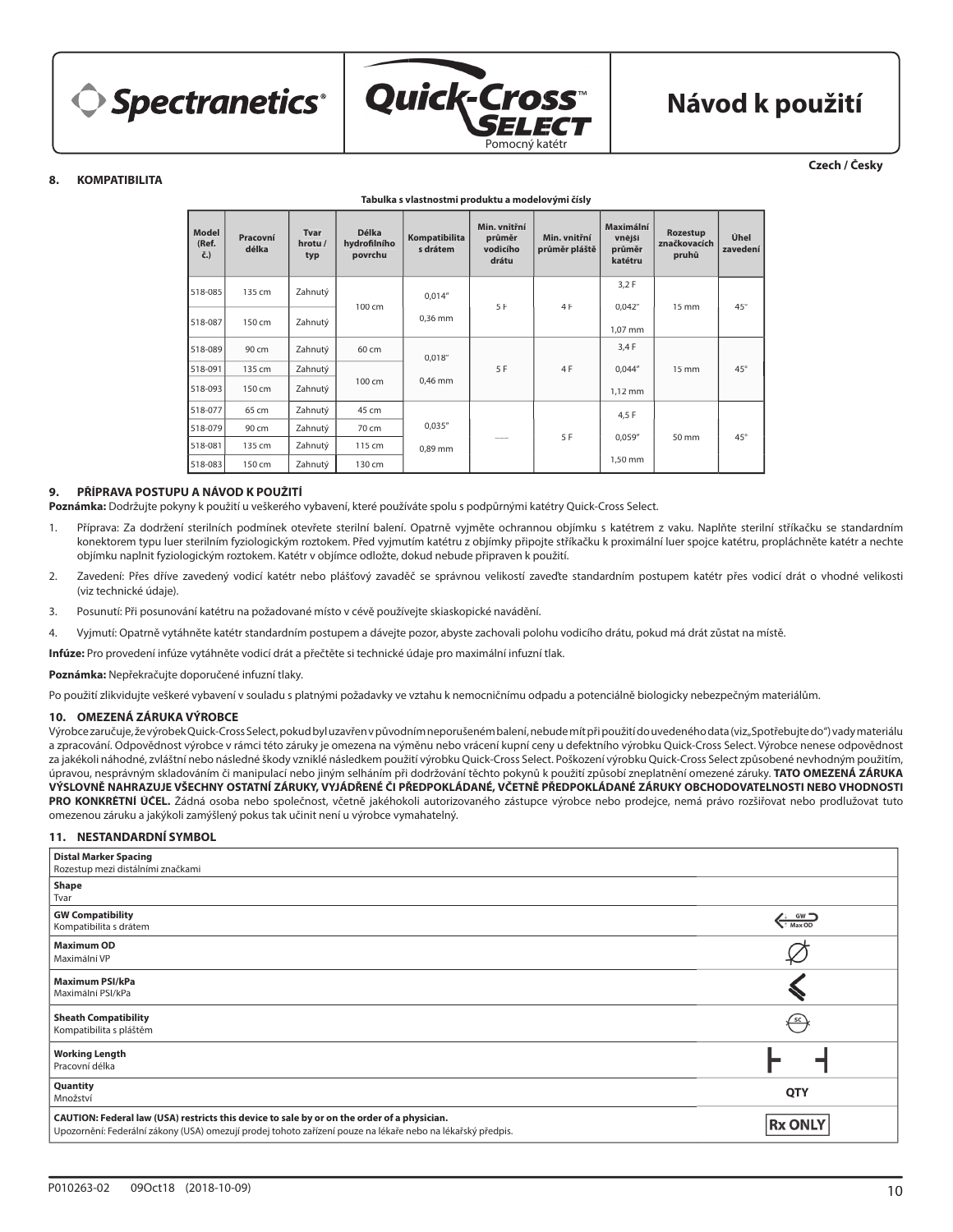



# **Brugsanvisning**

### **Danish / Dansk**

## **Indholdsfortegnelse**

### **1. BESKRIVELSE**

Spectranetics Quick-Cross Select supportkatetre er intravaskulære katetre. Katetrene fås i en række forskellige længder og med forskellige spidser. Alle modeller har 3 røntgenfaste markører med lige lange mellemrum langs det distale skaft, der gør det lettere at vurdere geometrien i det vaskulære system. Den distale røntgenfaste markør er placeret højst 3 mm fra den distale kateterspids. En standard hun-luer er placeret på den proksimale ende af hver model. Katetret er belagt med en glat hydrofilbelægning.

### **2. INDIKATIONER FOR BRUG**

Quick-Cross Select supportkatetre er beregnet til at lede og understøtte en ledetråd under adgang til den koronare eller perifere vaskulatur, til at udskifte tråde og til at skabe en kanal til indføring af saltvandsopløsninger eller diagnostiske kontrastmidler.

## **3. KONTRAINDIKATIONER**

Ingen kendte.

### **4. ADVARSLER**

- Maksimalt infusionstryk: **300 psi** for 0,014" og 0,018" katetre og **500 psi** for 0,035" katetre.
- Kateteret er kun konstrueret og beregnet til engangsbrug. **Må ikke resteriliseres og/eller genbruges.**
- Kateteret må kun anvendes af læger, der er kvalificeret til at udføre perkutane, vaskulære indgreb.

### **5. FORHOLDSREGLER**

- Dette instrument MÅ IKKE resteriliseres eller genbruges, da dette vil kunne kompromitere dets funktion eller øge risikoen for krydskontaminering pga. utilstrækkelig genbehandling. Genbrug af dette engangsinstrument kan medføre alvorlige skader på patienten eller dødsfald og sætter producentens garantier ud af kraft.
- Opbevares køligt og tørt. Beskyttes mod direkte sollys og høje temperaturer (over 55°C eller 131°F).
- Anordningen må ikke bruges, hvis den eller pakken er beskadiget.
- Anvend kateteret før sidste holdbarhedsdato (udløbsdato) angivet på pakken.

### **6. KOMPLIKATIONER**

- Vaskulær kateterisering og/eller vaskulære indgreb kan resultere i komplikationer, herunder bl.a.:
- Dissektion, perforation, ruptur eller total okklusion af kar
- **Infektion**
- Hæmatom
- Ustabil angina
- **Emboli**
- Hypo-/hypertension
- Akut myokardieinfarkt
- Arytmi, herunder ventrikelflimren
- Død

## **7. LEVERINGSMÅDE**

Spectranetics Quick-Cross Select Support-katetrene er steriliseret vha. ethylenoxid og leveres **STERILE**. Anordningerne er udelukkende konstrueret og beregnet til **ENGANGSBRUG** og må ikke resteriliseres og/eller genbruges.

### **7.1 Sterilisering**

• Produktets sterilitet er kun garanteret, så længe indpakningen er uåbnet og ubeskadiget. Den sterile indpakning skal efterses før brug for at sikre, at forseglingerne ikke er blevet brudt. Kateteret må ikke bruges, hvis indpakningen på nogen måde er blevet kompromitteret. Kateteret må ikke bruges, hvis sidste holdbarhedsdato, der står på indpakningen, er overskredet.

### **7.2 Eftersyn før brug**

• Undersøg omhyggeligt alt udstyr for defekter, før det tages i brug. Brug ikke udstyret, hvis det er beskadiget.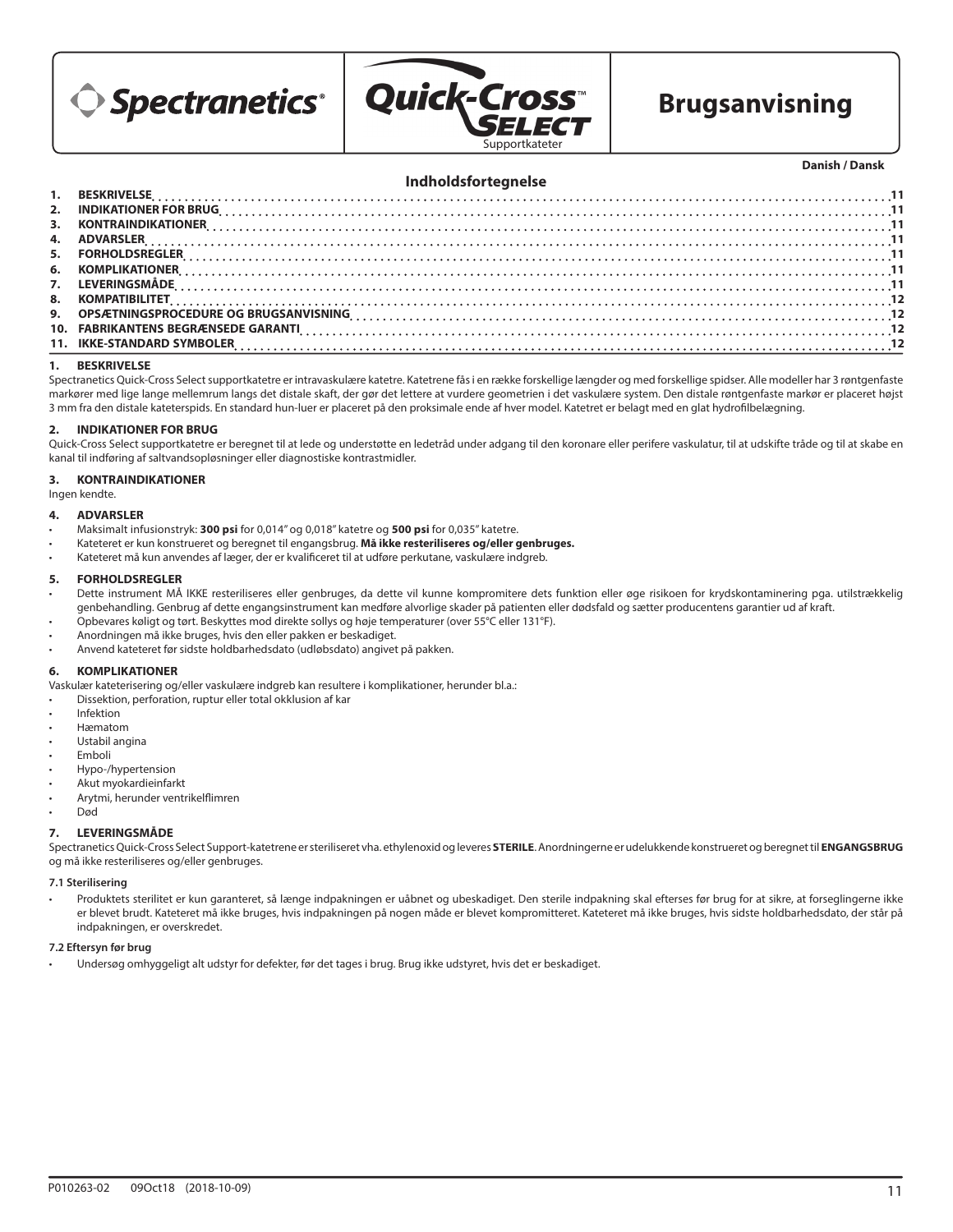



# **Brugsanvisning**

**Danish / Dansk**

### **8. KOMPATIBILITET**

**Tabel over produktegenskaber og modelnumre**

| <b>Model</b><br>(Ref) | Arbejdslængde | <b>Spidsens</b><br>form /<br>type | <b>Hydrofobisk</b><br>belægning<br>Længde | <b>Trådkompatibilitet</b> | <b>Ledekateters</b><br>min. indv.<br>diameter | Hylsters min.<br>indv.<br>diameter | <b>Kateters</b><br>maks.<br>udv.<br>diameter | <b>Afstand</b><br>mellem<br>markørbånd | <b>Kastevinkel</b> |
|-----------------------|---------------|-----------------------------------|-------------------------------------------|---------------------------|-----------------------------------------------|------------------------------------|----------------------------------------------|----------------------------------------|--------------------|
| 518-085               | 135 cm        | Bøjet                             | 100 cm                                    | 0,014''                   | 5F                                            | 4F                                 | 3,2F<br>0,042"                               | 15 mm                                  | $45^\circ$         |
| 518-087               | 150 cm        | Bøjet                             |                                           | $0.36$ mm                 |                                               |                                    | 1,07 mm                                      |                                        |                    |
| 518-089               | 90 cm         | Bøjet                             | 60 cm                                     |                           |                                               |                                    | 3,4 F                                        |                                        |                    |
| 518-091               | 135 cm        | Bøjet                             |                                           | 0,018''                   | 5F                                            | 4F                                 | 0.044''                                      | 15 mm                                  | $45^\circ$         |
| 518-093               | 150 cm        | Bøjet                             | 100 cm                                    | 0,46 mm                   |                                               |                                    | 1,12 mm                                      |                                        |                    |
| 518-077               | 65 cm         | Bøjet                             | 45 cm                                     |                           |                                               |                                    | 4,5 F                                        |                                        |                    |
| 518-079               | 90 cm         | Bøjet                             | 70 cm                                     | 0,035''                   | -                                             | 5F                                 | 0,059''                                      | 50 mm                                  | $45^\circ$         |
| 518-081               | 135 cm        | Bøjet                             | 115 cm                                    | 0,89 mm                   |                                               |                                    |                                              |                                        |                    |
| 518-083               | 150 cm        | Bøjet                             | 130 cm                                    |                           |                                               |                                    | 1,50 mm                                      |                                        |                    |

### **9. OPSÆTNINGSPROCEDURE OG BRUGSANVISNING**

**Bemærk:** Følg brugsanvisningerne til alt udstyr, der skal bruges sammen med Quick-Cross Select supportatetrene.

- 1. Klargøring: Den sterile pakke åbnes vha, steril teknik. Tag forsigtigt den beskyttende ring med katetret ud af pakken. Fyld en steril standard luer-lock-sprøjte med en steril saltvandsopløsning. Før katetret fiernes fra ringen, tilsluttes sprøjten til katetrets proksimale luer-fitting, katetret skylles, og ringen fyldes med saltvandsopløsningen. Læg katetret i ringen til side, indtil det skal bruges.
- 2. Indsætning: Gennem et tidligere indsat ledekateter eller indføringshylster af passende størrelse indføres kateteret over en ledetråd af passende størrelse (se specifikationer) under anvendelse af standard teknik.
- 3. Fremføring: Kateteret fremføres under anvendelse af uoroskopi til den ønskede placering i vaskulaturen.
- 4. Udtagning: Træk forsigtigt kateteret tilbage under anvendelse af standard teknik, mens ledetråden omhyggeligt holdes på plads, hvis ledetråden skal blive på stedet.

**Infusion:** Træk ledetråden tilbage for at udføre infusion. Brug skemaet nedenfor som vejledning for maksimalt infusionstryk.

**Bemærk:** De anbefalede infusionstryk må ikke overskrides.

Efter brug bortskaffes alt udstyr i overensstemmelse med gældende krav vedrørende hospitalsaffald og potentielt miljøfarlige materialer.

### **10. FABRIKANTENS BEGRÆNSEDE GARANTI**

Fabrikanten garanterer, at Quick-Cross Select er uden fejl og mangler, hvad angår materialer og fremstilling, såfremt produktet anvendes inden den angivne anvendelsesdato, og såfremt emballagen er uåbnet og ubeskadiget indtil umiddelbart inden brugen. Fabrikantens ansvar er i henhold til denne garanti begrænset til udskiftning eller refusion af købsprisen, hvis Quick-Cross Select skulle vise sig at være defekt eller mangelfuldt. Fabrikanten er ikke ansvarlig for utilsigtede skader, konkret dokumenterede skader samt skader opstået som følge af brugen af Quick-Cross Select. Skade på Quick-Cross Select som følge af forkert brug, ændring, forkert opbevaring eller håndtering, eller hvis denne brugervejledning på anden vis ikke efterleves, vil medføre, at denne begrænsede garanti bortfalder. **DENNE BEGRÆNSEDE GARANTI TRÆDER I STEDET FOR ALLE ØVRIGE GARANTIER – UDTRYKKELIGE ELLER UNDERFORSTÅEDE – HERUNDER DEN UNDERFORSTÅEDE GARANTI VEDRØRENDE SALGBARGHED OG EGNETHED TIL ET BESTEMT FORMÅL.** Ingen personer eller juridiske enheder – herunder fabrikantens autoriserede repræsentant eller forhandler – har bemyndigelse til at forlænge eller udvide denne begrænsede garanti, og fabrikanten kan ikke drages til ansvar for et angiveligt forsøg på dette.

### **11. IKKE-STANDARD SYMBOLER**

| <b>Distal Marker Spacing</b><br>Distal markørafstand                                                                                                                                             |                 |
|--------------------------------------------------------------------------------------------------------------------------------------------------------------------------------------------------|-----------------|
| Shape<br>Facon                                                                                                                                                                                   |                 |
| <b>GW Compatibility</b><br>Trådkompatibilitet                                                                                                                                                    | $\leftarrow$ GW |
| <b>Maximum OD</b><br>Maks. udvendig diamater                                                                                                                                                     |                 |
| Maximum PSI/kPa<br>Maks. psi/kPa                                                                                                                                                                 |                 |
| <b>Sheath Compatibility</b><br>Hylsterkompatibilitet                                                                                                                                             |                 |
| <b>Working Length</b><br>Arbejdslængde                                                                                                                                                           |                 |
| Quantity<br>Antal                                                                                                                                                                                | QTY             |
| CAUTION: Federal law (USA) restricts this device to sale by or on the order of a physician.<br>Advarsel: I henhold til føderal lov (USA) må dette udstyr kun sælges efter ordination af en læge. | <b>Rx ONLY</b>  |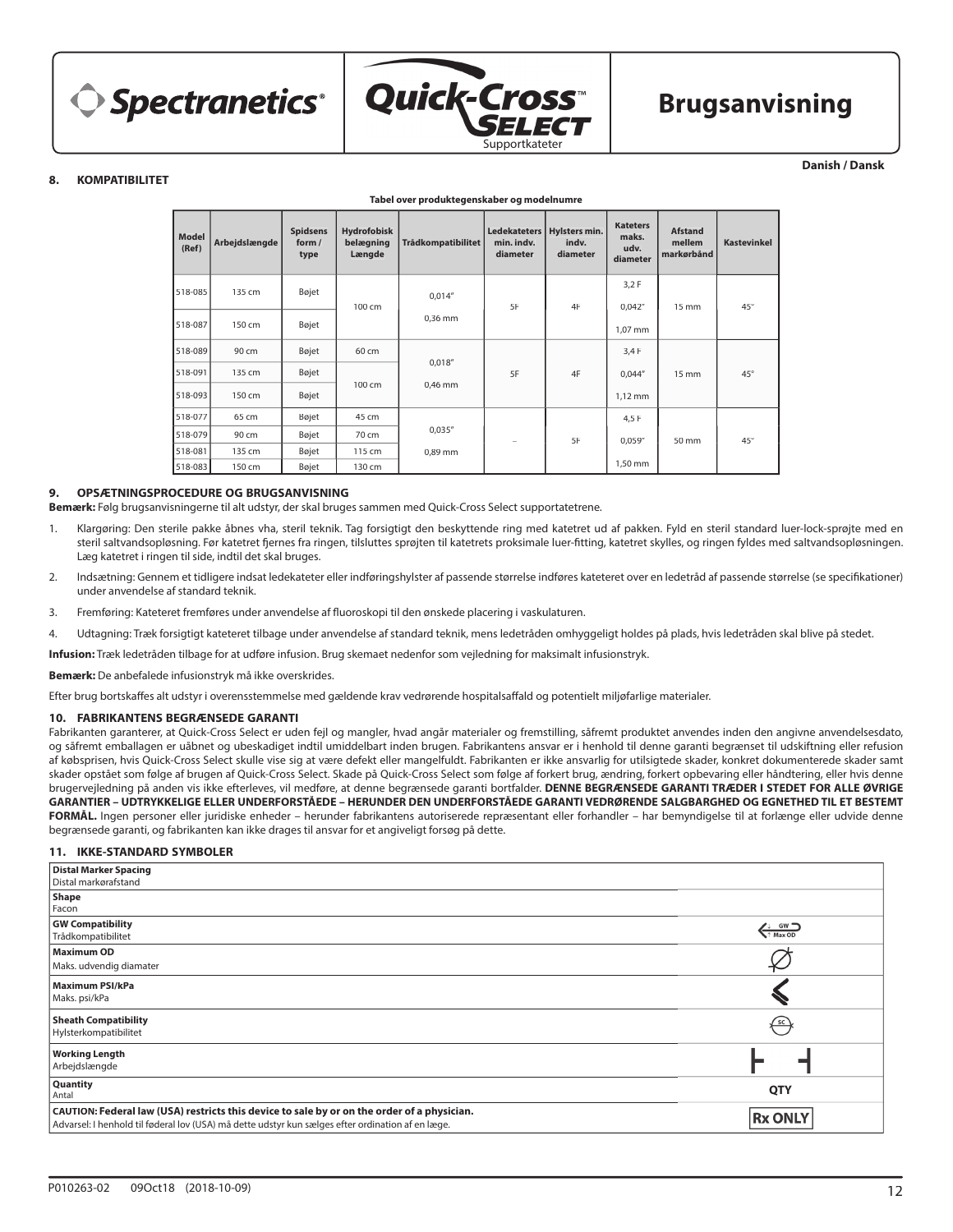



**Inhoud**

# **Gebruiksaanwijzing**

### **Dutch / Nederlands**

### **1. BESCHRIJVING**

De Spectranetics Quick-Cross Select steunkatheters zijn intravasculaire katheters. Deze katheters zijn verkrijgbaar in verschillende lengtes en tipconfiguraties. Alle modellen hebben drie radiopake markeringen, die op gelijke afstanden langs de distale schacht zijn aangebracht om de geometrie binnen het vaatstelsel te kunnen inschatten. De distale radiopake markering bevindt zich minder dan 3 mm van de distale kathetertip. Op het proximale uiteinde van elk model is een vrouwelijke standaardluer aangebracht. De katheter is van een gladde, hydrofiele coating voorzien.

### **2. INDICATIES VOOR GEBRUIK**

Quick-Cross Select steunkatheters zijn bedoeld als geleider en voor ondersteuning van een voerdraad tijdens de toegang tot de coronaire of perifere vasculatuur, maken draaduitwisseling mogelijk en verschaffen een kanaal voor de afgifte van zoutoplossing of diagnostische contrastmiddelen.

### **3. CONTRA-INDICATIES**

# Geen bekend.

## **4. WAARSCHUWINGEN**

- Maximale infusiedruk: **300 psi** voor katheters van 0,014" en 0,018" en **500 psi** voor katheters van 0,035".
- De katheter is uitsluitend ontworpen en bedoeld voor eenmalig gebruik. **Niet opnieuw steriliseren en/of opnieuw gebruiken.**
- De katheter mag uitsluitend worden gebruikt door artsen die geschoold zijn in het uitvoeren van percutane vasculaire ingrepen.

### **5. VOORZORGSMAATREGELEN**

- Dit instrument NIET opnieuw steriliseren of hergebruiken, aangezien daardoor de prestaties van het instrument kunnen verslechteren en het risico van kruisbesmetting door verkeerde herverwerking toeneemt. Hergebruik van dit instrument voor eenmalig gebruik kan leiden tot ernstig of dodelijk letsel bij de patiënt en maakt de garanties van de fabrikant ongeldig.
- Koel en droog bewaren. Bescherm het product tegen direct zonlicht en hoge temperaturen (boven 55 °C).
- Niet gebruiken als het hulpmiddel of de verpakking beschadigd is.
- Gebruik de katheter vóór de uiterste gebruiksdatum op de verpakking (aangegeven door "Use by").

### **6. COMPLICATIES**

Vasculaire katheterisatie en/of vasculaire ingrepen kunnen leiden tot onder andere, maar niet uitsluitend, de volgende complicaties:

• vaatdissectie, perforatie, scheuring of totale occlusie

- infectie
- hematoom
- instabiele angina
- embolie
- hypo-/hypertensie
- acuut myocardinfarct
- aritmie, waaronder ventrikelfibrilleren
- overlijden

# **7. LEVERING**

Spectranetics Quick-Cross Select steunkatheters katheters zijn gesteriliseerd met ethyleenoxide en worden **STERIEL** geleverd. De hulpmiddelen zijn uitsluitend bestemd voor **EENMALIG GEBRUIK** en mogen niet opnieuw worden gesteriliseerd en/of gebruikt.

### **7.1 Sterilisatie**

• De steriliteit van het product wordt uitsluitend gegarandeerd als de verpakking ongeopend en onbeschadigd is. Inspecteer voor gebruik de steriele verpakking om er zeker van te zijn dat de sluiting intact is. De katheter niet gebruiken als de verpakking is beschadigd. De katheter niet gebruiken als de uiterste gebruiksdatum (te vinden op de verpakking) is overschreden.

### **7.2 Inspectie vóór gebruik**

• Controleer alle te gebruiken hulpmiddelen vóór gebruik zorgvuldig op eventuele defecten en gebruik beschadigde hulpmiddelenniet.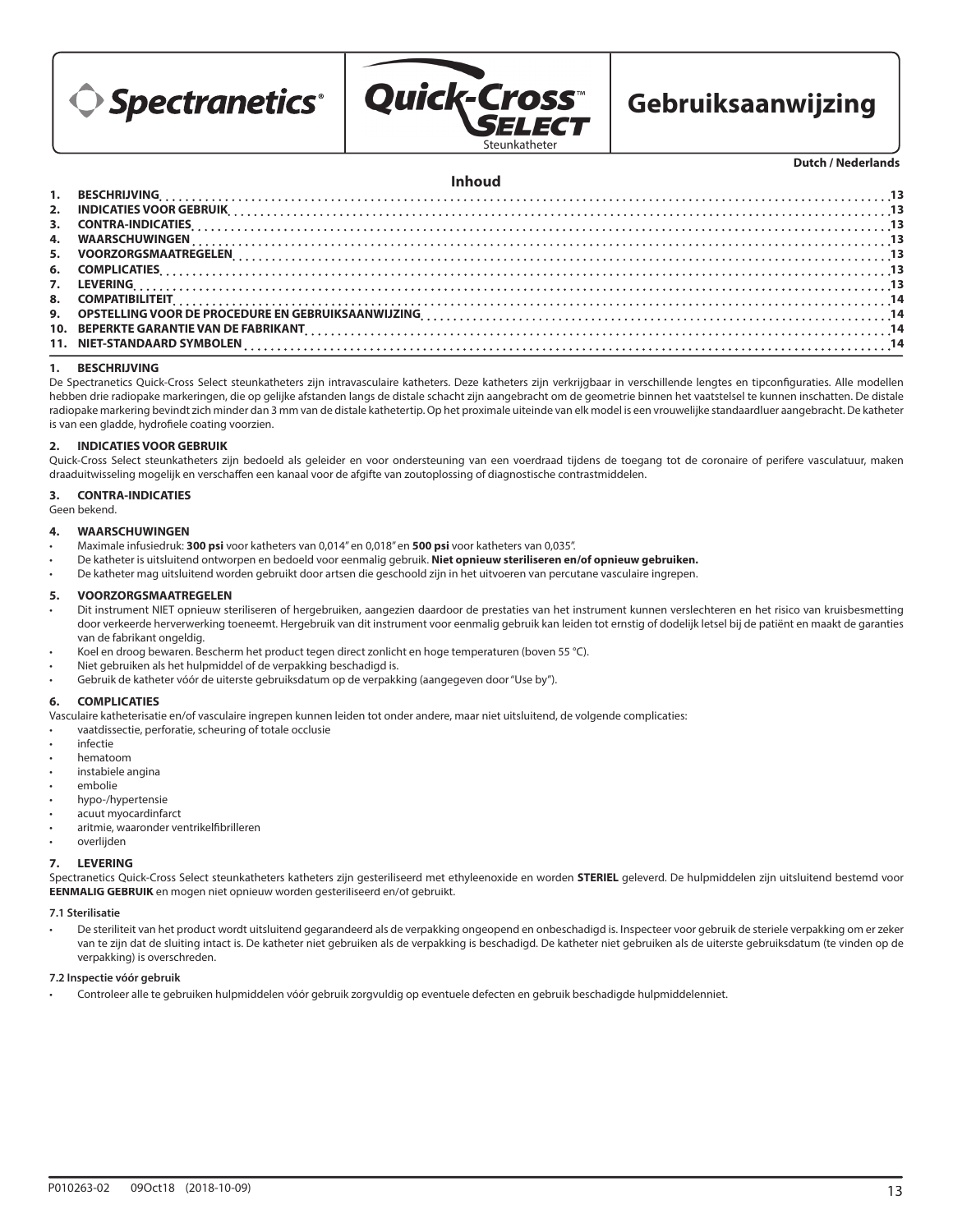



# **Gebruiksaanwijzing**

**Dutch / Nederlands**

## **8. COMPATIBILITEIT**

**Tabel productkenmerken en modelnummers**

| <b>Model</b><br>(artikelnr.) | Werklengte | Tipvorm/-<br>type | Lengte<br>hydrofiele<br>coating | Compatibiliteit<br>voerdraad | Min.<br>binnendiam.<br>geleider | Min.<br>binnendiam.<br>schacht | Max.<br>buitendiam.<br>katheter | <b>Tussen-afstand</b><br>markeringsbanden | Werphoek     |  |         |  |  |
|------------------------------|------------|-------------------|---------------------------------|------------------------------|---------------------------------|--------------------------------|---------------------------------|-------------------------------------------|--------------|--|---------|--|--|
| 518-085                      | 135 cm     | gebogen           | $100 \text{ cm}$                | 0.014''                      | 5F                              | 4F                             | 3,2F<br>0,042"                  | $15 \, \text{mm}$                         | $45^\circ$   |  |         |  |  |
| 518-087                      | 150 cm     | gebogen           |                                 | 0,36 mm                      |                                 |                                | 1.07 mm                         |                                           |              |  |         |  |  |
| 518-089                      | 90 cm      | gebogen           | 60 cm                           |                              |                                 |                                | 3,4 F                           |                                           |              |  |         |  |  |
| 518-091                      | 135 cm     | gebogen           |                                 | 0,018''                      | 5F                              | 4F                             | 0.044''                         | 15 mm                                     | $45^{\circ}$ |  |         |  |  |
| 518-093                      | 150 cm     | gebogen           |                                 |                              |                                 |                                | 100 cm                          | 0.46 mm                                   |              |  | 1,12 mm |  |  |
| 518-077                      | 65 cm      | gebogen           | 45 cm                           |                              |                                 |                                | 4,5 F                           |                                           |              |  |         |  |  |
| 518-079                      | 90 cm      | gebogen           | 70 cm                           | 0,035''                      |                                 | 5F                             |                                 |                                           |              |  |         |  |  |
| 518-081                      | 135 cm     | gebogen           | 115 cm                          | $0.89$ mm                    | n.v.t.                          |                                | 0,059''                         | 50 mm                                     | $45^\circ$   |  |         |  |  |
| 518-083                      | 150 cm     | gebogen           | 130 cm                          |                              |                                 |                                | 1,50 mm                         |                                           |              |  |         |  |  |

## **9. OPSTELLING VOOR DE PROCEDURE EN GEBRUIKSAANWIJZING**

**Opmerking:** Volg de gebruiksaanwijzing van alle hulpmiddelen die samen met de Quick-Cross Select steunkatheters gebruikt worden.

- 1. Voorbereiding: Open de steriele verpakking met behulp van steriele techniek. Haal voorzichtig de beschermende ring met de katheter uit de zak. Vul een steriele standaard LuerLock-spuit met steriele zoutoplossing. Voordat u de katheter uit de ring haalt, sluit u de spuit aan op de proximale luer-aansluiting van de katheter, dan spoelt u de katheter door en laat de zoutoplossing in de ring lopen. Leg de katheter in de ring opzij tot het moment van gebruik.
- 2. Inbrengen: Breng met behulp van de standaardtechniek via een eerder ingebrachte geleidekatheter of introducerschacht van de juiste maat de katheter in over een voerdraad van de juiste maat (zie specificaties).
- 3. Opvoeren: Ver de katheter onder fluoroscopie op naar de gewenste plaats binnen het vaatstelsel.
- 4. Verwijderen: Trek de katheter voorzichtig met behulp van standaardtechnieken terug. Zorg ervoor dat u de voerdraad in positie houdt als hij op zijn plaats moet blijven.

Infusie: Voor het uitvoeren van een infusie trekt u de voerdraad terug en raadpleegt u de specificaties voor de maximale infusiedruk.

**Opmerking:** de aanbevolen nominale barstdruk mag niet worden overschreden.

Werp na gebruik alle hulpmiddelen weg volgens de voor ziekenhuisafval en gevaarlijk biologisch materiaal geldende voorschriften.

### **10. BEPERKTE GARANTIE VAN DE FABRIKANT**

De fabrikant garandeert dat de Quick-Cross Select vrij is van materiaal- en fabricagefouten als deze wordt gebruikt vóór de uiterste gebruiksdatum en als de verpakking direct vóór gebruik ongeopend en onbeschadigd is. De aansprakelijkheid van de fabrikant krachtens deze garantie is beperkt tot vervanging of terugbetaling van de aankoopprijs van een defecte Quick-Cross Select. De fabrikant is niet aansprakelijk voor incidentele, bijzondere of gevolgschade die voortvloeit uit het gebruik van de Quick-Cross Select. Door schade aan de Quick-Cross Select die is veroorzaakt door onjuist gebruik, wijziging, onjuiste opslag of hantering, of andere nalatigheid in het opvolgen van deze gebruiksaanwijzing, vervalt deze beperkte garantie. **DEZE BEPERKTE GARANTIE VERVANGT UITDRUKKELIJK ALLE ANDERE GARANTIES, UITDRUKKELIJK DAN WEL IMPLICIET, WAARONDER**  DE IMPLICIETE GARANTIE VAN VERKOOPBAARHEID OF GESCHIKTHEID VOOR EEN BEPAALD DOEL. Geen enkele natuurlijke of rechtspersoon, met inbegrip van de erkende vertegenwoordiger of wederverkoper van de fabrikant, is bevoegd om deze beperkte garantie te verlengen of uit te breiden en geen enkele poging hiertoe Is afdwingbaar jegens de fabrikant.

### **11. NIET-STANDAARD SYMBOLEN**

| <b>Distal Marker Spacing</b><br>Ruimte tussen distale markeringen                                                                                                                                                                |                            |
|----------------------------------------------------------------------------------------------------------------------------------------------------------------------------------------------------------------------------------|----------------------------|
| Shape<br>Vorm                                                                                                                                                                                                                    |                            |
| <b>GW Compatibility</b><br>Compatibiliteit voerdraad                                                                                                                                                                             | $\leftarrow$ GW $\bigcirc$ |
| <b>Maximum OD</b><br>Maximale buitendiameter                                                                                                                                                                                     |                            |
| <b>Maximum PSI/kPa</b><br>Maximale PSI/kPa                                                                                                                                                                                       |                            |
| <b>Sheath Compatibility</b><br>Compatibiliteit schacht                                                                                                                                                                           |                            |
| <b>Working Length</b><br>Werklengte                                                                                                                                                                                              |                            |
| Quantity<br>Aantal                                                                                                                                                                                                               | QTY                        |
| CAUTION: Federal law (USA) restricts this device to sale by or on the order of a physician.<br>LET OP: op grond van Amerikaanse federale wetgeving mag dit instrument alleen worden verkocht door of op bestelling van een arts. | <b>Rx ONL</b>              |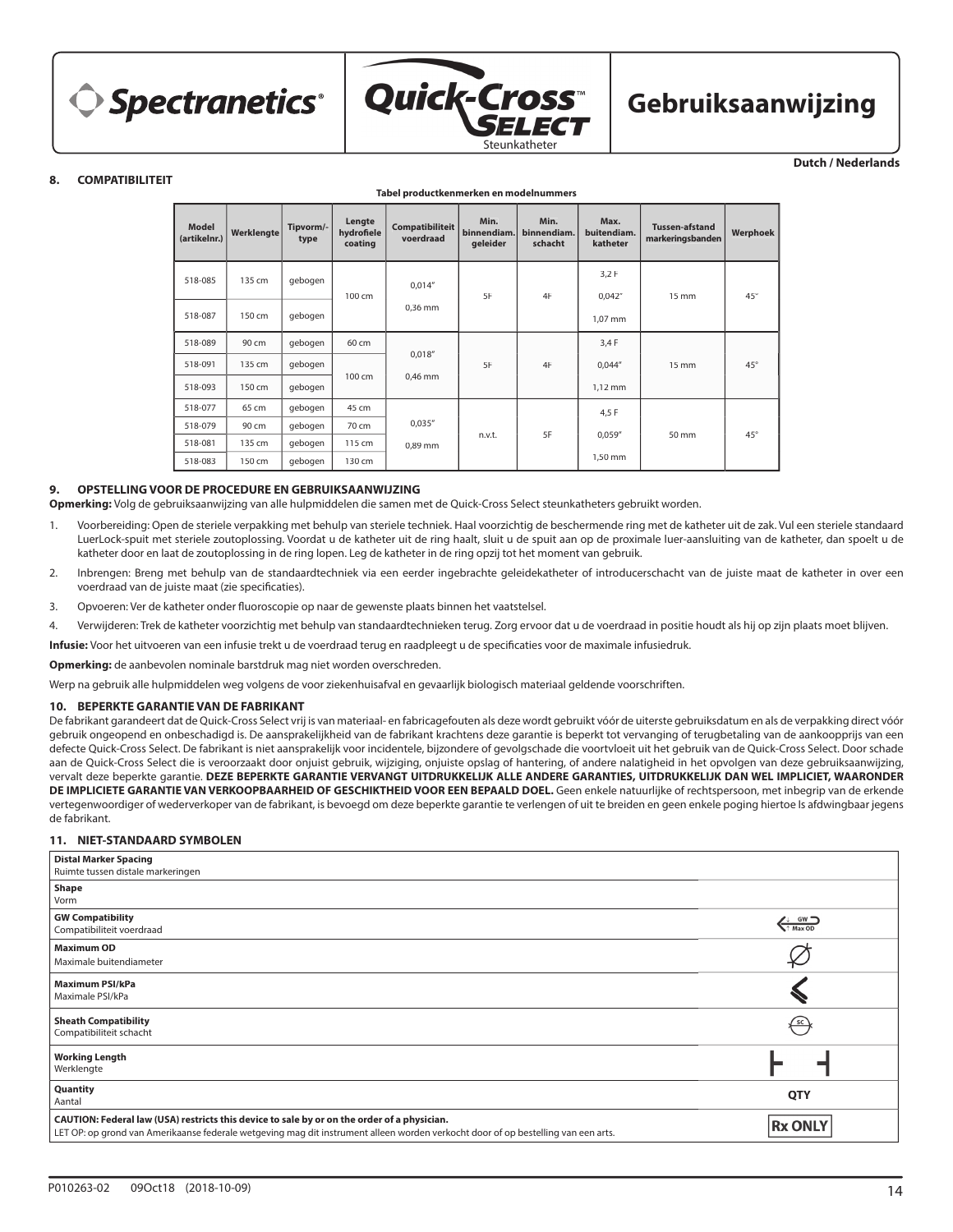



# **Kasutusjuhend**

### **Estonian / Eesti**

## **Sisukord**

### **1. KIRJELDUS**

Spectranetics Quick-Cross Select tugikateetrid on intravaskulaarsed kateetrid. Need on saadaval erinevates pikkustes ja erinevate otsa konfiguratsioonidega. Kõigil mudelitel on kateetri distaalsel otsal võrdsete vahemaade taga 3 röntgenkontrastset markerit, mis aitavad hinnata kateetri asukohta veresoones. Distaalne röntgenkontrastne marker asub kateetri distaalsest otsast 3 mm kaugusel. Iga mudeli proksimaalses otsas asub standardne emane luer-otsik. Kateeter on kaetud libestava hüdrofiilse kihiga.

### **2. NÄIDUSTUSED KASUTAMISEKS**

Quick-Cross Select tugikateetrid on mõeldud juhtetraadi juhtimiseks ja toetamiseks pärgarterisse või perifeersetesse veresoontesse sisestamisel, juhtetraatide vahetamise võimaldamiseks ja kanali pakkumiseks füsioloogiliste lahuste või diagnostiliste kontrastainete manustamiseks.

### **3. VASTUNÄIDUSTUSED**

Pole teada.

### **4. HOIATUSED**

- Maksimaalne infusioonirõhk: **300 psi** 0,014" ja 0,018" kateetrite ja **500 psi** 0,035" kateetrite puhul.
- See kateeter on mõeldud ainult ühekordseks kasutamiseks. **Ärge steriliseerige ega korduvkasutage.**
- Seda kateetrit võivad kasutada ainult perkutaansete vaskulaarsete protseduuride teostamiseks kvalifitseeruvad arstid.

## **5. ETTEVAATUSABINÕUD**

• ÄRGE steriliseerige ega korduvkasutage seda seadet, kuna see võib ohustada seadme jõudlust või suurendada sobimatust töötlemisest tulenevat ristsaastumise ohtu. Selle ühekordseks kasutamiseks mõeldud seadme korduvkasutamine võib tuua kaasa patsiendi tõsised vigastused või surma ning tühistab tootja garantiid.

- Hoida jahedas, kuivas kohas. Kaitsta otsese päikesevalguse ja kõrge temperatuuri eest (üle 55 °C või 131 °F).
- Ärge kasutage, kui seade või pakend on kahjustunud.
- Kasutage kateetrit enne pakendil märgitud "Kasutada enne" (aegumistähtaeg) kuupäeva.

### **6. KÕRVALTOIMED**

Vaskulaarne kateteriseerimine ja/või vaskulaarsed protseduurid võivad põhjustada järgnevaid komplikatsioone (kuid mitte ainult):

- veresoone dissektsioon, perforatsioon, rebendid või täielik oklusioon;
- infektsioon;
- hematoom;
- ebastabiilne stenokardia;
- emboolia:
- hüpo-/hüpertensioon;
- äge müokardiinfarkt;
- arütmia, kaasa arvatud ventrikulaarne fibrillatsioon;
- surm.

### **7. TARNIMINE**

Spectranetics Quick-Cross Select tugikateetrid on steriliseeritud etüleenoksiidiga ja need tarnitakse **STERIILSEINA**. Seadmed on kujundatud ja ette nähtud **AINULT ÜHEKORDSEKS KASUTAMISEKS** ja neid ei tohi steriliseerida ja/või uuesti kasutada.

### **7.1 Steriliseerimine**

• Toote steriilsus on garanteeritud ainult siis, kui pakend on avamata ja kahjustamata. Enne kasutamist kontrollige steriilset pakendit visuaalselt, et selle pitserid poleks katki. Ärge kasutage kateetrit, kui selle pakendi terviklikkus on rikutud. Ärge kasutage kateetrit, kui pakendi sildil märgitud "Kasutada enne" tähtaeg on möödunud.

### **7.2 Kasutuseelne ülevaatus**

• Uurige enne kasutamist kogu seadet hoolikalt defektide suhtes. Ärge kasutage kahjustatud seadet.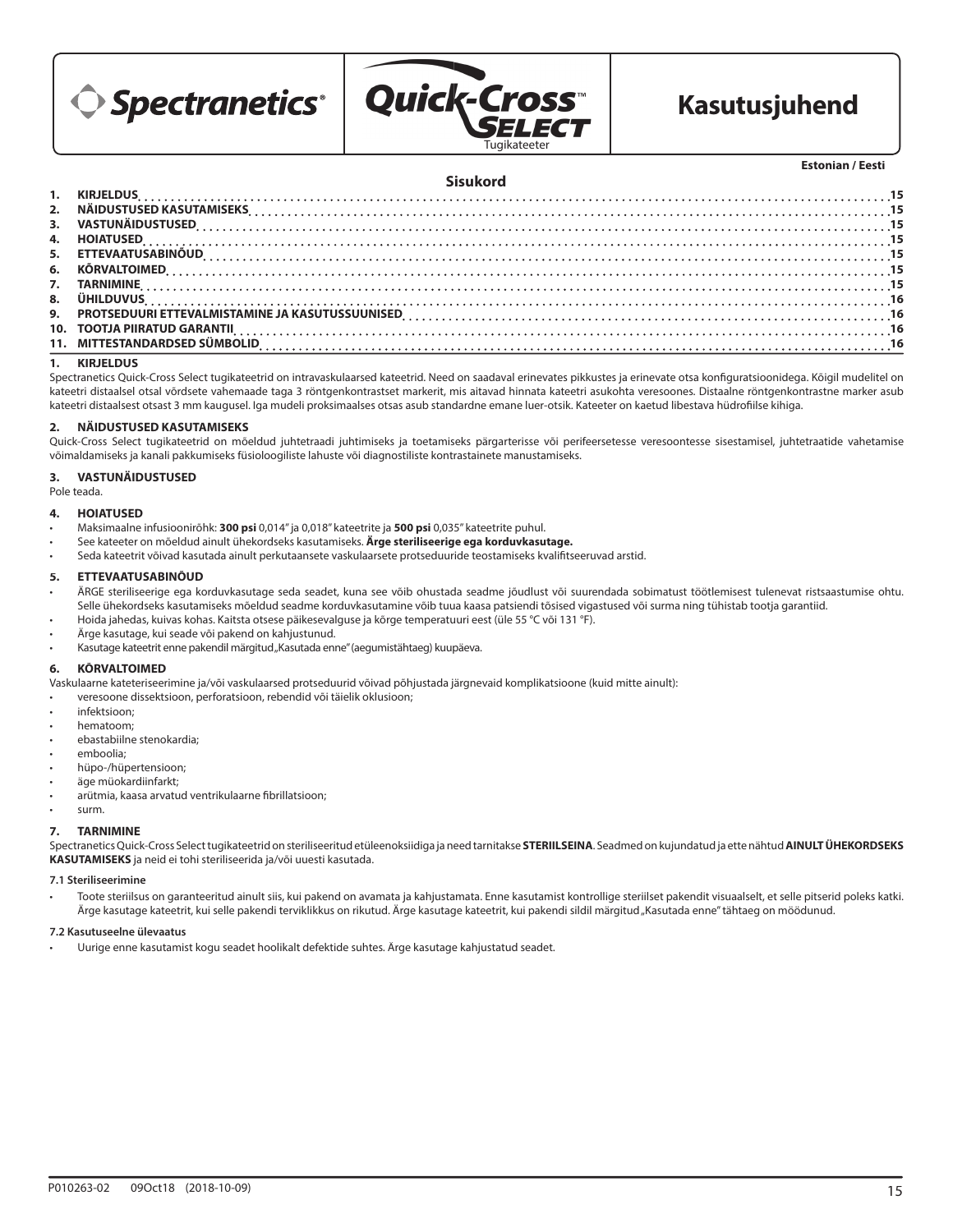



# **Kasutusjuhend**

**Estonian / Eesti**

### **8. ÜHILDUVUS**

**Tooteomaduste ja mudelinumbrite tabel**

| <b>Mudel</b><br>(nr) | <b>Tööpikkus</b> | Otsa kuju /<br>tüüp | <b>Hüdrofiilse</b><br>katte pikkus | <b>JTr</b><br>ühilduvus | <b>Juhtetraadi</b><br>min. SD | Hülsi min.<br><b>SD</b> | Kateetri<br>maks. VD | <b>Markerribade</b><br>vahe | <b>Sisestusosa</b><br>nurk |  |         |  |  |
|----------------------|------------------|---------------------|------------------------------------|-------------------------|-------------------------------|-------------------------|----------------------|-----------------------------|----------------------------|--|---------|--|--|
| 518-085              | 135 cm           | Nurgaga             | 100 cm                             | 0,014''                 | 5F                            | 4F                      | 3,2F<br>0,042"       | 15 mm                       | 45°                        |  |         |  |  |
| 518-087              | 150 cm           | Nurgaga             |                                    | 0,36 mm                 |                               |                         |                      |                             | 1,07 mm                    |  |         |  |  |
| 518-089              | 90 cm            | Nurgaga             | 60 cm                              |                         |                               |                         | 3,4 F                |                             |                            |  |         |  |  |
| 518-091              | 135 cm           | Nurgaga             |                                    | 0,018''                 | 5F                            | 4F                      | 0,044''              | 15 mm                       | 45°                        |  |         |  |  |
| 518-093              | 150 cm           | Nurgaga             | 100 cm                             | 0.46 mm                 |                               |                         |                      |                             |                            |  | 1,12 mm |  |  |
| 518-077              | 65 cm            | Nurgaga             | 45 cm                              |                         |                               |                         | 4,5 F                |                             |                            |  |         |  |  |
| 518-079              | 90 cm            | Nurgaga             | 70 cm                              | 0,035''                 | $\overline{\phantom{m}}$      | 5 F                     | 0,059''              | 50 mm                       | 45°                        |  |         |  |  |
| 518-081              | 135 cm           | Nurgaga             | 115 cm                             | 0,89 mm                 |                               |                         |                      |                             |                            |  |         |  |  |
| 518-083              | 150 cm           | Nurgaga             | 130 cm                             |                         |                               |                         | 1,50 mm              |                             |                            |  |         |  |  |

## **9. PROTSEDUURI ETTEVALMISTAMINE JA KASUTUSSUUNISED**

**Märkus.** Järgige koos Quick-Cross Select tugikateetritega kasutatavate kõikide seadmete kasutusjuhiseid.

- 1. Ettevalmistamine. Avage steriilne pakend steriilset tehnikat kasutades. Eemaldage kaitseümbris koos kateetriga ettevaatlikult kotist. Täitke steriilne standardne luer-lock süstal steriilse füsioloogilise lahusega. Enne kateetri eemaldamist ümbrisest ühendage süstal kateetri proksimaalse otsa lueri adapteriga, loputage kateeter ja laske soolalahusel ümbris täita. Pange kateeter koos ümbrisega kuni kasutamiseni kõrvale.
- 2. Sisestamine. Viige kateeter läbi eelnevalt sisestatud õige suurusega juhtkateetri või sisestushülsi õige suurusega juhtetraadil (vt kirjeldust), kasutades standardset tehnikat.
- 3. Paigaldamine. Kasutage kateetri veresoonde paigaldamise jälgimiseks röntgenkontrolli.
- 4. Eemaldamine. Tõmmake kateeter ettevaatlikult, standardset tehnikat kasutades välja, säilitades samal ajal juhtetraadi asendi, kui see peab jääma oma kohale.

Infusioon. Infusiooni teostamiseks tõmmake juhtetraat välja ja vaadake spetsifikatsioonist maksimaalset infusioonirõhku.

**Märkus.** Ärge ületage soovitatud infusioonirõhku.

Pärast kasutamist käidelge seadet vastavalt nõuetele, mis käsitlevad haiglajäätmeid ja bioloogiliselt ohtlikke jäätmeid.

### **10. TOOTJA PIIRATUD GARANTII**

Tootja garanteerib, et tootel Quick-Cross Select pole materjali- ja valmistamise defekte, kui seda kasutatakse enne määratud "Kasutada kuni" kuupäeva ning kui pakend on vahetult enne kasutamist avamata ja kahjustamata. Tootja vastutus antud garantii järgi on piiratud iga defektse toote Quick-Cross Select asendamisega või ostuhinna tagasimaksmisega. Tootja ei vastuta mis tahes juhuslike, eriliste või põhjuslike kahjude eest, mis tulenevad toote Quick-Cross Select kasutamisest. Quick-Cross Select kahjustused, mille on põhjustanud väärkasutus, muutmine, sobimatu hoiundamine või käsitsemine või mis tahes muu antud kasutusjuhendi mittejärgimine, tühistavad käesoleva garantii. **KÄESOLEV PIIRATUD GARANTII ASENDAB OTSESELT KÕIK TEISED OTSESED VÕI KAUDSED GARANTIID, SEALHULGAS MÜÜGIKÕLBLIKKUSE VÕI TEATAVAKS OTSTARBEKS SOBIVUSE GARANTII.** Ühelgi isikul ega juriidilisel isikul, sealhulgas tootja mis tahes volitatud esindajal või edasimüüjal pole volitust käesolevat piiratud garantiid pikendada ega laiendada ning igasugune väidetav katse seda teha ei ole tootja vastu täitmisele pööratav.

### **11. MITTESTANDARDSED SÜMBOLID**

| <b>Distal Marker Spacing</b><br>Distaalsete markerite vahekaugus                                                                                                                                              |                            |
|---------------------------------------------------------------------------------------------------------------------------------------------------------------------------------------------------------------|----------------------------|
| Shape<br>Kuju                                                                                                                                                                                                 |                            |
| <b>GW Compatibility</b><br>JTr ühilduvus                                                                                                                                                                      | $\leftarrow$ GW $\bigcirc$ |
| <b>Maximum OD</b><br>Maks. VD.                                                                                                                                                                                |                            |
| l Maximum PSI/kPa<br>Maks. PSI/kPa                                                                                                                                                                            |                            |
| <b>Sheath Compatibility</b><br>Hülsiga ühilduvus                                                                                                                                                              | SC                         |
| <b>Working Length</b><br>Tööpikkus                                                                                                                                                                            |                            |
| Quantity<br>Kogus                                                                                                                                                                                             | QTY                        |
| CAUTION: Federal law (USA) restricts this device to sale by or on the order of a physician.<br>ETTEVAATUST! Ameerika Ühendriikide föderaalseadus lubab seda seadet müüa vaid arstil või arsti ettekirjutusel. | <b>Rx ONL</b>              |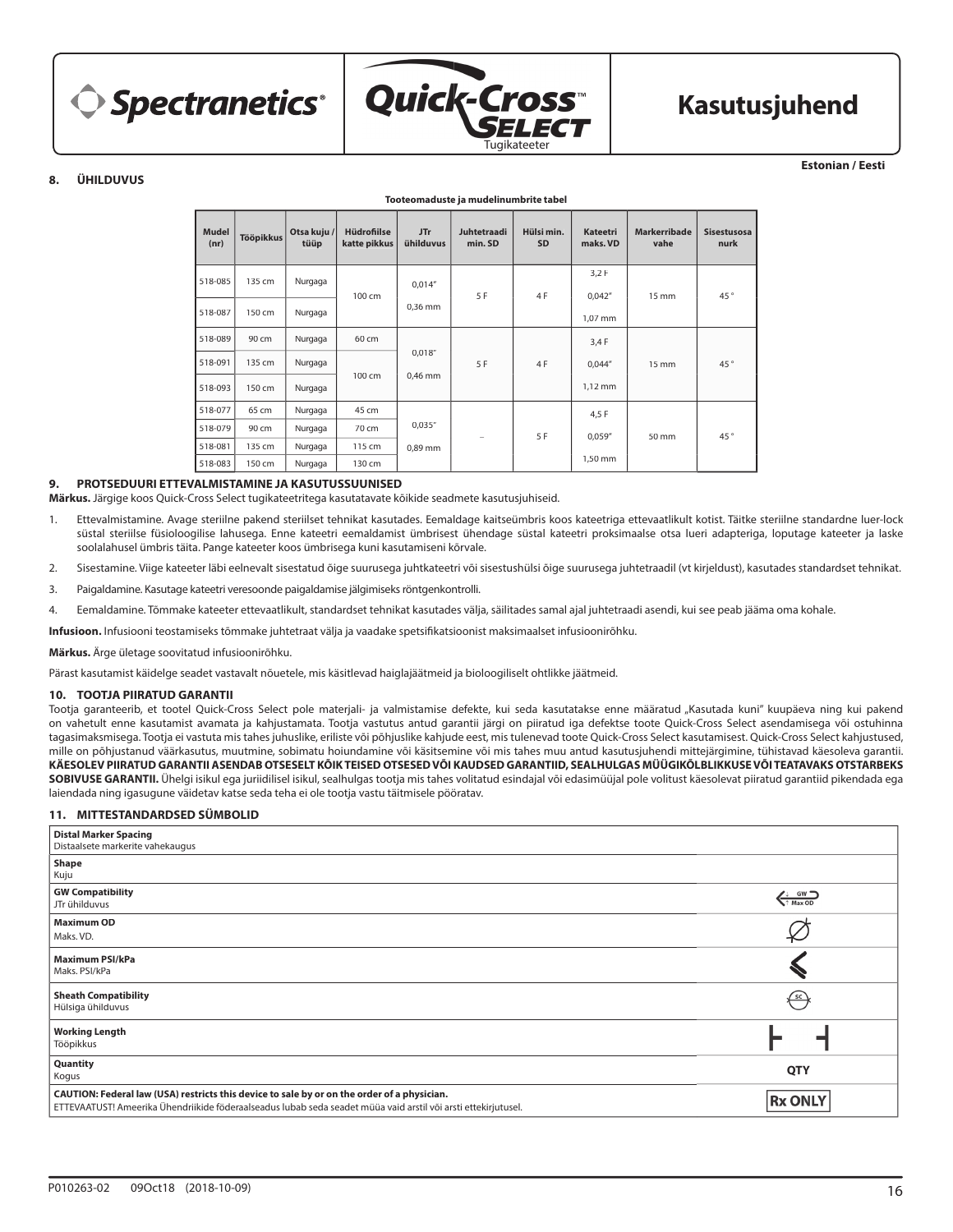



# **Käyttöohjeet**

### **Finnish / Suomi**

# **Sisällysluettelo**

### **1. KUVAUS**

Spectranetics Quick-Cross Select -tukikatetrit ovat laskimonsisäisiä katetreja. Niitä on saatavina eripituisina ja erilaisin kärjin varustettuina. Kaikissa malleissa distaalivarteen on asetettu tasavälein kolme röntgenpositiivista merkkiä auttamaan katetrin sijoittamisessa verisuoniin. Röntgenpositiivinen distaalimerkki on asetettu 3 mm:n sisälle katetrin distaalikärjestä. Kunkin mallin proksimaalisessa päässä on tavallinen naaraspuolinen luer-liitin. Katetrissa on liukas, hydrofiilinen pinnoite.

### **2. KÄYTTÖAIHEET**

Quick-Cross Select -tukikatetrit ohjaavat ja tukevat johdinvaijeria koronaariseen tai perifeeriseen verisuonistoon sisäänviennin aikana, mahdollistavat johdinvaijerien vaihtamisen ja toimivat suolaliuosten ja diagnostisten varjoaineiden sisäänvientiputkena.

## **3. VASTA-AIHEET**

Ei tunneta.

### **4. VAROITUKSET**

- Suurin sallittu infuusiopaine: **300 psi** 0,014" ja 0,018" katetreille ja **500 psi** 0,035" katetreille.
- Katetri on suunniteltu ja tarkoitettu vain kertakäyttöön. **Ei saa steriloida tai käyttää uudestaan.**
- Katetria saavat käyttää vain lääkärit, jotka ovat perehtyneet perkutaanisten, vaskulaaristen interventioiden tekemiseen.

### **5. VAROTOIMENPITEET**

- ÄLÄ steriloi tai käytä tätä laitetta uudelleen, sillä se voi heikentää laitteen toimintakykyä tai lisätä virhellisestä uudelleenkäsittelystä aiheutuvan ristisaastumisen vaaraa. Tämän kertakäyttölaitteen uudelleenkäyttö voi aiheuttaa potilalle vakavan vamman tai kuoleman ja mitätöi valmistajan takuut.
- Säilytettävä kuivassa, viileässä paikassa. Suojattava suoralta auringonvalolta ja korkeilta lämpötiloilta (yli 55 °C tai 131 °F).
- Älä käytä, jos laite tai pakkaus on vaurioitunut.
- Käytä katetri ennen pakkauksessa mainittua viimeistä käyttöpäivämäärää.

### **6. HAITTAVAIKUTUKSET**

Verisuonten katetrisaatiosta ja/tai interventiosta saattaa aiheutua seuraavia komplikaatioita, niihin kuitenkaan rajoittumatta:

• Verisuonen dissektio, perforaatio, ruptuura tai täydellinen tukos

- Infektio
- Hematooma
- Epävakaa angina pectoris
- Embolia
- Hypo-/hypertensio
- Akuutti sydäninfarkti
- Arytmia, ml. kammiovärinä
- Kuolema

### **7. TOIMITUSTAPA**

Spectranetics Quick-Cross Select -tukikatetrit toimitetaan **STERIILEINÄ**. Ne on suunniteltu ja tarkoitettu **VAIN KERTAKÄYTTÖÖN** eikä niitä saa steriloida eikä käyttää uudestaan.

## **7.1 Sterilointi**

• Tuotteen steriiliys taataan vain, mikäli pakkaus on avaamaton ja ehjä. Tarkasta steriili pakkaus ennen käyttöä silmämääräisesti ja varmista, että sinetit ovat ehjiä. Katetria ei saa käyttää, jos sen pakkaus ei ole ehjä. Katetria ei saa käyttää myöskään siinä tapauksessa, että sen "Viimeinen käyttöpäivämäärä" pakkauksen etiketissä on kulunut umpeen.

### **7.2 Käyttöä edeltävä tarkastus**

• Tarkasta kaikki välineet ennen käyttöä vaurioiden varalta. Älä käytä välineitä, jotka ovat vaurioituneet.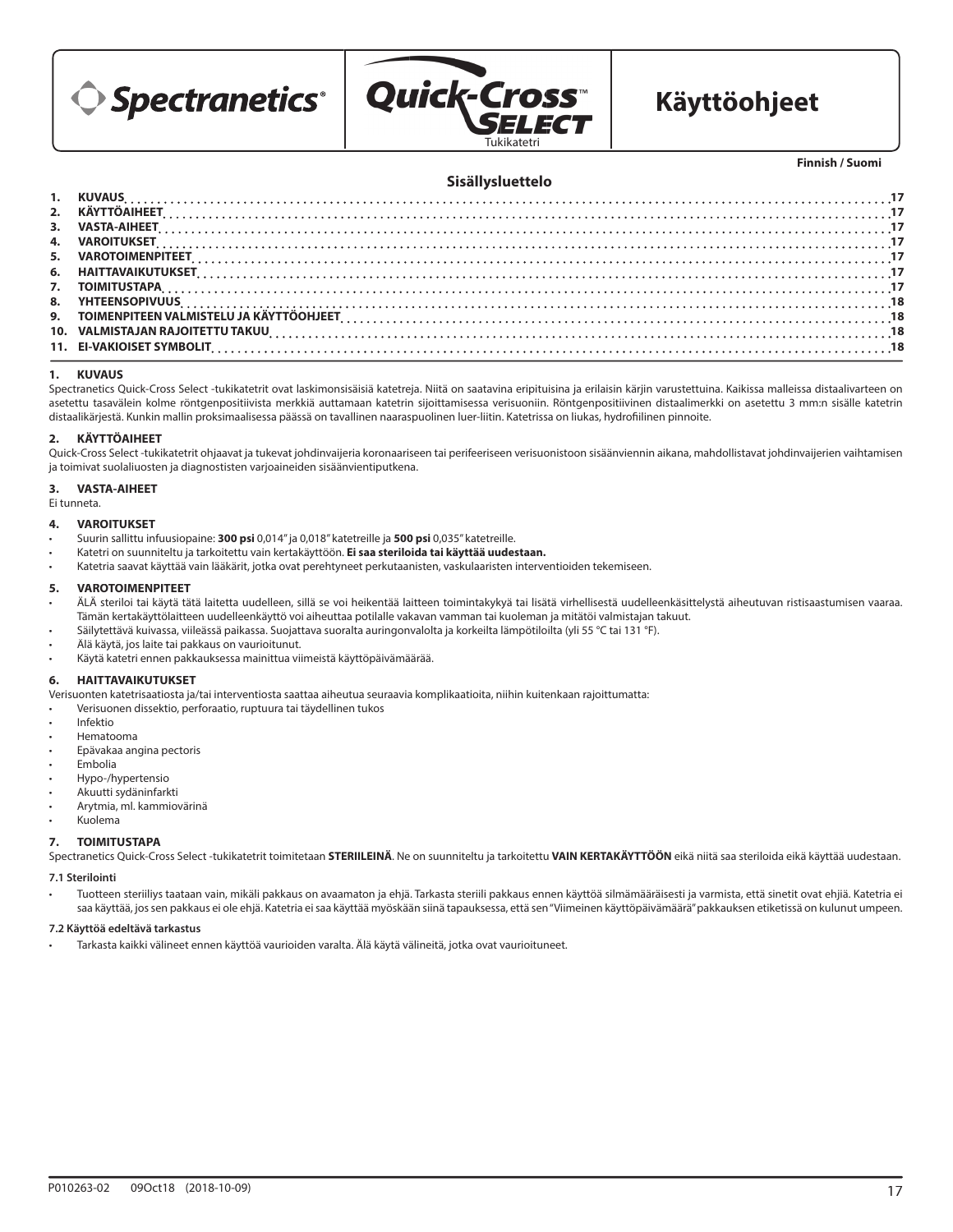



# **Käyttöohjeet**

**Finnish / Suomi**

### **8. YHTEENSOPIVUUS**

## **Tuotteen ominaisuuksien ja mallinumerojen taulukko**

| <b>Malli</b><br>(Viite) | Työskentelypituus | Kärjen<br>muoto /<br>tyyppi | Hydrofiilisen<br>pinnoitteen<br>pituus | <b>Johdinten</b><br>yhteensopivuus | Ohjaimen<br>pienin<br>sisähalk. | <b>Holkin</b><br>pienin<br>sisähalk. | <b>Katetrin</b><br>suurin<br>ulkohalk. | Merkkiraitojen<br>välit | <b>Heittokulma</b> |     |     |         |       |            |
|-------------------------|-------------------|-----------------------------|----------------------------------------|------------------------------------|---------------------------------|--------------------------------------|----------------------------------------|-------------------------|--------------------|-----|-----|---------|-------|------------|
| 518-085                 | 135 cm            | Taivutettu                  | 100 cm                                 | 0,014''                            | 5 F                             | 4F                                   | 3,2F<br>0,042"                         | 15 mm                   | $45^{\circ}$       |     |     |         |       |            |
| 518-087                 | 150 cm            | Taivutettu                  |                                        | 0.36 mm                            |                                 |                                      | 1.07 mm                                |                         |                    |     |     |         |       |            |
| 518-089                 | 90 cm             | Taivutettu                  | 60 cm                                  |                                    |                                 |                                      | 3,4F                                   |                         |                    |     |     |         |       |            |
| 518-091                 | 135 cm            | Taivutettu                  |                                        |                                    |                                 |                                      |                                        | 0,018''                 |                    | 5 F | 4 F | 0,044'' | 15 mm | $45^\circ$ |
| 518-093                 | 150 cm            | Taivutettu                  | 100 cm                                 | 0,46 mm                            |                                 |                                      | 1,12 mm                                |                         |                    |     |     |         |       |            |
| 518-077                 | 65 cm             | Taivutettu                  | 45 cm                                  |                                    |                                 |                                      | 4,5 F                                  |                         |                    |     |     |         |       |            |
| 518-079                 | 90 cm             | Taivutettu                  | 70 cm                                  | 0,035''                            | $\overline{\phantom{a}}$        | 5 F                                  | 0.059''                                | 50 mm                   | $45^{\circ}$       |     |     |         |       |            |
| 518-081                 | 135 cm            | Taivutettu                  | 115 cm                                 | 0,89 mm                            |                                 |                                      |                                        |                         |                    |     |     |         |       |            |
| 518-083                 | 150 cm            | Taivutettu                  | 130 cm                                 |                                    |                                 |                                      | 1,50 mm                                |                         |                    |     |     |         |       |            |

### **9. TOIMENPITEEN VALMISTELU JA KÄYTTÖOHJEET**

**Huomaa:** noudata käyttöohjetta kaikille Quick-Cross Select -tukikatetrien kanssa käytettäville välineille.

- 1. Valmistelu: avaa steriili pakkaus steriilillä menettelyllä. Ota suojarengas ja katetri varovasti ulos pussista. Täytä steriili, vakiotyyppinen, luer-lukolla varustettu ruisku steriilillä keittosuolaliuoksella. Ennen kuin irrotat katetrin renkaasta, liitä ruisku katetrin proksimaaliseen luer-liitäntään, huuhtele katetri ja anna suolaliuoksen täyttää rengas. Aseta renkaassa oleva katetri syrjään, kunnes sitä tarvitaan.
- 2. Sisäänvienti: vie katetri suoneen aiemmin asetetun, sopivankokoisen johdinkatetrin tai sisäänviejän holkin läpi sopivankokoisen johdinvaijerin päällä (katso tekniset tiedot) tavanomaisella tekniikalla.
- 3. Eteenpäin vienti: vie katetri röntgenläpivalaisussa suoneen haluttuun kohtaan.
- 4. Poisto: vedä katetria varovasti ulos tavanomaisella tekniikalla siirtämättä johdinvaijeria paikaltaan, jos se jätetään suoneen.

**Infuusio:** aloita infuusio vetämällä ohjainvaijeri pois ja tarkistamalla suurin sallittu infuusiopaine teknisistä tiedoista.

**Huomaa:** älä ylitä suositeltuja infuusiopaineita.

Hävitä kaikki välineet käytön jälkeen asianmukaisten, sairaalajätteille ja mahdollisille biovaarallisille materiaaleille määrättyjen vaatimusten mukaisesti.

### **10. VALMISTAJAN RAJOITETTU TAKUU**

Valmistaja takaa, että Quick-Cross Select ei sisällä materiaali- eikä valmistusvirheitä, kun se käytetään pakkauksessa ilmoitettuun viimeiseen käyttöpäivään mennessä, ja pakkaus on avaamaton ja ehjä juuri ennen käyttöä. Valmistajan korvausvastuu tämän takuun puitteissa rajoittuu viallisen Quick-Cross Selectin vaihtoon tai sen ostohinnan hyvitykseen. Valmistaja ei ole vastuussa mistään satunnaisista, erityisistä tai välillisistä vaurioista, jotka ovat aiheutuneet Quick-Cross Selectin käytöstä. Quick-Cross Selectin väärinkäytön, muuntelun, virheellisen säilytyksen tai käsittelyn aiheuttamat vahingot tai muu näiden käyttöohjeiden laiminlyöminen mitätöivät tämän rajoitetun takuun. **TÄTÄ RAJOITETTUA TAKUUTA SOVELLETAAN NIMENOMAAN KAIKKIEN MUIDEN, NIIN NIMENOMAISTEN KUIN EPÄSUORIENKIN, TAKUIDEN SIJASTA, JOIHIN KUULUU EPÄSUORA TAKUU**  KAUPPAKELPOISUUDESTA TAI SOPIVUUDESTA TIETTYYN TARKOITUKSEEN. Kenelläkään henkilöllä tai entiteetillä, mukaan lukien kaikki Valmistajan valtuutetut edustajat tai jälleenmyyjät, ei ole lupaa pidentää tai laajentaa tätä rajoitettua takuuta, eivätkä sellaisissa yrityksissä Valmistajalle tehdyt vaateet ole toimeenpanokelpoisia.

### **11. EI-VAKIOISET SYMBOLIT**

| <b>Distal Marker Spacing</b><br>Distaalisten merkkien välit                                                                                                                                                   |                            |
|---------------------------------------------------------------------------------------------------------------------------------------------------------------------------------------------------------------|----------------------------|
| Shape<br>Muoto                                                                                                                                                                                                |                            |
| <b>GW Compatibility</b><br>Johdinten yhteensopivuus                                                                                                                                                           | $\leftarrow$ GW $\bigcirc$ |
| <b>Maximum OD</b><br>Suurin uh.                                                                                                                                                                               |                            |
| <b>Maximum PSI/kPa</b><br>Enimmäispaine PSI/kPa                                                                                                                                                               |                            |
| <b>Sheath Compatibility</b><br>Holkin yhteensopivuus                                                                                                                                                          |                            |
| <b>Working Length</b><br>Työskentelypituus                                                                                                                                                                    |                            |
| Quantity<br>Määrä                                                                                                                                                                                             | QTY                        |
| CAUTION: Federal law (USA) restricts this device to sale by or on the order of a physician.<br>Huomio: Yhdysvaltain liittovaltion lain mukaan tätä laitetta saa myydä vain lääkäri tai lääkärin määräyksestä. | <b>Rx ONLY</b>             |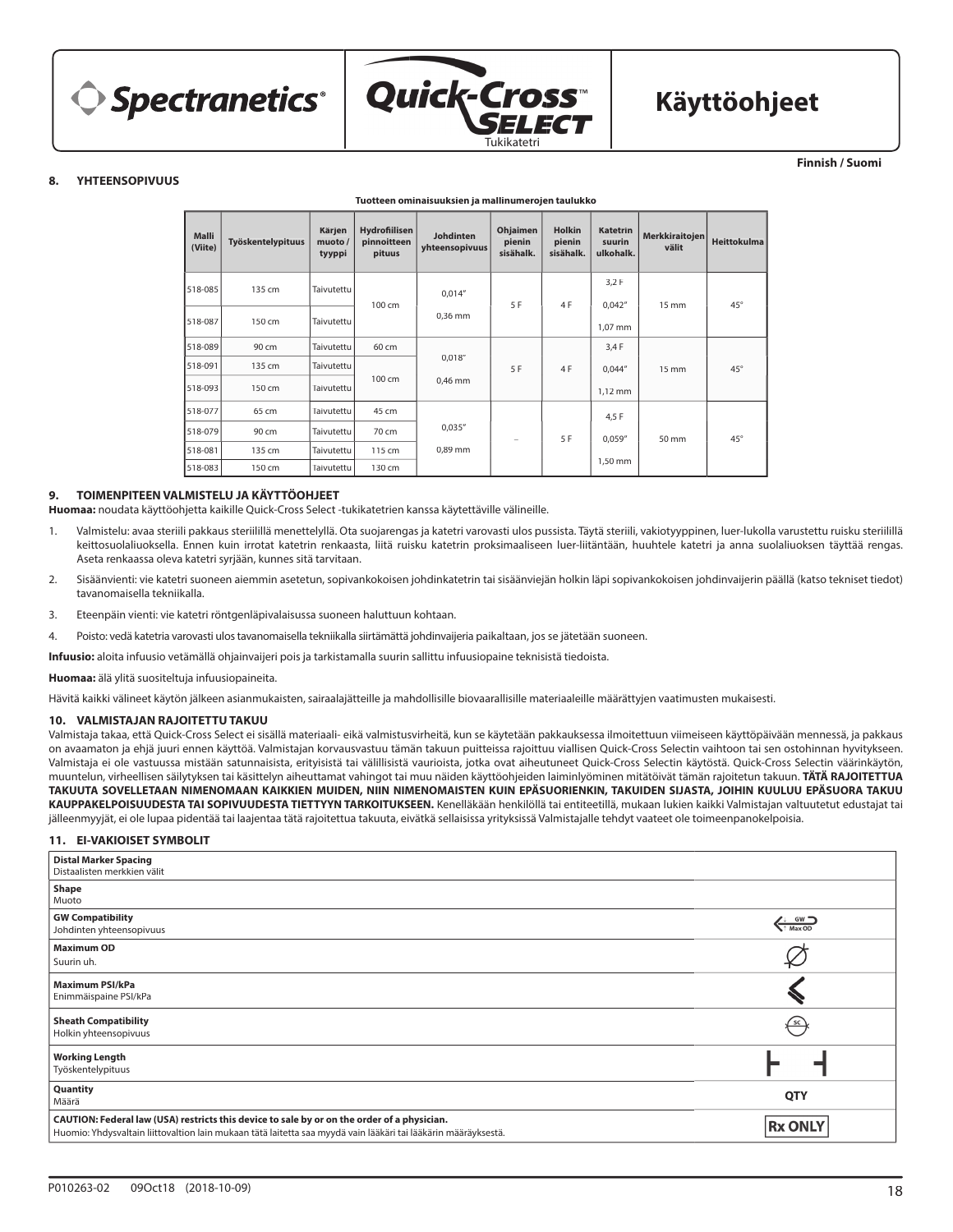



# **Mode d'emploi**

### **French / Français**

## **Table des matières**

### **1. DESCRIPTION**

Les cathéters de support Quick-Cross Select Spectranetics sont des cathéters intravasculaires, disponibles en plusieurs longueurs et en différentes configurations d'extrémité. Tous les modèles comportent trois repères radio-opaques équidistants le long du corps distal permettant d'estimer la géométrie de l'intérieur du système vasculaire. Le repère radio-opaque distal est positionné à 3 mm de l'embout distal du cathéter et un raccord Luer femelle standard figure à l'extrémité proximale de chaque modèle. Le cathéter est enduit d'un revêtement lubrifié et hydrophile.

### **2. INDICATIONS**

Les cathéters de support Quick-Cross Select sont des dispositifs de perfusion et d'échange sur guide conçus pour être utilisés dans le système vasculaire coronaire ou périphérique. Les cathéters ont pour but de soutenir un guide lors d'un accès intravasculaire, de permettre un échange de guide et de fournir une voie d'administration de sérum physiologique ou de produits de contraste à des fins diagnostiques.

**3. CONTRE-INDICATIONS**

Aucune contre-indication connue.

### **4. AVERTISSEMENTS**

- Pression de perfusion maximale : **300 psi.** pour les cathéters de 0,014 et 0,018 po. et **500 psi** pour les cathéters de 0,035 po.
- Le cathéter a été conçu pour un usage unique. **Ne pas le réutiliser ni le restériliser.**
- Le cathéter ne doit être utilisé que par des médecins qualifiés pour les interventions vasculaires percutanées.

### **5. PRÉCAUTIONS**

- NE PAS restériliser et réutiliser ce dispositif pour ne pas en compromettre les performances et augmenter le risque de contamination croisée en raison d'un retraitement inadéquat. La réutilisation de ce dispositif à usage unique peut causer des blessures graves, voire mortelles, au patient, et annuler la garantie du fabricant.
- Conserver dans un endroit frais et sec. Protéger de la lumière directe du soleil et des températures élevées (supérieures à 55 °C ou 131 °F).
- Ne pas utiliser si le dispositif ou l'emballage est endommagé.
- Utiliser le cathéter avant la date d'expiration mentionnée sur l'emballage.

### **6. ÉVÉNEMENTS INDÉSIRABLES**

Le cathétérisme vasculaire et/ou l'intervention vasculaire peuvent engendrer des complications, notamment (liste non exhaustive) :

- Dissection, perforation, rupture ou occlusion vasculaire totale
- **Infection**
- Hématome
- Angor instable
- Embolie
- Hypo/hypertension
- Infarctus aigu du myocarde
- Arythmie, y compris fibrillation ventriculaire
- Décès

### **7. CONDITIONNEMENT**

Les cathéters de support Quick-Cross Select Spectranetics sont fournis **STÉRILES**. Ils sont conçus et destinés exclusivement à un **USAGE UNIQUE** et ne doivent pas être restérilisés ni réutilisés.

### **7.1 Stérilisation**

La stérilité du produit n'est garantie que si l'emballage n'a pas été ouvert ou endommagé. Examiner l'emballage avant l'utilisation pour s'assurer que les témoins de stérilité soient intacts. Ne pas utiliser le cathéter si l'emballage a été endommagé. Ne pas utiliser le cathéter si la date de péremption (Utiliser avant le) indiquée sur son emballage est dépassée.

### **7.2 Inspection avant utilisation**

Vérifier soigneusement avant l'utilisation que tout le matériel à utiliser ne présente aucun défaut. Ne pas utiliser de matériel endommagé.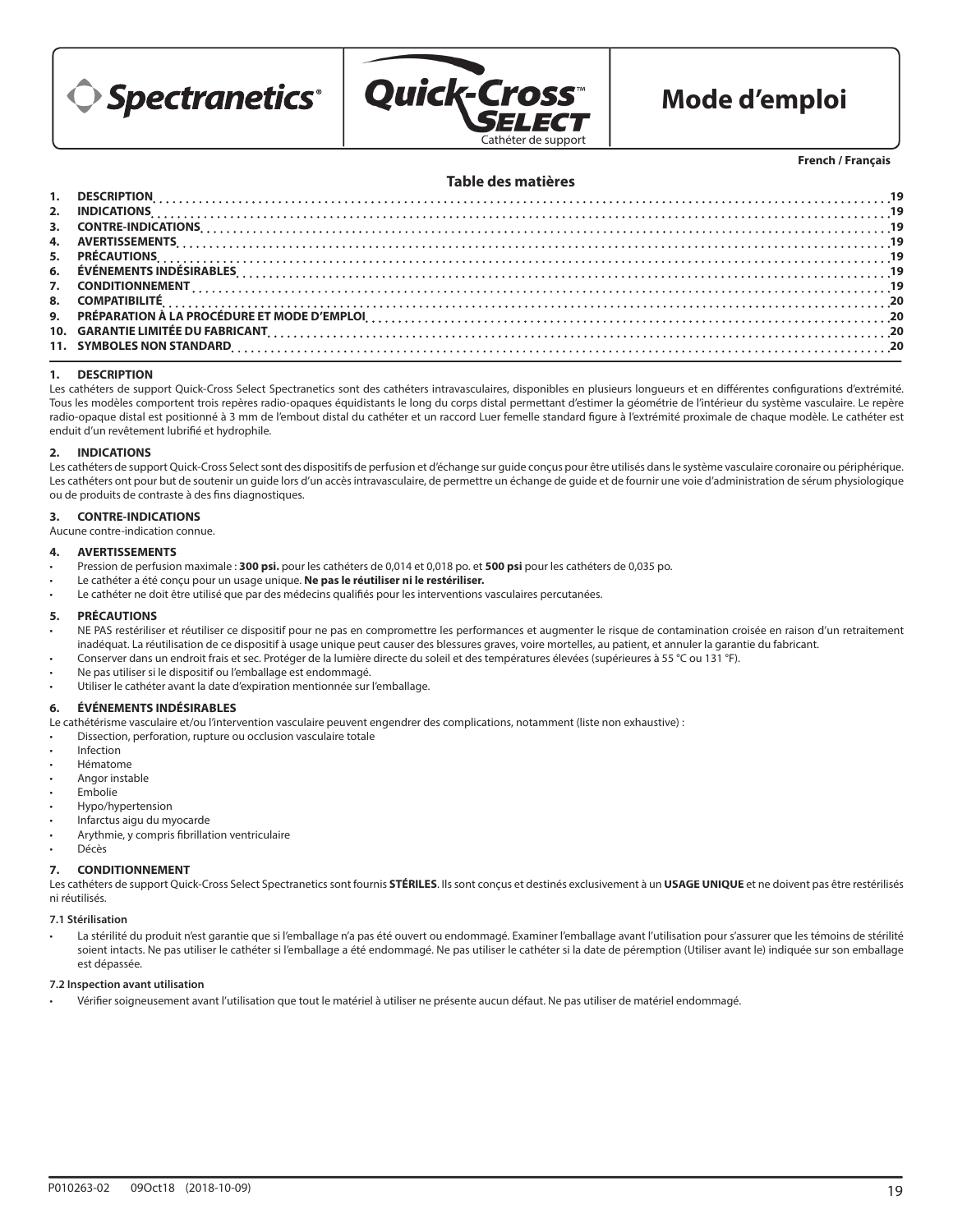



# **Mode d'emploi**

**French / Français**

## **8. COMPATIBILITÉ**

### **Tableau des caractéristiques produits et des références de modèles**

| Modèle<br>(Ref.) | Longueur<br>utile | Forme / Type<br>de l'extrémité | Longueur<br>du revêtement<br>hydrophile | Compatibilité<br>du quide | Ø int.<br>min.<br>du quide | Ø int. min. de<br>l'introducteur | Ø ext. max.<br>du cathéter | Écart entre<br>les repères<br>radio-<br>opaques | Angle de<br>projection |  |  |
|------------------|-------------------|--------------------------------|-----------------------------------------|---------------------------|----------------------------|----------------------------------|----------------------------|-------------------------------------------------|------------------------|--|--|
| 518-085          | 135 cm            | Coudé                          |                                         | 0.014''                   |                            |                                  | 3,2F                       |                                                 |                        |  |  |
|                  |                   |                                | $100 \text{ cm}$                        | 0.36 mm                   | 5F                         | 4F                               | 0.042''                    | $15 \text{ mm}$                                 | 45 $^{\circ}$          |  |  |
| 518-087          | 150 cm            | Coudé                          |                                         |                           |                            |                                  |                            |                                                 | 1,07 mm                |  |  |
| 518-089          | 90 cm             | Coudé                          | 60 cm                                   | 0.018''                   |                            |                                  | 3,4 F                      |                                                 |                        |  |  |
| 518-091          | 135 cm            | Coudé                          |                                         | 0.46 mm                   | 5F                         | 4F                               | 0.044''                    | $15 \text{ mm}$                                 | 45°                    |  |  |
| 518-093          | 150 cm            | Coudé                          | $100 \text{ cm}$                        |                           |                            |                                  | 1,12 mm                    |                                                 |                        |  |  |
| 518-077          | 65 cm             | Coudé                          | 45 cm                                   |                           |                            |                                  | 4,5 F                      |                                                 |                        |  |  |
| 518-079          | 90 cm             | Coudé                          | 70 cm                                   | 0.035''                   |                            |                                  |                            |                                                 |                        |  |  |
| 518-081          | 135 cm            | Coudé                          | 115 cm                                  | $0.89$ mm                 | N/A                        | 5F                               | 0,059''                    | 50 mm                                           | 45 $^{\circ}$          |  |  |
| 518-083          | 150 cm            | Coudé                          | 130 cm                                  |                           |                            |                                  | 1,50 mm                    |                                                 |                        |  |  |

## **9. PRÉPARATION À LA PROCÉDURE ET MODE D'EMPLOI**

**Remarque :** Respecter les instructions du mode d'emploi pour tout équipement utilisé en conjonction avec les cathéters de support Quick-Cross Select.

- 1. Préparation : Ouvrir l'emballage stérile en respectant les règles d'asepsie. Sortir doucement l'anneau de protection avec le cathéter de l'emballage. Avant de sortir le cathéter de l'anneau, raccorder une seringue au raccord Luer proximal du cathéter, rincer le cathéter et laisser la solution saline remplir l'anneau. Mettre le cathéter dans son anneau de côté jusqu'au moment de l'utilisation.
- 2. Insertion : Introduire le cathéter sur un guide de diamètre approprié (consulter les caractéristiques) par une gaine d'introduction ou un cathéter guide de diamètre approprié préalablement inséré en recourant à la technique habituelle.
- 3. Progression : Faire progresser le cathéter sous contrôle radioscopique jusqu'au site vasculaire voulu.
- 4. Retrait : Retirer doucement le cathéter en respectant la technique standard et en faisant attention de bien maintenir le guide si celui-ci doit rester en place.

Perfusion : Pour effectuer une perfusion, retirer le guide et se référer aux caractéristiques techniques relatives à la pression maximum de la perfusion.

**Remarque :** Ne pas dépasser les pressions de perfusion maximales.

Après utilisation, éliminer tout l'équipement conformément aux réglementations relatives aux déchets hospitaliers et aux matériaux nocifs pour l'environnement.

### **10. GARANTIE LIMITÉE DU FABRICANT**

Le fabricant garantit que le cathéter Quick-Cross Select est exempt de vices de matériau et de fabrication lorsqu'il est utilisé avant la date de péremption indiquée et lorsque l'emballage n'est ni ouvert ni endommagé immédiatement avant l'utilisation. La responsabilité du fabricant dans le cadre de cette garantie se limite à l'échange ou au remboursement du prix d'achat du Quick-Cross Select défectueux. Le fabricant n'est pas responsable des dommages accessoires, spéciaux ou indirects résultant de l'utilisation du Quick-Cross Select. Les dommages du Quick-Cross Select causés par une mauvaise utilisation, une modification, un stockage ou une manipulation incorrects, ou tout autre non-respect de ce mode d'emploi annulent cette garantie limitée. **CETTE GARANTIE LIMITÉE REMPLACE EXPRESSÉMENT TOUTES LES AUTRES GARANTIES, EXPRESSES OU TACITES, Y COMPRIS LA GARANTIE TACITE DE QUALITÉ MARCHANDE OU D'ADAPTATION À UN USAGE PARTICULIER.** Aucune personne ou entité, y compris tout représentant ou distributeur autorisé par le fabricant, n'a l'autorité d'étendre cette garantie limitée et aucune tentative dans ce but ne saurait être opposable au fabricant.

### **11. SYMBOLES NON STANDARD**

| <b>Distal Marker Spacing</b><br>Espacement du repère distal                                                                                                                                                                        |                      |
|------------------------------------------------------------------------------------------------------------------------------------------------------------------------------------------------------------------------------------|----------------------|
| Shape<br>Forme                                                                                                                                                                                                                     |                      |
| <b>GW Compatibility</b><br>Compatibilité du guide                                                                                                                                                                                  | P↓ GW T<br>N^ Max OD |
| <b>Maximum OD</b><br>D.E. maximum                                                                                                                                                                                                  |                      |
| Maximum PSI/kPa<br>PSI/kPa maximum                                                                                                                                                                                                 |                      |
| <b>Sheath Compatibility</b><br>Compatibilité de l'introducteur                                                                                                                                                                     |                      |
| <b>Working Length</b><br>Longueur utile                                                                                                                                                                                            |                      |
| Quantity<br>Quantité                                                                                                                                                                                                               | QTY                  |
| CAUTION: Federal law (USA) restricts this device to sale by or on the order of a physician.<br>MISE EN GARDE : conformément à la législation fédérale américaine, ce dispositif ne peut être vendu ou prescrit que par un médecin. | <b>Rx ONLY</b>       |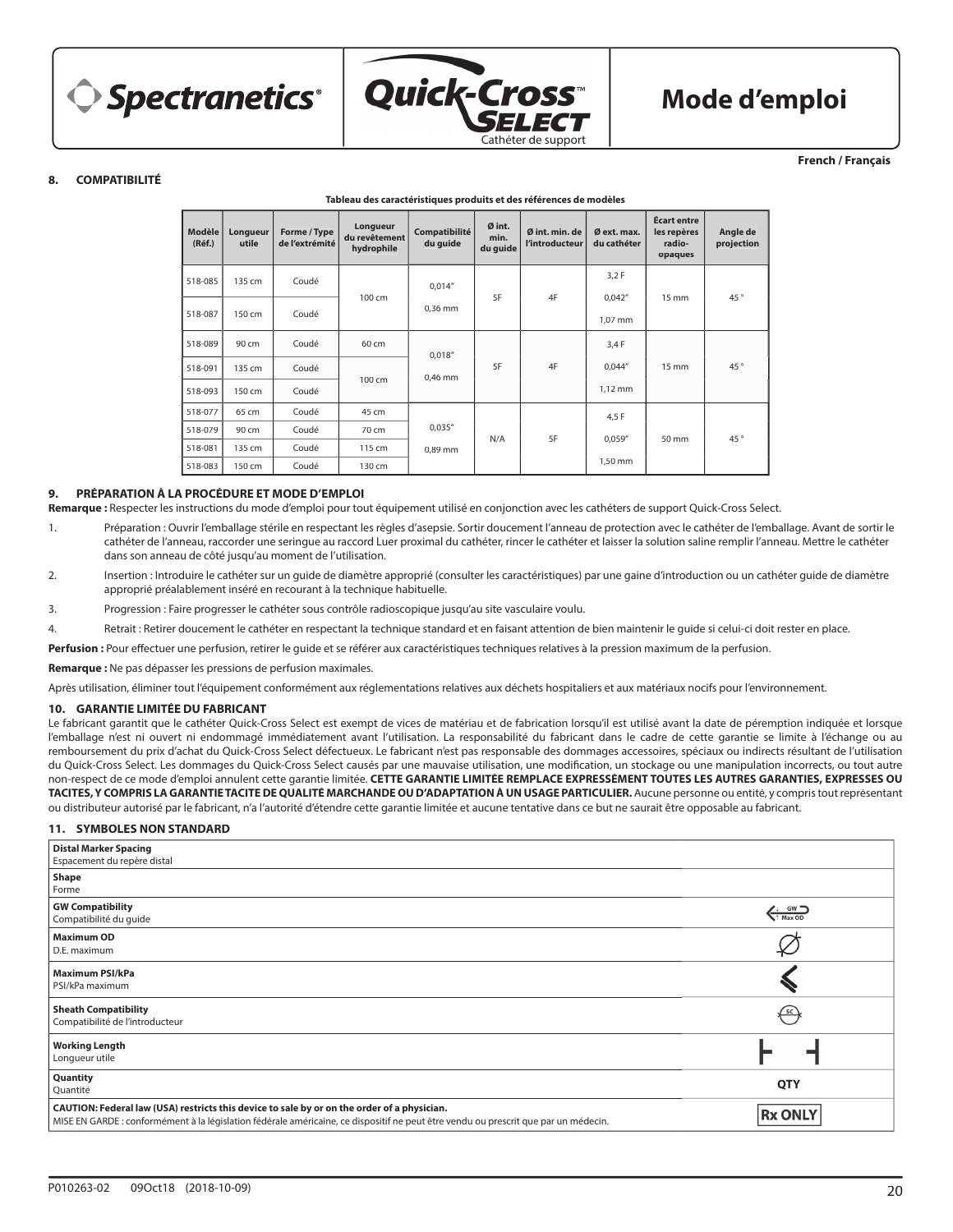



# **Gebrauchsanweisung**

### **German / Deutsch**

### **Inhaltsverzeichnis**

### **1. BESCHREIBUNG**

Die Spectranetics Quick-Cross Select Support Katheter sind intravasale Katheter. Die Katheter sind in verschiedenen Längen und Spitzenausführungen erhältlich. Alle Modelle verfügen über 3 röntgendichte Marker, die in gleichmäßigen Abständen am distalen Schaft angeordnet sind und als Hilfe bei der Beurteilung der Gefäßgeometrie dienen. Der distale röntgendichte Marker liegt innerhalb von 3 mm von der distalen Katheterspitze. Das proximale Ende aller Modelle ist mit einer genormten Luer-Buchse ausgestattet. Der Katheter ist mit einer gleitfähigen, hydrophilen Beschichtung versehen.

## **2. INDIKATIONEN**

Quick-Cross Select Support Katheter führen und stützen einen Führungsdraht während des Zugangs zum koronaren und peripheren Gefäßsystem, ermöglichen das Austauschen von Führungsdrähten und stellen einen Kanal für das Verabreichen von Kochsalzlösungen oder diagnostischen Kontrastmitteln bereit.

### **3. KONTRAINDIKATIONEN**

Keine bekannt.

# **4. WARNHINWEISE**

- Maximaler Infusionsdruck: **300 psi** für 0,014-Zoll- und 0,018-Zoll-Katheter und **500 psi** für 0,035-Zoll-Katheter.
- Der Katheter ist nur zum einmaligen Gebrauch konzipiert und vorgesehen. **Nicht resterilisieren und/oder wiederverwenden.**
- Der Katheter darf nur von Ärzten verwendet werden, die in der Durchführung perkutaner vaskulärer Eingriffe qualifiziert sind.

### **5. VORSICHTSMASSNAHMEN**

- Das Instrument NICHT resterilisieren oder wiederverwenden, da dadurch die Gebrauchsfähigkeit des Instruments beeinträchtigt werden kann und das Risiko der Kreuzkontamination durch ungeeignete Aufbereitung erhöht wird. Das Wiederverwenden des für den einmaligen Gebrauch bestimmten Instruments kann zu schweren Verletzungen oder zum Tod des Patienten führen und macht die vom Hersteller gewährten Garantien nichtig.
- Kühl und trocken lagern. Vor direktem Sonnenlicht und hohen Temperaturen (über 55 °C oder 131 °F) schützen.
- Nicht verwenden, wenn das Instrument oder die Verpackung beschädigt ist.
- Der Katheter muss vor dem auf der Verpackung angegebenen Verfallsdatum verwendet werden.

### **6. UNERWÜNSCHTE WIRKUNGEN**

- Eine Gefäßkatheterisierung und/oder vaskuläre Eingriffe können u.a. zu den nachstehenden Komplikationen führen:
- Dissektion, Perforation, Ruptur oder vollständige Okklusion von Gefäßen
- Infektion
- Hämatom
- Instabile Angina pectoris
- **Embolie**
- Hypo-/Hypertonie
- Akuter Myokardinfarkt
- Arrhythmie, einschließlich Kammerflimmern
- Tod

### **7. LIEFERFORM**

Die Quick-Cross Select Support Katheter von Spectranetics werden **STERIL** geliefert. Die Geräte sind **NUR FÜR DEN EINMALIGEN GEBRAUCH** gekennzeichnet und konzipiert und dürfen nicht resterilisiert und/oder wiederverwendet werden.

### **7.1 Sterilisation**

Die Sterilität des Produkts ist nur dann gewährleistet, wenn die Verpackung ungeöffnet und nicht beschädigt ist. Vor dem Gebrauch muss die sterile Verpackung einer Sichtprüfung unterzogen werden, um zu gewährleisten, dass die Versiegelung unversehrt ist. Der Katheter darf nicht verwendet werden, wenn die Verpackung beschädigt ist. Der Katheter darf nicht verwendet werden, wenn das Verfallsdatum auf der Verpackungsbeschriftung überschritten wurde.

### **7.2 Kontrolle vor der Verwendung**

• Vor der Verwendung müssen alle Instrumente, die zum Einsatz kommen sollen, genau auf Schäden überprüft werden. Beschädigte Geräte dürfen nicht verwendet werden.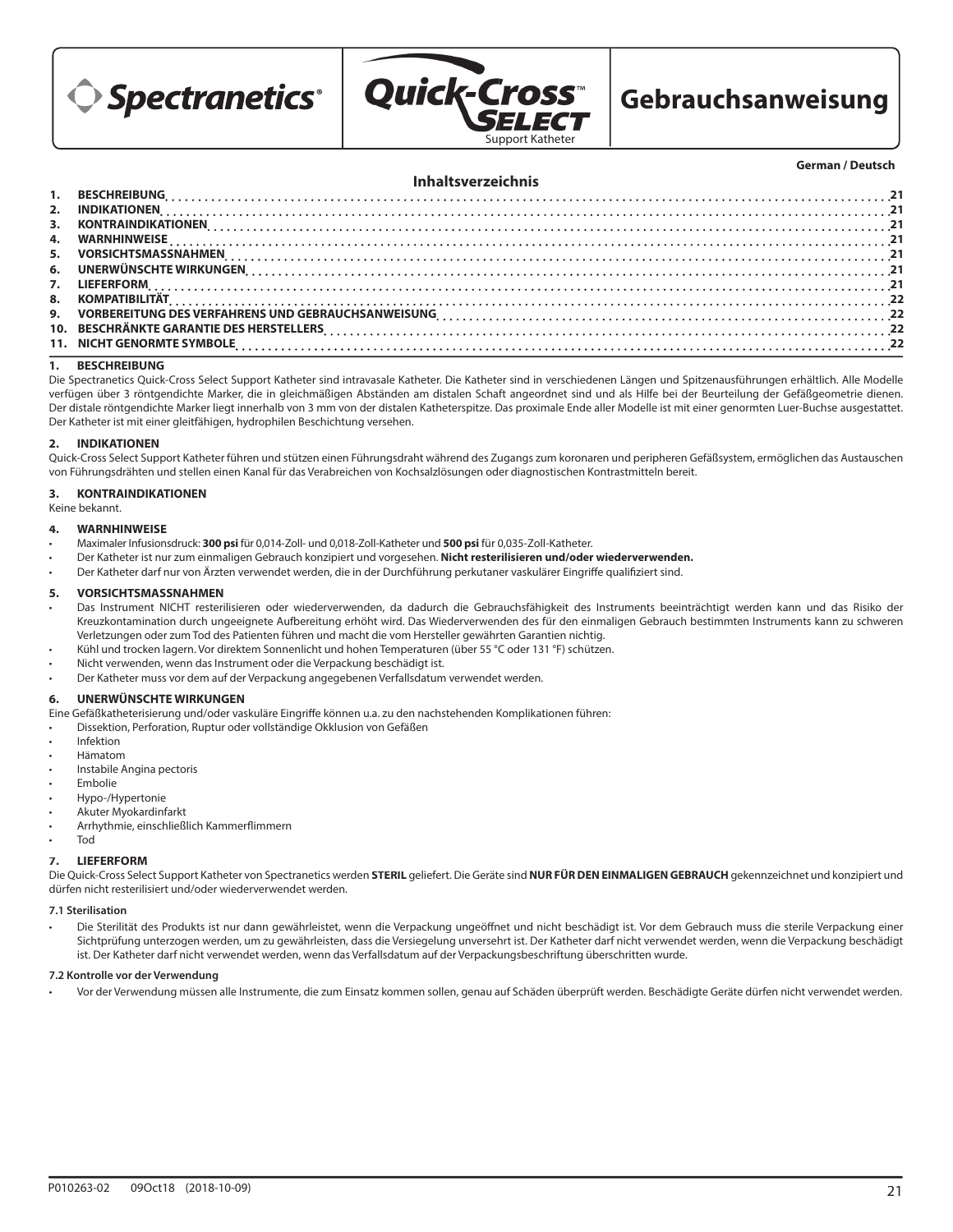



# **Gebrauchsanweisung**

**German / Deutsch**

### **8. KOMPATIBILITÄT**

**Tabelle: Produkteigenschaften und Modellnummern**

| <b>Modell</b><br>(Ref) | <b>Nutzlänge</b> | Spitzenform/-typ | Länge der<br>hydrophilen<br><b>Beschichtung</b> | Kompatibilität<br>mit<br>Führungsdraht | Mindest-<br>ID<br>Führung | Mindest-<br>ID<br><b>Schleuse</b> | Höchst-AD<br><b>Katheter</b> | Markerabstände  | <b>Abwinklung</b> |                   |            |
|------------------------|------------------|------------------|-------------------------------------------------|----------------------------------------|---------------------------|-----------------------------------|------------------------------|-----------------|-------------------|-------------------|------------|
| 518-085                | 135 cm           | Abgewinkelt      | 100 cm                                          | $0,014$ Zoll                           | 5 Fr.                     | 4 Fr.                             | 3,2 Fr.<br>0,042 Zoll        | $15 \text{ mm}$ | $45^\circ$        |                   |            |
| 518-087                | 150 cm           | Abgewinkelt      |                                                 | 0,36 mm                                |                           |                                   | 1,07 mm                      |                 |                   |                   |            |
| 518-089                | 90 cm            | Abgewinkelt      | 60 cm                                           | 0,018 Zoll<br>0.46 mm                  |                           |                                   | 3,4 Fr.                      |                 |                   |                   |            |
| 518-091                | 135 cm           | Abgewinkelt      | 100 cm                                          |                                        |                           |                                   | 5 Fr.                        | 4 Fr.           | 0,044 Zoll        | $15 \, \text{mm}$ | $45^\circ$ |
| 518-093                | 150 cm           | Abgewinkelt      |                                                 |                                        |                           |                                   | $1,12 \text{ mm}$            |                 |                   |                   |            |
| 518-077                | 65 cm            | Abgewinkelt      | 45 cm                                           |                                        |                           |                                   | 4,5 Fr.                      |                 |                   |                   |            |
| 518-079                | 90 cm            | Abgewinkelt      | 70 cm                                           | 0,035 Zoll<br>0,89 mm                  |                           | 5 Fr.                             | 0,059 Zoll                   | 50 mm           | $45^\circ$        |                   |            |
| 518-081                | 135 cm           | Abgewinkelt      | 115 cm                                          |                                        |                           |                                   |                              |                 |                   |                   |            |
| 518-083                | 150 cm           | Abgewinkelt      | 130 cm                                          |                                        |                           |                                   | 1,50 mm                      |                 |                   |                   |            |

### **9. VORBEREITUNG DES VERFAHRENS UND GEBRAUCHSANWEISUNG**

**Hinweis:** Der Gebrauchsanweisung für alle Instrumente folgen, die mit dem Quick-Cross Select Support Katheter verwendet werden sollen.

- 1. Vorbereitung: Die sterile Verpackung mit sterilen Methoden öffnen. Den Schutzreifen vorsichtig mit dem Katheter aus dem Beutel nehmen. Eine sterile Luer-Lock-Normspritze mit steriler Kochsalzlösung füllen. Vor der Entnahme des Katheters aus dem Schutzreifen die Spritze mit dem Luer-Lock-Anschluss des Katheters am proximalen Ende verbinden, den Katheter spülen und ein Füllen des Reifens mit Kochsalzlösung ermöglichen. Den Katheter im Reifen bis zur Verwendung beiseitelegen.
- 2. Einführen: Den Katheter über einen Führungsdraht geeigneter Größe (siehe"Technische Daten") per Standardverfahren durch einen bereits eingebrachten Führungskatheter bzw. eine bereits eingebrachte Einführschleuse geeigneter Größe einführen.
- 3. Vorschieben: Den Katheter unter Durchleuchtungskontrolle zur gewünschten Stelle im Gefäß vorschieben.
- 4. Entfernen: Den Katheter vorsichtig per Standardverfahren zurückziehen. Dabei muss darauf geachtet werden, dass der Führungsdraht seine Position beibehält, wenn er im Gefäß verbleiben soll.

**Infusion:** Vor der Infusion den Führungsdraht herausziehen und die technischen Daten bezüglich des maximalen Infusionsdrucks beachten.

**Hinweis:** Der maximale Infusionsdruck darf nicht überschritten werden.

Nach dem Gebrauch sind alle Instrumente unter Einhaltung der zutreffenden Anforderungen für Krankenhausabfälle und potenziell biogefährliche Stoffe zu entsorgen.

### **10. BESCHRÄNKTE GARANTIE DES HERSTELLERS**

Der Hersteller garantiert, dass der Quick-Cross Select frei von Material- und Herstellungsfehlern ist, sofern er vor dem angegebenen Verfallsdatum verwendet wird und die Verpackung unmittelbar vor Gebrauch ungeöffnet und unbeschädigt ist. Die Haftung des Herstellers im Rahmen dieser Garantie ist auf den Ersatz oder die Erstattung des Kaufpreises für fehlerhafte Quick-Cross Select beschränkt. Der Hersteller haftet für keine beiläufigen, Sonder- oder Folgeschäden, die durch die Verwendung des Quick-Cross Select entstehen. Eine Beschädigung des Quick-Cross Select durch die fehlerhafte Verwendung, Veränderung, falsche Aufbewahrung oder Handhabung sowie jede andere Nichtbefolgung der vorliegenden Gebrauchsanweisung machen diese beschränkte Garantie nichtig. **DIESE BESCHRÄNKTE GARANTIE ERSETZT AUSDRÜCKLICH ALLE ANDEREN AUSDRÜCKLICHEN ODER STILLSCHWEIGENDEN GARANTIEN, EINSCHLIESSLICH DER STILLSCHWEIGENDEN GARANTIE DER MARKTGÄNGIGKEIT ODER EIGNUNG FÜR EINEN BESTIMMTEN ZWECK.** Keine natürliche oder juristische Person, einschließlich aller autorisierten Vertreter oder Händler des Herstellers, ist berechtigt, diese beschränkte Garantie zu verlängern oder zu erweitern, und entsprechende Versuche sind nicht gegen den Hersteller einklagbar.

### **11. NICHT GENORMTE SYMBOLE**

| <b>Distal Marker Spacing</b><br>Abstand zwischen distalen Markern                                                                                                                                                              |                 |
|--------------------------------------------------------------------------------------------------------------------------------------------------------------------------------------------------------------------------------|-----------------|
| Shape<br>Form                                                                                                                                                                                                                  |                 |
| <b>GW Compatibility</b><br>Kompatibilität mit Führungsdraht                                                                                                                                                                    | $\leftarrow$ GW |
| <b>Maximum OD</b><br>Höchst-AD                                                                                                                                                                                                 |                 |
| <b>Maximum PSI/kPa</b><br>Maximaler PSI/kPa                                                                                                                                                                                    |                 |
| <b>Sheath Compatibility</b><br>Kompatibilität mit Schleuse                                                                                                                                                                     |                 |
| <b>Working Length</b><br>Nutzlänge                                                                                                                                                                                             |                 |
| Quantity<br>Menge                                                                                                                                                                                                              | QTY             |
| CAUTION: Federal law (USA) restricts this device to sale by or on the order of a physician.<br>VORSICHT: Laut US-amerikanischem Bundesgesetz darf dieses Produkt nur von Ärzten oder auf ärztliche Verordnung verkauft werden. | <b>Rx ONLY</b>  |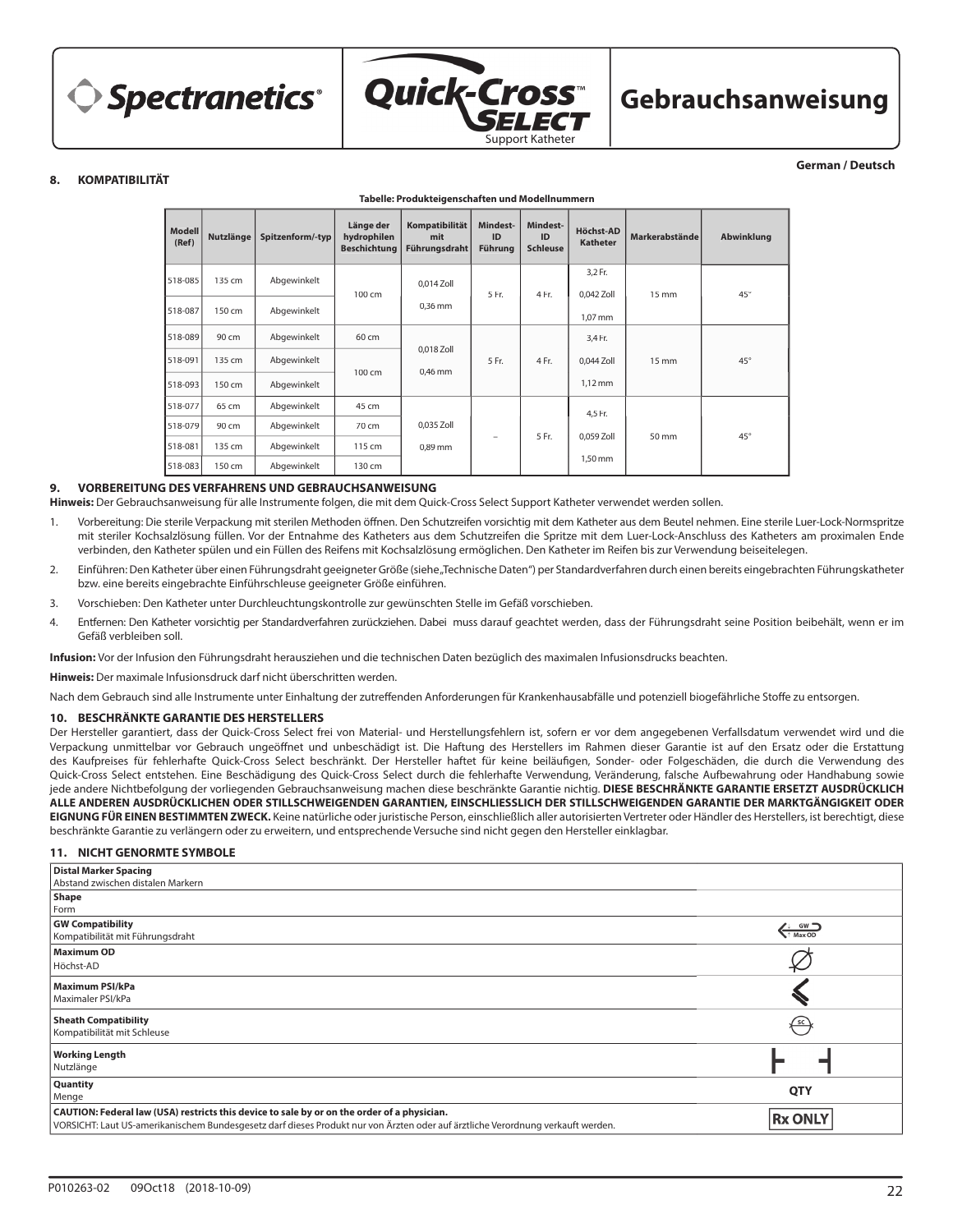



# **Οδηγίες χρήσης**

**Greek / Ελληνικά**

## **Πίνακας περιεχοµένων**

|  | THYUKUL MEDIEXUUEVWY |  |
|--|----------------------|--|
|  |                      |  |
|  |                      |  |
|  |                      |  |
|  |                      |  |
|  |                      |  |
|  |                      |  |
|  |                      |  |
|  |                      |  |
|  |                      |  |
|  |                      |  |
|  |                      |  |

### **1. ΠΕΡΙΓΡΑΦΗ**

Οι καθετήρες υποστήριξης Quick-Cross Select της Spectranetics είναι ενδαγγειακοί καθετήρες. Οι καθετήρες αυτοί διατίθενται σε ποικιλία μηκών και διαμορφώσεων άκρων. Όλα τα μοντέλα διαθέτουν 3 ακτινοσκιερούς δείκτες, τοποθετημένους ανά ίσα διαστήματα κατά μήκος του περιφερικού άξονα για να βοηθούν στον υπολογισμό της γεωμετρίας εντός του αγγειακού συστήματος. Ο περιφερικός ακτινοσκιερός δείκτης είναι τοποθετημένος εντός 3 mm του περιφερικού άκρου του καθετήρα. Στο εγγύς άκρο κάθε μοντέλου είναι τοποθετημένο ένα στάνταρ θηλυκό προσάρτημα luer. Ο καθετήρας είναι επιστρωμένος με ολισθηρή, υδρόφιλη επικάλυψη.

### **2. ΕΝΔΕΙΞΕΙΣ ΧΡΗΣΗΣ**

Οι καθετήρες υποστήριξης Quick-Cross Select προορίζονται να καθοδηγούν και να υποστηρίζουν ένα οδηγό σύρμα κατά την πρόσβαση στο στεφανιαίο ή περιφερικό αγγειακό σύστημα, να επιτρέπουν την εναλλαγή οδηγών συρμάτων και να παρέχουν έναν αγωγό για την έγχυση αλατούχων διαλυμάτων ή διαγνωστικών σκιαγραφικών ουσιών.

### **3. ΑΝΤΕΝΔΕΙΞΕΙΣ**

### Καμία γνωστή.

## **4. ΠΡΟΕΙΔΟΠΟΙΗΣΕΙΣ**

- Μέγιστη πίεση έγχυσης: **300 psi** για τους καθετήρες 0,014" και 0,018" και **500 psi** για τους καθετήρες 0,035".
- Ο καθετήρας έχει σχεδιαστεί και προορίζεται για μία χρήση μόνο. **Μην τον επαναποστειρώνετε ή/και να τον επαναχρησιµοποιείτε.**
- Ο καθετήρας θα πρέπει να χρησιμοποιείται μόνο από ιατρούς άρτια καταρτισμένους στη διενέργεια διαδερμικών, αγγειακών επεμβάσεων.

### **5. ΠΡΟΦΥΛAΞΕΙΣ**

- ΝΑ ΜΗΝ επαναποστειρώνετε ή επαναχρησιμοποιείτε αυτή τη συσκευή, επειδή αυτές οι ενέργειες μπορεί να επηρεάσουν την απόδοση της συσκευής ή να αυξήσουν τον κίνδυνο επιμόλυνσης εξαιτίας ακατάλληλης επανεπεξεργασίας. Η επαναχρησιμοποίηση αυτής της συσκευής μίας χρήσης μπορεί να οδηγήσει σε σοβαρό τραυματισμό ή θάνατο του ασθενή και ακυρώνει τις εγγυήσεις του κατασκευαστή.
- Φυλάσσεται σε δροσερό, ξηρό χώρο. Να προφυλάσσεται από το άμεσο ηλιακό φως και την υψηλή θερμοκρασία (μεγαλύτερη από 55 °C ή 131 °F).
- Μη χρησιμοποιείτε εάν το όργανο ή η συσκευασία έχουν υποστεί ζημιά.
- Χρησιμοποιήστε τον καθετήρα πριν από την ημερομηνίας λήξης που αναγράφεται στη συσκευασία.

### **6. ΑΝΕΠΙΘΥΜΗΤΑ ΣΥΜΒΑΝΤΑ**

Ο αγγειακός καθετηριασμός ή/και οι αγγειακές επεμβάσεις ενδέχεται να προκαλέσουν επιπλοκές συμπεριλαμβανομένων, μεταξύ άλλων, των εξής:

• Διαχωρισμός, διάτρηση, ρήξη ή ολική απόφραξη του αγγείου

- Λοίμωξη
- Αιμάτωμα
- Ασταθής στηθάγχη
- Εμβολή
- Υπόταση/υπέρταση
- Οξύ έμφραγμα του μυοκαρδίου
- Αρρυθμία, συμπεριλαμβανομένης της κοιλιακής μαρμαρυγής
- Θάνατος

### **7. ΤΡΟΠΟΣ ΔΙΑΘΕΣΗΣ**

Οι καθετήρες υποστήριξης Quick-Cross Select της Spectranetics παρέχονται **ΑΠΟΣΤΕΙΡΩΜΕΝΟΙ**. Τα όργανα έχουν σχεδιαστεί και προορίζονται για **ΜΙΑ ΧΡΗΣΗ ΜΟΝΟ** και δεν πρέπει να επαναποστειρώνονται ή/και να επαναχρησιμοποιούνται.

### **7.1 Αποστείρωση**

• Η αποστείρωση του προϊόντος είναι εγγυημένη μόνο εφόσον η συσκευασία δεν έχει ανοιχτεί και είναι άθικτη. Πριν από τη χρήση, επιθεωρήστε οπτικά την αποστειρωμένη συσκευασία για να βεβαιωθείτε ότι δεν έχουν παραβιαστεί τα σφραγίσματα. Μη χρησιμοποιείτε τον καθετήρα εάν έχει επηρεαστεί η ακεραιότητα της συσκευασίας. Μη χρησιμοποιείτε τον καθετήρα εάν έχει παρέλθει η ημερομηνία λήξης που αναγράφεται στην επισήμανση της συσκευασίας.

### **7.2 Επιθεώρηση πριν από τη χρήση**

• Πριν από τη χρήση, εξετάστε προσεκτικά όλο τον εξοπλισμό που πρόκειται να χρησιμοποιηθεί, για τυχόν ελαττώματα. Μη χρησιμοποιείτε τυχόν εξοπλισμό που έχει υποστεί ζημιά.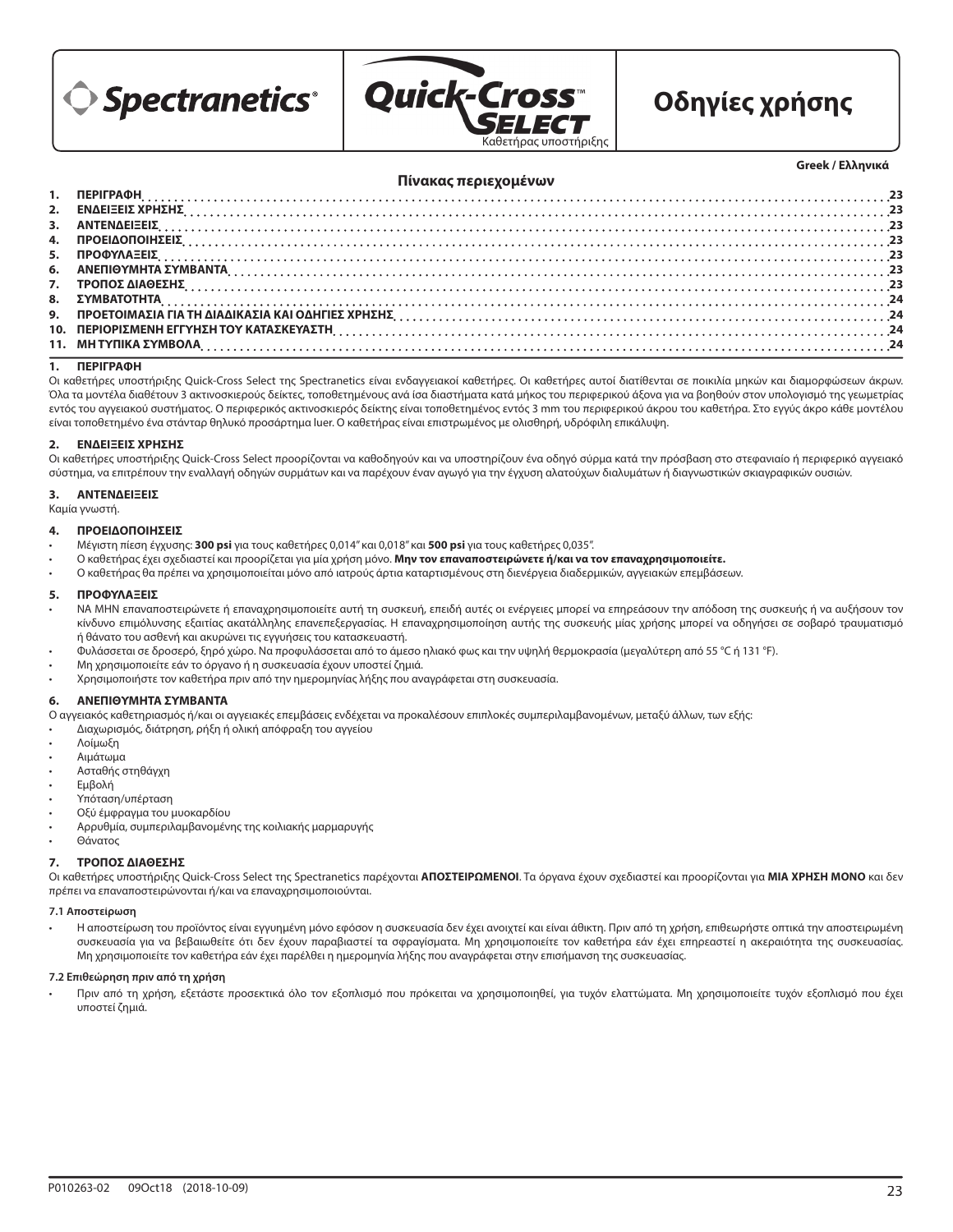



# **Οδηγίες χρήσης**

**Greek / Ελληνικά**

### **8. ΣΥΜΒΑΤΟΤΗΤΑ**

**Πίνακας χαρακτηριστικών προϊόντος και αριθµών μοντέλων**

| Μοντέλο<br>$(Av\alpha\varphi.)$ | Μήκος<br>λειτουργίας | Σχήμα/<br>τύπος άκρου | Μήκος<br>υδρόφιλης<br>επικάλυψης | Συμβατότητα<br>οδηγού<br>σύρματος | Ελάχιστη<br>εσωτερική<br>διάμετρος<br>οδηγού | Ελάχιστη<br>εσωτερική<br>διάμετρος<br>θηκαριού | Μέγιστη<br>εξωτερική<br>διάμετρος<br>καθετήρα | Διαστήματα<br>ζώνης δείκτη | Γωνία<br>ρίψης |
|---------------------------------|----------------------|-----------------------|----------------------------------|-----------------------------------|----------------------------------------------|------------------------------------------------|-----------------------------------------------|----------------------------|----------------|
| 518-085                         | 135 cm               | Γωνιώδες              | 100 cm                           | 0.014''                           | 5F                                           | 4F                                             | 3,2F<br>0.042''                               | $15 \text{ mm}$            | $45^\circ$     |
| 518-087                         | 150 cm               | Γωνιώδες              |                                  | 0,36 mm                           |                                              |                                                | 1.07 mm                                       |                            |                |
| 518-089                         | 90 cm                | Γωνιώδες              | 60 cm                            |                                   |                                              |                                                | 3,4F                                          |                            |                |
| 518-091                         | 135 cm               | Γωνιώδες              |                                  | 0,018''                           | 5F                                           | 4F                                             | 0.044''                                       | $15 \text{ mm}$            | $45^\circ$     |
| 518-093                         | 150 cm               | Γωνιώδες              | 100 cm                           | 0.46 mm                           |                                              |                                                | $1.12 \text{ mm}$                             |                            |                |
| 518-077                         | 65 cm                | Γωνιώδες              | 45 cm                            |                                   |                                              |                                                | 4,5 F                                         |                            |                |
| 518-079                         | 90 cm                | Γωνιώδες              | 70 cm                            | 0,035''                           | <b>AEN</b>                                   | 5F                                             |                                               | 50 mm                      | $45^\circ$     |
| 518-081                         | 135 cm               | Γωνιώδες              | 115 cm                           | $0.89$ mm                         | ΔΙΑΤΙΘΕΤΑΙ                                   |                                                | 0.059''                                       |                            |                |
| 518-083                         | 150 cm               | Γωνιώδες              | 130 cm                           |                                   |                                              |                                                | 1,50 mm                                       |                            |                |

## **9. ΠΡΟΕΤΟΙΜΑΣΙΑ ΓΙΑ ΤΗ ΔΙΑΔΙΚΑΣΙΑ ΚΑΙ ΟΔΗΓΙΕΣ ΧΡΗΣΗΣ**

**Σηµείωση:** Ακολουθήστε τις οδηγίες χρήσης για όλο τον εξοπλισμό που πρόκειται να χρησιμοποιηθεί με τον καθετήρα υποστήριξης Quick-Cross Select.

- 1. Προετοιμασία: Με άσηπτη τεχνική, ανοίξτε την αποστειρωμένη συσκευασία. Βγάλτε προσεκτικά την προστατευτική στεφάνη με τον καθετήρα από τη θήκη. Γεμίστε μια αποστειρωμένη σύριγγα με συμβατική ασφάλεια luer με στείρο αλατούχο διάλυμα. Πριν αφαιρέσετε τον καθετήρα από τη στεφάνη, συνδέστε τη σύριγγα με το εγγύς προσάρτημα luer του καθετήρα, ξεπλύνετε τον καθετήρα και αφήστε το αλατούχο διάλυμα να γεμίσει τη στεφάνη. Αφήστε τον καθετήρα στη στεφάνη στην άκρη μέχρι να είστε έτοιμοι να τον χρησιμοποιήσετε.
- 2. Εισαγωγή: Μέσω οδηγού καθετήρα ή θηκαριού εισαγωγής κατάλληλου μεγέθους, που έχει εισαχθεί προηγουμένως, εισαγάγετε τον καθετήρα με τη χρήση οδηγού σύρματος κατάλληλου μεγέθους (δείτε τις προδιαγραφές), χρησιμοποιώντας τυπική τεχνική.
- 3. Προώθηση: Χρησιμοποιήστε ακτινοσκοπική καθοδήγηση κατά την προώθηση του καθετήρα στην επιθυμητή θέση εντός του αγγειακού συστήματος.
- 4. Αφαίρεση: Αποσύρετε προσεκτικά τον καθετήρα χρησιμοποιώντας τυπική τεχνική, προσέχοντας να διατηρήσετε τη θέση του οδηγού σύρματος εφόσον αυτό προορίζεται να παραμείνει στη θέση του.

**Έγχυση:** Για να κάνετε έγχυση, αποσύρετε το οδηγό σύρμα και ανατρέξτε στις προδιαγραφές για τη μέγιστη πίεση έγχυσης.

**Σηµείωση:** Μην υπερβαίνετε τις μέγιστες τιμές πίεσης έγχυσης.

Μετά τη χρήση, απορρίψτε όλο τον εξοπλισμό σύμφωνα με τις ισχύουσες προβλεπόμενες απαιτήσεις που σχετίζονται με τα νοσοκομειακά απόβλητα και τα υλικά δυνητικού βιολογικού κινδύνου.

### **10. ΠΕΡΙΟΡΙΣΜΕΝΗ ΕΓΓΥΗΣΗ ΤΟΥ ΚΑΤΑΣΚΕΥΑΣΤΗ**

Ο κατασκευαστής εγγυάται ότι ο καθετήρας Quick-Cross Select δεν πρόκειται να παρουσιάσει ελαττώματα στο υλικό ή/και την κατασκευή, όταν χρησιμοποιείται πριν από την ημερομηνία λήξης και όταν η συσκευασία δεν έχει ανοιχτεί και δεν έχει υποστεί ζημιά αμέσως πριν από τη χρήση. Η ευθύνη του κατασκευαστή σύμφωνα με την παρούσα εγγύηση περιορίζεται στην αντικατάσταση ή την επιστροφή χρημάτων της τιμής αγοράς για οποιοδήποτε ελαττωματικό καθετήρα Quick-Cross Select. Ο κατασκευαστής δεν θα είναι υπεύθυνος για ακούσιες, ειδικές ή αποθετικές ζημίες που προκύπτουν από τη χρήση του καθετήρα Quick-Cross Select. Ζημιά στον καθετήρα Quick-Cross Select που προκαλείται από κακή μεταχείριση, τροποποίηση, εσφαλμένη φύλαξη ή χειρισμό ή οποιαδήποτε άλλη αποτυχία τήρησης αυτών των Οδηγιών Χρήσης θα αποτελεί αιτία για την ακύρωση της παρούσας περιορισμένης εγγύησης. **Η ΠΑΡΟΥΣΑ ΠΕΡΙΟΡΙΣΜΕΝΗ ΕΓΓΥΗΣΗ ΑΝΤΙΚΑΘΙΣΤΑ ΡΗΤΑ ΟΛΕΣ ΤΙΣ ΑΛΛΕΣ ΕΓΓΥΗΣΕΙΣ, ΡΗΤΕΣ Ή ΣΙΩΠΗΡΕΣ, ΣΥΜΠΕΡΙΛΑΜΒΑΝΟΜΕΝΗΣ ΤΗΣ ΣΙΩΠΗΡΗΣ ΕΓΓΥΗΣΗΣ ΕΜΠΟΡΕΥΣΙΜΟΤΗΤΑΣ Ή ΚΑΤΑΛΛΗΛΟΤΗΤΑΣ ΓΙΑ ΣΥΓΚΕΚΡΙΜΕΝΟ ΣΚΟΠΟ.** Κανένα άτομο ή οντότητα, συμπεριλαμβανομένων οποιωνδήποτε εξουσιοδοτημένων αντιπροσώπων ή μεταπωλητών του Κατασκευαστή δεν έχει την εξουσιοδότηση να μεταθέσει ή να επεκτείνει αυτή την περιορισμένη εγγύηση και οποιαδήποτε προσπάθεια να γίνει κάτι τέτοιο δεν θα είναι εκτελέσιμη κατά του Κατασκευαστή.

### **11. ΜΗ ΤΥΠΙΚΑ ΣΥΜΒΟΛΑ**

| <b>Distal Marker Spacing</b>                                                                                                   |                            |
|--------------------------------------------------------------------------------------------------------------------------------|----------------------------|
| Διάστημα μεταξύ περιφερικών δεικτών                                                                                            |                            |
| <b>Shape</b>                                                                                                                   |                            |
| Σχήμα                                                                                                                          |                            |
| <b>GW Compatibility</b>                                                                                                        | $2 \downarrow$ GW $\equiv$ |
| Συμβατότητα οδηγού σύρματος                                                                                                    |                            |
| <b>Maximum OD</b>                                                                                                              |                            |
| Μέγιστη εξωτερική διάμετρος                                                                                                    |                            |
| Maximum PSI/kPa                                                                                                                |                            |
| Μέγιστο PSI/kPa                                                                                                                |                            |
| <b>Sheath Compatibility</b>                                                                                                    |                            |
| Συμβατότητα θηκαριού                                                                                                           |                            |
| <b>Working Length</b>                                                                                                          |                            |
| Μήκος λειτουργίας                                                                                                              |                            |
| Quantity                                                                                                                       | QTY                        |
| Ποσότητα                                                                                                                       |                            |
| CAUTION: Federal law (USA) restricts this device to sale by or on the order of a physician.                                    | <b>Rx ONL</b>              |
| ΠΡΟΣΟΧΗ: Η ομοσπονδιακή νομοθεσία (των Η.Π.Α.) επιτρέπει την πώληση του οργάνου αυτού μόνο από ιατρό ή κατόπιν εντολής ιατρού. |                            |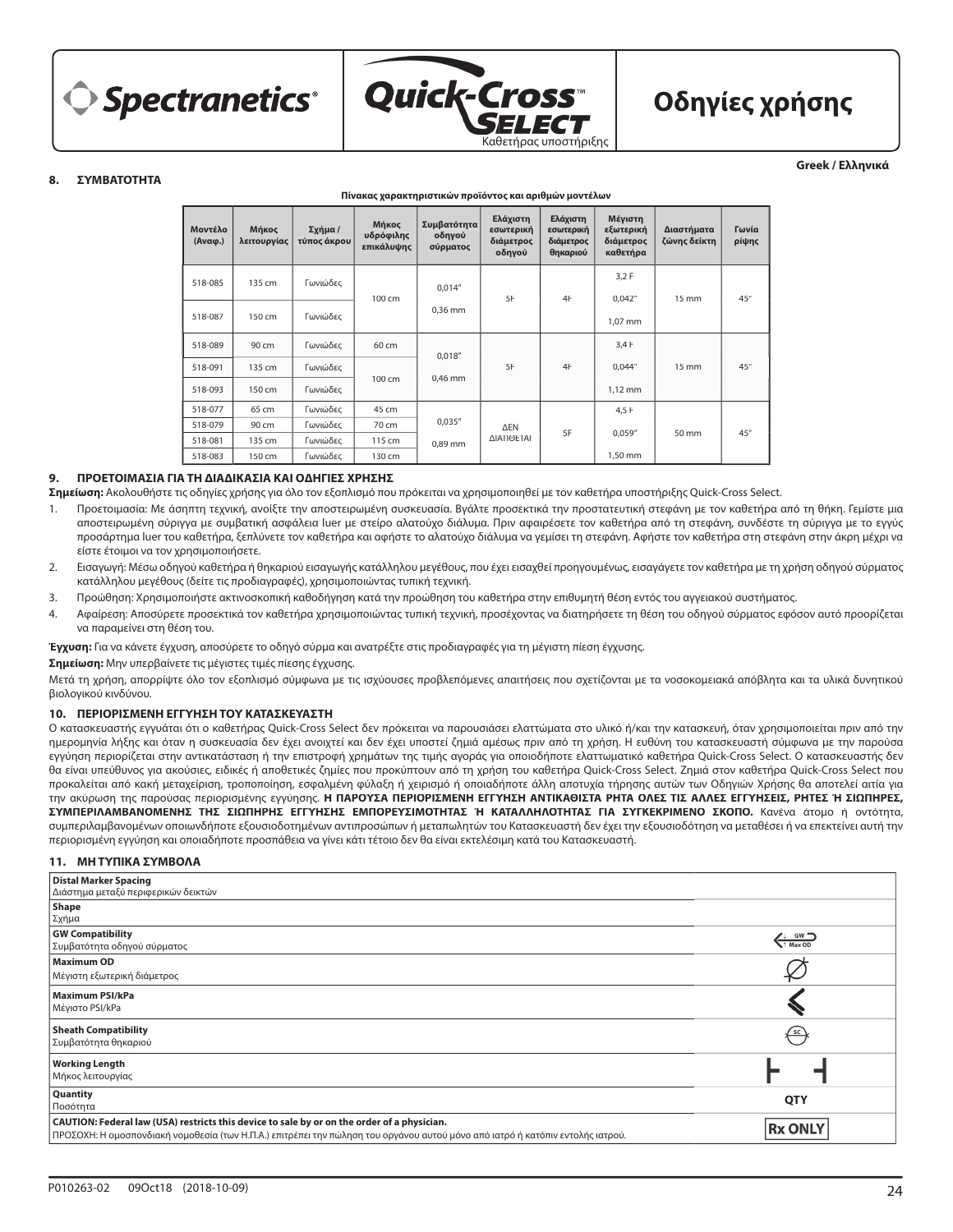



# **Használati utasítások**

### **Hungarian / Magyar**

## **Tartalomjegyzék**

## **1. LEÍRÁS**

A Spectranetics Quick-Cross Select támasztókatéterek intravascularis katéterek. Ezek a katéterek különböző hosszméretekben és csúcskialakításokban kaphatók. Mindegyik modell rendelkezik 3 sugárfogó jelzéssel, amelyek a distalis száron helyezkednek el egyenlő távolságban, és az érrendszeren belüli geometriai helyzet becslését segítik. A distalis sugárfogó jelzés a distalis katétervéghez képest 3 mm-en belül helyezkedik el. Egy szabványos luer csatlakozó található minden egyes modell proximalis végén. A katéter síkos, hidrofil bevonattal rendelkezik.

## **2. FELHASZNÁLÁSI JAVALLATOK**

A Quick-Cross Select támasztókatéterek vezetik és tartják a vezetődrótot a koronária-keringési vagy perifériás érrendszerbe való behatolás során, lehetővé teszik a vezetődrótok cseréjét, és módot biztosítanak a sóoldatok és diagnosztikai kontrasztanyagok beadására.

## **3. ELLENJAVALLATOK**

Nem ismertek.

## **4. FIGYELMEZTETÉSEK**

- Maximális infúziós nyomás: **300 psi** a 0,014"-es és 0,018"-es katéterek és **500 psi** a 0,035"-es katéterek esetén.
- A katéter egyszer használatos. **Ne sterilizálja újra és/vagy ne használja fel újra!**
- A katétert csak percutan és vascularis beavatkozások elvégzésében jártas orvos használja!

### **5. ELŐVIGYÁZATOSSÁGI MEGFONTOLÁSOK**

- NE sterilizálja újra vagy használja újra ezt az eszközt, mert ez csökkentheti a teljesítményét, vagy növelheti a nem megfelelő újrafeldolgozás következtében létrejövő keresztfertőzés kockázatát! Ennek az egyszer használatos eszköznek az újrafelhasználása a beteg súlyos sérüléséhez vagy halálához vezethet, és érvénytelenné teszi a gyártó garanciáját.
- Száraz, hűvös helyen tartandó. Óvja a közvetlen napfénytől és a magas (55 °C-nál vagy 131°F-nál magasabb) hőmérséklettől.
- Az eszköz vagy a csomagolás sérülése esetén ne használja!
- A katétert a csomagoláson feltüntetett "Lejárati idő" előtt használja fel.

### **6. NEMKÍVÁNATOS HATÁSOK**

- Az ér katéterezése és/vagy a vascularis beavatkozás többek között az alábbi szövődményeket okozhatják:
- Ér dissectiója, perforatiója, rupturája vagy teljes elzáródása
- Fertőzés
- Haematoma
- Instabil angina
- Embolia
- Hypotonia/hypertonia
- Acut myocardialis infarctus
- Ritmuszavar, beleértve a kamrafibrillációt is
- Halál

### **7. KISZERELÉS**

A Spectranetics Quick-Cross Select támasztókatétereket etilén-oxiddal sterilizálták, és **STERILEN** kerülnek forgalomba. Az eszközöket **EGYSZERI HASZNÁLATRA** jelölték meg és tervezték, és nem sterilizálhatóak és/vagy használhatóak fel újra!

### **7.1 Sterilizáció**

• A termék sterilitása csak akkor garantált, ha a csomagolás zárt és sértetlen. Használat előtt tekintse meg a steril csomagot, és ellenőrizze, hogy a lezárások sértetlenek-e. Ne használja a katétert, ha a csomagolás épsége sérült! Ne használja a katétert a csomagolás címkéjén található "Lejárati idő"-n túl!

### **7.2 Használat előtti ellenőrzés**

• Használat előtt az összes használandó felszerelést tekintse meg az esetleges sérülések ellenőrzésére. Ne használjon semmilyen felszerelést, ha az sérült!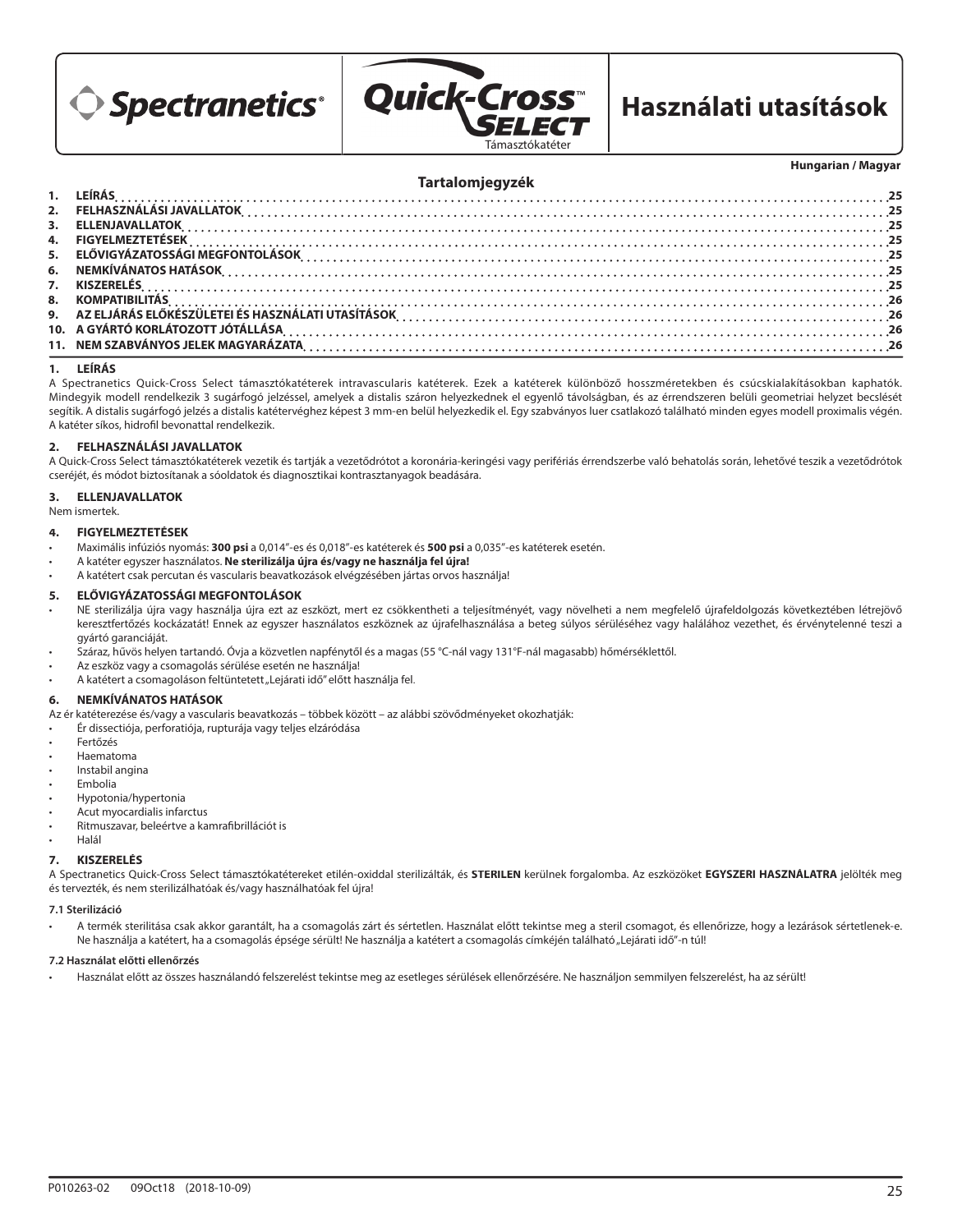



# **Használati utasítások**

**Hungarian / Magyar**

## **8. KOMPATIBILITÁS**

### **A termék jellemzőinek és modellszámainak táblázata**

| <b>Tipus</b><br>(hivatk.<br>szám) | <b>Munkahossz</b> | Csúcs alakja /<br>típusa | <b>Hidrofil</b><br>bevonat<br>hossza | Vezetődrót-<br>kompatibilitás | Vezető<br>minimális<br>belső<br>átmérője | <b>Hüvely</b><br>minimális<br>belső<br>átmérője | Katéter<br>maximális külső<br>átmérője | Jelölősávok<br>távolsága | Öltés<br>szöge |
|-----------------------------------|-------------------|--------------------------|--------------------------------------|-------------------------------|------------------------------------------|-------------------------------------------------|----------------------------------------|--------------------------|----------------|
| 518-085                           | 135 cm            | Hajlított                | 100 cm                               | 0,014''                       | 5 F                                      | 4F                                              | 3,2F<br>0.042''                        | $15 \text{ mm}$          | $45^\circ$     |
| 518-087                           | 150 cm            | Hajlított                |                                      | 0,36 mm                       |                                          |                                                 | 1.07 mm                                |                          |                |
| 518-089                           | 90 cm             | Hajlított                | 60 cm                                |                               |                                          |                                                 | 3,4F                                   |                          |                |
| 518-091                           | 135 cm            | Hajlított                | 100 cm                               | 0,018''<br>0.46 mm            | 5 F                                      | 4F                                              | 0.044''                                | $15 \text{ mm}$          | $45^{\circ}$   |
| 518-093                           | 150 cm            | Hajlított                |                                      |                               |                                          |                                                 | $1,12$ mm                              |                          |                |
| 518-077                           | 65 cm             | Hajlított                | 45 cm                                |                               |                                          |                                                 | 4,5 F                                  |                          |                |
| 518-079                           | 90 cm             | Hajlított                | 70 cm                                | 0,035''                       | nem                                      | 5 F                                             | 0.059''                                | 50 mm                    | $45^\circ$     |
| 518-081                           | 135 cm            | Hajlított                | 115 cm                               | 0.89 mm                       | alkalmazható                             |                                                 |                                        |                          |                |
| 518-083                           | 150 cm            | Hajlított                | 130 cm                               |                               |                                          |                                                 | $1.50$ mm                              |                          |                |

## **9. AZ ELJÁRÁS ELŐKÉSZÜLETEI ÉS HASZNÁLATI UTASÍTÁSOK**

**Megjegyzés:** Minden eszköz esetében, melyet a Quick-Cross Select Support katéterrel használ, kövesse annak használati utasításait.

- 1. Előkészítés: Steril eljárással nyissa fel a steril csomagot. Óvatosan távolítsa el a katétert tartó védőgyűrűt a tasakból. Töltsön meg egy steril, szabványos luer-záras fecskendőt steril sóoldattal. Mielőtt a katétert levenné a védőgyűrűről, csatlakoztassa a fecskendőt a katéter proximális luer-csatlakozójához, öblítse át a katétert, és hagyja, hogy a ziológiás sóoldat feltöltse a védőgyűrűt. Tegye félre a védőgyűrűn elhelyezkedő ketétert mindaddig, amíg nem kész a használatára.
- 2. Bevezetés: Egy korábban bevezetett, megfelelően méretezett vezetőkatéteren vagy bevezetőhüvelyen keresztül vezesse be a katétert a megfelelően méretezett (lásd: "Műszaki adatok") vezetődrót felett, a szabványos módszernek megfelelően.
- 3. Előretolás: Fluoroszkópiás ellenőrzés mellett tolja előre a katétert a kívánt pozícióba az érhálózaton belül.
- 4. Eltávolítás: Óvatosan húzza vissza a katétert a szabványos módszernek megfelelően, vigyázva a vezetődrót helyzetének megtartására, ha a vezetődrótot a helyén kívánja tartani.

**Infúzió:** Az infúzió kivitelezéséhez húzza vissza a vezetődrótot, és nézze meg a műszaki adatoknál megadott maximális infúziós nyomást.

**Megjegyzés:** Ne haladja meg az ajánlott infúziós nyomást!

Használat után a kórházi hulladékra és a potenciálisan biológiailag veszélyes anyagokra vonatkozó előírásoknak megfelelően semmisítse meg az összes eszközt.

### **10. A GYÁRTÓ KORLÁTOZOTT JÓTÁLLÁSA**

A gyártó garantálja, hogy a Quick-Cross Select katéter anyag- és gyártási hibától mentes, amennyiben a feltüntetett szavatossági időn belül használják fel, és amennyiben csomagolása közvetlenül a felhasználás előtt bontatlan és sértetlen. A jelen jótállás alapján a gyártó felelőssége a hibás Quick-Cross Select katéter cseréjére vagy vételárának visszafizetésére korlátozódik. A gyártó nem vonható felelősségre a Quick-Cross Select katéter használatából eredő bármilyen járulékos, különleges vagy következményes kárért. Jelen korlátozott jótállást érvényteleníti a Quick-Cross Select katéter olyan károsodása, amely annak helytelen használatából, módosításából, nem megfelelő tárolásából vagy kezeléséből, illetve a jelen a használati utasítások be nem tartásából ered. **EZ A KORLÁTOZOTT JÓTÁLLÁS KIFEJEZETTEN HELYETTESÍT MINDEN EGYÉB, KIFEJEZETT VAGY HALLGATÓLAGOS JÓTÁLLÁST, BELEÉRTVE AZ ÉRTÉKESÍTHETŐSÉG VAGY VALAMILYEN KÜLÖNLEGES CÉLNAK VALÓ MEGFELELÉS HALLGATÓLAGOS GARANCIÁJÁT.** Semmilyen magánszemély vagy jogi személy, ideértve a gyártó bármely hivatalos képviselőjét vagy viszonteladóját is, nem jogosult ezt a korlátozott jótállást meghosszabbítani vagy kiterjeszteni, és semmilyen erre irányuló próbálkozás nem érvényesíthető a gyártóval szemben.

### **11. NEM SZABVÁNYOS JELEK MAGYARÁZATA**

| <b>Distal Marker Spacing</b>                                                                                                                                                                                                                     |                 |
|--------------------------------------------------------------------------------------------------------------------------------------------------------------------------------------------------------------------------------------------------|-----------------|
| Distalis jelölő távolsága                                                                                                                                                                                                                        |                 |
| Shape<br>Alak                                                                                                                                                                                                                                    |                 |
| <b>GW Compatibility</b><br>Vezetődrót-kompatibilitás                                                                                                                                                                                             | $\leftarrow$ GW |
| <b>Maximum OD</b><br>Maximális külső átmérő                                                                                                                                                                                                      |                 |
| Maximum PSI/kPa<br>Maximális nyomás PSI/kPa-ban                                                                                                                                                                                                  |                 |
| <b>Sheath Compatibility</b><br>Hüvely-kompatibilitás                                                                                                                                                                                             |                 |
| <b>Working Length</b><br>Munkahossz                                                                                                                                                                                                              |                 |
| Quantity<br>Mennyiség                                                                                                                                                                                                                            | QTY             |
| CAUTION: Federal law (USA) restricts this device to sale by or on the order of a physician.<br>FIGYELEM: Az Amerikai Egyesült Államok szövetségi törvényei értelmében ez az eszköz kizárólag orvos által vagy orvosi rendelvényre értékesíthető. | <b>Rx ONL</b>   |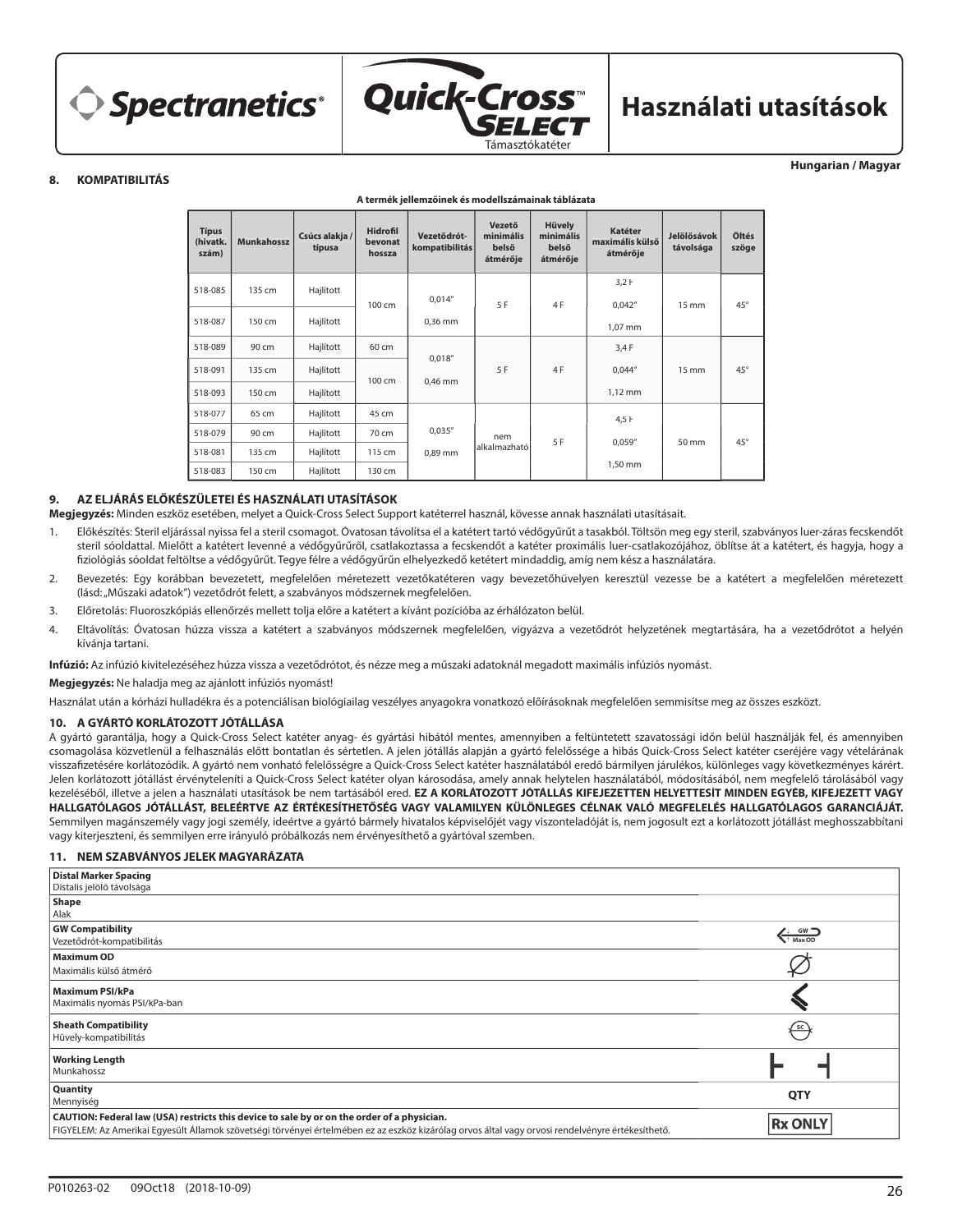



# **Leiðbeiningar um notkun**

### **Icelandic / Íslenska**

# **Efnisyfirlit**

### **1. LÝSING**

Spectranetics Quick-Cross Select stuðningsholleggir eru æðaleggir. Þessir holleggir fást í ýmsum lengdum og með mismunandi endastykkjum. Allar gerðirnar eru með 3 geislaþéttar merkingar með jöfnu millibili eftir fjærenda leggsins til að auðvelda mat á staðsetningu þeirra í æðakerfinu. Geislaþétta merkingin fjærst er staðsett 3 mm frá endastykkinu á fjærenda holleggsins. Staðlaður luer-lás með ístungu er á nærenda hverrar gerðar. Holleggurinn er húðaður með sleipri, vatnssækinni húð.

### **2. LEIÐBEININGAR UM NOTKUN**

Quick-Cross Select stuðningsholleggir eru ætlaðir til að styðja við stýrivír á leið sinni inn í kransæða- eða útslagæðakerfið, gera kleift að skipta um stýrivír og sem leiðsla fyrir inndælingu á saltlausnum eða skuggaefnum til sjúkdómsgreiningar.

### **3. FRÁBENDINGAR**

Engar þekktar.

### **4. VIÐVARANIR**

- Hámarks innrennslisþrýstingur: **300 psi** fyrir 0,014 tommu og 0,018 tommu holleggi og **500 ps**i fyrir 0,035 tommu hollegg.
- Holleggurinn er einungis hannaður og ætlaður til að vera einnota. **Ekki má dauðhreinsa aftur og/eða endurnota.**
- Einungis læknar sem eru til þess hæfir að framkvæma æðainngrip í gegnum húð ættu að nota hollegginn.

### **5. VARÚÐARRÁÐSTAFANIR**

- Dauðhreinsið þennan búnað EKKI aftur eða notið aftur þar sem það getur dregið úr afkastagetu búnaðarins eða aukið hættuna á krosssmitun vegna óviðeigandi endurvinnslu. Endurnotkun þessa einnota búnaðar gæti leitt til alvarlegra meiðsla eða dauða sjúklings og ógildir ábyrgðir framleiðanda.
- Geymist á köldum og þurrum stað. Verjið gegn beinu sólarljósi og háum hita (hærri en 55° C eða 131° F).
- Notið ekki ef búnaður eða umbúðir eru skemmdar.
- Notið hollegginn fyrir dagsetninguna sem gefin er upp á eftir "Notist fyrir" (fyrningardagsetningunni) á umbúðunum.

### **6. AUKAVERKANIR**

Æðaþræðing og/eða æðainngrip geta m.a. valdið aukaverkunum eins og þeim sem taldar eru upp hér að neðan, en listinn er ekki tæmandi:

Sundurskurður, götun, rof eða alger stíflun á æð

- Sýking
- Margúll
- Óstöðug hjartaöng
- Blóðrek
- Of lágur/hár blóðþrýstingur
- Brátt hjartafleygdrep
- Hjartsláttaróregla, þar á meðal sleglatif
- Dauði

## **7. AFHENDINGARFORM**

Spectranetics Quick-Cross Select stuðningsholleggir eru afgreiddir **DAUÐHREINSAÐIR**. Búnaðurinn er einungis ætlaður og hannaður til að vera **EINNOTA** og ekki má dauðhreinsa hann aftur og/eða endurnota.

### **7.1 Dauðhreinsun**

Aðeins er hægt að ábyrgjast dauðhreinsun vörunnar ef pakkningin er óopnuð og óskemmd. Skoðið dauðhreinsaða pakkninguna til að tryggja að innsigli hafi ekki verið rofin. Notið ekki hollegginn ef öryggi pakkningarinnar hefur verið stofnað í hættu. Notið ekki holleggjarbúnað ef "Notkunardagsetning" á pakkningunni er liðin.

### **7.2 Skoðun fyrir notkun**

• Rannsakið vandlega öll tæki fyrir notkun vegna hugsanlegra galla. Notið ekki tæki sem eru skemmd.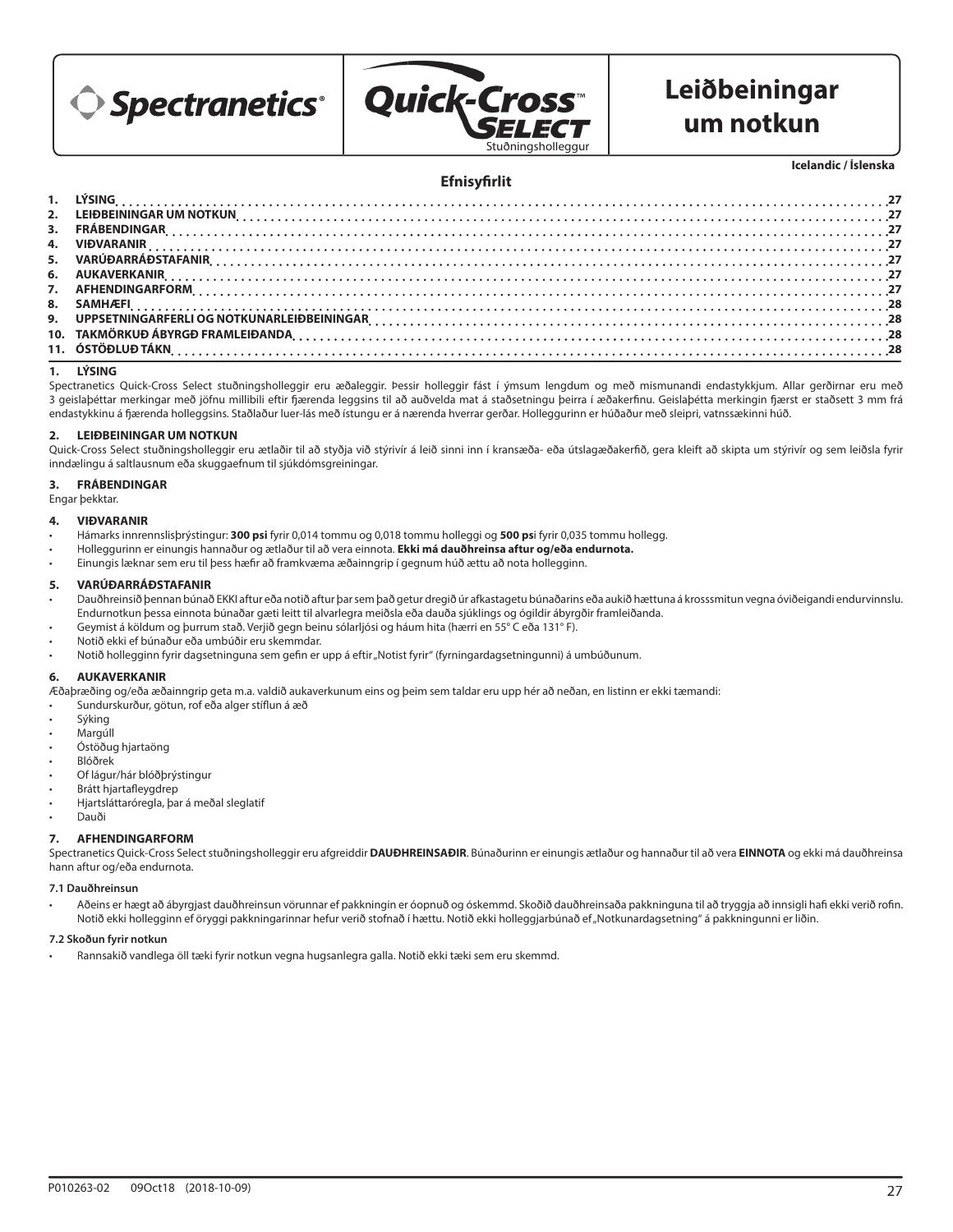



# **Leiðbeiningar um notkun**

**Icelandic / Íslenska**

## **8. SAMHÆFI**

### Tafla yfir vörueiginleika og tegundanúmer

| <b>Tegund</b><br>(tilv.nr.) | Vinnulengd | Lögun/<br>gerð enda | Lengd<br>vatnssækinnar<br>húðar | Samhæfni víra   innra þvm.   innra þvm. | <b>Minnsta</b><br>stýriv. | <b>Minnsta</b><br>slíðurs | Mesta ytra<br>bvermál<br>holleggs | <b>Bil milli</b><br>merkinga | <b>Kasthorn</b> |
|-----------------------------|------------|---------------------|---------------------------------|-----------------------------------------|---------------------------|---------------------------|-----------------------------------|------------------------------|-----------------|
| 518-085                     | 135 cm     | Skásniðinn          | 100 cm                          | 0.014''                                 | 5F                        | 4F                        | 3,2F<br>0.042''                   | $15 \, \text{mm}$            | $45^\circ$      |
| 518-087                     | 150 cm     | Skásniðinn          |                                 | 0.36 mm                                 |                           |                           | 1.07 mm                           |                              |                 |
| 518-089                     | 90 cm      | Skásniðinn          | 60 cm                           |                                         |                           |                           | 3,4F                              |                              |                 |
| 518-091                     | 135 cm     | Skásniðinn          |                                 | 0,018''                                 | 5F                        | 4F                        | 0.044''                           | $15 \text{ mm}$              | $45^{\circ}$    |
| 518-093                     | 150 cm     | Skásniðinn          | 100 cm                          | 0.46 mm                                 |                           |                           | $1,12$ mm                         |                              |                 |
| 518-077                     | 65 cm      | Skásniðinn          | 45 cm                           |                                         |                           |                           | 4,5F                              |                              |                 |
| 518-079                     | 90 cm      | Skásniðinn          | 70 cm                           | 0,035''                                 | Á ekki við                | 5F                        |                                   | 50 mm                        | $45^{\circ}$    |
| 518-081                     | 135 cm     | Skásniðinn          | 115 cm                          | $0.89$ mm                               |                           |                           | 0.059''                           |                              |                 |
| 518-083                     | 150 cm     | Skásniðinn          | 130 cm                          |                                         |                           |                           | 1.50 mm                           |                              |                 |

### **9. UPPSETNINGARFERLI OG NOTKUNARLEIÐBEININGAR**

**Athugið:** Fylgið leiðbeiningum um notkun alls búnaðar sem notaður er með Quick-Cross Select stuðningsholleggjum.

- 1. Undirbúningur: Opnið dauðhreinsuðu pakkninguna með smitsæfðri aðferð. Fjarlægið hlífðarhólkinn með holleggnum varlega úr pokanum. Fyllið dauðhreinsaða staðlaða luer-sprautu með sæfðri saltlausn. Áður en holleggurinn er fjarlægður úr hólknum skal tengja sprautuna við luer-festinguna á nærenda holleggsins, skola legginn og láta saltlausnina fylla hólkinn. Leggið hollegginn í hólknum til hliðar þar til hann er notaður.
- 2. Innsetning: Þræðið hollegginn inn í áður ífærðan stýrihollegg eða undanfaraslíður af réttri stærð, utan um rétta stærð af stýrivír (sjá tæknilýsingu) með hefðbundinni aðferð.
- 3. Þræðing: Nota skal gegnumlýsingarbúnað til aðstoðar við að þræða hollegginn á réttan stað í æðakerfinu.
- 4. Brottnám: Fjarlægið hollegginn varlega með hefðbundinni aðferð og gætið þess að halda stýrivírnum á sínum stað ef hann á að verða eftir.

Innrennsli: Innrennsli er framkvæmt með því að draga stýrivírinn út og fara eftir hámarks innrennslisþrýstingi sem gefinn er upp í tæknistaðli.

**Athugið:** Notið ekki meiri innrennslisþrýsting en mælt er með.

Fargið öllum búnaði eftir notkun í samræmi við viðeigandi kröfur um úrgang á sjúkrahúsum og efnum með mögulega lífsýnahættu.

## **10. TAKMÖRKUÐ ÁBYRGÐ FRAMLEIÐANDA**

Framleiðandi ábyrgist að Quick-Cross Select holleggurinn sé laus við galla hvað varðar efni og frágang þegar varan er notuð fyrir uppgefinn "síðasta notkunardag" og þegar umbúðirnar eru óopnaðar og óskemmdar rétt fyrir notkun. Ábyrgð framleiðanda samkvæmt ábyrgð þessari er takmörkuð við að skipta vörunni eða endurgreiðslu kaupverðs vegna hvers kyns galla í Quick-Cross Select. Framleiðandi er ekki ábyrgur fyrir hvers kyns óbeinu, sérstöku eða afleiddu tjóni vegna notkunar á Quick-Cross Select. Skemmd á Quick-Cross Select vegna rangrar notkunar, breytingar, rangrar geymslu eða meðhöndlunar eða vegna þess að ekki er farið eftir notkunarleiðbeiningum þessum að öðru leyti mun ógilda þessa takmörkuðu ábyrgð. **ÞESSI TAKMARKAÐA ÁBYRGÐ KEMUR Í STAÐINN FYRIR ALLAR AÐRAR BEINAR OG ÓBEINAR ÁBYRGÐIR, Þ.M.T. ÓBEINA ÁBYRGÐ UM SÖLUHÆFI EÐA HÆFI TIL ÁKVEÐINS TILGANGS**. Engum einstaklingi eða aðila, þ.m.t. hvers kyns viðurkenndum fulltrúa eða endursöluaðila framleiðanda, er heimilt að framlengja eða auka við þessa takmörkuðu ábyrgð og ekki verður hægt að framfylja tilraun til slíks gagnvart framleiðanda.

## **11. ÓSTÖÐLUÐ TÁKN**

| <b>Distal Marker Spacing</b><br>Bil milli merking á fjærenda                                                                                                                                                 |                            |
|--------------------------------------------------------------------------------------------------------------------------------------------------------------------------------------------------------------|----------------------------|
| Shape<br>Lögun                                                                                                                                                                                               |                            |
| <b>GW Compatibility</b><br>Samhæfni víra                                                                                                                                                                     | $\leftarrow$ GW $\bigcirc$ |
| <b>Maximum OD</b><br>Mesta ytra bvermál                                                                                                                                                                      |                            |
| l Maximum PSI/kPa<br>Hámarks PSI/kPa                                                                                                                                                                         |                            |
| <b>Sheath Compatibility</b><br>Samhæfni slíðra                                                                                                                                                               |                            |
| <b>Working Length</b><br>Vinnulengd                                                                                                                                                                          |                            |
| Quantity<br>Fjöldi                                                                                                                                                                                           | QTY                        |
| CAUTION Federal: law (USA) restricts this device to sale by or on the order of a physician<br>VARÚĐ: Bandarísk alríkislög takmarka sölu á þessu tæki við sölu beint til læknis eða samkvæmt tilvísun læknis. | <b>Rx ONL</b>              |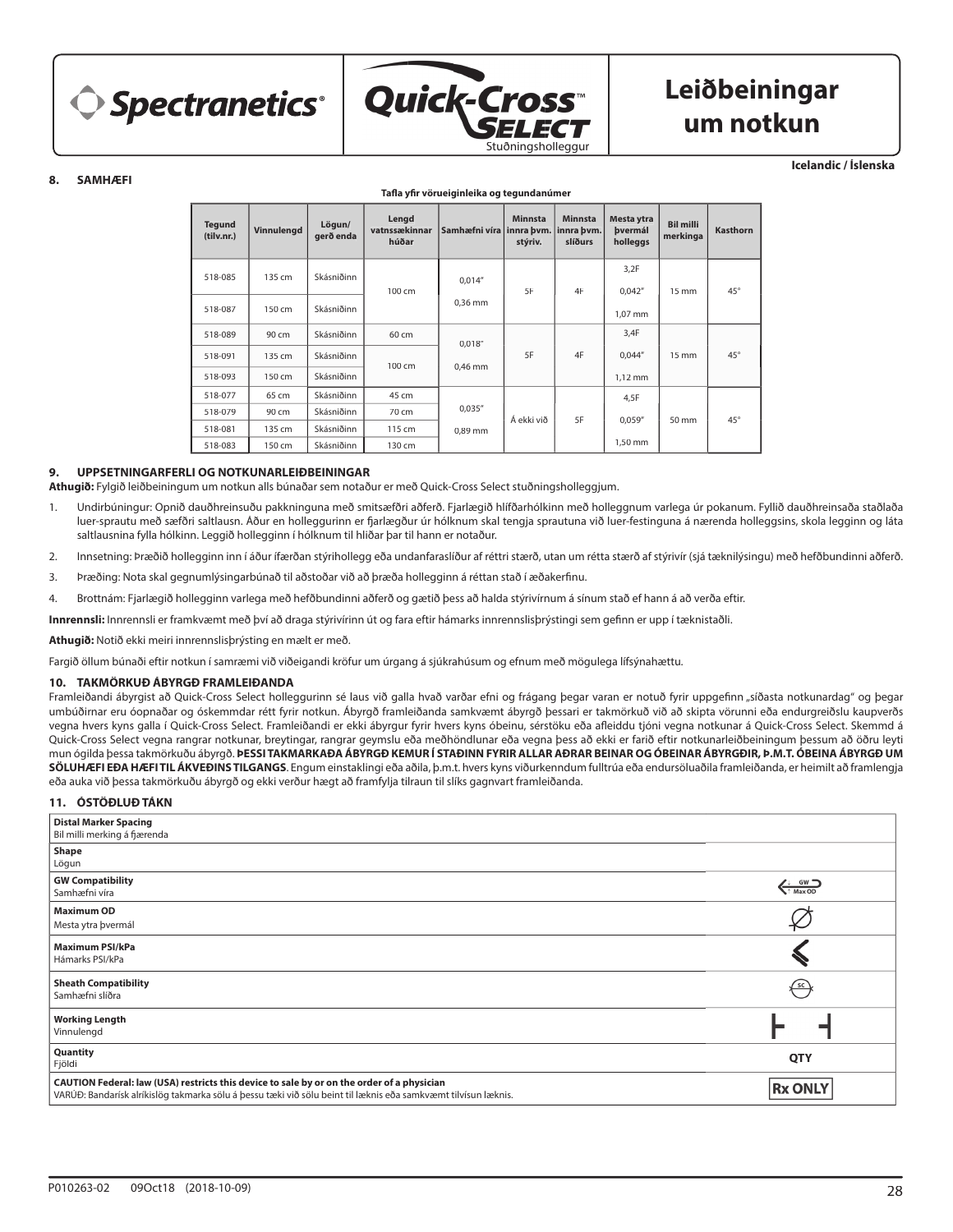



# **Istruzioni per l'uso**

### **Italian / Italiano**

### **Sommario**

### **1. DESCRIZIONE**

I cateteri di supporto Spectranetics Quick-Cross Select sono cateteri intravascolari. Tali cateteri sono disponibili in diverse lunghezze e configurazioni di punta. Tutti i modelli sono provvisti di 3 marker radiopachi distanziati in modo uniforme lungo l'asse distale, in modo da agevolare la valutazione della geometria del sistema vascolare. Il marker radiopaco distale è posizionato entro 3 mm dalla punta distale del catetere. Un luer femmina standard è posizionato sull'estremità prossimale di ciascun modello. Il catetere è ricoperto da un rivestimento idrofilo lubrificato.

## **2. INDICAZIONI PER L'USO**

I cateteri di supporto Quick-Cross Select servono per guidare e supportare un filo guida durante l'accesso alla vascolarizzazione, coronarica e periferica consentire scambi di filo e fornire un condotto per la somministrazione di soluzioni saline o agenti di contrasto diagnostici.

## **3. CONTROINDICAZIONI**

### Nessuna nota.

### **4. AVVERTENZE**

- Massima pressione di infusione: **300 psi** per cateteri da 0,014 poll. e 0,018 poll. e **500 psi** per cateteri da 0,035 poll.
- Il catetere è monouso. **Non risterilizzare e/o riutilizzare.**
- L'utilizzo del catetere è riservato ai medici qualificati per l'esecuzione di interventi percutanei vascolari.

### **5. PRECAUZIONI**

- NON risterilizzare o riutilizzare questo dispositivo: tali processi possono compromettere le prestazioni del dispositivo o aumentare il rischio di contaminazione crociata a causa del ritrattamento inadeguato. Il riutilizzo di questo dispositivo monouso può causare gravi lesioni o la morte del paziente e invalida le garanzie del produttore.
- Conservare in un luogo fresco e asciutto. Evitare l'esposizione alla luce solare diretta e temperature elevate (superiori a 55 °C o 131 °F).
- Non utilizzare in caso di danni al dispositivo o alla confezione.
- Utilizzare il catetere prima della data di scadenza specificata sulla confezione.

### **6. EVENTI AVVERSI**

- La cateterizzazione vascolare e/o l'intervento vascolare possono dare luogo a complicazioni incluso, a titolo informativo ma non esaustivo:
- Dissezione, perforazione, rottura o totale occlusione vascolare
- **Infezione**
- Ematomi
- Angina instabile
- **Embolia**
- Ipo/ipertensione
- Infarto miocardico acuto
- Aritmie, incluso fibrillazioni ventricolari
- Morte

### **7. DOTAZIONE E USO**

I cateteri di supporto Spectranetics Quick-Cross Selectvengono forniti in confezione **STERILE**. I dispositivi sono ideati e progettati **ESCLUSIVAMENTE PER ESSERE UTILIZZATI UNA SOLA VOLTA** e non devono essere risterilizzati e/o riutilizzati.

### **7.1 Sterilizzazione**

Le condizioni sterili del prodotto vengono garantite solo se la confezione non è aperta o danneggiata. Prima dell'uso, ispezionare visualmente la confezione sterile per verificare l'integrità dei sigilli. Non utilizzare il catetere se la confezione è stata danneggiata. Non utilizzare il catetere se la "Data di scadenza" indicata sulla confezione è trascorsa.

### **7.2 Ispezione prima dell'uso**

• Prima dell'uso, esaminare attentamente l'intera apparecchiatura da usare, per rilevare la presenza di eventuali difetti. Non utilizzare l'apparecchiatura se danneggiata.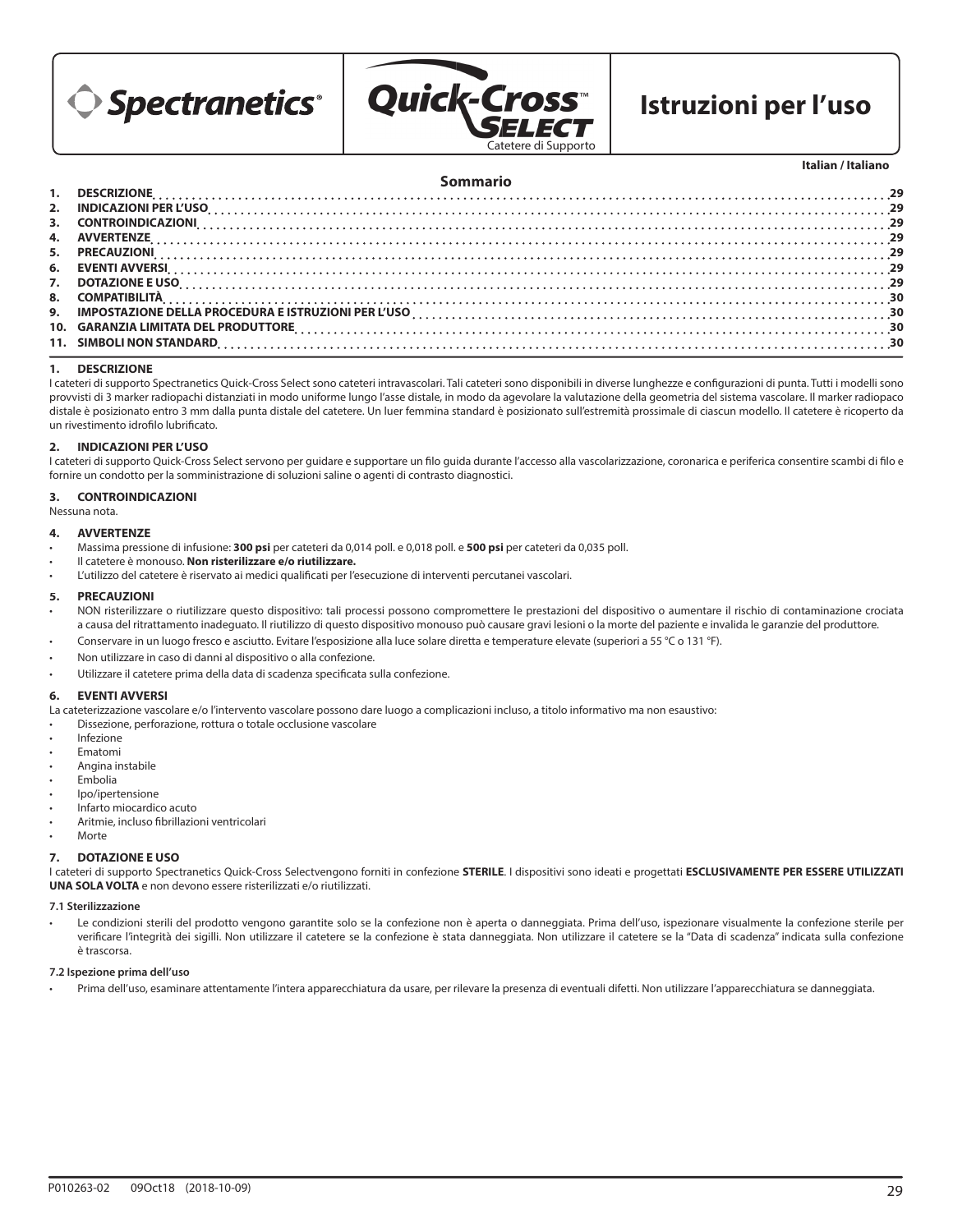



# **Istruzioni per l'uso**

**Italian / Italiano**

**8. COMPATIBILITÀ**

### **Tabella dei numeri di modello e caratteristiche del prodotto**

| <b>Modello</b><br>(Rif.) | Lunghezza<br>di<br>lavoro | Forma/<br><b>Tipo della</b><br>punta | Lunghezza del<br>rivestimento<br>idrofilo | Compatibilità<br>quida | D. I.<br>minimo<br>della<br>quida | D. I. minimo<br>dell'introduttore | <b>D.E.</b><br>massimo<br>del catetere | <b>Spaziatura</b><br>della<br>fascia<br>radiopaca | Angolo<br>della<br>punta del<br>catetere |
|--------------------------|---------------------------|--------------------------------------|-------------------------------------------|------------------------|-----------------------------------|-----------------------------------|----------------------------------------|---------------------------------------------------|------------------------------------------|
| 518-085                  | 135 cm                    | Angolata                             |                                           | 0,014 poll.            |                                   |                                   | 3,2 F                                  |                                                   |                                          |
| 518-087                  | 150 cm                    | Angolata                             | 100 cm                                    | 0,36 mm                | 5F                                | 4F                                | 0,042 poll.<br>1,07 mm                 | $15 \text{ mm}$                                   | $45^{\circ}$                             |
| 518-089                  | 90 cm                     | Angolata                             | 60 cm                                     |                        |                                   |                                   | 3,4 F                                  |                                                   |                                          |
| 518-091                  | 135 cm                    | Angolata                             |                                           | 0,018 poll.            | 5F                                | 4F                                | 0,044 poll.                            | $15 \text{ mm}$                                   | $45^{\circ}$                             |
| 518-093                  | 150 cm                    | Angolata                             | 100 cm                                    | 0,46 mm                |                                   |                                   | 1,12 mm                                |                                                   |                                          |
| 518-077                  | 65 cm                     | Angolata                             | 45 cm                                     |                        |                                   |                                   | 4,5 F                                  |                                                   |                                          |
| 518-079                  | 90 cm                     | Angolata                             | 70 cm                                     | 0,035 poll.            |                                   | 5F                                |                                        |                                                   | $45^{\circ}$                             |
| 518-081                  | 135 cm                    | Angolata                             | 115 cm                                    | $0.89$ mm              | N.d.                              |                                   | 0,059 poll.                            | 50 mm                                             |                                          |
| 518-083                  | 150 cm                    | Angolata                             | 130 cm                                    |                        |                                   |                                   | 1,50 mm                                |                                                   |                                          |

### **9. IMPOSTAZIONE DELLA PROCEDURA E ISTRUZIONI PER L'USO**

**Nota:** seguire le istruzioni per l'uso relative a tutti gli strumenti da utilizzare con i cateteri di supporto Quick-Cross Select.

- 1. Preparazione: aprire la confezione sterile adottando una tecnica asettica. Rimuovere delicatamente il cerchio protettivo con il catetere dalla confezione. Riempire una siringa luer-lock standard con soluzione salina. Prima di rimuovere il catetere dal cerchio, collegare la siringa al raccordo luer del catetere prossimale, irrigare il catetere e consentire alla soluzione salina di riempire il cerchio. Mettere da parte il catetere nel cerchio fino al momento dell'uso.
- 2. Inserimento: attraverso un catetere guida o una guaina di introduzione già inserita delle appropriate dimensioni, introdurre il catetere su un filo guida delle dimensioni adatte (vedere le specifiche) utilizzando una tecnica standard.
- 3. Avanzamento: utilizzare la guida fluoroscopica durante l'avanzamento del catetere fino a raggiungere la posizione desiderata nel sistema vascolare.
- 4. Rimozione: ritrarre delicatamente il catetere utilizzando una tecnica standard, facendo attenzione a mantenere la posizione del filo guida, se lo stesso deve restare in posizione.

Infusione: per eseguire l'infusione, retrarre il filo guida e consultare le specifiche per la massima pressione di infusione.

**Nota:** non eccedere le pressioni di infusione consigliate.

Dopo l'uso, smaltire tutto il materiale secondo le norme applicabili in materia di rifiuti ospedalieri e di materiali a rischio biologico.

### **10. GARANZIA LIMITATA DEL PRODUTTORE**

Il produttore garantisce che il dispositivo Quick-Cross Select è privo di difetti materiali e di lavorazione se usato entro la "data di scadenza" e se la confezione non è stata aperta e/o danneggiata prima dell'uso. La responsabilità contemplata in questa garanzia si limita alla sostituzione o al rimborso del prezzo di acquisto dei dispositivi Quick-Cross Select difettosi. Il produttore non è responsabile di danni accidentali, straordinari o consequenziali derivanti dall'uso di Quick-Cross Select Il danneggiamento di Quick-Cross Select causato da uso improprio, alterazione, conservazione o trattamento impropri o da qualsiasi altra inosservanza di queste istruzioni per l'uso annulla la presente garanzia limitata. **LA PRESENTE GARANZIA LIMITATA SOSTITUISCE ESPRESSAMENTE ALTRE GARANZIE, ESPRESSE O IMPLICITE, INCLUSE LE GARANZIE IMPLICITE DI COMMERCIABILITÀ O IDONEITÀ A UNO SCOPO PARTICOLARE.** Nessuna persona o entità, incluso qualsiasi rappresentante o rivenditore autorizzato del produttore, dispone dell'autorizzazione a estendere o ampliare la presente garanzia limitata e nessun tentativo in tal senso potrà mai essere fatto valere ai danni del produttore.

### **11. SIMBOLI NON STANDARD**

| <b>Distal Marker Spacing</b><br>Spaziatura marker distale                                                                                                                                                                                 |                 |
|-------------------------------------------------------------------------------------------------------------------------------------------------------------------------------------------------------------------------------------------|-----------------|
| Shape<br>Forma                                                                                                                                                                                                                            |                 |
| <b>GW Compatibility</b><br>Compatibilità guida                                                                                                                                                                                            | $\leftarrow$ GW |
| <b>Maximum OD</b><br>D.E. massimo                                                                                                                                                                                                         |                 |
| <b>Maximum PSI/kPa</b><br>PSI/kPa max                                                                                                                                                                                                     |                 |
| <b>Sheath Compatibility</b><br>Compatibilità quaina                                                                                                                                                                                       | SC              |
| <b>Working Length</b><br>Lunghezza di lavoro                                                                                                                                                                                              |                 |
| Quantity<br>Quantità                                                                                                                                                                                                                      | QTY             |
| CAUTION: Federal law (USA) restricts this device to sale by or on the order of a physician.<br>ATTENZIONE: Le leggi federali degli Stati Uniti autorizzano la vendita di questo prodotto esclusivamente dietro prescrizione di un medico. | <b>Rx ONI</b>   |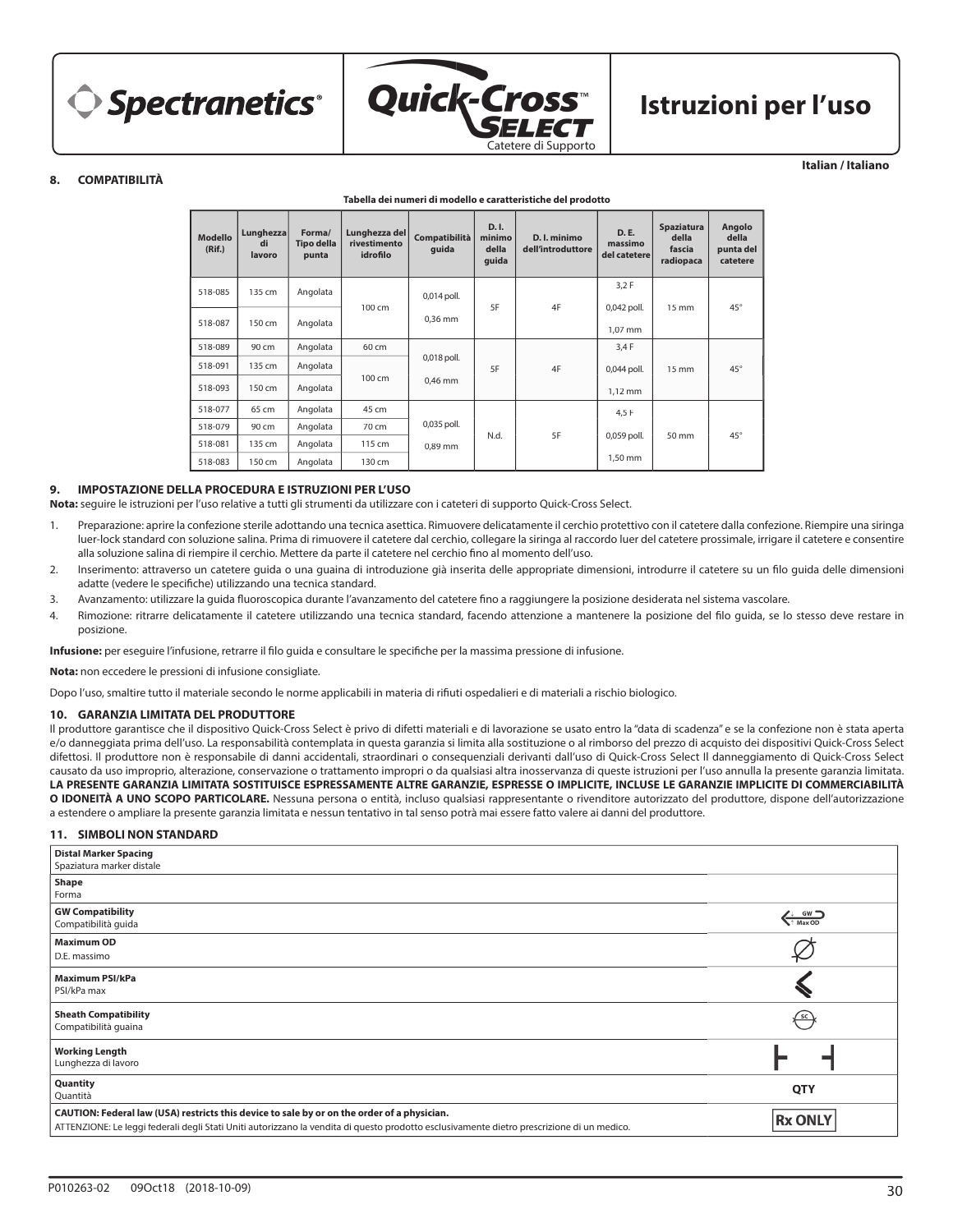



# **Lietošanas instrukcija**

### **Latvian / Latviešu valoda**

## **Satura rādītājs**

| 5. PIESARDZĪBAS PASĀKUMI |
|--------------------------|

### **1. APRAKSTS**

Spectranetics Quick-Cross Select atbalsta katetri ir intravaskulāri katetri. Šie katetri ir pieejami dažādos garumos un ar dažādām uzgaļu konfigurācijām. Visiem modeļiem ir 3 rentgenstarojumu necaurlaidīgi marķieri, kas izvietoti vienādā attālumā uz distālā spala, lai palīdzētu noteikt to novietojumu asinsvadu sistēmā. Distālais rentgenstarojumu necaurlaidīgais marķieris atrodas 3 mm attālumā no katetra distālā gala. Uz katra modeļa proksimālā gala atrodas standarta sievišķais Luer tipa savienojums. Katetrs ir pārklāts ar slidenu, hidrofīlu pārklājumu.

## **2. LIETOŠANAS INDIKĀCIJAS**

Quick-Cross Select atbalsta katetri ir paredzēti vadītājstīgas ievadīšanai un atbalstam, ievadot to koronārajā vai perifērajā asinsvadā, stīgu apmaiņai, kā arī tie darbojas kā kanāls, pa kuru tiek ievadīts fizioloģiskais šķīdums vai diagnostiska kontrastviela.

### **3. KONTRINDIKĀCIJAS**

Nav zināmas.

### **4. BRĪDINĀJUMI**

- Maksimālais infūzijas spiediens: **300 psi** 0,014" un 0,018" katetriem un **500 psi** 0,035" katetriem.
- Šis katetrs ir izstrādāts un paredzēts tikai vienreizējai lietošanai. **Nesterilizēt un/vai neizmantot atkārtoti.**
- Šo katetru drīkst izmantot tikai ārsts, kas ir kvalificēts perkutānu invazīvu vaskulāru procedūru veikšanā.

### **5. PIESARDZĪBAS PASĀKUMI**

- Nesterilizēt un neizmantot atkārtoti šo ierīci, jo šādas darbības var pasliktināt ierīces veiktspēju vai nepareizas atkārtotas apstrādes dēļ palielināt savstarpēja piesārņojuma risku. Atkārtota šīs vienreizējai lietošanai paredzētās ierīces izmantošana pacientam var radīt nopietnu traumu vai izraisīt nāvi un anulē ražotāja garantijas.
	- Uzglabāt vēsā, sausā vietā. Sargāt no tiešas saules gaismas un augstas temperatūras (virs 55°C vai 131°F) iedarbības.
- Nelietot ierīci, ja tā vai tās iepakojums ir bojāts.
- Izlietot katetru pirms uz iepakojuma norādītā "Izlietot līdz" (Izlietošanas terminš) datuma.

### **6. NEVĒLAMĀS BLAKUSPARĀDĪBAS**

Asinsvadu katetrizācija un/vai invazīva vaskulāra procedūra var izraisīt komplikācijas, kas ietver, bet neaprobežojas ar:

• asinsvada sieniņas atslāņošanos, perforāciju, plīsumu vai pilnīgu nosprostošanos,

- infekciju,
- hematomu,
- nestabilu stenokardiju,
- emboliju,
- hipotensiju/hipertensiju,
- akūtu miokarda infarktu,
- aritmiju, ieskaitot kambaru fibrilāciju,
- nāvi.

### **7. PIEGĀDES VEIDS**

Spectranetics Quick-Cross Select atbalsta katetri tiek piegādāti **STERILI**. Ierīces ir izstrādātas un paredzētas **TIKAI VIENREIZĒJAI LIETOŠANAI**, tās nedrīkst atkārtoti sterilizēt un/ vai izmantot.

### **7.1 Sterilizācija**

• Izstrādājuma sterilitāte ir garantēta tikai tad, ja iepakojums ir neatvērts un nebojāts. Pirms lietošanas vizuāli pārbaudiet sterilo iepakojumu, lai pārliecinātos, ka nav bojātas aizdares. Nelietot katetru, ja iepakojums ir bojāts. Nelietot katetru, ja beidzies uz iepakojuma marķējuma pēc "Izlietot līdz" norādītais derīguma termiņš.

### **7.2 Pārbaude pirms lietošanas**

• Pirms lietošanas rūpīgi pārbaudiet visu izmantošanai paredzēto aprīkojumu, vai tas nav bojāts. Nelietot aprīkojumu, ja tas ir bojāts.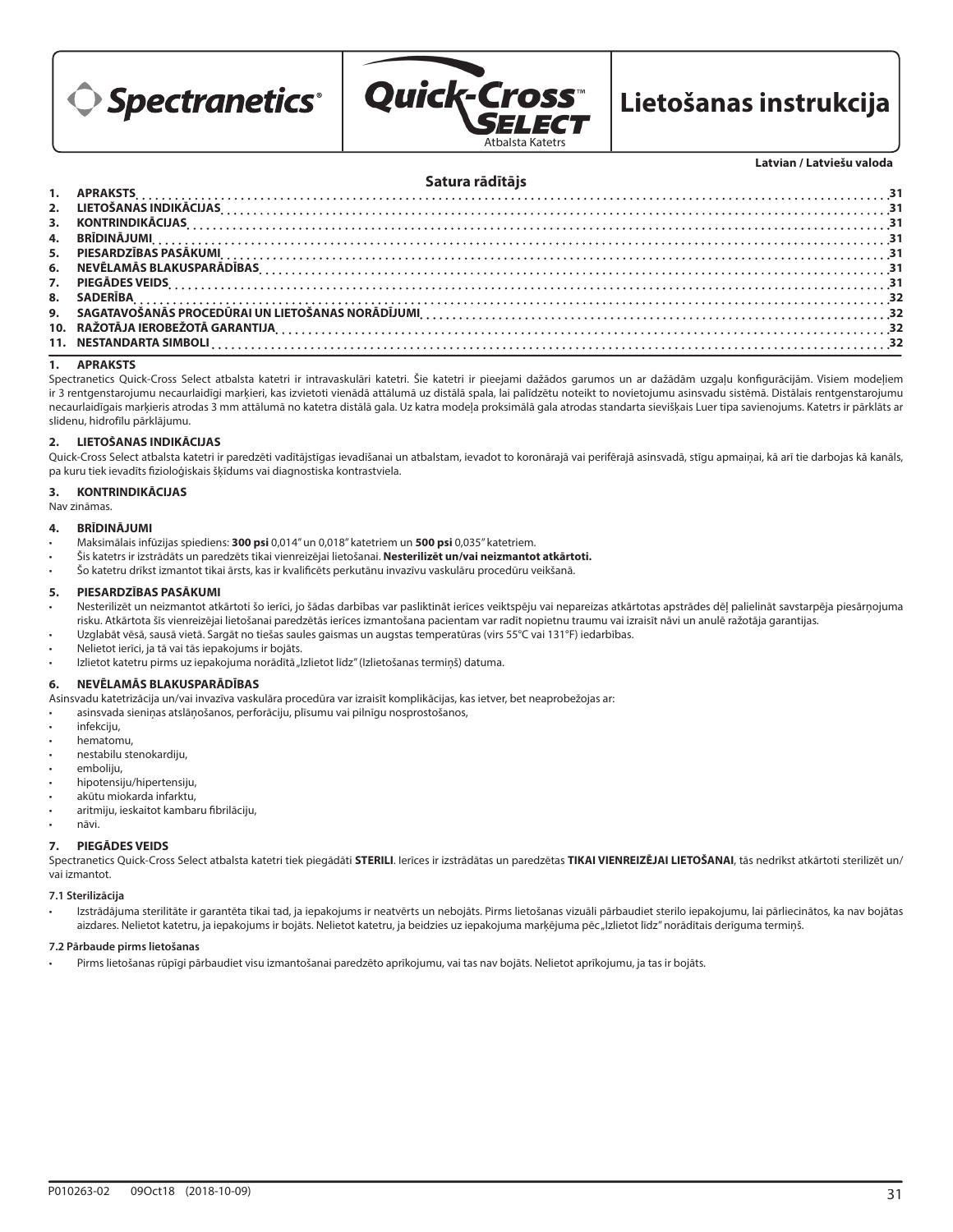



# **Lietošanas instrukcija**

### **8. SADERĪBA**

**Latvian / Latviešu valoda**

### **Izstrādājuma raksturlielumu un modeļu numuru tabula**

| <b>Modelis</b><br>(atsauces Nr.) | <b>Darba</b><br>garums | Uzgaļu forma<br>/ veids | Hidrofilā<br>pārklājuma<br>garums | Saderība ar<br>vadītājstīgu | Min.<br>vadītājstīgas<br>iekšējais<br>diametrs | Min.<br>apvalka<br>iekšējais<br>diametrs | Maks. katetra<br>ārējais<br>diametrs | <b>Attälums</b><br>starp<br>markieru<br>malām | <b>Izliekuma</b><br>lenkis |
|----------------------------------|------------------------|-------------------------|-----------------------------------|-----------------------------|------------------------------------------------|------------------------------------------|--------------------------------------|-----------------------------------------------|----------------------------|
| 518-085                          | 135 cm                 | Liektais                |                                   | 0.36 mm                     |                                                |                                          | 3,2F                                 |                                               |                            |
| 518-087                          | $150 \text{ cm}$       | Liektais                | $100 \text{ cm}$                  | 0,014''                     | 5 F                                            | 4 F                                      | 1,07 mm<br>0.042''                   | $15 \text{ mm}$                               | $45^\circ$                 |
| 518-089                          | 90 cm                  | Liektais                | 60 cm                             |                             |                                                |                                          | 3,4F                                 |                                               |                            |
| 518-091                          | 135 cm                 | Liektais                |                                   | 0.46 mm                     | 5 F                                            | 4 F                                      | $1.12 \text{ mm}$                    | $15 \text{ mm}$                               | $45^\circ$                 |
| 518-093                          | $150 \text{ cm}$       | Liektais                | $100 \text{ cm}$                  | 0.018''                     |                                                |                                          | 0.044''                              |                                               |                            |
| 518-077                          | 65 cm                  | Liektais                | 45 cm                             |                             |                                                |                                          | 4,5 F                                |                                               |                            |
| 518-079                          | 90 cm                  | Liektais                | 70 cm                             | 0.89 mm                     | -                                              | 5 F                                      | 1.50 mm                              | 50 mm                                         | $45^\circ$                 |
| 518-081                          | 135 cm                 | Liektais                | 115 cm                            | 0.035''                     |                                                |                                          |                                      |                                               |                            |
| 518-083                          | 150 cm                 | Liektais                | 130 cm                            |                             |                                                |                                          | 0.059''                              |                                               |                            |

### **9. SAGATAVOŠANĀS PROCEDŪRAI UN LIETOŠANAS NORĀDĪJUMI**

**Piezīme:** ievērojiet aprīkojuma, kas paredzēts izmantošanai ar Quick-Cross Select atbalsta katetriem, lietošanas instrukcijas.

- 1. Sagatavošana: ievērojot sterilitāti, atveriet sterilo iepakojumu. Uzmanīgi izņemiet aizsargājošo aptveri ar katetru no iepakojuma. Piepildiet sterilu standarta Luer tipa šļirci ar sterilu fizioloģisko šķīdumu. Pirms katetra izņemšanas no aptveres, pievienojiet šļirci katetra proksimālajam Luer savienojumam, izskalojiet katetru un ļaujiet fizioloģiskajam šķīdumam uzpildīt aptveri. Nolieciet katetru atverē malā, līdz nepieciešamībai to lietot.
- 2. Ievadīšana: caur iepriekš ievietotu atbilstoša izmēra vadītājkatetru vai ievadapvalku, izmantojot standarta paņēmienus, ievadiet katetru pāri atbilstoša izmēra vadītājstīgai (skatīt specifikācijas).
- 3. Virzīšana: fluoroskopijas kontrolē virziet katetru pa asinsvadu uz vajadzīgo asinsvada vietu.
- 4. Izņemšana: Izmantojot standarta paņēmienus, uzmanīgi izņemiet katetru, ja nepieciešams, saglabājot vadītājstīgas novietojumu.

Infūzija: lai veiktu infūziju, izņemiet vadītājstīgu un skatiet maksimālā infūzijas spiediena specifikācijas.

**Piezīme:** nepārsniedziet rekomendēto infūzijas spiedienu.

Pēc lietošanas atbrīvojieties no aprīkojuma atbilstoši specifiskajām prasībām, kas attiecas uz slimnīcu atkritumiem un potenciāli bīstamiem bioloģiskajiem materiāliem.

### **10. RAŽOTĀJA IEROBEŽOTĀ GARANTIJA**

Ražotājs garantē, ka Quick-Cross Select nav materiālu un izgatavošanas defektu, ja to lieto līdz norādītajam datumam ("Izlietot līdz") un iepakojums pirms lietošanas nav atvērts un bojāts. Atbilstoši šai garantijai ražotājs ir atbildīgs tikai par jebkura defektīva Quick-Cross Select nomaiņu vai pirkuma iegādes cenas atlīdzināšanu. Ražotājs nav atbildīgs par nejaušiem, speciāliem vai izrietošiem zaudējumu, kas radušies Quick-Cross Select lietošanas rezultātā. Bojājumi, kas radušies Quick-Cross Select nepareizas izmantošanas, pārveidošanas, neatbilstošas uzglabāšanas, apstrādes vai šīs lietošanas instrukcijas neievērošanas dēļ, anulēs šo ierobežoto garantiju. **ŠĪ IEROBEŽOTĀ GARANTIJA PILNĪBĀ AIZSTĀJ JEBKURAS CITAS GARANTIJAS, GAN TIEŠĀS, GAN IZRIETOŠĀS, TOSTARP IZRIETOŠĀS GARANTIJAS SAISTĪBĀ AR IZSTRĀDĀJUMA PIEMĒROTĪBU TĀLĀKPĀRDOŠANAI VAI TĀ PIEMĒROTĪBU KĀDAM KONKRĒTAM NOLŪKAM**. Neviena persona vai organizācija, tostarp ražotāja pilnvarotais pārstāvis vai izplatītājs, nav tiesīgs pagarināt vai paplašināt šo ierobežoto garantiju, un neviens mēģinājums to darīt nebūs vēršams pret ražotāju.

### **11. NESTANDARTA SIMBOLI**

| <b>Distal Marker Spacing</b><br>Distālā marķiera atstarpe                                                                                                                                               |                            |
|---------------------------------------------------------------------------------------------------------------------------------------------------------------------------------------------------------|----------------------------|
| Shape<br>Forma                                                                                                                                                                                          |                            |
| <b>GW Compatibility</b><br>Saderība ar vadītājstīgu                                                                                                                                                     | $\leftarrow$ GW $\bigcirc$ |
| <b>Maximum OD</b><br>Maksimālais ārējais diametrs                                                                                                                                                       |                            |
| <b>Maximum PSI/kPa</b><br>Maksimālās PSI/kPa vērtības                                                                                                                                                   |                            |
| <b>Sheath Compatibility</b><br>Saderība ar apvalku                                                                                                                                                      |                            |
| <b>Working Length</b><br>Darba garums                                                                                                                                                                   |                            |
| Quantity<br>Daudzums                                                                                                                                                                                    | QTY                        |
| CAUTION: Federal law (USA) restricts this device to sale by or on the order of a physician.<br>Uzmanību! Federālā likumdošana (ASV) nosaka šīs ierīces pārdošanu tikai ārstam vai pēc ārsta pasūtījuma. | <b>Rx ONL</b>              |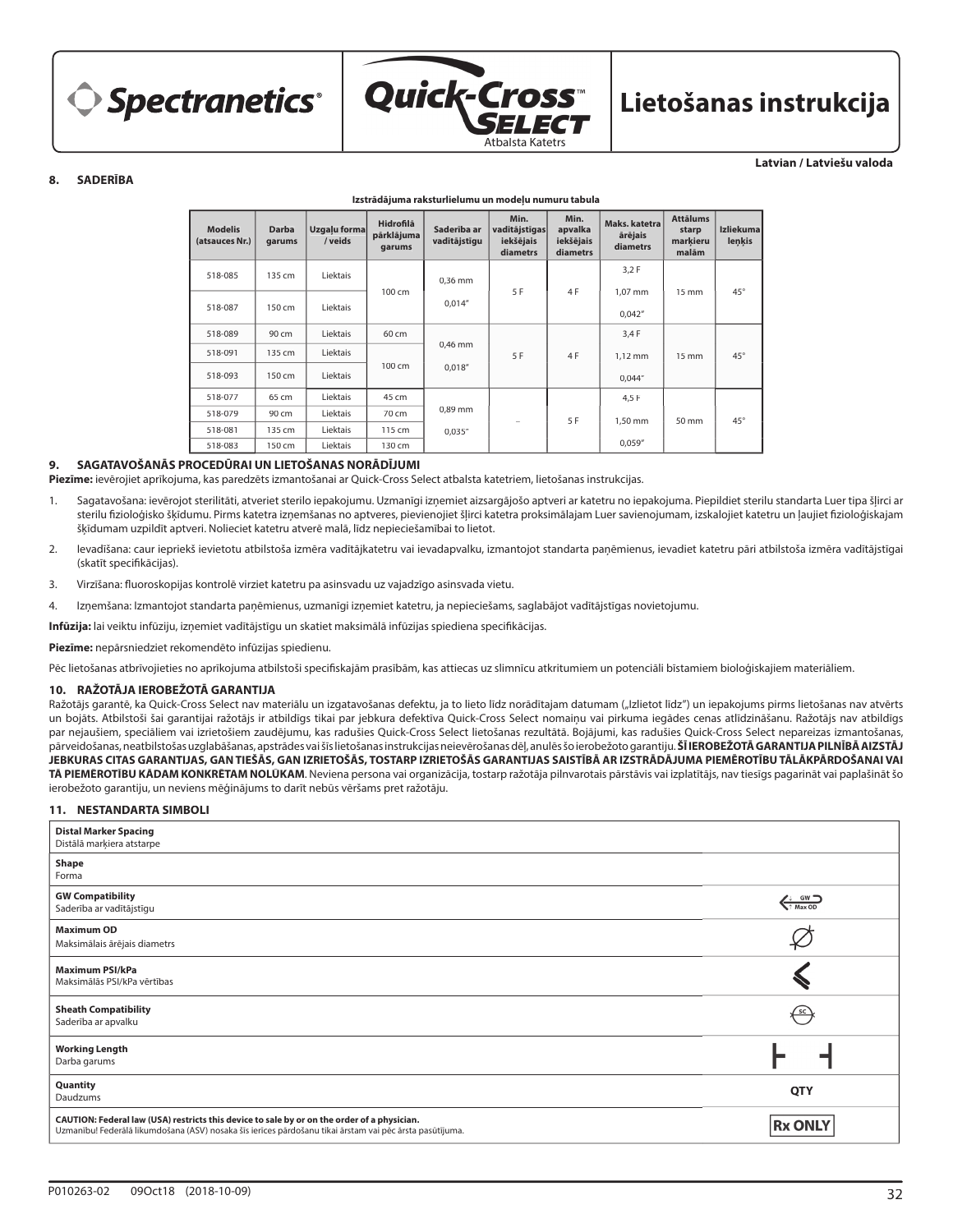



# **Naudojimo instrukcija**

### **Lithuanian / lietuvių kalba**

|                 | <b>ATSARGUMO PRIEMONĖS</b> |  |
|-----------------|----------------------------|--|
|                 |                            |  |
|                 |                            |  |
|                 |                            |  |
|                 |                            |  |
| 10 <sub>1</sub> |                            |  |
|                 |                            |  |

### **1. APRAŠAS**

Atraminiai kateteriai "Spectranetics Quick-Cross Select" – tai kateteriai, skirti įvesti į kraujagysles. Jie gali būti įvairių ilgių ir su įvairiais antgaliais. Visų modelių kateterių distalinėje dalyje vienodais atstumais yra išdėstyti 3 rentgenokontrastiniai žymenys, kad būtų lengviau įvertinti kraujagyslių sistemos geometriją. Tolimiausias rentgenokontrastinis žymuo yra 3 mm atstumu nuo kateterio distalinės viršūnės. Visų modelių kateterių artimesniame gale yra standartinė gaubiančioji Luerio jungtis. Kateteris padengtas tepamąja hidrofiline danga.

### **2. NAUDOJIMO INDIKACIJOS**

Atraminiai kateteriai "Quick-Cross Select" naudojami kreipiamosioms vieloms nukreipti ir prilaikyti, kai reikia pasiekti vainikines ar periferines kraujagysles, pakeisti kreipiamąsias vielas ir užtikrinti druskos tirpalų ar diagnostinių kontrastinių medžiagų tiekimą į organizmą.

### **3. KONTRAINDIKACIJOS**

Nėra žinomų kontraindikacijų.

## **4. ĮSPĖJIMAI**

- Didžiausias infuzijos slėgis: 0,014 col. ir 0,018 col. kateteriuose **300 psi**; 0,035 col. kateteriuose **500 psi**.
- Kateteris sukurtas ir skirtas naudoti tik vieną kartą. **Draudžiama pakartotinai sterilizuoti ir (arba) naudoti.**
- Šį kateterį gali naudoti tik gydytojai, mokantys atlikti perkutanines intervencijas į kraujagysles.

### **5. ATSARGUMO PRIEMONĖS**

- NESTERILIZUOKITE ir nenaudokite šio prietaiso pakartotinai, nes tokie veiksmai gali pabloginti prietaiso veikimą arba padidinti kryžminio užteršimo riziką dėl netinkamo pakartotinio apdorojimo. Šio vienkartinio naudojimo prietaiso pakartotinis naudojimas gali sukelti sunkių paciento sužalojimų arba mirtį ir dėl to gali būti prarastos prietaiso gamintojo garantijos.
- Laikykite vėsioje sausoje vietoje. Saugokite nuo tiesioginių saulės spindulių ir aukštos temperatūros (viršijančios55 °C / 131 °F).
- Jeigu pažeista pakuotė, prietaisą naudoti draudžiama.
- Kateterį naudokite tik iki galiojimo datos, nurodytos ant pakuotės.

### **6. NEPAGEIDAUJAMI REIŠKINIAI**

- Kraujagyslių kateterizavimas ir (arba) kraujagyslinės intervencijos gali sukelti komplikacijų. Toliau išvardytos galimos (bet ne visos) komplikacijos:
- kraujagyslės pradūrimas, prakiurimas, plyšimas arba visiškas užsikimšimas,
- infekcija,
- hematoma,
- nestabili krūtinės angina,
- embolija,
- hipotenzija ar hipertenzija,
- ūmus miokardo infarktas,
- aritmija, taip pat ir skilvelių virpėjimas,
- mirtis.

### **7. PAKUOTĖ**

Atraminiai kateteriai "Spectranetics Quick-Cross Select" tiekiami **STERILŪS**. Šie prietaisai sukurti ir skirti **NAUDOTI TIK VIENĄ KARTĄ** ir neturi būti kartotinai sterilizuojami ir (arba) kartotinai naudojami.

### **7.1 Sterilizavimas**

• Šio prietaiso sterilumas garantuojamas, tik jei pakuotė neatidaryta ir nepažeista. Prieš naudodami apžiūrėkite sterilią pakuotę ir įsitikinkite, kad ji yra sandari. Nenaudokite kateterio, jei pakuotės sandarumas abejotinas. Nenaudokite kateterio, praėjus jo galiojimo laikui, nurodytam ant pakuotės ("Tinka naudoti iki").

### **7.2 Tikrinimas prieš naudojant**

• Prieš naudodami įsitikinkite, kad nėra įrangos defektų. Nenaudokite įrangos, jei ji sugadinta.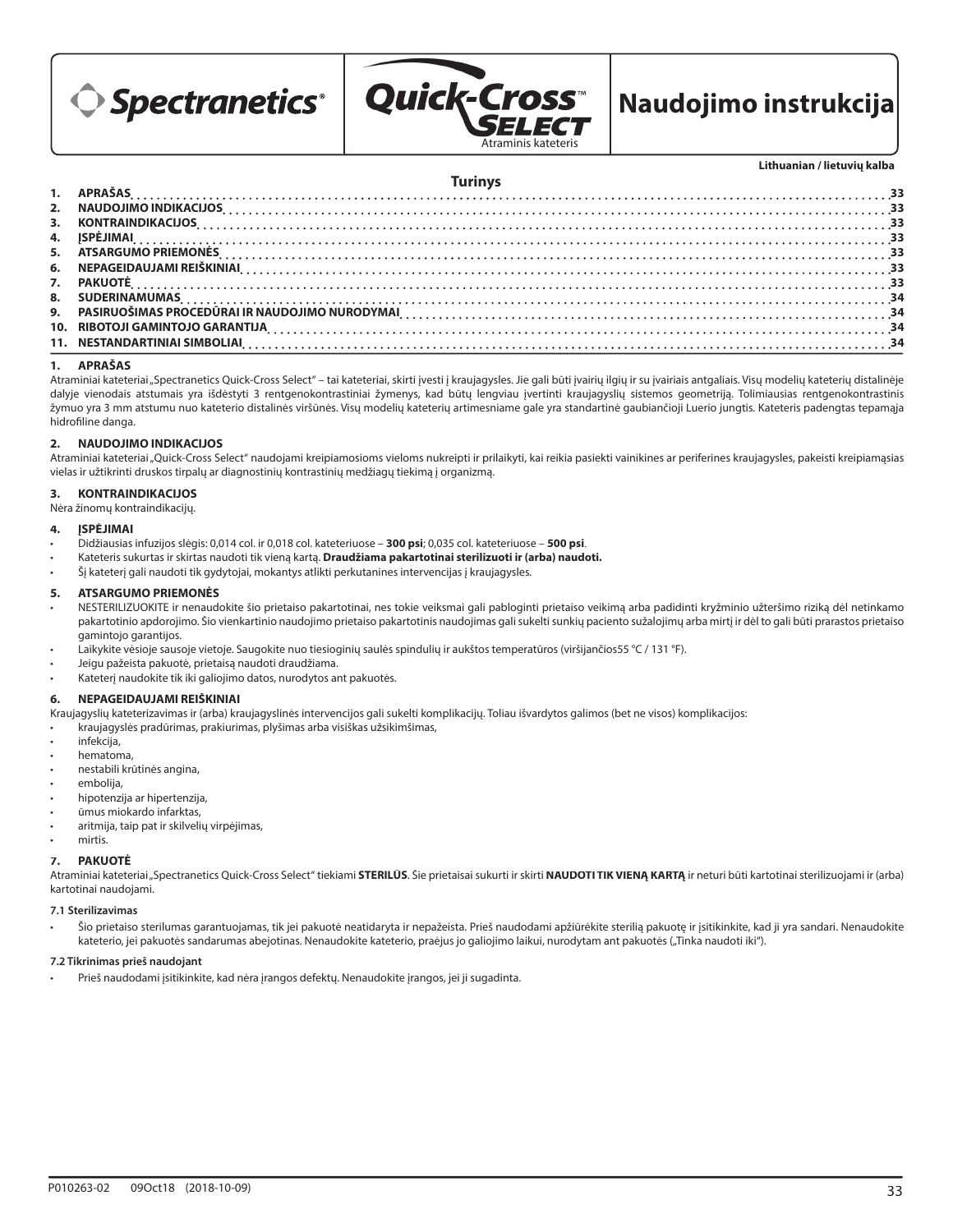



# **Naudojimo instrukcija**

**Lithuanian / lietuvių kalba**

## **8. SUDERINAMUMAS**

**Gaminio funkcijų ir modelių numerių lentelė**

| <b>Modelis</b><br>(nuorod.) | <b>Darbinis</b><br>ilgis | <b>Antgalio</b><br>forma /<br>tipas | <b>Hidrofilinės</b><br>dangos ilgis | <b>Kreipiamosios</b><br>vielos<br>suderinamumas | <b>Mažiausias</b><br>kreipiamosios<br>vielos vidinis<br>skersmuo | <b>Mažiausias</b><br>movos vidinis<br>skersmuo | <b>Didžiausias</b><br>kateterio<br>išorinis<br>skersmuo | <b>Tarpas tarp</b><br>žymenų juostų | <b>Išstūmimo</b><br>kampas |
|-----------------------------|--------------------------|-------------------------------------|-------------------------------------|-------------------------------------------------|------------------------------------------------------------------|------------------------------------------------|---------------------------------------------------------|-------------------------------------|----------------------------|
| 518-085                     | 135 cm                   | Lenktas                             |                                     |                                                 |                                                                  |                                                | 3,2F                                                    |                                     |                            |
|                             |                          |                                     | 100 cm                              | 0.014''                                         | 5 F                                                              | 4 F                                            | 0.042''                                                 | $15 \, \text{mm}$                   | $45^\circ$                 |
| 518-087                     | $150 \text{ cm}$         | Lenktas                             |                                     | 0.36 mm                                         |                                                                  |                                                | 1.07 mm                                                 |                                     |                            |
| 518-089                     | 90 cm                    | Lenktas                             | 60 cm                               |                                                 |                                                                  |                                                | 3,4 F                                                   |                                     |                            |
| 518-091                     | 135 cm                   | Lenktas                             |                                     | 0,018''                                         | 5 F                                                              | 4 F                                            | 0.044''                                                 | $15 \text{ mm}$                     | $45^\circ$                 |
| 518-093                     | 150 cm                   | Lenktas                             | 100 cm                              | 0.46 mm                                         |                                                                  |                                                | $1.12 \text{ mm}$                                       |                                     |                            |
| 518-077                     | 65 cm                    | Lenktas                             | 45 cm                               |                                                 |                                                                  |                                                | 4,5 F                                                   |                                     |                            |
| 518-079                     | 90 cm                    | Lenktas                             | 70 cm                               | 0.035''                                         |                                                                  |                                                |                                                         |                                     |                            |
| 518-081                     | 135 cm                   | Lenktas                             | 115 cm                              | 0,89 mm                                         | Nėra                                                             | 5 F                                            | 0.059''                                                 | 50 mm                               | $45^{\circ}$               |
| 518-083                     | 150 cm                   | Lenktas                             | 130 cm                              |                                                 |                                                                  |                                                | 1,50 mm                                                 |                                     |                            |

## **9. PASIRUOŠIMAS PROCEDŪRAI IR NAUDOJIMO NURODYMAI**

Pastaba. Laikykitės visų su atraminiais kateteriais "Quick-Cross Select" naudojamos įrangos naudojimo instrukcijų.

- 1. Pasiruošimas. Laikydamiesi sterilumo taisyklių, atidarykite sterilią pakuotę. Atsargiai išimkite iš maišelio apsauginį lanką su kateteriu. Standartinį sterilų švirkštą, pritaikytą Luerio jungčiai, pripildykite sterilaus fiziologinio tirpalo. Prieš išimdami kateterį iš lanko prijunkite švirkštą prie specialios kateterio Luerio jungties, praplaukite kateterį ir palaukite, kol fiziologinis tirpalas užpildys lanką. Įstatykite kateterį į lanką ir padėkite į šalį, kol pasiruošite naudoti.
- 2. Įterpimas. Per pirmiau įterptą reikiamo dydžio kreipiamąjį kateterį arba įvedimo movą įprastu būdu įstumkite kateterį virš tinkamo dydžio kreipiamosios vielos (žr. techninius duomenis).
- 3. Stūmimas. Stumdami kateterį tolyn iki reikiamos kraujagyslių vietos, naudokite fluoroskopą ir juo vadovaukitės.
- 4. Kateterio išėmimas. Įprastu būdu atsargiai išimkite kateterį. Jei kreipiamoji viela turi būti paliekama savo vietoje, išimdami kateterį stenkitės jos nejudinti.

**Infuzija.** Norėdami lašinti tirpalų, ištraukite kreipiamąją vielą ir laikykitės techniniuose duomenyse nurodyto didžiausio infuzijos slėgio.

**Pastaba.** Neviršykite rekomenduojamo infuzijos slėgio.

Panaudoję sunaikinkite visą įrangą pagal galiojančius konkrečius reikalavimus, taikomus ligoninės atliekoms ir medžiagoms, galinčioms kelti biologinį pavojų.

### **10. RIBOTOJI GAMINTOJO GARANTIJA**

Gamintojas garantuoja, kad"Quick-Cross Select" yra be medžiagų ir gamybos trūkumų, jei naudojamas iki nurodytos galiojimo datos ir jei pakuotė nebuvo atidaryta ir pažeista prieš naudojimą. Gamintojo atsakomybė pagal šią garantiją apsiriboja bet kurio sugedusio "Quick-Cross Select" pakeitimu arba pirkimo išlaidų grąžinimu. Gamintojas neatsako už jokią atsitiktinę, specialią ar netiesioginę žalą, patirtą naudojant "Quick-Cross Select". Ši ribotoji garantija netaikoma "Quick-Cross Select" jį pažeidus netinkamai naudojant, laikant ar prižiūrint ir keičiant arba nesilaikius bet kurių kitų šios naudojimo instrukcijos nurodymų. **ŠI RIBOTOJI GARANTIJA AIŠKIAI PAKEIČIA VISAS KITAS IŠREIKŠTAS AR NUMANOMAS**  GARANTIJAS, **ĮSKAITANT NUMANOMĄ KOMERCINĖS NAUDOS ARBA TINKAMUMO KONKREČIAI PASKIRČIAI GARANTIJĄ**. Joks asmuo ar subjektas, įskaitant bet kokį įgaliotą gamintojo atstovą ar perpardavėją, neturi teisės pratęsti ar išplėsti šią ribotąją garantiją ir bet koks mėginimas tai padaryti neprivers gamintojo tuos pakeitimus vykdyti.

### **11. NESTANDARTINIAI SIMBOLIAI**

| <b>Distal Marker Spacing</b>                                                                           |                 |
|--------------------------------------------------------------------------------------------------------|-----------------|
| Tarpas tarp distalinių žymenų                                                                          |                 |
| Shape                                                                                                  |                 |
| Forma                                                                                                  |                 |
| <b>GW Compatibility</b>                                                                                | $\leftarrow$ GW |
| Kreipiamosios vielos suderinamumas                                                                     |                 |
| <b>Maximum OD</b>                                                                                      |                 |
| Maksimalus išorinis skersmuo                                                                           |                 |
| l Maximum PSI/kPa                                                                                      |                 |
| Maks. PSI / kPa                                                                                        |                 |
| <b>Sheath Compatibility</b>                                                                            |                 |
| Movos suderinamumas                                                                                    |                 |
| <b>Working Length</b>                                                                                  |                 |
| Darbinis ilgis                                                                                         |                 |
| Quantity                                                                                               |                 |
| Kiekis                                                                                                 | <b>QTY</b>      |
| CAUTION: Federal law (USA) restricts this device to sale by or on the order of a physician.            |                 |
| DĖMESIO: pagal JAV federalinius įstatymus šis prietaisas gali būti parduodamas tik gydytojui paskyrus. | <b>Rx ON</b>    |
|                                                                                                        |                 |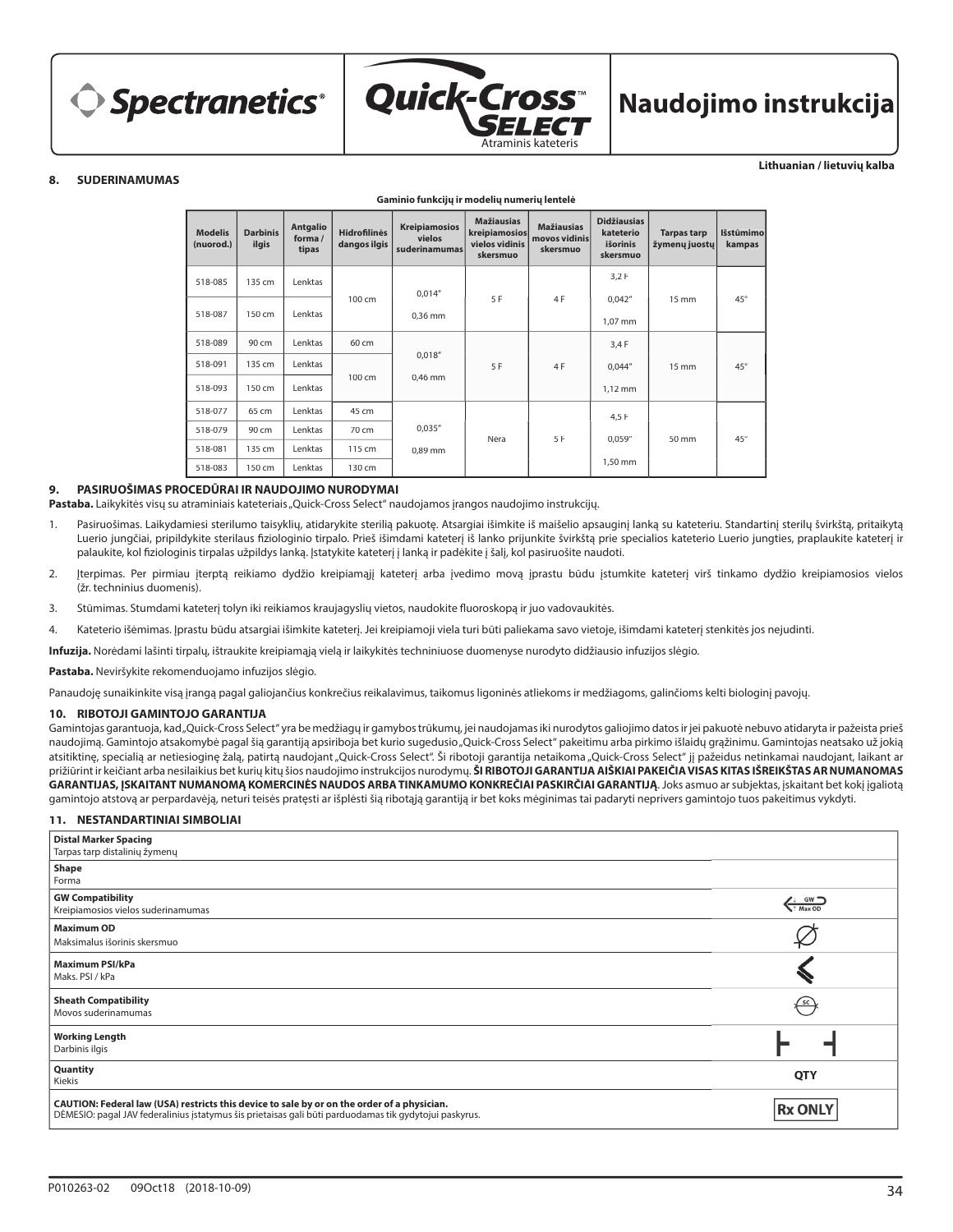



# **Bruksinstruksjoner**

### **Norwegian / Norsk bokmål**

### **Innholdsfortegnelse**

## **1. BESKRIVELSE**

Spectranetics Quick-Cross Select hjelpekatetre er intravaskulære katetre. Disse katetrene er tilgjengelige i ulike lengder og med ulike spisser. Alle modeller har 3 røntgentette markører plassert likt langs den distale akselen for å hjelpe med å beregne geometri i det vaskulære systemet. Den distale røntgentett markøren er plassert innen 3 mm fra den distale kateterspissen. En standard hunn-luer plasseres på den proksimale enden av hver modell. Kateteret dekkes med et smørende hydrofilt belegg.

## **2. BRUKSINDIKASJONER**

Quick-Cross Select hjelpekatetre er tiltenkt for å hjelpe og støtte en styreline ved tilgang til koronar og perifer vaskulatur, muliggjøre bytte av styreliner, og skape en tilførselsvei for saltløsninger eller diagnostiske kontrastmidler.

## **3. KONTRAINDIKASJONER**

Ingen kjente.

### **4. ADVARSLER**

- Maksimalt infusjonstrykk: **300 psi**. for 0.014" & 0.018" katetre og **500 psi** for 0.035" katetre.
- Kateteret er utviklet og tiltenkt kun for engangsbruk. **Må ikke gjen-steriliseres og/eller gjenbrukes.**
- Kateteret bør kun brukes av leger kvalifiserte til å utføre perkutane vaskulære intervensjoner.

### **5. FORHOLDSREGLER**

- Denne enheten må IKKE gjen-steriliseres eller gjenbrukes, da disse handlingene kan kompromittere ytelse eller øke risikoen for kryssforurensing grunnet uheldig gjenvinning. Gjenbruk av denne enheten for engangsbruk kan føre til alvorlig pasientskade eller død, og ugyldiggjør produsentgarantier.
- Oppbevares på et kjølig og tørt sted. Beskytt mot direkte sollys og høye temperaturer (over 55°C eller 131°F).
- Må ikke brukes hvis enheten eller emballasjen er skadet.
- Bruk kateteret innen «Brukes innen»-datoen (utløpsdatoen) spesifisert på emballasjen.

### **6. KOMPLIKASJONER OG BIVIRKNINGER**

- Vaskulær kateterisering og/eller vaskulære intervensjoner kan føre til komplikasjon inkludert, men ikke begrenset til:
- Kardisseksjon, perforering, revne eller totalt okklusjon
- Infeksjon
- Hematom
- Ustabil angin
- Emboli
- Hypo-/hypertensjon
- Akutt hjerteinfarkt
- Arytmi, inkludert ventrikkelflimmer
- Død

### **7. HVORDAN LEVERT**

Spectranetics Quick-Cross Select hjelpekatetre leveres **STERILE**. Enhetene er angitt og utviklet **KUN FOR ENGANGSBRUK** og må ikke gjensteriliseres og/eller gjenbrukes.

## **7.1 Sterilisering**

• Produktets sterilitet er kun garantert hvis emballasjen er uåpnet og uskadd. Før bruk må den sterile emballasjen undersøkes visuelt for å sikre at forseglingene ikke har blitt brutt. Ikke bruk kateret hvis emballasjens integritet har blitt brutt. Ikke bruk kateteret hvis dets «Brukes innen-dato», som nnes på emballasjeetiketten, har passert.

# **7.2 Inspeksjon før bruk**

• Før bruk må alt utstyr som skal brukes undersøkes nøye for defekter. Utstyr som er skadet må ikke brukes.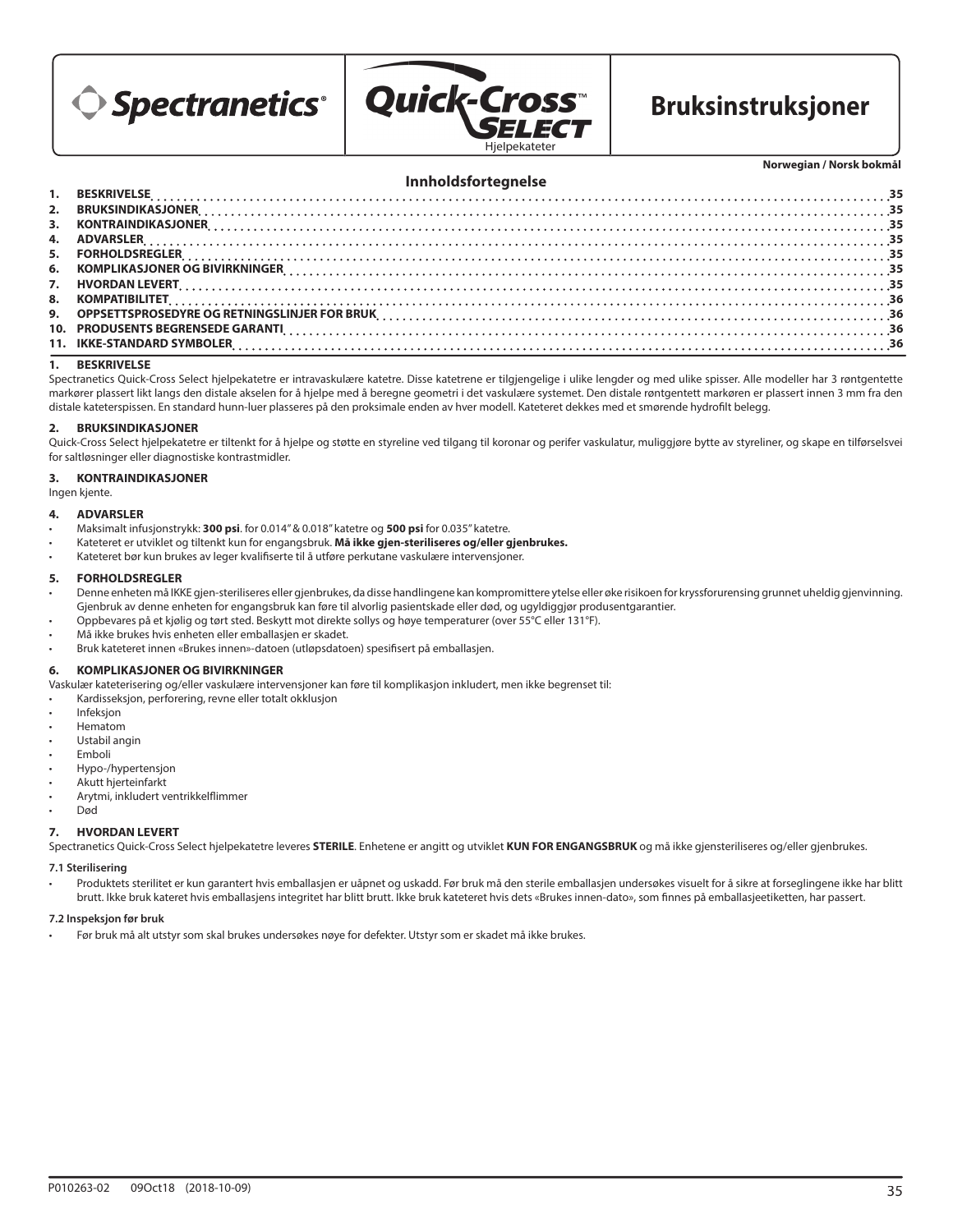



# **Bruksinstruksjoner**

**Norwegian / Norsk bokmål**

### **8. KOMPATIBILITET**

**Tabell over produktfunksjoner og modellnumre**

| <b>Modell</b><br>(ref.) | Arbeidslengde | Spissform/-<br>type | <b>Hydrofilt</b><br>belegglengde | $SL-$<br>kompatibilitet | Min.<br>styre<br>I.D. | Min.<br>hylse<br>I.D. | <b>Maksimum</b><br>kateter O.D. | Markørbåndavstand | <b>Spissens</b><br>vinkel |              |
|-------------------------|---------------|---------------------|----------------------------------|-------------------------|-----------------------|-----------------------|---------------------------------|-------------------|---------------------------|--------------|
| 518-085                 | 135 cm        | Vinklet             |                                  | 0,36 mm                 |                       |                       | 3,2F                            |                   |                           |              |
|                         |               |                     | 100 cm                           |                         | 5 F                   | 4F                    | 1,07 mm                         | 15 mm             | $45^\circ$                |              |
| 518-087                 | 150 cm        | Vinklet             |                                  | 0,014''                 |                       |                       | 0,042"                          |                   |                           |              |
| 518-089                 | 90 cm         | Vinklet             | 60 cm                            |                         |                       |                       | 3,4 F                           |                   |                           |              |
| 518-091                 | 135 cm        | Vinklet             |                                  | 0,46 mm                 |                       | 5 F                   | 4F                              | $1,12$ mm         | 15 mm                     | $45^{\circ}$ |
| 518-093                 | 150 cm        | Vinklet             | 100 cm                           | 0,018''                 |                       |                       | 0,044"                          |                   |                           |              |
| 518-077                 | 65 cm         | Vinklet             | 45 cm                            |                         |                       |                       | 4,5 F                           |                   |                           |              |
| 518-079                 | 90 cm         | Vinklet             | 70 cm                            | 0,89 mm                 |                       |                       |                                 |                   |                           |              |
| 518-081                 | 135 cm        | Vinklet             | 115 cm                           | 0,035''                 | N/A                   | 5 F                   | 1,50 mm                         | 50 mm             | $45^{\circ}$              |              |
| 518-083                 | 150 cm        | Vinklet             | 130 cm                           |                         |                       |                       | 0,059''                         |                   |                           |              |

## **9. OPPSETTSPROSEDYRE OG RETNINGSLINJER FOR BRUK**

**Merk:** Følg bruksinstruksjonene for alt utstyr som skal brukes med Quick-Cross Select hjelpekateter.

- 1. Klargjøring: Bruk steril teknikk til å åpne den sterile pakken. Fjern beskyttelseshetten med kateteret forsiktig fra posen. Fyll en steril standard luer-låssprøyte med steril saltløsning. Før kateteret fiernes fra hetten, kobles sprøyten til kateterets proksimale lueradapter. Skyll kateteret og la saltløsningen fylle hetten. Sett kateteret i hetten til side, klart for bruk.
- 2. Innføring: Gjennom et tidligere innført, passende dimensjonert styrekateter eller innføringshylse, føres kateteret over en passende dimensjonert styreline (se spesifikasjonenen) med standard teknikk.
- 3. Fremførelse: Bruk fluoroskopisk styring når kateteret føres frem til ønsket sted i vaskulaturen.
- 4. Fjerning: Trekk kateteret forsiktig ut med standard teknikk, vær nøye med å opprettholde styreline-posisjon hvis styrelinen skal forbli på plass.

Infusjon: For å utføre infusjon, trekk ut styrelinen og se spesifikasjonene for maksimalt infusjonstrykk.

**Merk:** Ikke overskride maksimalt infusjonstrykk.

Etter bruk må alt utstyr kasseres i henhold til gjeldende spesifikke krav relatert til sykehusavfall, og potensielt biologisk farlig materiale.

### **10. PRODUSENTS BEGRENSEDE GARANTI**

Produsenten garanterer at Quick-Cross Select er uten defekter i materiale og håndverksmessig utførelse når det brukes før den angitte "Brukes innen"-datoen og pakken er uåpnet og uskadet umiddelbart før bruk. Produsentens ansvar under denne garantien er begrenset til erstatning av eller tilbakebetaling av kjøpsprisen for defekt Quick-Cross Select. Produsenten vil ikke være ansvarlig for tilfeldige eller spesielle skader eller følgeskader som skyldes bruk av Quick-Cross Select. Skade på Quick-Cross Select forårsaket av misbruk, endring, feilaktig oppbevaring eller håndtering, eller annen unnlatelse av å følge bruksanvisningen, vil oppheve denne begrensede garantien. **DENNE BEGRENSEDE GARANTIEN SKAL UTRYKKELIG ERSTATTE ALLE ANDRE GARANTIER, UTTRYKTE ELLER UNDERFORSTÅTTE, INKLUDERT UNDERFORSTÅTT GARANTI OM SALGBARHET ELLER EGNETHET TIL ET SPESIELT FORMÅL.** Ingen personer eller enheter, inkludert produsentens eventuelle autoriserte representanter eller forhandlere, har autoritet til å forlenge eller utvide denne begrensede garantien, og ethvert forsøk på dette vil ikke kunne gjøres gjeldende overfor produsenten.

# **11. IKKE-STANDARD SYMBOLER**

| <b>Distal Marker Spacing</b>                                                                          |                            |
|-------------------------------------------------------------------------------------------------------|----------------------------|
| Distal markøravstand                                                                                  |                            |
| Shape                                                                                                 |                            |
| Form                                                                                                  |                            |
| <b>GW Compatibility</b>                                                                               | $\leftarrow$ GW $\bigcirc$ |
| SL-kompatibilitet                                                                                     |                            |
| <b>Maximum OD</b>                                                                                     |                            |
| Maksimal YD                                                                                           |                            |
| l Maximum PSI/kPa                                                                                     |                            |
| Maksimal PSI/kPa                                                                                      |                            |
| <b>Sheath Compatibility</b>                                                                           |                            |
| Hylsekompatibilitet                                                                                   |                            |
| <b>Working Length</b>                                                                                 |                            |
| Arbeidslengde                                                                                         |                            |
| Quantity                                                                                              |                            |
| Antall                                                                                                | QTY                        |
| CAUTION: Federal law (USA) restricts this device to sale by or on the order of a physician.           |                            |
| ADVARSEL: Føderal lov (USA) krever at dette utstyret bare selges av eller etter rekvisisjon fra lege. | <b>Rx ONL</b>              |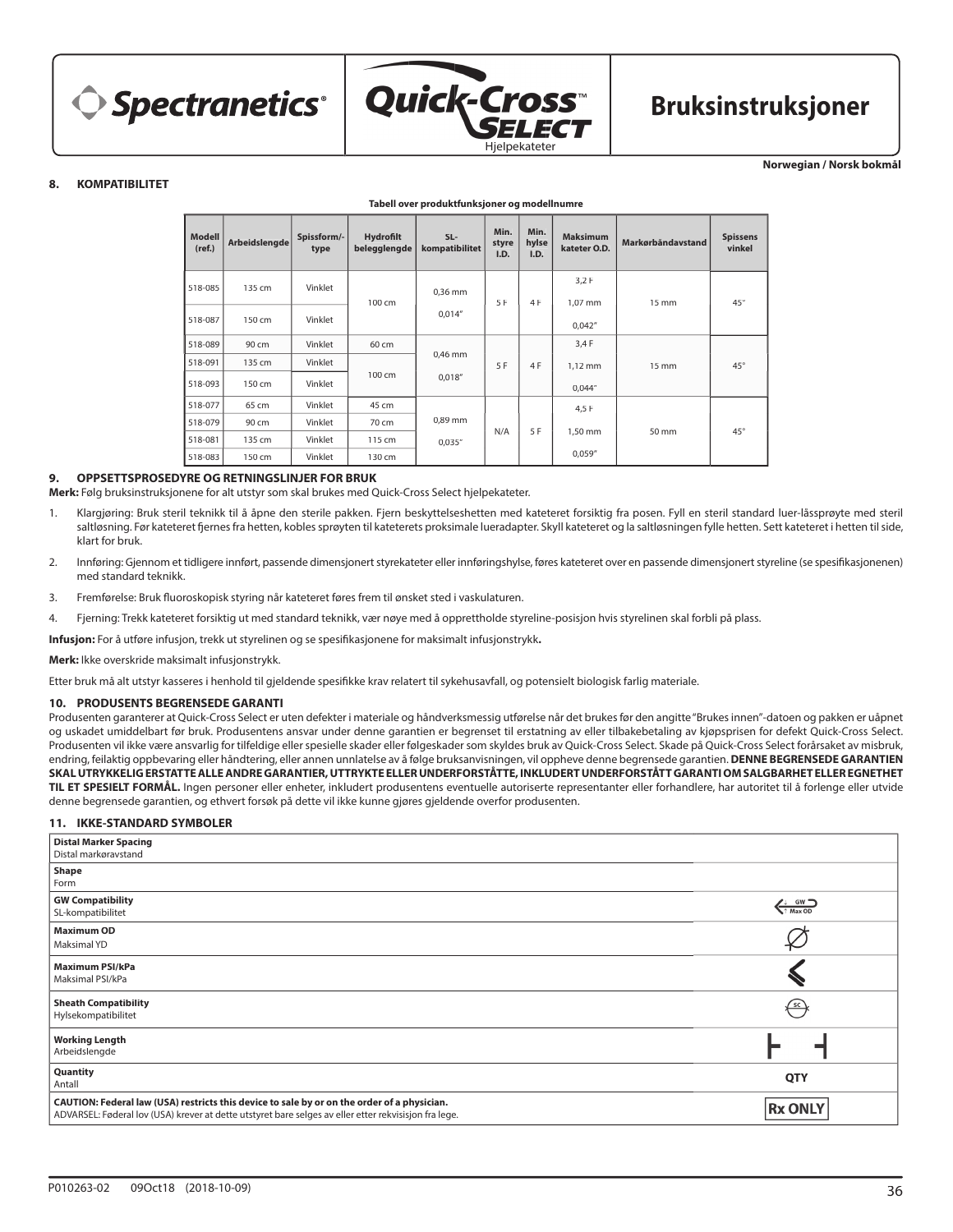



# **Instrukcja użytkowania**

### **Polish / Polski**

## **Spis treści**

| 9. PRZYGOTOWYWANIE PROCEDURY I SPOSÓB UŻYCIA NASARADZA NASARADZA NASARADZI SR ZASARADZA SR ZASARADZA SR ZASARA |  |
|----------------------------------------------------------------------------------------------------------------|--|
|                                                                                                                |  |
|                                                                                                                |  |

### **1. OPIS**

Cewniki pomocnicze Quick-Cross Select rmy Spectranetics są cewnikami naczyniowymi. Cewniki te są dostępne w różnych długościach i z różnymi rodzajami końcówek. Wszystkie modele mają 3 znaczniki radiocieniujące, rozmieszczone równomiernie na końcu dystalnym, które mają ułatwiać ocenę geometrii układu naczyniowego. Dystalny znacznik radiocieniujący jest położony w odległości 3 mm od dystalnego końca cewnika. Na proksymalnym końcu każdego modelu znajduje się standardowe żeńskie złącze typu luer. Cewnik jest pokryty śliską powłoką hydrofilową.

# **2. WSKAZANIA DO STOSOWANIA**

Cewniki pomocnicze Quick-Cross Select są przeznaczone do prowadzenia i wspierania prowadnika w trakcie dostępu do naczyń wieńcowych lub obwodowych, umożliwiając wymianę prowadników i zapewniając kanał do doprowadzenia roztworów soli fizjologicznej lub diagnostycznych środków kontrastowych.

### **3. PRZECIWWSKAZANIA**

Nieznane.

### **4. OSTRZEŻENIA**

- Maksymalne ciśnienie wlewu: **300 psi** w wypadku cewników z prowadnikami o średnicy 0,014" i 0,018" oraz **500 psi** w wypadku cewników z prowadnikami o średnicy 0,035".
- Cewnik został zaprojektowany i jest przeznaczony wyłącznie do jednorazowego użytku. **Nie wolno ponownie sterylizować ani ponownie używać cewnika.**
- Cewnik może być używany wyłącznie przez lekarzy posiadających odpowiednie kwalifikacje do przeprowadzania przezskórnych interwencji naczyniowych.

### **5. ŚRODKI OSTROŻNOŚCI**

- Tego wyrobu NIE WOLNO ponownie sterylizować ani ponownie używać, ponieważ mogłoby to zmniejszyć jego skuteczność i zwiększyć ryzyko zakażeń krzyżowych w wyniku nieodpowiedniego przygotowania do ponownego użycia Ponowne użycie tego wyrobu jednorazowego może może być przyczyną poważnych urazów lub śmierci pacjenta i spowoduje unieważnienie gwarancji producenta.
- Przechowywać w chłodnym i suchym miejscu. Chronić przed bezpośrednim działaniem światła słonecznego oraz wysoką temperaturą (przekraczającą 55°C, czyli 131°F).
- Nie używać, jeśli wyrób lub jego opakowanie jest uszkodzone.
- Należy użyć cewnika przed upływem podanej na opakowaniu "Daty ważności".

## **6. SKUTKI NIEPOŻĄDANE**

- Zabiegi cewnikowania naczyń i/lub interwencji naczyniowych mogą powodować między innymi następujące powikłania:
- rozwarstwienie, perforacja, pęknięcie lub całkowite zatkanie naczynia,
- infekcia,
- krwiak,
- niestabilna dusznica bolesna,
- zator,
- niedociśnienie/nadciśnienie,
- ostry zawał serca,
- arytmia, w tym migotanie komór,
- zgon.

### **7. SPOSÓB DOSTARCZENIA**

Cewniki pomocnicze Spectranetics Quick-Cross Select są dostarczane **STERYLNE**. Te wyroby są przeznaczone **WYŁĄCZNIE DO JEDNORAZOWEGO UŻYTKU** i nie mogą być ponownie sterylizowane ani ponownie używane.

### **7.1 Sterylizacja**

• Sterylność produktu jest gwarantowana wyłącznie wówczas, jeżeli opakowanie nie jest otwarte ani uszkodzone. Przed użyciem sprawdzić wzrokowo sterylne opakowanie w celu upewnienia się, że nie doszło do jego uszkodzenia. Nie używać cewnika, jeśli jego opakowanie jest uszkodzone. Nie używać cewnika po upływie "Daty ważności" podanej na opakowaniu.

### **7.2 Kontrola przed użyciem**

• Przed użyciem dokładnie sprawdzić wszystkie urządzenia pod kątem uszkodzeń. Nie używać żadnego urządzenia, które jest uszkodzone.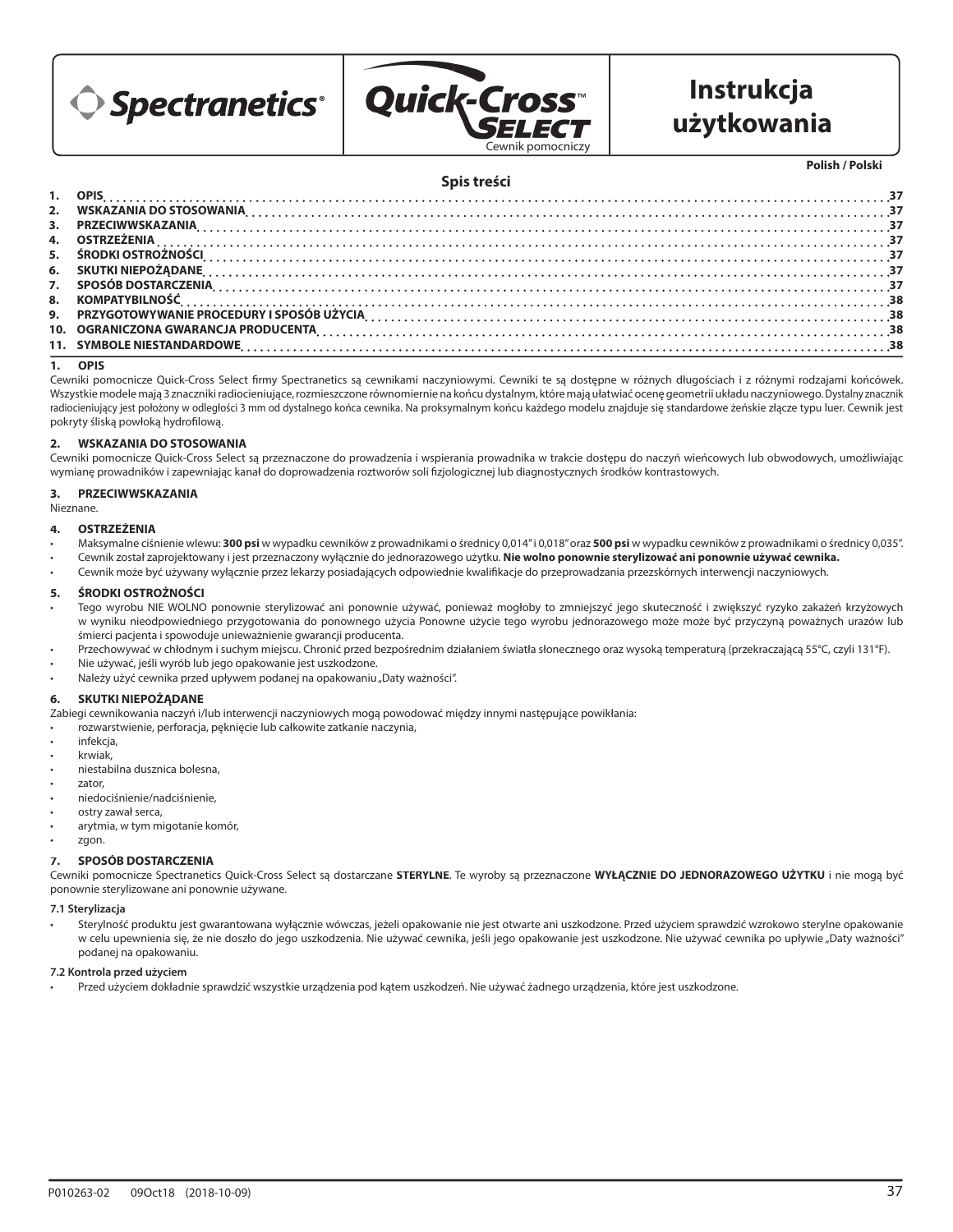



# **Instrukcja użytkowania**

**Polish / Polski**

# **8. KOMPATYBILNOŚĆ**

### **Tabela: cechy produktu i numery modeli**

| Model<br>(numer<br>ref.) | <b>Długość</b><br>robocza | Kształt/typ<br>końcówki | <b>Długość</b><br>powłoki<br>hydrofilowej | Zgodność<br>prowadnika | <b>Minimalna</b><br>średn. wewn.<br>prowadnika | <b>Minimalna</b><br>średn. wewn.<br>koszulki | Maksymalna<br>średn. zewn.<br>cewnika | Rozstaw<br>pasków<br>znacznikowych | Kąt<br>wprowadzania |
|--------------------------|---------------------------|-------------------------|-------------------------------------------|------------------------|------------------------------------------------|----------------------------------------------|---------------------------------------|------------------------------------|---------------------|
| 518-085                  | 135 cm                    | Zagięta                 |                                           | 0.36 mm                |                                                |                                              | 3,2F                                  |                                    |                     |
| 518-087                  | 150 cm                    | Zagieta                 | $100 \, \text{cm}$                        | 0,014''                | 5 F                                            | 4 F                                          | 1.07 mm<br>0.042''                    | $15 \text{ mm}$                    | $45^\circ$          |
| 518-089                  | 90 cm                     | Zagięta                 | 60 cm                                     |                        |                                                |                                              | 3,4F                                  |                                    |                     |
| 518-091                  | 135 cm                    | Zagięta                 |                                           | 0,46 mm                | 5 F                                            | 4 F                                          | $1.12 \text{ mm}$                     | $15 \text{ mm}$                    | $45^\circ$          |
| 518-093                  | 150 cm                    | Zagieta                 | 100 cm                                    | 0,018''                |                                                |                                              | 0.044''                               |                                    |                     |
| 518-077                  | 65 cm                     | Zagięta                 | 45 cm                                     |                        |                                                |                                              | 4,5 F                                 |                                    |                     |
| 518-079                  | 90 cm                     | Zagięta                 | 70 cm                                     | 0,89 mm                |                                                | 5F                                           |                                       |                                    |                     |
| 518-081                  | 135 cm                    | Zagięta                 | 115 cm                                    | 0,035''                | brak                                           |                                              | 1.50 mm                               | 50 mm                              | $45^\circ$          |
| 518-083                  | 150 cm                    | Zagieta                 | 130 cm                                    |                        |                                                |                                              | 0.059''                               |                                    |                     |

# **9. PRZYGOTOWYWANIE PROCEDURY I SPOSÓB UŻYCIA**

**Uwaga:** Należy postępować zgodnie z instrukcjami użytkowania wszystkich urządzeń stosowanych z cewnikiem pomocniczym Quick-Cross Select.

- Przygotowanie: Otworzyć sterylne opakowanie zgodnie z wymogami zachowania sterylności. Delikatnie wyjąć pierścień ochronny wraz z cewnikiem z opakowania. Napełnić sterylną strzykawkę ze standardowym złączem typu luer-lock sterylnym roztworem soli fizjologicznej. Przed wyjęciem cewnika z pierścienia ochronnego podłączyć strzykawkę do proksymalnego złącza cewnika, przepłukać cewnik i umożliwić roztworowi soli zjologicznej wypełnienie pierścienia ochronnego. Odłożyć cewnik w pierścieniu ochronnym na bok, przygotowany do użycia.
- 2. Wprowadzanie: Wprowadzić cewnik na prowadnik o odpowiednim rozmiarze (patrz dane techniczne) przez uprzednio umieszczony cewnik prowadzący lub koszulkę naczyniową o odpowiednim rozmiarze, postępując zgodnie ze standardową procedurą.
- 3. Przemieszczanie do przodu: Korzystając z obrazowania uoroskopowego, przemieścić cewnik do żądanego położenia w układzie naczyniowym.
- 4. Usuwanie: Delikatnie wyjąć cewnik przy zastosowaniu standardowej procedury, zwracając uwagę na zachowanie odpowiedniej pozycji prowadnika, jeżeli ma on pozostać na miejscu.

**Wlew:** W celu wykonania wlewu należy wyciągnąć prowadnik i postępować zgodnie z danymi technicznymi zapewniającymi maksymalne ciśnienie wlewu.

**Uwaga:** Nie należy przekraczać zalecanych wartości ciśnienia wlewu.

Po użyciu zutylizować wszystkie urządzenia zgodnie z obowiązującymi w szpitalu procedurami. dotyczącymi odpadów szpitalnych i materiałów niebezpiecznych dla człowieka i środowiska.

### **10. OGRANICZONA GWARANCJA PRODUCENTA**

Producent gwarantuje, że cewnik Quick-Cross Select jest wolny od wad materiałowych i wykonawczych pod warunkiem jego używania przed upływem "Daty ważności" i jeśli produkt do momentu użycia znajdował się w nieotwartym i nieuszkodzonym opakowaniu. Odpowiedzialność producenta w ramach niniejszej gwarancji jest ograniczona do wymiany każdego uszkodzonego cewnika Quick-Cross Select lub zwrotu ceny jego zakupu. Producent nie ponosi odpowiedzialności za wszelkie przypadkowe, specjalne bądź następcze uszkodzenia, wynikające z używania cewnika Quick-Cross Select. Uszkodzenie cewnika Quick-Cross Select, będące wynikiem nieprawidłowego użycia, modyfikacji, nieprawidłowego przechowywania lub przemieszczania, bądź jakiegokolwiek innego odstępstwa od niniejszej instrukcji użytkowania, nie jest objęte niniejszą ograniczoną gwarancję. **NINIEJSZA OGRANICZONA GWARANCJA W SPOSÓB WYRAŹNY ZASTĘPUJE WSZELKIE INNE GWARANCJE, WYRAŹNE LUB DOROZUMIANE, W TYM DOROZUMIANE GWARANCJE PRZYDATNOŚCI HANDLOWEJ LUB PRZYDATNOŚCI DO OKREŚLONEGO CELU.** Żadna osoba ani podmiot, w tym również autoryzowany przedstawiciel bądź dystrybutor producenta, nie ma upoważnienia do rozszerzania bądź wydłużania tej ograniczonej gwarancji, a wszelkie podjęte próby rozszerzenia bądź wydłużenia tej ograniczonej gwarancji nie będą uznawane przez producenta.

### **11. SYMBOLE NIESTANDARDOWE**

| <b>Distal Marker Spacing</b><br>Rozstaw znaczników dystalnych                                                                                                                                                    |                 |
|------------------------------------------------------------------------------------------------------------------------------------------------------------------------------------------------------------------|-----------------|
| Shape<br>Kształt                                                                                                                                                                                                 |                 |
| <b>GW Compatibility</b><br>Zgodność prowadnika                                                                                                                                                                   | $\leftarrow$ GW |
| <b>Maximum OD</b><br>Maksymalna średn. zewn                                                                                                                                                                      |                 |
| Maximum PSI/kPa<br>Ciśnienie maksymalne (PSI/kPa)                                                                                                                                                                |                 |
| <b>Sheath Compatibility</b><br>Zgodność koszulki                                                                                                                                                                 |                 |
| <b>Working Length</b><br>Długość robocza                                                                                                                                                                         |                 |
| Quantity<br>Liczba sztuk                                                                                                                                                                                         | QTY             |
| CAUTION: Federal law (USA) restricts this device to sale by or on the order of a physician.<br>Przestroga: Prawo federalne (USA) pozwala na sprzedaż tego urządzenia wyłącznie lekarzowi lub na jego zamówienie. | <b>Rx ONL</b>   |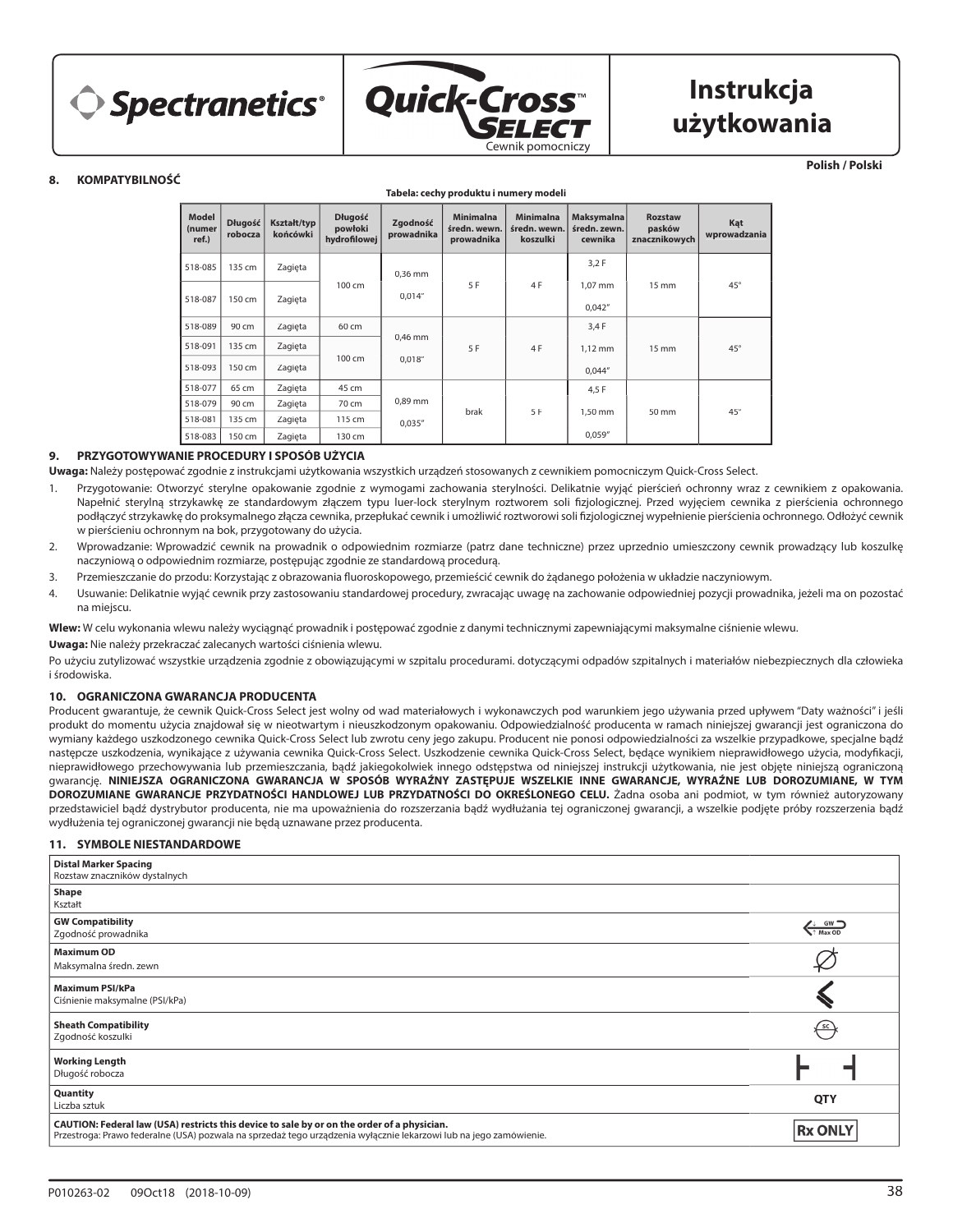



# **Instruções de Utilização**

### **Portuguese / Português**

**Índice**

## **1. DESCRIÇÃO**

Os Cateteres de Suporte Spectranetics Quick-Cross Select são cateteres intravasculares. Estes cateteres encontram-se disponíveis em vários comprimentos e configurações de ponta. Todos os modelos possuem 3 marcadores radiopacos uniformemente distanciados ao longo da haste distal para auxiliar no cálculo da geometria no sistema vascular. O marcador radiopaco distal encontra-se a 3 mm da ponta distal do cateter. A extremidade proximal de cada modelo está equipada com um adaptador luer fêmea padrão. O cateter possui um revestimento hidrófilo lubrificado.

## **2. INDICAÇÕES PARA UTILIZAÇÃO**

Os Cateteres de Suporte Quick-Cross Select destinam-se a orientar e suportar um fio-guia durante o acesso à vasculatura coronária ou periférica, permitir a troca de fios e fornecer um canal para a introdução de soluções Salinas ou agentes de contraste para diagnóstico.

# **3. CONTRA-INDICAÇÕES**

Nenhuma conhecida.

## **4. ADVERTÊNCIAS**

- Pressão máxima de infusão: **300 psi** para cateteres de 0,014" e 0,018" e **500 psi** para cateteres de 0,035".
- O cateter foi concebido e destina-se a uma única utilização. **Não volte a esterilizar e/ou a utilizar.**
- O cateter só deve ser utilizado por médicos com qualificados para a realização de intervenções vasculares percutâneas.

## **5. PRECAUÇÕES**

- NÃO reesterilizar nem reutilizar este dispositivo; tais acções podem comprometer o desempenho do dispositivo e aumentar o risco de contaminação cruzada devido ao reprocessamento inapropriado. A reutilização deste dispositivo de utilização única pode causar lesões graves ou a morte do paciente e anula os direitos de garantia do fabricante.
- Armazene num local fresco e seco. Proteja da luz directa do sol e de temperaturas elevadas (superiores a 55°C ou 131°F).
- Não utilize se o dispositivo ou a embalagem estiverem danificados
- Utilize o cateter antes da "Data de validade" (data de expiração) indicada na embalagem.

### **6. EFEITOS ADVERSOS**

A cateterização vascular e/ou intervenção vascular poderão resultar em complicações que incluindo mas não limitadas a:

- Dissecção, perfuração, ruptura ou oclusão total do vaso
- Infecção
- Hematoma
- Angina instável
- Embolia
- Hipo/hipertensão
- Enfarte agudo do miocárdio
- Arritmia, incluindo fibrilação ventricular
- Morte

### **7. APRESENTAÇÃO**

Os Cateteres de Suporte Quick-Cross Select da Spectranetics são fornecidos **ESTÉREIS**. Os dispositivos foram designados e concebidos para **UMA ÚNICA UTILIZAÇÃO** e não devem ser reesterilizados e/ou reutilizados.

### **7.1 Esterilização**

A esterilização do produto é garantida apenas se a embalagem não estiver aberta e não estiver danificada. Antes de usar, inspeccione visualmente a embalagem esterilizada para se assegurar de que os selos da embalagem estão intactos. Não use o cateter se a integridade da embalagem estiver comprometida. Não use o cateter se a data de validade no rótulo da embalagem tiver expirado.

## **7.2 Inspecção antes da utilização**

Antes de usar, examine cuidadosamente todo o equipamento a ser usado para detecção de defeitos. Não use nenhum equipamento se estiver danificado.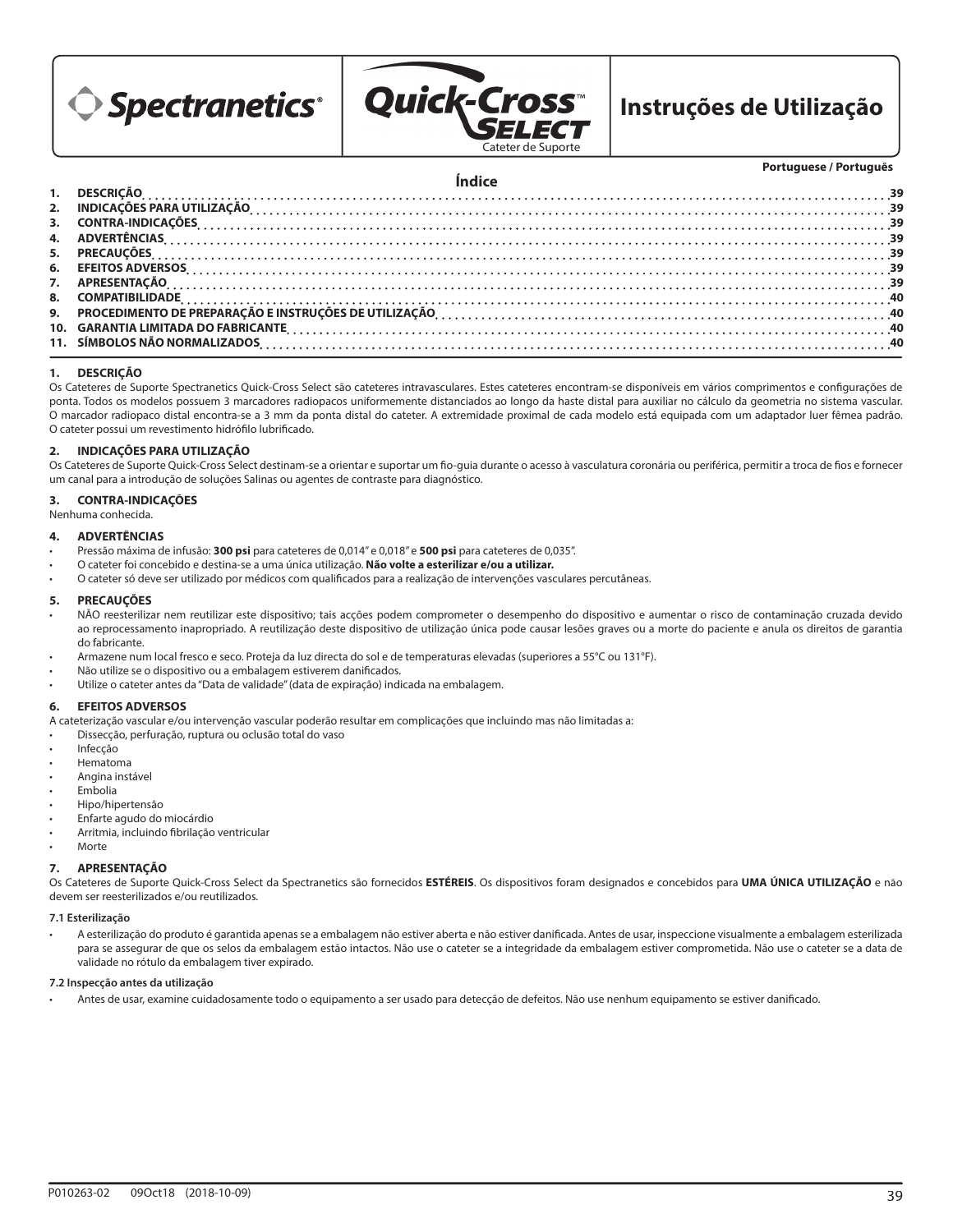



# **Instruções de Utilização**

**Portuguese / Português**

### **8. COMPATIBILIDADE**

**Tabela de Características do Produto e Números de Modelo**

| Modelo (Ref.) | Comprimento<br>de Trabalho | Formato/<br><b>Tipo de</b><br>ponta | Comprimento<br>do<br><b>Revestimento</b><br>Hidrófilo | <b>Compatibilidade</b><br>do FG | D.I. Min.<br>do Guia | D.I. Min.<br>da bainha | D.E. Máximo<br>do Cateter | Espaçamento<br>da Banda<br><b>Marcadora</b> | Ângulo de<br>Projecção |
|---------------|----------------------------|-------------------------------------|-------------------------------------------------------|---------------------------------|----------------------|------------------------|---------------------------|---------------------------------------------|------------------------|
| 518-085       | 135 cm                     | Angulado                            | 100 cm                                                | 0,36 mm                         | 5 F                  | 4 F                    | 3,2F<br>0,042"            | $15 \text{ mm}$                             | $45^\circ$             |
| 518-087       | 150 cm                     | Angulado                            |                                                       | 0,014''                         |                      |                        | 1,07 mm                   |                                             |                        |
| 518-089       | 90 cm                      | Angulado                            | 60 cm                                                 |                                 |                      |                        | 3,4F                      |                                             |                        |
| 518-091       | 135 cm                     | Angulado                            |                                                       | 0,018''                         | 5 F                  | 4F                     | 0.044''                   | $15 \text{ mm}$                             | $45^\circ$             |
| 518-093       | 150 cm                     | Angulado                            | 100 cm                                                | 0.46 mm                         |                      |                        | 1,12 mm                   |                                             |                        |
| 518-077       | 65 cm                      | Angulado                            | 45 cm                                                 |                                 |                      |                        | 4,5 F                     |                                             |                        |
| 518-079       | 90 cm                      | Angulado                            | 70 cm                                                 | 0,035"                          |                      |                        |                           |                                             |                        |
| 518-081       | 135 cm                     | Angulado                            | 115 cm                                                | 0,89 mm                         | N/D                  | 5 F                    | 0,059''                   | 50 mm                                       | $45^\circ$             |
| 518-083       | 150 cm                     | Angulado                            | 130 cm                                                |                                 |                      |                        | 1,50 mm                   |                                             |                        |

## **9. PROCEDIMENTO DE PREPARAÇÃO E INSTRUÇÕES DE UTILIZAÇÃO**

**Nota:** Siga as instruções de utilização de todo o equipamento a utilizar com os Cateteres de Suporte Quick-Cross Select.

- 1. Preparação: Usando uma técnica estéril, abra a embalagem esterilizada. Retire cuidadosamente o aro de proteção com o cateter da embalagem. Encha uma seringa luer-lock padrão estéril com solução salina. Antes de retirar o cateter do aro, ligue a seringa ao acessório luer proximal do cateter, irrigue o cateter e deixe a solução salina encher o aro. Guarde o cateter no aro até que esteja pronto para utilizar.
- 2. Introdução: Através de um cateter-guia ou bainha introdutora de tamanho adequado previamente introduzido, introduza o cateter sobre um fio-guia de tamanho apropriado (consulte as especificações) utilizando uma técnica padrão.
- 3. Avanço: Utilize orientação fluoroscópica durante o avanço do cateter até ao local pretendido na vasculatura.
- 4. Remoção: Retire cuidadosamente o cateter seguindo uma técnica padrão, tendo cuidado para manter a posição do o-guia caso pretenda que este permaneça colocado.

Infusão: Para proceder à infusão, retire o fio-guia e consulte as especificações relativas à pressão máxima de infusão.

**Nota:** Não exceda as pressões de infusão recomendadas.

Após a utilização, descarte todo o equipamento em conformidade com os requisitos aplicáveis relativos a resíduos hospitalares e material biológico potencialmente perigoso.

### **10. GARANTIA LIMITADA DO FABRICANTE**

O fabricante garante que o Quick-Cross Select não possui defeitos de material nem de fabrico quando for utilizado(a) até à "Data de validade" indicada e quando a embalagem se encontrar fechada e sem danos imediatamente antes da utilização. A responsabilidade do fabricante ao abrigo da presente garantia está limitada à substituição ou reembolso do valor de compra de qualquer Quick-Cross Select defeituoso. O fabricante não será responsabilizado por quaisquer danos acidentais, especiais ou indirectos que resultem da utilização do Quick-Cross Select. Os danos que sejam provocados no Quick-Cross Select devido a má utilização, alteração, armazenamento ou manuseamento incorrecto, bem como qualquer outra falha resultante do não cumprimento destas Instruções de utilização invalidam esta garantia limitada. **ESTA GARANTIA LIMITADA SUBSTITUI EXPRESSAMENTE TODAS AS OUTRAS GARANTIAS, EXPRESSAS OU IMPLÍCITAS, INCLUINDO A GARANTIA IMPLÍCITA DE COMERCIABILIDADE OU ADEQUAÇÃO A UM PROPÓSITO ESPECÍFICO.** Nenhuma pessoa ou entidade, incluindo qualquer representante ou revendedor autorizado do Fabricante, tem autoridade para prolongar ou aumentar esta garantia limitada e qualquer suposta tentativa de o fazer não poderá ser aplicada ao Fabricante.

### **11. SÍMBOLOS NÃO NORMALIZADOS**

| <b>Distal Marker Spacing</b><br>Espaçamento do Marcador Distal                                                                                                                                      |                 |
|-----------------------------------------------------------------------------------------------------------------------------------------------------------------------------------------------------|-----------------|
| Shape<br>Formato                                                                                                                                                                                    |                 |
| <b>GW Compatibility</b><br>Compatibilidade do FG                                                                                                                                                    | $\leftarrow$ GW |
| <b>Maximum OD</b><br>D. E. Máximo                                                                                                                                                                   |                 |
| Maximum PSI/kPa<br>PSI/kPa Máximo                                                                                                                                                                   |                 |
| <b>Sheath Compatibility</b><br>Compatibilidade da Bainha                                                                                                                                            |                 |
| <b>Working Length</b><br>Comprimento de Trabalho                                                                                                                                                    |                 |
| Quantity<br>Quantidade                                                                                                                                                                              | <b>QTY</b>      |
| CAUTION: Federal law (USA) restricts this device to sale by or on the order of a physician.<br>ATENÇÃO: A lei federal dos EUA restringe a venda deste dispositivo a médicos ou a pedido dos mesmos. | <b>Rx ON</b>    |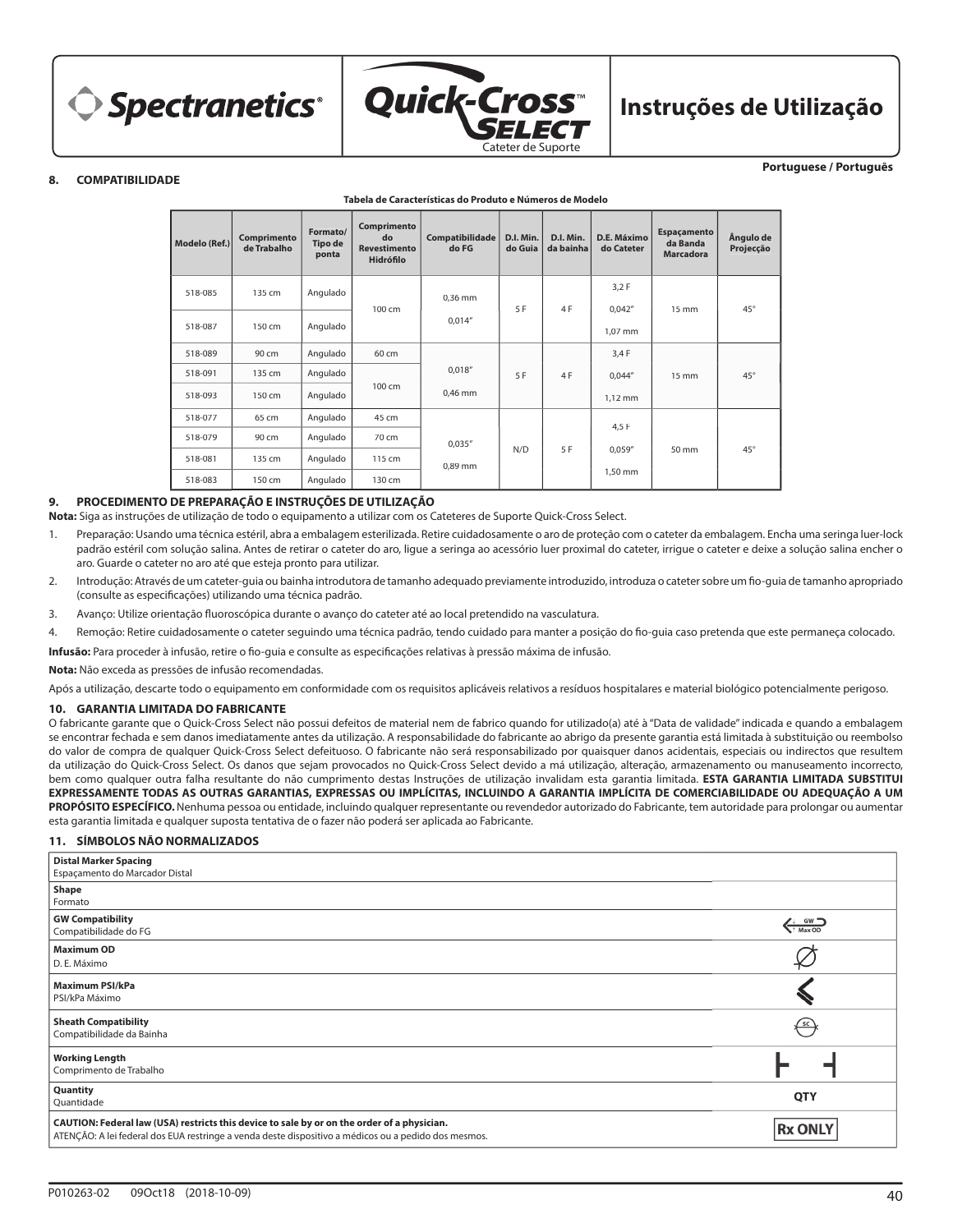



# **Instrucţiuni de utilizare**

### **Romanian/Română**

# **Cuprins**

| Lubrins                                                                                                        |  |
|----------------------------------------------------------------------------------------------------------------|--|
|                                                                                                                |  |
|                                                                                                                |  |
|                                                                                                                |  |
|                                                                                                                |  |
|                                                                                                                |  |
|                                                                                                                |  |
|                                                                                                                |  |
|                                                                                                                |  |
| 9. PROCEDURA DE CONFIGURARE ȘI INSTRUCȚIUNI DE UTILIZARE CONFINITIONALE ALTERIA A ARTICIANI A ARTICIANI A ARTI |  |
|                                                                                                                |  |
|                                                                                                                |  |

### **1. DESCRIERE**

Cateterele de sustinere Spectranetics Quick-Cross Select sunt catetere intravasculare. Aceste catetere sunt disponibile în diverse lungimi și configurații ale vârfului. Toate modelele sunt prevăzute cu 3 markeri radio-opaci, situați la distanțe egale unul de celălalt pe axul distal, pentru a facilita estimarea geometriei în interiorul sistemului vascular. Markerul radio-opac distal este poziționat la 3 mm de vârful distal al cateterului. Un conector Luer mamă standard este situat la capătul proximal al fiecărui model. Cateterul este acoperit cu un strat lubrifiat și hidrofil.

### **2. INDICAŢII DE UTILIZARE**

Cateterele de susținere Quick-Cross Select sunt concepute pentru a ghida și susține firul de ghidare în timpul accesării vasculaturii coronariene sau periferice, pentru a permite schimbarea firelor de ghidare şi pentru a asigura un canal pentru introducerea soluţiilor saline sau a agenţilor de contrast utilizaţi în scop diagnostic.

### **3. CONTRAINDICAŢII**

# Nu se cunosc.

## **4. AVERTISMENTE**

- Presiunea maximă de perfuzie: **300 psi** pentru catetere de 0,014" şi 0,018" şi **500 psi** pentru catetere de 0,035".
- Cateterul este conceput şi destinat numai pentru o singură utilizare. **Nu resterilizaţi şi/sau nu reutilizaţi.**
- Cateterul trebuie utilizat numai de către medici calificați să efectueze intervenții vasculare percutanate.

### **5. MĂSURI DE PRECAUŢIE**

- NU resterilizaţi sau reutilizaţi acest dispozitiv, întrucât aceste acţiuni pot compromite performanţa dispozitivului sau pot creşte riscul de contaminare încrucişată din cauza reprocesării necorespunzătoare. Reutilizarea acestui dispozitiv de unică folosinţă ar putea duce la vătămarea gravă sau chiar decesul pacientului şi anulează garanţiile producătorului.
- A se depozita într-un loc uscat şi răcoros. A se feri de lumina directă a soarelui şi de temperaturi ridicate (mai mari de 55 °C sau 131 °F).
- Nu utilizaţi dispozitivul dacă acesta este deteriorat sau dacă ambalajul este deteriorat.
- Utilizați cateterul înainte de data de expirare ("A se utiliza înainte de") specificată pe ambalaj.

### **6. REACŢII ADVERSE**

Cateterizarea vasculară și/sau intervenția vasculară pot avea ca rezultat apariția de complicații, care pot include, fără a se limita la:

Secționarea, perforarea, ruperea sau ocluzia totală a vasului

- **Infectie**
- Hematom
- Angină instabilă
- Embolie
- Hipo/hipertensiune
- Infarct miocardic acut
- Aritmie, inclusiv fibrilație ventriculară
- Deces

### **7. MOD DE FURNIZARE**

Cateterele de susţinere Spectranetics Quick-Cross Select sunt furnizate în stare **STERILĂ**. Dispozitivele sunt concepute şi destinate **NUMAI PENTRU UNICĂ FOLOSINŢĂ** şi nu trebuie resterilizate şi/sau reutilizate.

### **7.1 Sterilizare**

• Sterilitatea produsului este garantată numai dacă ambalajul este nedeschis şi nedeteriorat. Înainte de utilizare, inspectaţi vizual ambalajul steril pentru a vă asigura că sigiliile nu sunt rupte. Nu utilizați cateterul dacă integritatea ambalajului a fost compromisă. Nu utilizați cateterul după "Data de expirare" înscrisă pe eticheta ambalajului.

### **7.2 Inspectarea înaintea utilizării**

Înainte de utilizare, verificați cu atenție toate echipamentele care urmează să fie utilizate, pentru a identifica eventualele defecte. Nu utilizați echipamentele deteriorate.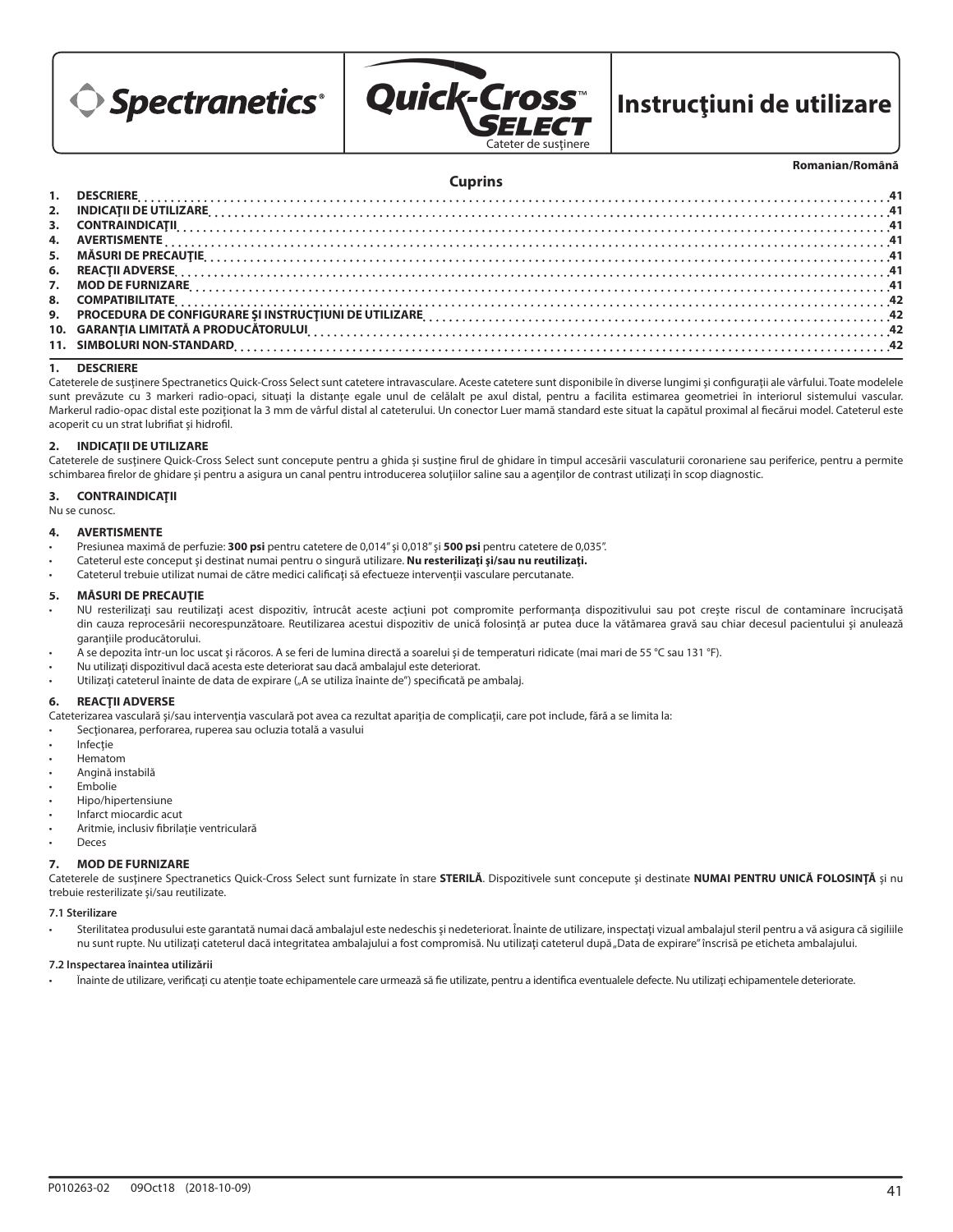



# **Instrucţiuni de utilizare**

**Romanian/Română**

### **8. COMPATIBILITATE**

**Tabel privind caracteristicile produsului şi numerele de model**

| Model (Ref.) | Lungime de<br>lucru | Forma/<br>tipul<br>vârfului | Lungimea<br>stratului<br>hidrofil | Compatibilitatea<br>firului de ghidare | <b>Diametru</b><br>interior minim<br>al firului<br>de ghidare | <b>Diametru</b><br>interior<br>minim al<br>tecii | <b>Diametru</b><br>exterior<br>maxim<br>al cateterului | <b>Distanta</b><br>dintre<br>benzile de<br>marcare | Unghi de<br>insertie |
|--------------|---------------------|-----------------------------|-----------------------------------|----------------------------------------|---------------------------------------------------------------|--------------------------------------------------|--------------------------------------------------------|----------------------------------------------------|----------------------|
| 518-085      | 135 cm              | Angular                     |                                   | 0.014''                                |                                                               |                                                  | 3,2F                                                   |                                                    |                      |
| 518-087      | 150 cm              | Angular                     | $100 \text{ cm}$                  | $0.36$ mm                              | 5F                                                            | 4F                                               | 0.042''<br>1.07 mm                                     | $15 \, \text{mm}$                                  | $45^\circ$           |
| 518-089      | 90 cm               | Angular                     | 60 cm                             |                                        |                                                               |                                                  | 3,4F                                                   |                                                    |                      |
| 518-091      | 135 cm              | Angular                     |                                   | 0.018''                                | 5F                                                            | 4F                                               | 0.044''                                                | $15 \text{ mm}$                                    | $45^\circ$           |
| 518-093      | 150 cm              | Angular                     | 100 cm                            | 0.46 mm                                |                                                               |                                                  | $1.12 \text{ mm}$                                      |                                                    |                      |
| 518-077      | 65 cm               | Angular                     | 45 cm                             |                                        |                                                               |                                                  | 4,5 F                                                  |                                                    |                      |
| 518-079      | 90 cm               | Angular                     | 70 cm                             | 0,035''                                | Nu este cazul                                                 | 5F                                               | 0.059''                                                | 50 mm                                              | $45^\circ$           |
| 518-081      | 135 cm              | Angular                     | 115 cm                            | $0.89$ mm                              |                                                               |                                                  |                                                        |                                                    |                      |
| 518-083      | 150 cm              | Angular                     | 130 cm                            |                                        |                                                               |                                                  | 1.50 mm                                                |                                                    |                      |

## **9. PROCEDURA DE CONFIGURARE ŞI INSTRUCŢIUNI DE UTILIZARE**

Notă: Urmați instrucțiunile de utilizare pentru toate echipamentele care urmează să fie utilizate împreună cu cateterele de susținere Quick-Cross Select.

- 1. Pregătirea: Utilizând o tehnică sterilă, desfaceți ambalajul steril. Scoateți cu atenție bucla protectoare cu cateterul din pungă. Umpleți cu soluție salină sterilă o seringă sterilă prevăzută cu conector Luer-lock standard. Înainte de a scoate cateterul din buclă, conectați seringa la racordul Luer proximal al cateterului, spălaţi cateterul și permiteți umplerea buclei cu soluție salină. Lăsați cateterul, aflat în buclă, deoparte până când acesta este gata de utilizare.
- 2. Introducerea: Printr-un cateter de ghidare sau o teacă de introducere de dimensiunea corespunzătoare și introduse anterior, introduceți cateterul pe un fir de ghidare de dimensiunea corespunzătoare (vezi specificațiile), utilizând tehnica standard.
- 3. Avansarea: Utilizați ghidarea fluoroscopică pentru a avansa cateterul către locația dorită din sistemul vascular.
- 4. Extracția: Retrageți cu atenție cateterul, utilizând tehnica standard și având grijă să mențineți poziția firului de ghidare dacă acesta trebuie să rămână în poziție.

Perfuzia: Pentru efectuarea perfuziei, retrageți firul de ghidare și consultați specificațiile privind presiunea maximă de perfuzie.

**Notă:** Nu depăşiţi presiunile maxime de perfuzie.

După utilizare, aruncaţi toate echipamentele în conformitate cu cerinţele aplicabile privind deşeurile spitaliceşti şi materialele care pot prezenta pericol biologic.

### **10. GARANŢIA LIMITATĂ A PRODUCĂTORULUI**

Producătorul garantează că produsul Quick-Cross Select nu prezintă defecte de material și de fabricație atunci când este utilizat înainte de "Data de expirare" indicată și când ambalajul este nedeschis și nedeteriorat imediat înainte de utilizare. Răspunderea producătorului în baza prezentei garanții este limitată la înlocuirea sau rambursarea prețului de cumpărare al oricărui produs Quick-Cross Select defect. Producătorul nu va fi răspunzător pentru nicio daună indirectă, specială sau pe cale de consecință rezultată din utilizarea produsului Quick-Cross Select. Deteriorarea produsului Quick-Cross Select cauzată de utilizarea necorespunzătoare, modificarea, depozitarea sau manevrarea inadecvată a acestuia sau de orice altă nerespectare a prezentelor instrucțiuni de utilizare va anula prezenta garanție limitată. PREZENTA GARANȚIE LIMITATĂ ESTE OFERITĂ ÎN MOD **EXPRES ÎN LOCUL ORICĂROR ALTOR GARANŢII, EXPRESE SAU IMPLICITE, INCLUSIV GARANŢIA IMPLICITĂ DE VANDABILITATE SAU DE ADECVARE LA UN ANUMIT SCOP.**  Nicio persoană fizică sau juridică, inclusiv niciun reprezentant sau distribuitor autorizat al producătorului, nu are autoritatea de a extinde sau prelungi prezenta garanție limitată, iar orice tentativă intenţionată în acest sens nu va avea titlu executoriu pentru producător.

### **11. SIMBOLURI NON-STANDARD**

| <b>Distal Marker Spacing</b><br>Distanța dintre markerii distali                                                                                                                                                                   |                 |
|------------------------------------------------------------------------------------------------------------------------------------------------------------------------------------------------------------------------------------|-----------------|
| Shape<br>Formă                                                                                                                                                                                                                     |                 |
| <b>GW Compatibility</b><br>Compatibilitatea firului de ghidare                                                                                                                                                                     | $\leftarrow$ GW |
| <b>Maximum OD</b><br>Diametru exterior maxim                                                                                                                                                                                       |                 |
| <b>Maximum PSI/kPa</b><br>Valoare maximă PSI/kPa                                                                                                                                                                                   |                 |
| <b>Sheath Compatibility</b><br>Compatibilitatea tecii                                                                                                                                                                              |                 |
| <b>Working Length</b><br>Lungime de lucru                                                                                                                                                                                          |                 |
| Quantity<br>Cantitate                                                                                                                                                                                                              | QTY             |
| CAUTION: Federal law (USA) restricts this device to sale by or on the order of a physician.<br>ATENȚIE: Legile federale (S.U.A.) permit vânzarea acestui dispozitiv numai de către un medic sau pe baza unei prescripții medicale. | <b>Rx ONL</b>   |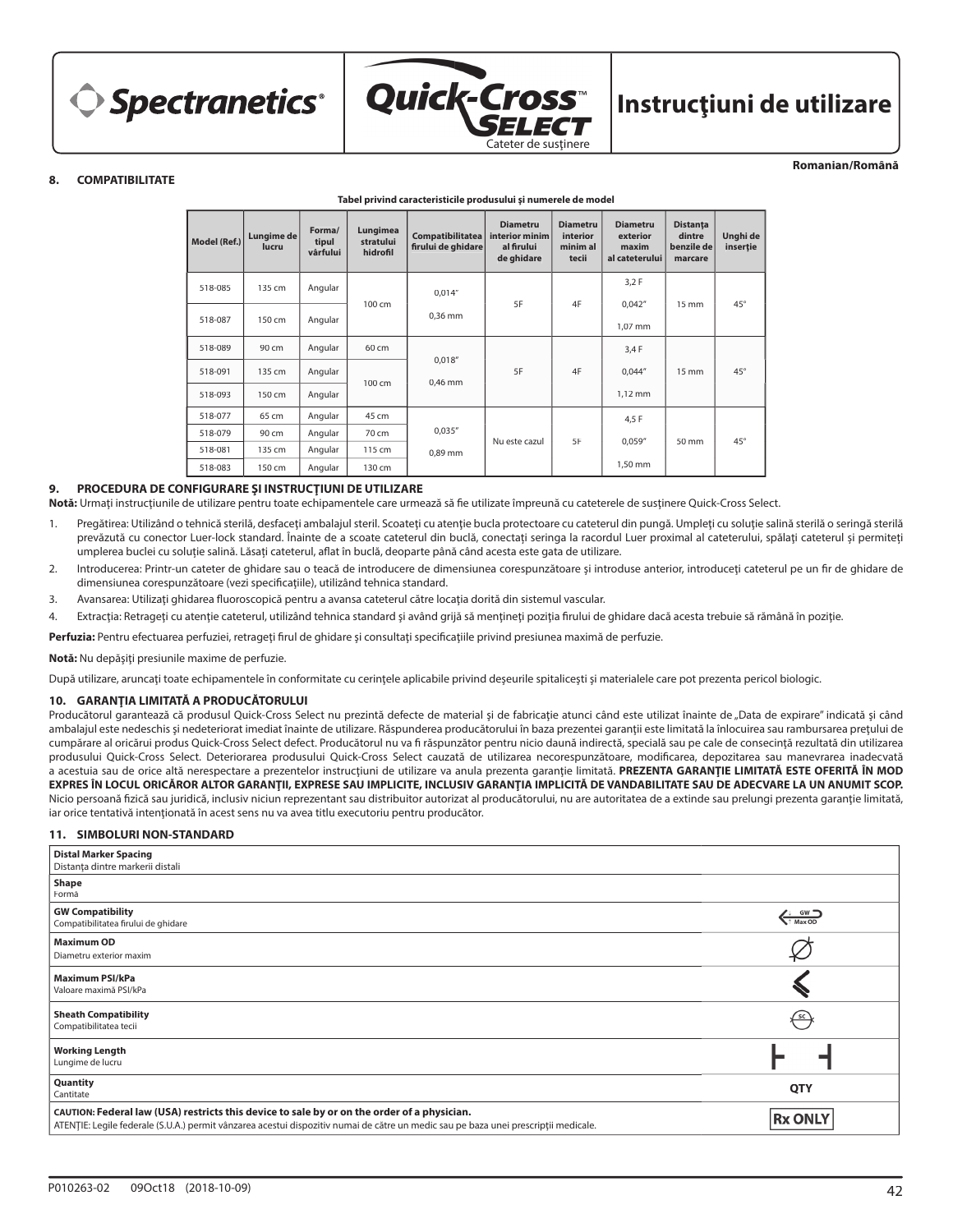



# **Инструкции по применению**

**Russian / Pусский язык**

## **Содержание**

### **1. ОПИСАНИЕ**

Поддерживающие катетеры Spectranetics Quick-Cross Select являются внутрисосудистыми катетерами и выпускаются в различных вариантах длины и конфигураций наконечников. Все модели снабжены 3 рентгеноконтрастными маркерами, размещенными через равные интервалы вдоль дистального стержня и служащими для оценки пространственного положения в сосудистой системе. Дистальный рентгеноконтрастный маркер расположен на расстоянии 3 мм от дистального наконечника<br>катетера. На проксимальном конце у всех моделей катетеров имеется ста покрытие.

### **2. ПОКАЗАНИЯ К ПРИМЕНЕНИЮ**

Поддерживающие катетеры Quick-Cross Select предназначены для направления и поддержки проводников при их размещении в коронарных или периферических сосудах, что позволяет менять проводники и обеспечивает канал для ввода физраствора или диагностических контрастных веществ.

### **3. ПРОТИВОПОКАЗАНИЯ**

Не выявлены.

### **4. ПРЕДУПРЕЖДЕНИЯ**

- Максимальное давление вливания: **300 фунтов на кв. дюйм** для катетеров 0,014 дюйма и 0,018 дюйма; **500 фунтов на кв. дюйм** для катетеров 0,035 дюйма.
- Катетер предназначен только для одноразового применения. **Повторная стерилизация и повторное использование не допускаются.**
- Катетер должен использоваться только врачами с надлежащей квалификацией для выполнения операций на сосудах.

- **5. МЕРЫ ПРЕДОСТОРОЖНОСТИ**<br>• ЗАПРЕЩАЕТСЯ повторная стерилизация и повторное использование устройства, поскольку это может привести к нарушению его функций и повысить риск перекрестного заражения после ненадлежащей повторной обработки. Повторное использование этого одноразового устройства может повлечь за собой нанесение серьезного вреда здоровью пациента или его смерть, а также привести к аннулированию гарантийных обязательств.
- Хранить в прохладном сухом месте. Защищать от воздействия прямых солнечных лучей и высокой температуры (выше 55°C или 131°F).
- Не используйте катетер, если устройство или упаковка повреждены.
- Используйте катетер до даты «Использовать до» (срок годности), указанной на упаковке.

### **6. НЕЖЕЛАТЕЛЬНЫЕ ЯВЛЕНИЯ**

Катетеризация и/или другие вмешательства в сосудистую систему могут приводить к осложнениям, включая, помимо прочего, следующие явления:

- Расслоение, перфорация, разрыв или полная закупорка сосуда
- Инфекция
- Гематома
- Нестабильная стенокардия
- Эмболия
- Пониженное/повышенное кровяное давление
- Острый инфаркт миокарда
- Аритмия, включая фибрилляцию желудочков
- Летальный исход

### **7. ФОРМА ПОСТАВКИ**

Поддерживающие катетеры Spectranetics Quick-Cross Select поставляются **В СТЕРИЛЬНОМ ВИДЕ**. Эти устройства разработаны и предназначены **ТОЛЬКО ДЛЯ ОДНОКРАТНОГО ПРИМЕНЕНИЯ** и не должны подвергаться повторной стерилизации и/или использоваться повторно.

### **7.1 Стерилизация**

топерильность устройства гарантируется только в случае, если упаковка не вскрыта или не повреждена. Перед использованием внимательно осмотрите -<br>стерильную упаковку, чтобы убедиться в отсутствии повреждений. Не используйт после указанной на упаковке даты «Использовать до».

### **7.2 Проверка перед использованием**

• Перед применением тщательно проверьте все используемое оборудование на наличие дефектов. Не применяйте поврежденное оборудование.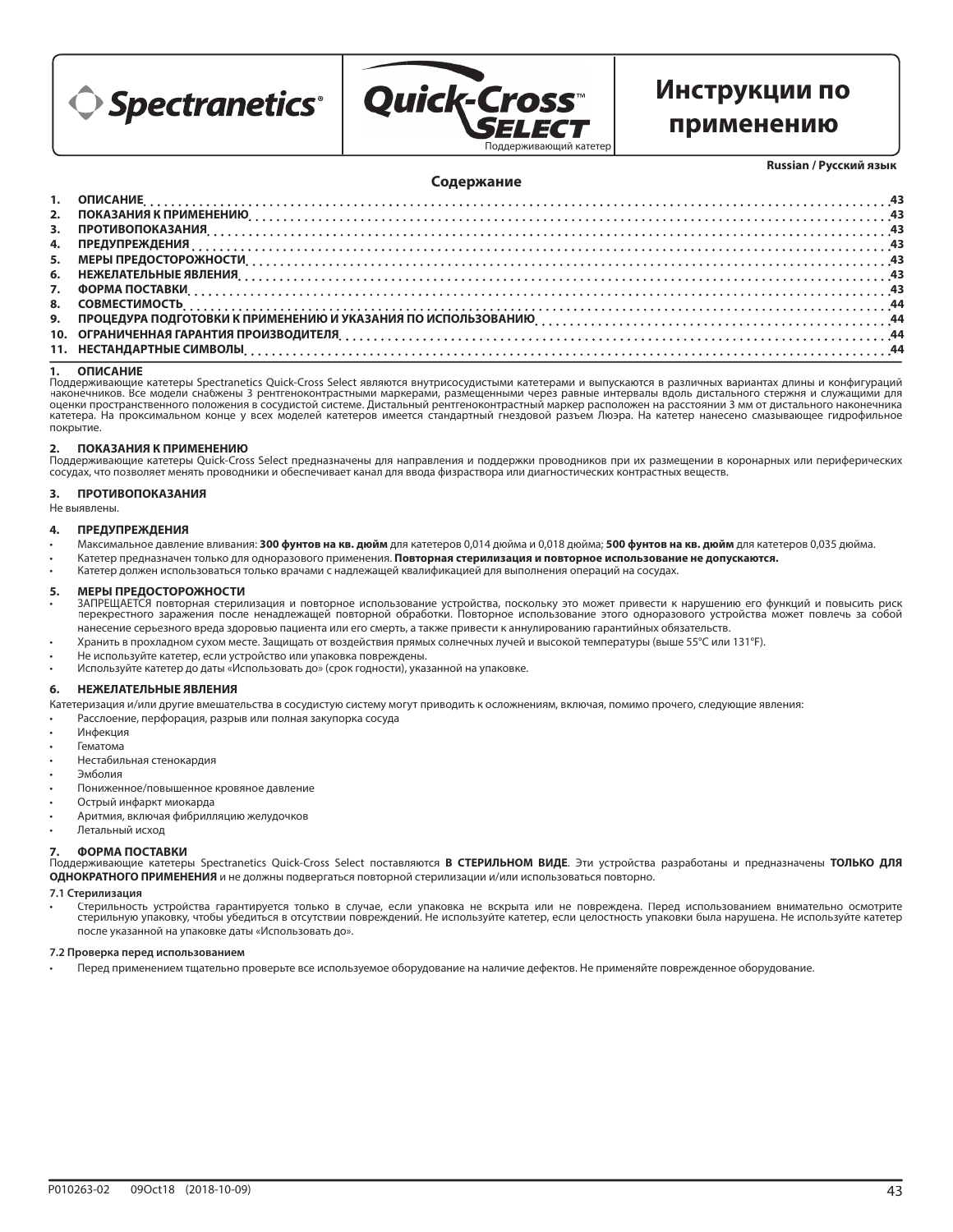



# **Инструкции по применению**

**Russian / Pусский язык**

## **8. СОВМЕСТИМОСТЬ**

### **Таблица с характеристиками и номерами моделей**

| Модель<br> (№ по кат.) | Рабочая<br>длина | Форма/тип<br>наконечника | Длина<br>гидрофильного<br>покрытия | Совместимость<br>с проволочным<br>направителем | Минимальный<br>внутренний<br>диаметр<br>направителя | Минимальный<br>внутренний<br>диаметр<br>канюли | Максимальный<br>наружный<br>диаметр<br>катетера | Интервал<br>между<br>маркерными<br>полосами | Угол<br>изгиба |
|------------------------|------------------|--------------------------|------------------------------------|------------------------------------------------|-----------------------------------------------------|------------------------------------------------|-------------------------------------------------|---------------------------------------------|----------------|
| 518-085                | 135 см           | Угловой                  | 100 см                             | 0.014 дюйма                                    | 5F                                                  | 4F                                             | 3,2F<br>0,042 дюйма                             | 15 MM                                       | $45^\circ$     |
| 518-087                | 150 см           | Угловой                  |                                    | 0.36 мм                                        |                                                     |                                                | 1.07 MM                                         |                                             |                |
| 518-089                | 90 CM            | Угловой                  | 60 CM                              |                                                |                                                     |                                                | 3,4F                                            |                                             |                |
| 518-091                | 135 см           | Угловой                  | 100 см                             | 0,018 дюйма<br>0.46 мм                         | 5F                                                  | 4F                                             | 0,044 дюйма                                     | <b>15 MM</b>                                | $45^\circ$     |
| 518-093                | 150 см           | Угловой                  |                                    |                                                |                                                     |                                                | 1,12 MM                                         |                                             |                |
| 518-077                | 65 CM            | Угловой                  | 45 CM                              |                                                |                                                     |                                                | 4.5F                                            |                                             |                |
| 518-079                | 90 см            | Угловой                  | 70 CM                              | 0,035 дюйма                                    |                                                     |                                                |                                                 |                                             |                |
| 518-081                | 135 см           | Угловой                  | 115 CM                             | 0.89 мм                                        | ٠                                                   | 5F                                             | 0,059 дюйма                                     | 50 MM                                       | $45^\circ$     |
| 518-083                | 150 см           | Угловой                  | 130 см                             |                                                |                                                     |                                                | 1.50 MM                                         |                                             |                |

## **9. ПРОЦЕДУРА ПОДГОТОВКИ К ПРИМЕНЕНИЮ И УКАЗАНИЯ ПО ИСПОЛЬЗОВАНИЮ**

**Примечание.** При использовании совместно с поддерживающим катетером Quick-Cross Select какого-либо дополнительного оборудования соблюдайте соответствующие инструкции по применению этого оборудования.

- 1. Подготовка. Вскройте стерильную упаковку, соблюдая правила обеспечения стерильности. Аккуратно извлеките защитное кольцо с катетером из упаковки. Наполните стерильным физраствором стандартный шприц с наконечником Люэра. Перед извлечением катетера из кольца подсоедините шприц к проксимальному разъему Люэра на катетере и промойте катетер, чтобы физраствор заполнил кольцо. Отложите катетер в кольце, пока не будете готовы его использовать.
- 2. Введение. Через предварительно вставленный и правильно подобранный по размеру проводниковый катетер или оболочку интродьюсера введите катетер по направителю надлежащего размера (см. технические характеристики).
- 3. Продвижение. При продвижении катетера в нужное место по каналу сосуда используйте рентгеноскопический контроль.
- 4. Удаление. Осторожно извлеките катетер с применением стандартной методики, аккуратно удерживая проводник, если планируется оставить его на месте.

**Инфузия.** Для проведения инфузии извлеките направляющий проводник и соблюдайте максимально допустимое давление вливания, указанное в технических характеристиках продукта.

**Примечание.** Не превышайте максимально допустимое давление вливания.

После использования утилизируйте все оборудование в соответствии с действующими правилами утилизации отходов лечебных учреждений и потенциально опасных биологических материалов.

### **10. ОГРАНИЧЕННАЯ ГАРАНТИЯ ПРОИЗВОДИТЕЛЯ**

Производитель гарантирует отсутствие дефектов материалов и изготовления для продукта Quick-Cross Select при условии его применения до указанной даты «Использовать до», а также при условии целостности и отсутствия повреждений упаковки непосредственно перед применением. Ответственность Производителя по настоящей гарантии ограничивается заменой или компенсацией цены покупки любого дефектного продукта Quick-Cross Select. Производитель не несет ответственности за какой-либо случайный, фактический или косвенный ущерб, причиненный применением продукта Quick-Cross Select. В случае повреждения продукта Quick-Cross Select, вызванного ненадлежащим использованием, внесением изменений, неправильным хранением или обращением, а также вследствие любого другого несоблюдения этих Инструкций по применению данная ограниченная гарантия утрачивает силу. **НАСТОЯЩАЯ ОГРАНИЧЕННАЯ ГАРАНТИЯ ЗАМЕНЯЕТ СОБОЙ ВСЕ ОСТАЛЬНЫЕ ГАРАНТИИ, ПРЯМЫЕ ИЛИ ПОДРАЗУМЕВАЕМЫЕ, В ТОМ ЧИСЛЕ ПОДРАЗУМЕВАЕМУЮ ГАРАНТИЮ ТОВАРНОЙ ПРИГОДНОСТИ ИЛИ ПРИГОДНОСТИ ДЛЯ ОПРЕДЕЛЕННОЙ ЦЕЛИ**. Никакие физические или юридические лица, в том числе уполномоченные представители или торговые посредники Производителя, не .<br>имеют права продлевать срок действия или расширять условия этой ограниченной гарантии, и любая попытка вышеуказанных действий не будет иметь юридической силы в отношении Производителя.

### **11. НЕСТАНДАРТНЫЕ СИМВОЛЫ**

| <b>Distal Marker Spacing</b>                                                                                             |                 |
|--------------------------------------------------------------------------------------------------------------------------|-----------------|
| Промежуток между маркерами на дистальной части катетера                                                                  |                 |
| Shape                                                                                                                    |                 |
| Форма                                                                                                                    |                 |
| <b>GW Compatibility</b>                                                                                                  |                 |
| Совместимость с проволочным направителем                                                                                 | $\leftarrow$ GW |
| <b>Maximum OD</b>                                                                                                        |                 |
| Максимальный внешний диаметр                                                                                             |                 |
| <b>Maximum PSI/kPa</b>                                                                                                   |                 |
| Максимальное давление, фунтов на кв. дюйм/кПа                                                                            |                 |
| <b>Sheath Compatibility</b>                                                                                              |                 |
| Совместимость с канюлей                                                                                                  |                 |
| <b>Working Length</b>                                                                                                    |                 |
| Рабочая длина                                                                                                            |                 |
| Quantity                                                                                                                 |                 |
| Количество                                                                                                               | <b>QTY</b>      |
| CAUTION: Federal law (USA) restricts this device to sale by or on the order of a physician.                              |                 |
| ВНИМАНИЕ! Согласно Федеральному законодательству (США) данный продукт разрешен к продаже только врачам или по их заказу. | <b>Rx ONI</b>   |
|                                                                                                                          |                 |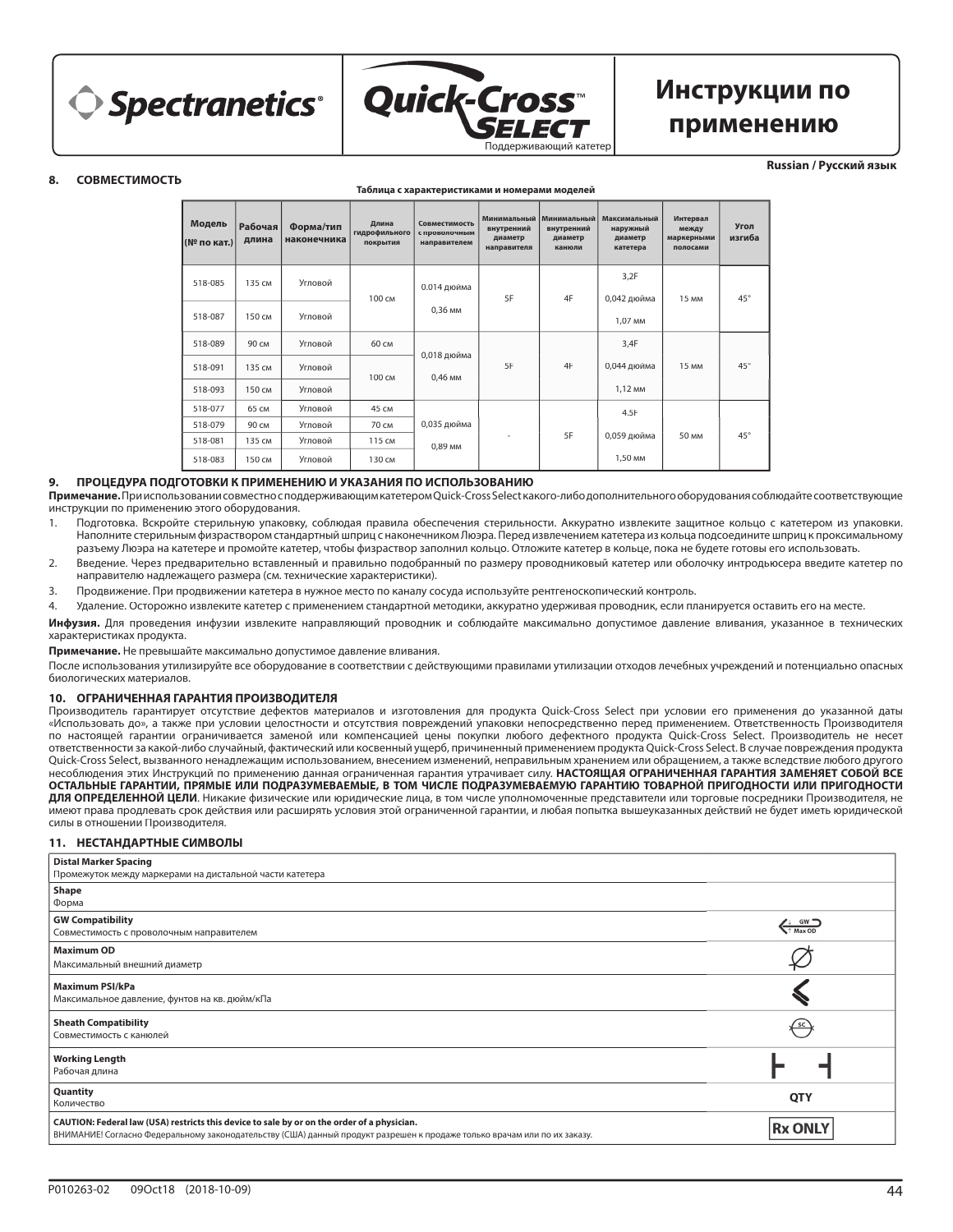



# **Uputstvo za upotrebu**

### **Serbian / Srpski jezik**

# **Sadržaj**

### **1. OPIS**

Spectranetics Quick-Cross Select kateteri za podršku su intravaskulani kateteri. Ovi kateteri su dostupni u različitim dužinama i konfiguracijama vrha. Svi modeli imaju 3 radio-neprovidna markera, koji su postavljeni na podjednakom rastojanju duž distalne osovine, kako bi pomogli u proceni geometrije unutar vaskularnog sistema. Distalni radio-neprovidni marker je postavljen na 3 mm od distalnog vrha katetera. Standardni ženski luer port je postavljen na proksimalnom kraju svakog modela. Kateter je obložen glatkim materijalom koji apsorbira vodu.

### **2. INDIKACIJE ZA UPOTREBU**

Quick-Cross Select kateteri za podršku su tu da vode i daju podršku vodič žici u toku pristupa koronarnoj ili perifernoj vaskulaturi, da omoguće zamenu vodič žica i obezbede kanal za uvođenje slanih rastvora ili dijagnostičkih kontrastnih sredstava.

## **3. KONTRAINDIKACIJE**

Nema poznatih.

### **4. UPOZORENJA**

- Maksimalni pritisak infuzije: **300 psi** za 0,014" i 0,018" katetere i **500 psi** za 0,035" katetere.
- Kateter je projektovan i namenjen samo za jednokratnu upotrebu. **Ne sterilisati i/ili ne koristiti ponovo.**
- Ovaj kateter bi trebalo da koriste samo lekari koji su kvalifikovani za vršenje perkutanih, vaskularnih intervencija.

### **5. MERE PREDOSTROŽNOSTI**

- NE sterilizujte ponovo i NE koristite ponovo ovaj uređaj, jer takve radnje mogu ugroziti performanse uređaja ili povećati opasnost od unakrsne kontaminacije zbog neodgovarajuće ponovne obrade. Ponovna upotreba ovog uređaja za jednokratnu upotrebu može dovesti do ozbiljnih povreda pacijenta ili smrti i poništava garancije proizvođača.
- Čuvati na hladnom i suvom mestu. Zaštititi od direktne sunčeve svetlosti i visokih temperatura (većih od 55 °C ili 131 °F).
- Ne koristite ako su uređaj ili pakovanje oštećeni.
- Koristite kateter do datuma "Roka upotrebe" ("Use By") koji je naveden na pakovanju.

### **6. NEŽELJENI EFEKTI**

Vaskularna kateterizacija i/ili vaskularna intervencija mogu da prouzrokuju, ali ne ograničavajući se samo na to, sledeće komplikacije:

- Isecanje, perforiranje, kidanje ili totalna okluzija krvnog suda
- **Infekcija**
- Hematom
- Nestabilna angina
- Embolija
- Hipo/hipertenzija
- Akutni infarkt miokarda
- Aritmija, uključujući ventrikularnu fibrilaciju • Smrt

# **7. KAKO SE ISPORUČUJE**

Spectranetics Quick-Cross Select isporučuju se **STERILNI**. Uređaji su projektovani i namenjeni **SAMO ZA JEDNU UPOTREBU** i ne smeju se ponovo sterilisati i/ili ponovo koristiti.

### **7.1 Sterilizacija**

• Sterilnost proizvoda se garantuje samo ako pakovanje nije otvarano i ako je neoštećeno. Pre upotrebe vizuelno proveriti sterilno pakovanje kako biste bili sigurni da žigovi nisu polomljeni. Ne koristite kateter ako je pakovanje oštećeno. Ne koristite kateter ako je prošao datum koji je na nalepnici na pakovanju naznačen pod "Rok upotrebe" ("Use Before Date").

### **7.2 Provera pre upotrebe**

• Pre upotrebe pažljivo proverite ispravnost celokupne opreme koja će biti korišćena. Ne koristite opremu ako je oštećena.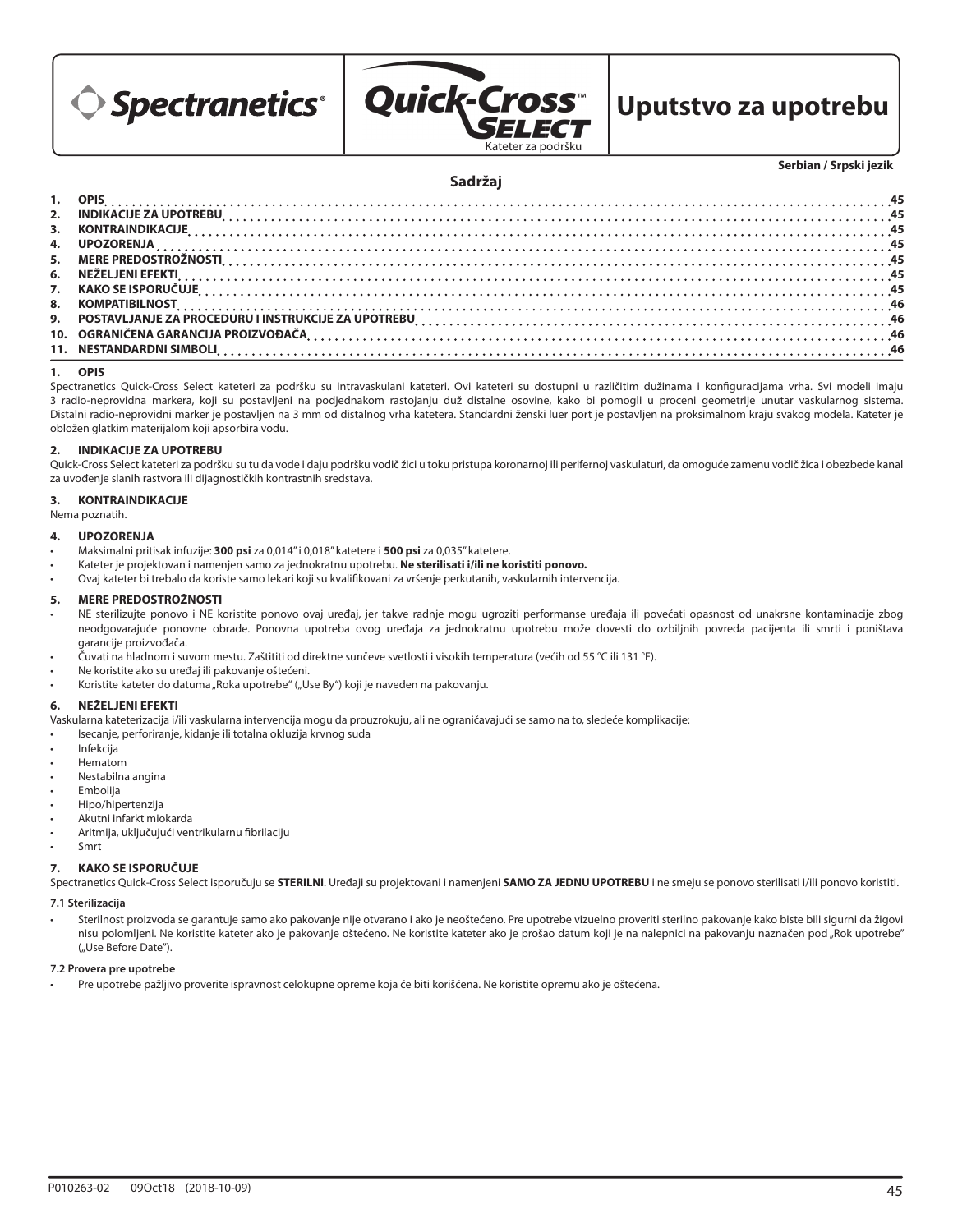



# **Uputstvo za upotrebu**

**Serbian / Srpski jezik**

**8. KOMPATIBILNOST**

### **Tabela sa funkcijama proizvoda i brojevima modela**

| <b>Model</b><br>(Ref) | Radna<br>dužina | Oblik/tip<br>vrha | <b>Dužina</b><br>hidrofilnog<br>sloja | Kompatibilnost<br>žice | Min.<br>unutrašnji<br>prečnik vodiča | Min.<br>unutrašnji<br>prečnik<br>uvodnika | <b>Maksimalan</b><br>spoljni prečnik<br>katetera | <b>Razmak</b><br>između<br>markera u<br>vidu trake | Upadni<br>ugao |
|-----------------------|-----------------|-------------------|---------------------------------------|------------------------|--------------------------------------|-------------------------------------------|--------------------------------------------------|----------------------------------------------------|----------------|
| 518-085               | 135 cm          | Uglasti           | 100 cm                                | 0,014''                | 5F                                   | 4F                                        | 3,2F<br>0.042''                                  | 15 mm                                              | $45^{\circ}$   |
| 518-087               | 150 cm          | Uglasti           |                                       | 0.36 mm                |                                      |                                           | 1.07 mm                                          |                                                    |                |
| 518-089               | 90 cm           | Uglasti           | 60 cm                                 |                        |                                      |                                           | 3,4F                                             |                                                    |                |
| 518-091               | 135 cm          | Uglasti           |                                       | 0,018''                | 5F                                   | 4F                                        | 0,044"                                           | 15 mm                                              | $45^{\circ}$   |
| 518-093               | 150 cm          | Uglasti           | 100 cm                                | 0,46 mm                |                                      |                                           | 1,12 mm                                          |                                                    |                |
| 518-077               | 65 cm           | Uglasti           | 45 cm                                 |                        |                                      |                                           | 4,5F                                             |                                                    |                |
| 518-079               | 90 cm           | Uglasti           | 70 cm                                 | 0,035''                |                                      | 5F                                        |                                                  |                                                    |                |
| 518-081               | 135 cm          | Uglasti           | 115 cm                                | 0,89 mm                | N/D                                  |                                           | 0,059''                                          | 50 mm                                              | $45^{\circ}$   |
| 518-083               | 150 cm          | Uglasti           | 130 cm                                |                        |                                      |                                           | 1,50 mm                                          |                                                    |                |

### **9. POSTAVLJANJE ZA PROCEDURU I INSTRUKCIJE ZA UPOTREBU**

**Napomena:** Pratite uputstvo za upotrebu za svu opremu koja će biti korišćena sa Quick-Cross Select kateterima za podršku.

- 1. Priprema: Otvorite sterilno pakovanje primenom sterilne tehnike. Pažljivo izvadite zaštitni obruč s kateterom iz pakovanja. Napunite sterilni, standardni luerlock špric slanim rastvorom. Pre nego što odstranite kateter iz obruča, spojite špric na luer nastavak na proksimalnom delu katetera, isperite kateter i pustite da slani rastvor napuni obruč. Ostavite kateter sa strane u obruču do upotrebe.
- 2. Umetanje: Preko prethodno umetnutog vodećeg katetera ili uvodnika odgovarajuće veličine, uvedite kateter preko vodič žice odgovarajuće veličine (vidi specifikacije) korišćenjem standardne tehnike.
- 3. Napredovanje: Dok uvodite kateter do određenog mesta u vaskulaturi, koristite fluoroskop za navođenje.
- 4. Uklanjanje: Pažljivo izvucite kateter korišćenjem standardne tehnike, pazite da održavate poziciju vodič žice, ako vodič žica treba da ostane na mestu.

Infuzija: Za infuziju, izvucite vodič žicu i pogledajte specifikaciju da proverite koje su maksimalne vrednosti pritiska infuzije.

**Napomena:** Nemojte prelaziti maksimalne vrednosti pritisaka infuzije.

Nakon upotrebe odložite svu opremu u skladu sa primenljivim zahtevima za bolnički otpad i potencijalno biološki opasne materijale.

### **10. OGRANIČENA GARANCIJA PROIZVOĐAČA**

Proizvođač garantuje da Quick-Cross Select nema grešaka u materijalu i izradi ako se koristi do datuma navedenog pod "Upotrebiti do" ("Use By") i ako pakovanje nije otvoreno i oštećeno pre upotrebe. Odgovornost proizvođača prema ovoj garanciji ograničena je na zamenu ili povraćaj novca u iznosu kupovne cene za bilo koji neispravan Quick-Cross Select. Proizvođač neće biti odgovoran ni za kakve slučajne, specijalne ili posledične štete koje su nastale zbog upotrebe Quick-Cross Select. U slučaju oštećenja kod Quick-Cross Select, koja su izazvana pogrešnom upotrebom, izmenama, nepravilnim skladištenjem ili rukovanjem, ili zbog bilo kakvog drugog nepoštovanja ovog Uputstva za upotrebu, ova ograničena garancija prestaje da važi. **OVA OGRANIČENA GARANCIJA IZRIČITO ODBACUJE SVE DRUGE GARANCIJE, IZRIČITE ILI PODRAZUMEVANE,**  UKLJUČUJUĆI I PODRAZUMEVANU GARANCIJU UTRŽIVOSTI ILI PRIKLADNOSTI ZA ODREĐENU SVRHU. Nijedno fizičko ili pravno lice, uključujući i bilo kog ovlašćenog predstavnika ili distributera proizvođača, nema ovlašćenje da produži ili proširi ovu ograničenu garanciju, a svaki takav pokušaj neće obavezati proizvođača.

# **11. NESTANDARDNI SIMBOLI**

| <b>Distal Marker Spacing</b><br>Razmak distalnih markera                                                                                                                                                  |                 |
|-----------------------------------------------------------------------------------------------------------------------------------------------------------------------------------------------------------|-----------------|
| Shape<br>Oblik                                                                                                                                                                                            |                 |
| <b>GW Compatibility</b><br>Kompatibilnost žice                                                                                                                                                            | $\leftarrow$ GW |
| <b>Maximum OD</b><br>Maksimalni SP                                                                                                                                                                        |                 |
| <b>Maximum PSI/kPa</b><br>Maksimalan PSI/kPa                                                                                                                                                              |                 |
| <b>Sheath Compatibility</b><br>Kompatibilnost uvodnika                                                                                                                                                    |                 |
| <b>Working Length</b><br>Radna dužina                                                                                                                                                                     |                 |
| Quantity<br>Količina                                                                                                                                                                                      | <b>QTY</b>      |
| CAUTION: Federal law (USA) restricts this device to sale by or on the order of a physician.<br>Oprez: Savezni zakon u SAD-u ograničava ovaj uređaj na prodaju od strane lekara ili prema njegovom nalogu. | <b>Rx ONL</b>   |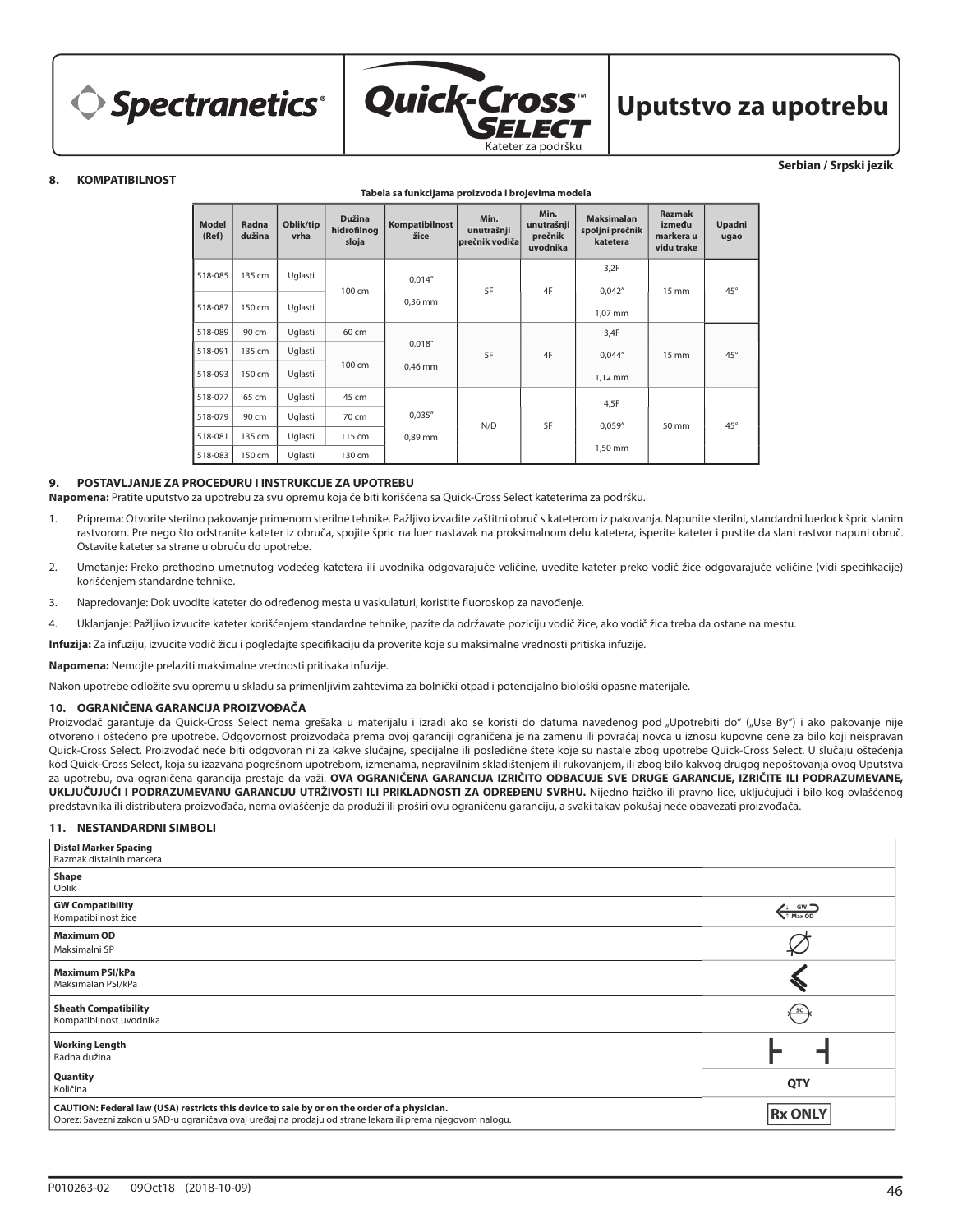



# **Návod na použitie**

### **Slovak/Slovenčina**

## **Obsah**

### **1. POPIS**

Podporné katétre Spectranetics Quick-Cross Select sú intravaskulárne katétre. Tieto katétre sa dodávajú v rôznych dĺžkach a s rôznymi konfiguráciami špičiek. Všetky modely majú 3 RTG-kontrastné značky v rovnomerných rozstupoch pozdĺž distálnej násady na pomoc pri odhadovaní geometrie v cievnom systéme. Distálna RTG-kontrastná značka je umiestnená 3 mm od distálnej špičky katétra. Na proximálnom konci každého modelu je umiestnený štandardný samičí luer. Katéter je potiahnutý mazacím hydrofilným povlakom.

## **2. INDIKÁCIE NA POUŽITIE**

Podporné katétre Quick-Cross Select sú určené na navádzanie a podporu vodiacich drôtov počas prístupu do koronárnych alebo periférnych ciev, na umožnenie výmeny drôtov a zabezpečenie prívodu dodávky fyziologického roztoku alebo diagnostických kontrastných látok.

## **3. KONTRAINDIKÁCIE**

Žiadne nie sú známe.

### **4. VAROVANIA**

- Maximálny tlak infúzie: **300 psi** pre katétre s priemerom 0,014 palca a 0,018 palca a **500 psi** pre katétre s priemerom 0,035 palca.
- Katéter je skonštruovaný a určený len na jedno použitie**. Nesterilizujte ani nepoužívajte opakovane.**
- Tento katéter smú používať len lekári kvalifikovaní na výkon perkutánnych cievnych intervencií.

### **5. BEZPEČNOSTNÉ OPATRENIA**

- Toto zariadenie NESTERILIZUJTE ani NEPOUŽÍVAJTE opakovane, pretože tieto kroky môžu zhoršiť jeho výkonnosť alebo zvýšiť riziko krížovej kontaminácie kvôli nevhodnému opakovanému spracovaniu. Opakované použitie tohto jednorazového zariadenia by mohlo spôsobiť vážne zranenie alebo smrť pacienta a tiež ruší záruku výrobcu.
- Uchovávajte na chladnom, suchom mieste. Chráňte pred priamym slnečným svetlom a vysokou teplotou (nad 55 °C).
- Ak je zariadenie alebo obal poškodený, nepoužívajte.
- Katéter použite pred dátumom exspirácie uvedeným na obale.

### **6. NEŽIADUCE ÚČINKY**

Cievna katetrizácia alebo cievna intervencia môže spôsobiť komplikácie, vrátane, okrem iného:

- Disekcia cievy, perforácia, ruptúra alebo totálna oklúzia
- Infekcia
- Hematóm
- Nestabilná angína
- Embólia
- Nízky/vysoký tlak
- Akútny infarkt myokardu
- Arytmia, vrátane ventrikulárnej fibrilácie • Smrť

## **7. SPÔSOB DODANIA**

Podporné katétre Spectranetics Quick-Cross Select sa dodávajú **STERILNÉ**. Tieto zariadenia sú určené a skonštruované **LEN NA JEDNO POUŽITIE** a nesmú sa sterilizovať ani používať opakovane.

### **7.1 Sterilizácia**

• Sterilita produktu je zaručená len vtedy, ak je obal neotvorený a neporušený. Pred použitím zrakom skontrolujte sterilný obal, či nie je poškodené zapečatenie. Katéter nepoužívajte, ak je porušená celistvosť obalu. Katéter nepoužívajte, ak už uplynul dátum použitia vyznačený na obale.

### **7.2 Kontrola pred použitím**

• Pred použitím pozorne skontrolujte všetky zariadenia, ktoré sa budú používať, či neobsahujú defekty. Nepoužívajte žiadne zariadenie, ak je poškodené.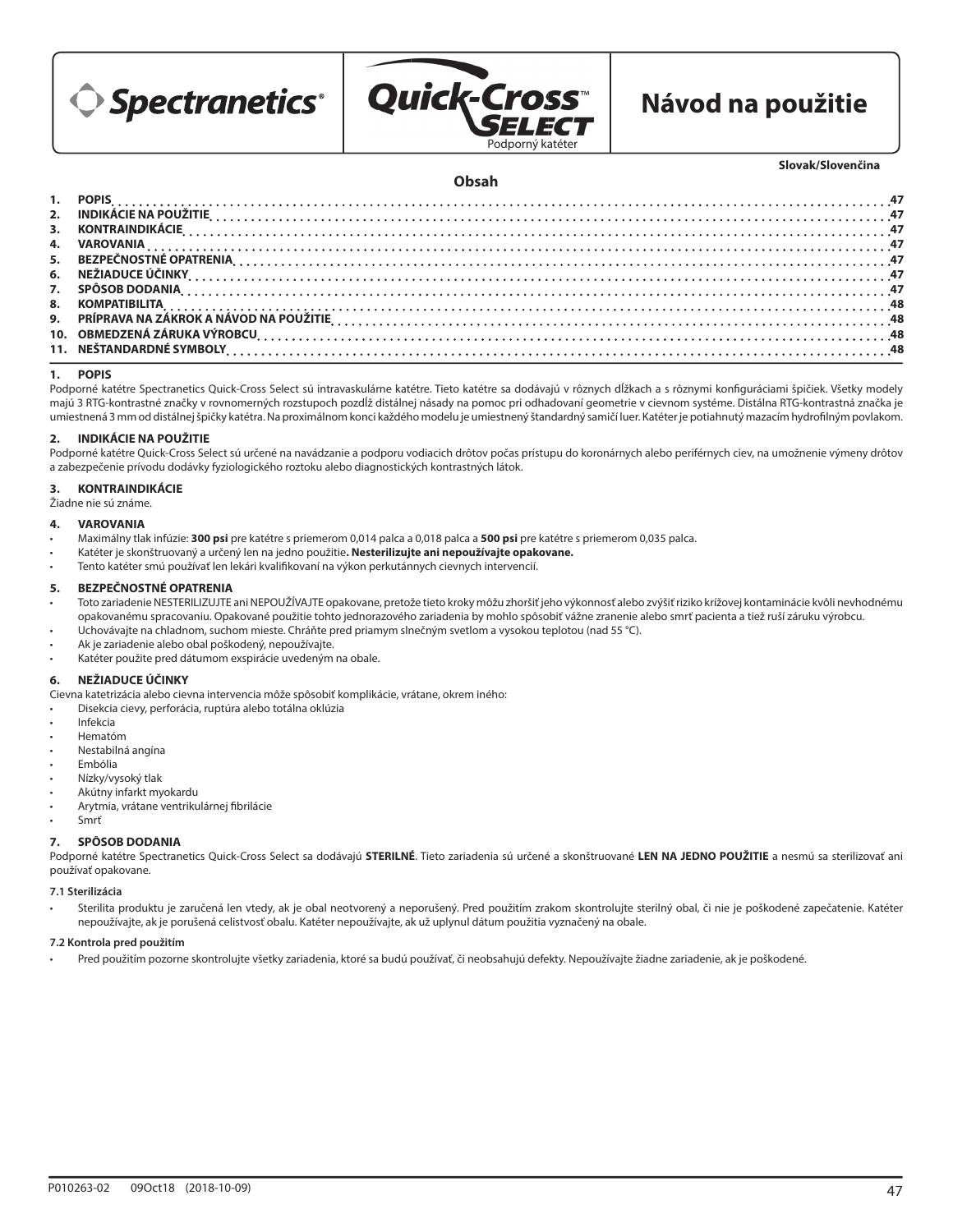



# **Návod na použitie**

**Slovak/Slovenčina**

### **8. KOMPATIBILITA**

**Tabuľka s vlastnosťami produktu a číslami modelov**

| <b>Model</b><br>(Ref) | Pracovná dĺžka | Tvar/typ<br>špičky | <b>D</b> ĺžka<br>hydrofilného<br>povlaku | <b>Kompatibilita</b><br>vodiaceho<br>drôtu | Minimálny<br>vnútorný<br>priemer<br>vodiča | <b>Minimálny</b><br>vnútorný<br>priemer<br>puzdra | <b>Maximálny</b><br>vonkajší priemer<br>katétra | Rozstup<br>kruhových<br>značiek | Uhol<br>zavedenia |
|-----------------------|----------------|--------------------|------------------------------------------|--------------------------------------------|--------------------------------------------|---------------------------------------------------|-------------------------------------------------|---------------------------------|-------------------|
| 518-085               | 135 cm         | Ohnutý             |                                          | $0,014$ palca                              |                                            |                                                   | 3,2F                                            |                                 |                   |
| 518-087               | 150 cm         | Ohnutý             | 100 cm                                   | 0,36 mm                                    | 5F                                         | 4F                                                | 0,042 palca<br>1,07 mm                          | $15 \, \text{mm}$               | $45^\circ$        |
| 518-089               | 90 cm          | Ohnutý             | 60 cm                                    |                                            |                                            |                                                   | 3,4F                                            |                                 |                   |
| 518-091               | 135 cm         | Ohnutý             |                                          | $0,018$ palca<br>0.46 mm                   | 5F                                         | 4F                                                | 0,044 palca                                     | $15 \text{ mm}$                 | $45^\circ$        |
| 518-093               | 150 cm         | Ohnutý             | 100 cm                                   |                                            |                                            |                                                   | $1,12$ mm                                       |                                 |                   |
| 518-077               | 65 cm          | Ohnutý             | 45 cm                                    |                                            |                                            |                                                   | 4,5F                                            |                                 |                   |
| 518-079               | 90 cm          | Ohnutý             | 70 cm                                    | 0,035 palca                                |                                            | 5F                                                |                                                 |                                 | $45^\circ$        |
| 518-081               | 135 cm         | Ohnutý             | 115 cm                                   | 0,89 mm                                    | neapl.                                     |                                                   | 0,059 palca                                     | 50 mm                           |                   |
| 518-083               | 150 cm         | Ohnutý             | 130 cm                                   |                                            |                                            |                                                   | 1,50 mm                                         |                                 |                   |

### **9. PRÍPRAVA NA ZÁKROK A NÁVOD NA POUŽITIE**

**Poznámka:** Pri použití všetkých zariadení s podpornými katétrami Quick-Cross Select postupujte podľa príslušného návodu na použitie.

- 1. Príprava: Pomocou sterilnej techniky otvorte sterilný obal. Opatrne z vrecka vyberte ochrannú obruč s katétrom. Štandardnú sterilnú striekačku s luerovým zámkom naplňte sterilným fyziologickým roztokom. Skôr, než katéter vyberiete z obruče, striekačku napojte na proximálny luerový spoj katétra, katéter vypláchnite a obruč nechajte naplniť fyziologickým roztokom. Katéter v obruči odložte nabok, kým ho nebudete potrebovať použiť.
- 2. Zavedenie: Pomocou štandardnej techniky zaveďte katéter po vodiacom drôte vhodnej veľkosti (pozri špecifikácie) cez vopred zasunutý vodiaci katéter alebo zavádzacie puzdro vhodnej veľkosti.
- 3. Zasúvanie: Pri zasúvaní katétra na požadované miesto v cievach použite fluoroskopické navádzanie.
- 4. Odstránenie: Pomocou štandardnej techniky opatrne odstráňte katéter, pričom udržiavajte polohu vodiaceho drôtu, ak má vodiaci drôt zostať na mieste.

Infúzia: Ak chcete vykonať infúziu, vytiahnite vodiaci drôt a pozrite si špecifikácie pre maximálny tlak infúzie.

**Poznámka:** Neprekračujte maximálne tlaky infúzií.

Po použití zlikvidujte všetky zariadenia v súlade s príslušnými požiadavkami na nemocničný odpad a potenciálne biologicky nebezpečné materiály.

## **10. OBMEDZENÁ ZÁRUKA VÝROBCU**

Výrobca zaručuje, že produkt Quick-Cross Select neobsahuje materiálové ani výrobné chyby, ak sa použije do dátumu uvedeného pod dátumom exspirácie a ak je balenie tesne pred použitím neotvorené a nepoškodené. Zodpovednosť výrobcu podľa tejto záruky je obmedzená na výmenu alebo refundáciu nákupnej ceny akéhokoľvek poruchového produktu Quick-Cross Select. Výrobca nebude zodpovedný za žiadne náhodné, osobitné ani následné škody v dôsledku použitia produktu Quick-Cross Select. Poškodenie produktu Quick-Cross Select spôsobené nesprávnym použitím, úpravou, nevhodným uchovávaním alebo manipuláciou alebo iným nedodržaním tohto návodu na použitie ruší túto obmedzenú záruku. **TÁTO OBMEDZENÁ ZÁRUKA VÝSLOVNE NAHRÁDZA VŠETKY OSTATNÉ ZÁRUKY, VÝSLOVNÉ ČI NAZNAČENÉ, VRÁTANE NAZNAČENEJ ZÁRUKY OBCHODOVATEĽNOSTI ALEBO VHODNOSTI NA KONKRÉTNY ÚČEL.** Žiadna osoba ani subjekt, vrátane akéhokoľvek autorizovaného zástupcu alebo predajcu výrobcu, nemá právo rozširovať ani predlžovať túto obmedzenú záruku a žiadna takáto vynaložená snaha nie je vymáhateľná od výrobcu.

# **11. NEŠTANDARDNÉ SYMBOLY**

| <b>Distal Marker Spacing</b><br>Rozstup distálnych značiek                                                                                                                                                |                            |
|-----------------------------------------------------------------------------------------------------------------------------------------------------------------------------------------------------------|----------------------------|
| Shape<br>Tvar                                                                                                                                                                                             |                            |
| <b>GW Compatibility</b><br>Kompatibilita vodiaceho drôtu                                                                                                                                                  | $\leftarrow$ GW $\bigcirc$ |
| <b>Maximum OD</b><br>Maximálny vonkajší priemer                                                                                                                                                           |                            |
| <b>Maximum PSI/kPa</b><br>Maximálny PSI/kPa                                                                                                                                                               |                            |
| <b>Sheath Compatibility</b><br>Kompatibilita puzdra                                                                                                                                                       |                            |
| <b>Working Length</b><br>Pracovná dĺžka                                                                                                                                                                   |                            |
| Quantity<br>Množstvo                                                                                                                                                                                      | <b>QTY</b>                 |
| CAUTION: Federal law (USA) restricts this device to sale by or on the order of a physician.<br>UPOZORNENIE: Federálny zákon (USA) obmedzuje predaj tohto zariadenia na lekárov alebo na lekársky predpis. | <b>Rx ONL</b>              |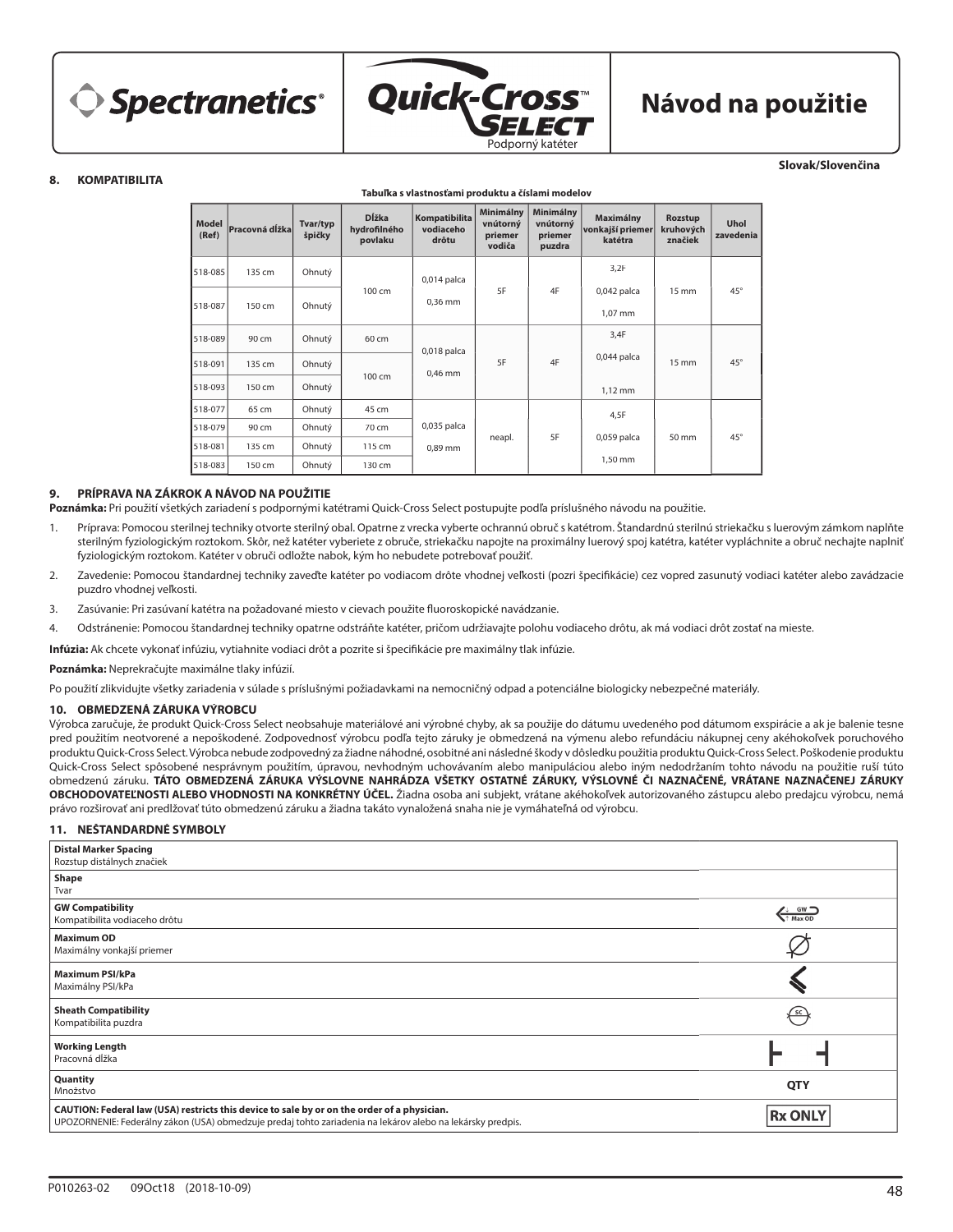



# **Navodila za uporabo**

### **Slovenian / Slovenščina**

## **Kazalo**

### **1. OPIS**

Podporni katetri Quick-Cross Select družbe Spectranetics so znotrajžilni katetri. Ti katetri so na voljo v različnih dolžinah in z različnimi oblikami vrha. Vsi modeli imajo tri oznake, neprepustne za rentgenske žarke, ki so enakomerno razporejene na distalnem kanalu, kar pomaga pri ocenjevanju geometrije v žilnem sistemu. Distalna oznaka, neprepustna za rentgenske žarke, je do 3 mm oddaljena od distalnega vrha katetra. Standardni ženski konektor Luer je na proksimalnem koncu vsakega modela. Kateter je prevlečen s spolzko, hidrofilno prevleko.

## **2. INDIKACIJE ZA UPORABO**

Podporni katetri Quick-Cross Select so namenjeni vodenju in podpori vodilne žice med dostopom do koronarnega in perifernega žilja ter omogočajo izmenjevanje žic in vzpostavljajo pot za dovajanje fizioloških raztopin ali diagnostičnih kontrastnih sredstev.

### **3. KONTRAINDIKACIJE**

Niso znane.

### **4. OPOZORILA**

- Največji tlak infuzije: **300 psi** za katetre premera 0,014 palcev in 0,018 palcev ter **500 psi** za katetre premera 0,035 palcev.
- Kateter je oblikovan in namenjen samo za enkratno uporabo. **Ne sterilizirajte in/ali ne uporabljajte ponovno.**
- Ta kateter smejo uporabljati samo zdravniki, ki so usposobljeni za izvajanje perkutanih vaskularnih posegov.

### **5. PREVIDNOSTNI UKREPI**

- Tega pripomočka NE SMETE znova sterilizirati ali znova uporabiti, saj lahko pri tem pride do ogrožanja zmogljivosti ali povečanja tveganja navzkrižne kontaminacije zaradi neustrezne ponovne obdelave. Ponovna uporaba tega pripomočka za enkratno uporabo lahko povzroči resne telesne poškodbe ali smrt bolnika ter izniči jamstva izdelovalca.
- Shranjujte na hladnem, suhem mestu. Zaščitite pred neposredno sončno svetlobo in visoko temperaturo (višjo od 55 C ali 131 F).
- Ne uporabljajte, če sta ovojnina ali pripomoček poškodovana.
- Kateter uporabite pred »rokom uporabnosti«, ki je naveden na ovojnini.

### **6. NEŽELENI UČINKI**

- Vaskularna katetrizacija in/ali vaskularna intervencija lahko povzročita zaplete, ki vključujejo (a niso omejeni na):
- disekcijo, perforacijo, predrtje ali popolno okluzijo žile,
- okužbo,
- hematom,
- nestabilno angino pektoris,
- embolijo,
- hipotenzijo/hipertenzijo,
- akutni miokardni infarkt,
- aritmijo, vključno z ventrikularno fibrilacijo,
- smrt.

### **7. NAČIN DOBAVE**

Podporni katetri Spectranetics Quick-Cross Select so bili sterilizirani z etilenoksidom in se dobavljajo **STERILNI.** Naprave so namenjene in oblikovane **SAMO za ENKRATNO UPORABO** in jih ne smete ponovno sterilizirati in/ali ponovno uporabiti.

### **7.1 Sterilizacija**

• Sterilnost izdelka je zajamčena samo, če je embalaža neodprta in nepoškodovana. Pred uporabo vizualno preglejte sterilno embalažo, da se prepričate, da spoji niso odprti. Katetra ne uporabljajte, če je embalaža poškodovana. Katetra ne uporabljajte, če je rok uporabe na etiketi na embalaži pretečen.

# **7.2 Pregled pred uporab**

• Pred uporabo skrbno preglejte vso opremo, ki jo nameravate uporabiti, da ugotovite, če so prisotne okvare. V primeru poškodb opreme ne uporabljajte.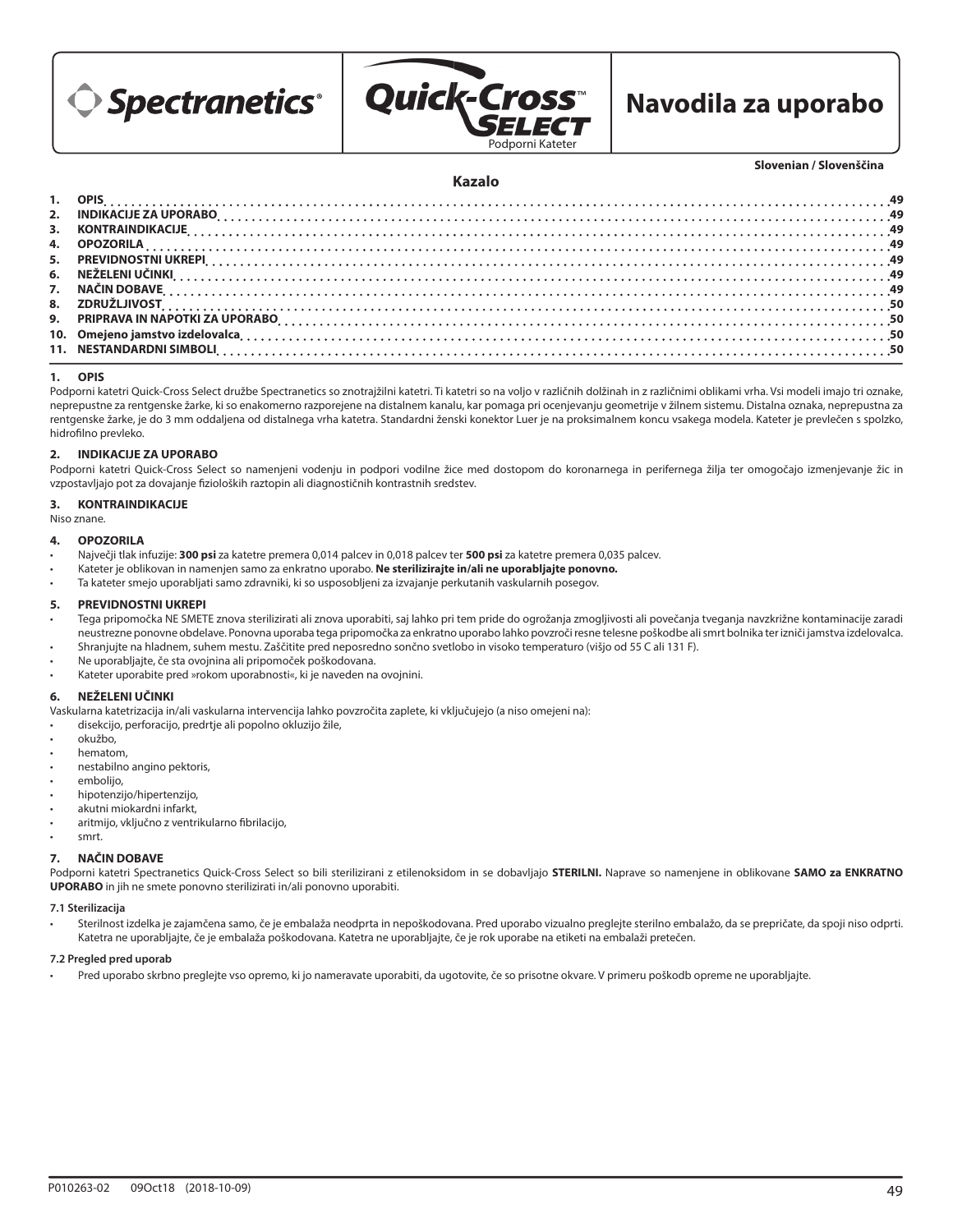



# **Navodila za uporabo**

**Slovenian / Slovenščina**

**8. ZDRUŽLJIVOST**

**Tabela lastnosti izdelka in številk modelov**

**Model (Ref) Delovna dolžina Oblika/vrsta konice Dolžina hidrofilne oblog Združljivost žic Najmanjši not. premer vodila Najmanjši not. premer tulca Največji**  <mark>in. pre</mark>m **katetra Razdalje med označevalnimi obročki Kot dometa** 518-085 135 cm Ukrivljen 100 cm 0,014" 0,36 mm 5F 4F 3,2F 0,042" 1,07 mm 15 mm 45° 518-087 150 cm Ukrivljen 518-089 90 cm Ukrivljen 60 cm 0,018" 0,46 mm 5F 4F 3,4F 0,044" 1,12 mm 518-091 135 cm Ukrivljen 15 mm 45° 100 cm 518-093 150 cm Ukrivljen 518-077 65 cm Ukrivljen 45 cm 0,035" 0,89 mm N/A 5F 4,5F 0,059" 1,50 mm 50 mm 45°  $518-079$  90 cm Ukrivlien  $\frac{1}{20}$  cm 518-081 135 cm Ukrivljen 115 cm 518-083 150 cm Ukrivljen 130 cm

## **9. PRIPRAVA IN NAPOTKI ZA UPORABO**

**Opomba:** Upoštevajte navodila za uporabo za vso opremo, ki jo boste uporabili s katetri Quick-Cross Select družbe Spectranetics.

- 1. Priprava: S sterilno tehniko odprite sterilno embalažo. Nežno odstranite zaščitno cevko s katetrom iz vrečke. Sterilno brizgo s standardnim konektorjem Luer-lock napolnite s sterilno fiziološko raztopino. Preden odstranite kateter iz cevke, priključite brizgo na proximalni Luer priključek katetra, izperite kateter in dovolite, da fiziološka raztopina napolni cevko. Kateter v cevki dajte na stran do uporabe.
- 2. Vstavljanje: S pomočjo vodilne žice ustrezne velikosti (glejte tehnične podatke) in s standardno tehniko vstavite kateter skozi predhodno vstavljen vodilni kateter ali uvajalni tulec ustrezne velikosti preko vodilne žice ustrezne velikosti (glejte tehnične podatke) vstavite kateter, pri tem pa uporabite standardno tehniko.
- 3. Uvajanje: Pri uvajanju katetra na želeno mesto v žilju uporabite fluoroskopijo.
- 4. Odstranjevanje: S standardno tehniko previdno izvlecite kateter, pri čemer pazite, da ohranjate položaj vodilne žice, če mora ta ostati na mestu.

**Infundiranje:** Za infundiranje izvlecite vodilno žico in upoštevajte tehnične podatke za največji tlak infundiranja.

**Opomba:** Ne prekoračite priporočenih tlakov infundiranja.

Po uporabi vso opremo zavrzite skladno z veljavnimi zahtevami za bolnišnične odpadke in morebitno biološko nevarne materiale.

### **10. OMEJENO JAMSTVO IZDELOVALCA**

Izdelovalec jamči, da je izdelek Quick-Cross Select brez napak v materialu in izdelavi, če ga uporabite do datuma, navedenega pod »Uporabno do«, in če neposredno pred uporabo ni odprt ali poškodovan. Izdelovalčeva odgovornost je s to garancijo omejena na zamenjavo okvarjenega izdelka Quick-Cross Select oziroma na povračilo stroškov njegovega nakupa. Izdelovalec ne prevzema odgovornosti za morebitno naključno, posebno ali posledično škodo, ki nastane pri uporabi izdelka Quick-Cross Select. Če se izdelek Quick-Cross Select poškoduje zaradi nepravilne uporabe, predelave, nepravilnega hranjenja ali ravnanja z njim oziroma neupoštevanja teh navodil za uporabo, se ta garancija razveljavi. **TA GARANCIJSKA IZJAVA IZRECNO NADOMESTI VSA DRUGA JAMSTVA, IZRECNA ALI IMPLICIRANA, VKLJUČNO Z IMPLICIRANIM JAMSTVOM USTREZNOSTI**  ZA PRODAJO ALI PRIMERNOSTI ZA DOLOČEN NAMEN. Fizične ali pravne osebe, vključno z morebitnim pooblaščenim izdelovalčevim zastopnikom ali prodajalcem, nimajo pooblastil za podaljšanje ali razširitev te garancije. Izdelovalec ne odgovarja, če pride do poskusa podaljšanja oziroma razširitve te garancije.

## **11. NESTANDARDNI SIMBOLI**

| <b>Distal Marker Spacing</b><br>Presledki med distalnimi označevalci                                                                                                                                  |                 |
|-------------------------------------------------------------------------------------------------------------------------------------------------------------------------------------------------------|-----------------|
| Shape<br>Oblika                                                                                                                                                                                       |                 |
| <b>GW Compatibility</b><br>Združljivost žic                                                                                                                                                           | $\leftarrow$ GW |
| <b>Maximum OD</b><br>Največji zun. prem.                                                                                                                                                              |                 |
| Maximum PSI/kPa<br>Največja vrednost PSI/kPa                                                                                                                                                          |                 |
| <b>Sheath Compatibility</b><br>Združljivost tulcev                                                                                                                                                    |                 |
| <b>Working Length</b><br>Delovna dolžina                                                                                                                                                              |                 |
| Quantity<br>Količina                                                                                                                                                                                  | QTY             |
| CAUTION: Federal law (USA) restricts this device to sale by or on the order of a physician.<br>Svarilo: Po zveznem zakonu (ZDA) je to napravo mogoče kupiti le od zdravnika ali po njegovem naročilu. | <b>Rx ONLY</b>  |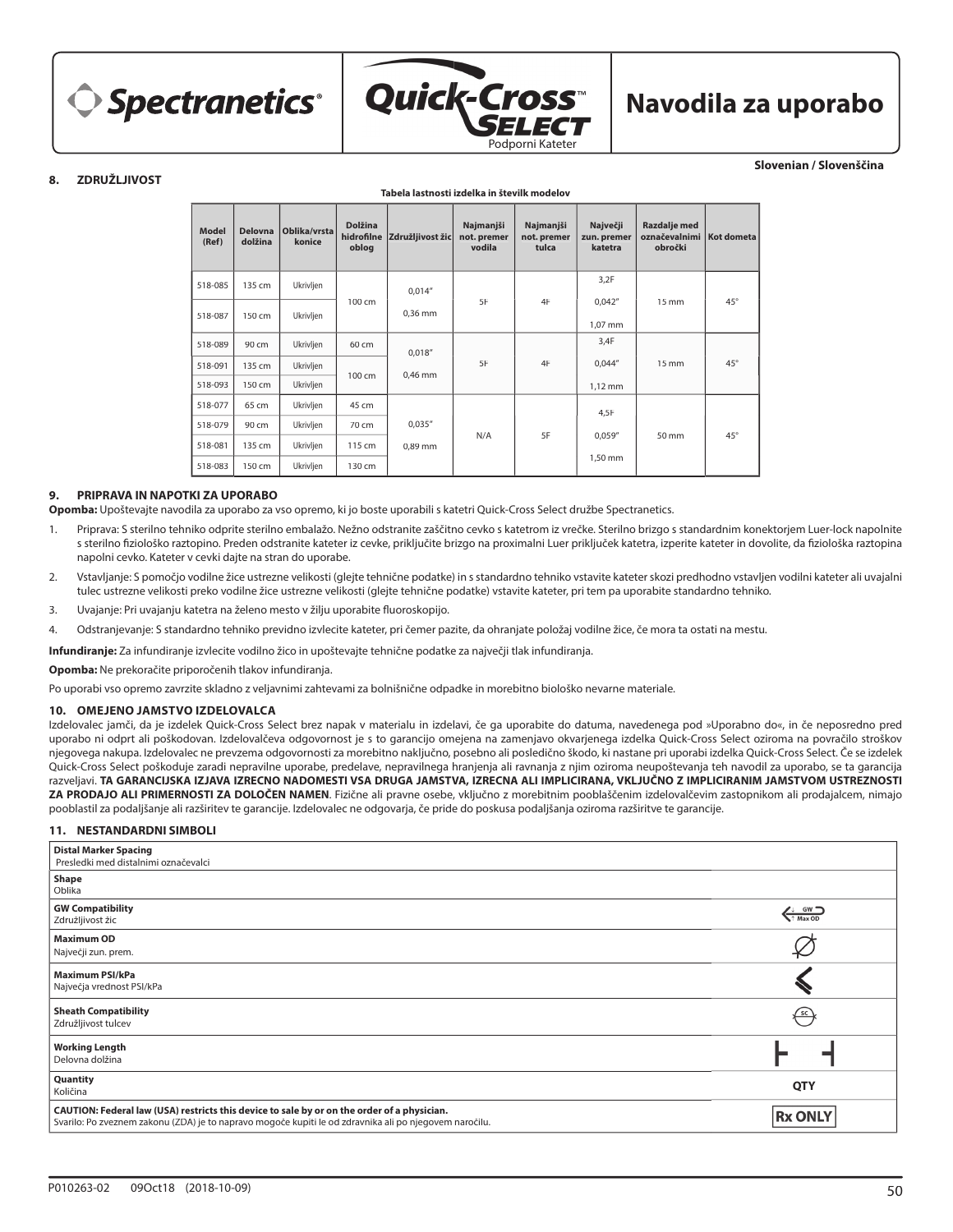



# **Instrucciones de uso**

### **Spanish / Español**

### **Índice**

## **1. DESCRIPCIÓN**

Los catéteres de apoyo Quick-Cross Select de Spectranetics son catéteres intravasculares. Están disponibles en varias longitudes y configuraciones de punta. Todos los modelos cuentan con 3 marcadores radiopacos separados entre sí por espacios iguales a lo largo del eje distal para facilitar la estimación de la geometría dentro del sistema vascular. El marcador radiopaco distal está situado a no más de 3 mm de la punta del catéter distal. En el extremo proximal de cada modelo se encuentra una conexión tipo Luer hembra estándar. El catéter tiene un revestimiento hidrófilo lubricante.

## **2. INDICACIONES DE USO**

Los catéteres de apoyo Quick-Cross Select están concebidos para dirigir y apoyar un alambre guía durante el acceso a la vasculatura coronaria o periférica, permitir el intercambio de alambres guía y proporcionar un conducto para el suministro de soluciones salinas o agentes de contraste para diagnóstico.

## **3. CONTRAINDICACIONES**

# No se conocen.

# **4. ADVERTENCIAS**

- Presión de infusión máxima: **300 psi** para catéteres de 0.014 pulg. y 0.018 pulg. y **500 psi** para catéteres de 0.035 pulg.
- El catéter está diseñado y concebido para utilizarse una sola vez. **No lo vuelva a esterilizar ni lo reutilice.**
- El catéter sólo debe ser utilizado por médicos cualificados para realizar intervenciones vasculares percutáneas.

### • **5. PRECAUCIONES**

- NO vuelva a esterilizar este dispositivo ni lo reutilice, ya que estas acciones pueden alterar su desempeño o aumentar el riesgo de contaminación cruzada a causa de un reprocesamiento inadecuado. La reutilización de este dispositivo de un solo uso podría ocasionar lesiones graves o la muerte del paciente y anula las garantías del fabricante.
- Guárdelo en un lugar seco y fresco. Protéjalo de la luz solar directa y de temperaturas altas (superiores a 55°C o 131°F).
- No utilice el dispositivo o el empaque si está dañado.
- Utilice el catéter antes de la fecha de caducidad que se indica en el empaque.

### **6. EFECTOS ADVERSOS**

- El cateterismo vascular y/o la intervención vascular pueden provocar las siguientes complicaciones, entre otras:
- Disección, perforación, ruptura u oclusión total de vasos.
- Infección.
- Hematoma.
- Angina inestable.
- Embolia.
- Hipotensión/hipertensión.
- Infarto agudo de miocardio.
- Arritmia, incluida la fibrilación ventricular.
- Muerte.

### **7. PRESENTACIÓN**

Los catéteres de apoyo Quick-Cross Select de Spectranetics se suministran **ESTÉRILES**. Los dispositivos están indicados y diseñados para **UN SOLO USO** y no deben volverse a esterilizar ni reutilizarse.

### **7.1 Esterilización**

• La esterilidad del producto está garantizada únicamente si el empaque no se ha abierto ni está dañado. Antes de utilizarlo, examine visualmente el empaque estéril para asegurarse de que los sellos estén intactos. No utilice el catéter si se ha alterado la integridad del empaque. No utilice el catéter si la fecha de caducidad que se encuentra en la etiqueta del empaque ha vencido.

### **7.2 Inspección antes al uso**

Antes de utilizarlo, examine cuidadosamente todo el equipo que se va a utilizar a fin de detectar defectos. No utilice un equipo si está dañado.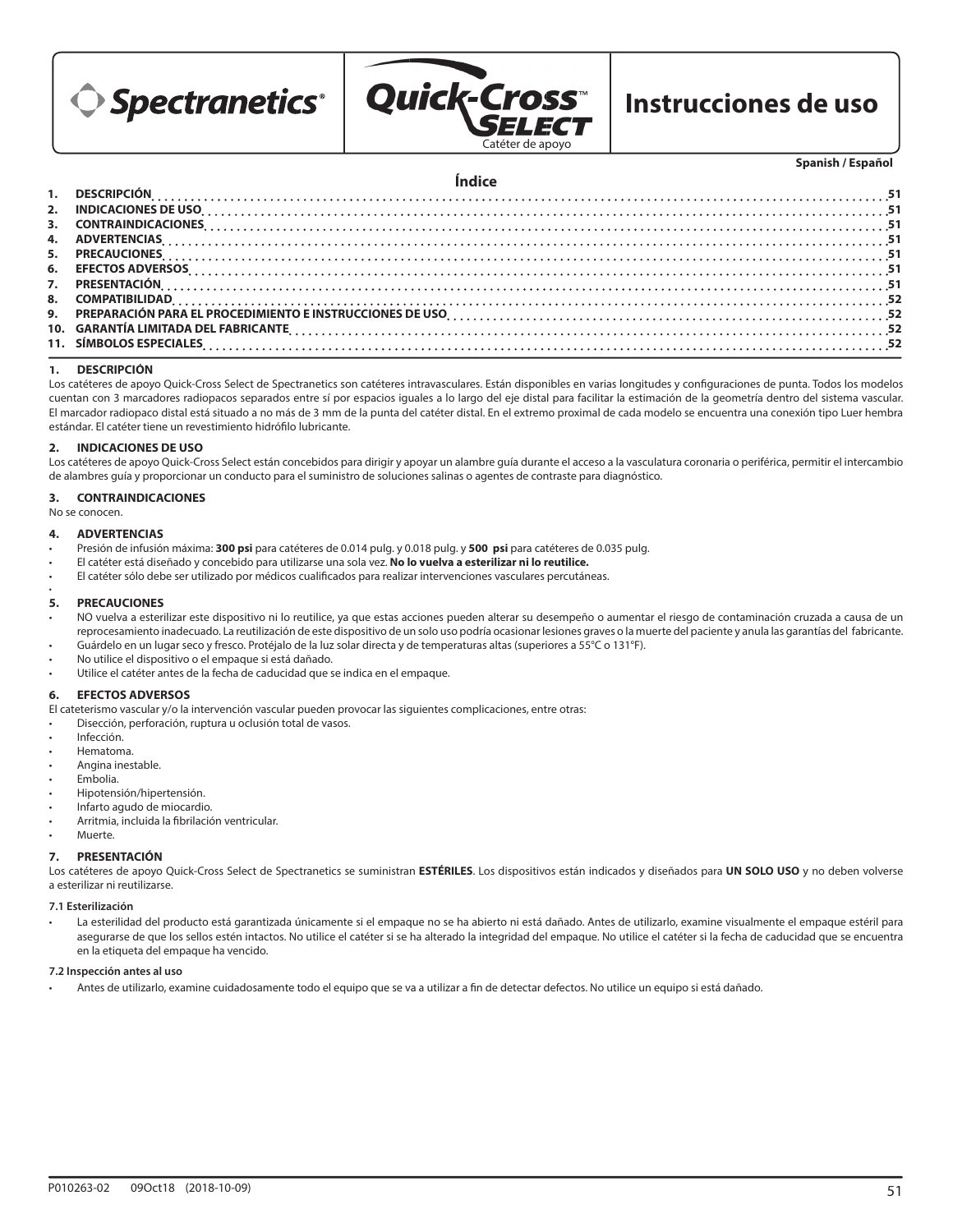



# **Instrucciones de uso**

**Spanish / Español**

### **8. COMPATIBILIDAD**

### **Tabla de características del producto y números de modelo**

| <b>Modelo</b><br>(Ref) | Longitud útil | Forma/tipo<br>de punta | <b>Longitud del</b><br>revestimiento<br>hidrófilo | Compatibilidad<br>del alambre<br>quía | D.I. mín.<br>de la<br>quía | D.I. mín.<br>de la<br>vaina | D.E.<br>máximo<br>del catéteri | Separación<br>entre las<br>bandas<br>marcadoras | Ángulo de<br>desplazamiento |
|------------------------|---------------|------------------------|---------------------------------------------------|---------------------------------------|----------------------------|-----------------------------|--------------------------------|-------------------------------------------------|-----------------------------|
| 518-085                | 135 cm        | Angulada               |                                                   | 0.36 mm                               |                            |                             | 3.2 F                          |                                                 |                             |
|                        |               |                        | 100 cm                                            | 0.014 pulg.                           | 5 F                        | 4 F                         | 0.042 pulg.                    | $15 \text{ mm}$                                 | $45^\circ$                  |
| 518-087                | 150 cm        | Angulada               |                                                   |                                       |                            |                             | 1.07 mm                        |                                                 |                             |
| 518-089                | 90 cm         | Angulada               | 60 cm                                             |                                       |                            |                             | 3,4F                           |                                                 |                             |
| 518-091                | 135 cm        | Angulada               |                                                   | 0,46 mm                               | 5 F                        | 4 F                         | 0.044 pulg.                    | $15 \text{ mm}$                                 | $45^\circ$                  |
| 518-093                | 150 cm        | Angulada               | 100 cm                                            | 0.018 pulg.                           |                            |                             | $1.12$ mm                      |                                                 |                             |
| 518-077                | 65 cm         | Angulada               | 45 cm                                             |                                       |                            |                             | 4,5 F                          |                                                 |                             |
| 518-079                | 90 cm         | Angulada               | 70 cm                                             | 0.035 pulg.                           |                            |                             |                                |                                                 |                             |
| 518-081                | 135 cm        | Angulada               | 115 cm                                            | $0.89$ mm                             | N/A                        | 5 F                         | 0.059 pulg.                    | 50 mm                                           | $45^\circ$                  |
| 518-083                | 150 cm        | Angulada               | 130 cm                                            |                                       |                            |                             | 1.50 mm                        |                                                 |                             |

## **9. PREPARACIÓN PARA EL PROCEDIMIENTO E INSTRUCCIONES DE USO**

- **Nota:** Siga las instrucciones de uso de todo el equipo que se va a utilizar con el catéter de apoyo Quick-Cross Select.
- 1. Preparación: Mediante el uso de una técnica estéril, abra el empaque estéril. Saque con cuidado el aro protector con el catéter de la bolsa. Llene una jeringa tipo Luer-Lock estándar estéril con solución salina. Antes de retirar el catéter del aro, conecte la jeringa a la conexión tipo Luer proximal del catéter, empareje el catéter y permita que la solución salina llene el aro. Aparte el catéter en el aro hasta que esté listo para usarlo.
- 2. Inserción: A través de un catéter guía o vaina introductora del tamaño adecuado que se haya insertado previamente, introduzca el catéter por un alambre guía del tamaño adecuado (consulte las especificaciones) con ayuda de una técnica estándar.
- 3. Avance: Con ayuda de fluoroscopia, haga avanzar el catéter hacia la ubicación deseada dentro de la vasculatura.
- 4. Retiro: Retire cuidadosamente el catéter mediante una técnica estándar, poniendo especial atención en mantener la posición del alambre guía si este debe permanecer en su sitio.

Infusión: Para realizar la infusión, retire el alambre quía y consulte las especificaciones sobre la presión de infusión máxima.

**Nota:** No exceda las presiones de infusión máximas.

Una vez utilizado, deseche todo el equipo de acuerdo con los requisitos aplicables referentes a desechos hospitalarios y materiales que representan potencialmente un peligro biológico.

### **10. GARANTÍA LIMITADA DEL FABRICANTE**

El fabricante garantiza que Quick-Cross Select no posee defectos de material ni fabricación si se utiliza antes de la fecha de caducidad y si el empaque no se ha abierto ni presenta daños inmediatamente antes de su uso. La responsabilidad del fabricante en virtud de la presente garantía se limita al reemplazo de cualquier Quick-Cross Select defectuoso o a la devolución de su precio de compra. El fabricante no será responsable de ningún daño accidental, especial o consecuente derivado del uso de Quick-Cross Select. Los daños que sufriera Quick-Cross Select por almacenamiento o manipulación incorrectos, uso indebido, alteración o cualquier otro incumplimiento de estas instrucciones de uso anularán la presente garantía limitada. **LA PRESENTE GARANTÍA LIMITADA SUSTITUYE EXPRESAMENTE CUALQUIER OTRA GARANTÍA, EXPLÍCITA O IMPLÍCITA, INCLUIDA**  LA GARANTÍA IMPLÍCITA DE COMERCIABILIDAD O ADECUACIÓN PARA UN FIN DETERMINADO. Ninguna persona ni entidad, incluidos los representantes autorizados o distribuidores del fabricante, tiene la autoridad de ampliar o extender esta garantía limitada, y no se le podrá exigir al fabricante ningún presunto intento de ello.

### **11. SÍMBOLOS ESPECIALES**

| <b>Distal Marker Spacing</b><br>Separación entre los marcadores distales                                                                                                                                                                                                 |                                                                      |
|--------------------------------------------------------------------------------------------------------------------------------------------------------------------------------------------------------------------------------------------------------------------------|----------------------------------------------------------------------|
| Shape<br>Forma                                                                                                                                                                                                                                                           |                                                                      |
| <b>GW Compatibility</b><br>Compatibilidad del cable guía                                                                                                                                                                                                                 | $\begin{array}{cc} \downarrow & GW \\ \uparrow & Max OD \end{array}$ |
| <b>Maximum OD</b><br>Diámetro exterior máximo                                                                                                                                                                                                                            |                                                                      |
| <b>Maximum PSI/kPa</b><br>PSI/kPa máximo                                                                                                                                                                                                                                 |                                                                      |
| <b>Sheath Compatibility</b><br>Compatibilidad de la vaina                                                                                                                                                                                                                |                                                                      |
| <b>Working Length</b><br>Longitud útil                                                                                                                                                                                                                                   |                                                                      |
| Quantity<br>Cantidad                                                                                                                                                                                                                                                     | QTY                                                                  |
| CAUTION: Federal law (USA) restricts this device to sale by or on the order of a physician.<br>Precaución: La ley federal (EE. UU.) establece restricciones para la venta de este dispositivo, y especifica que sólo un médico puede venderlo o solicitarlo para compra. | <b>Rx ONL</b>                                                        |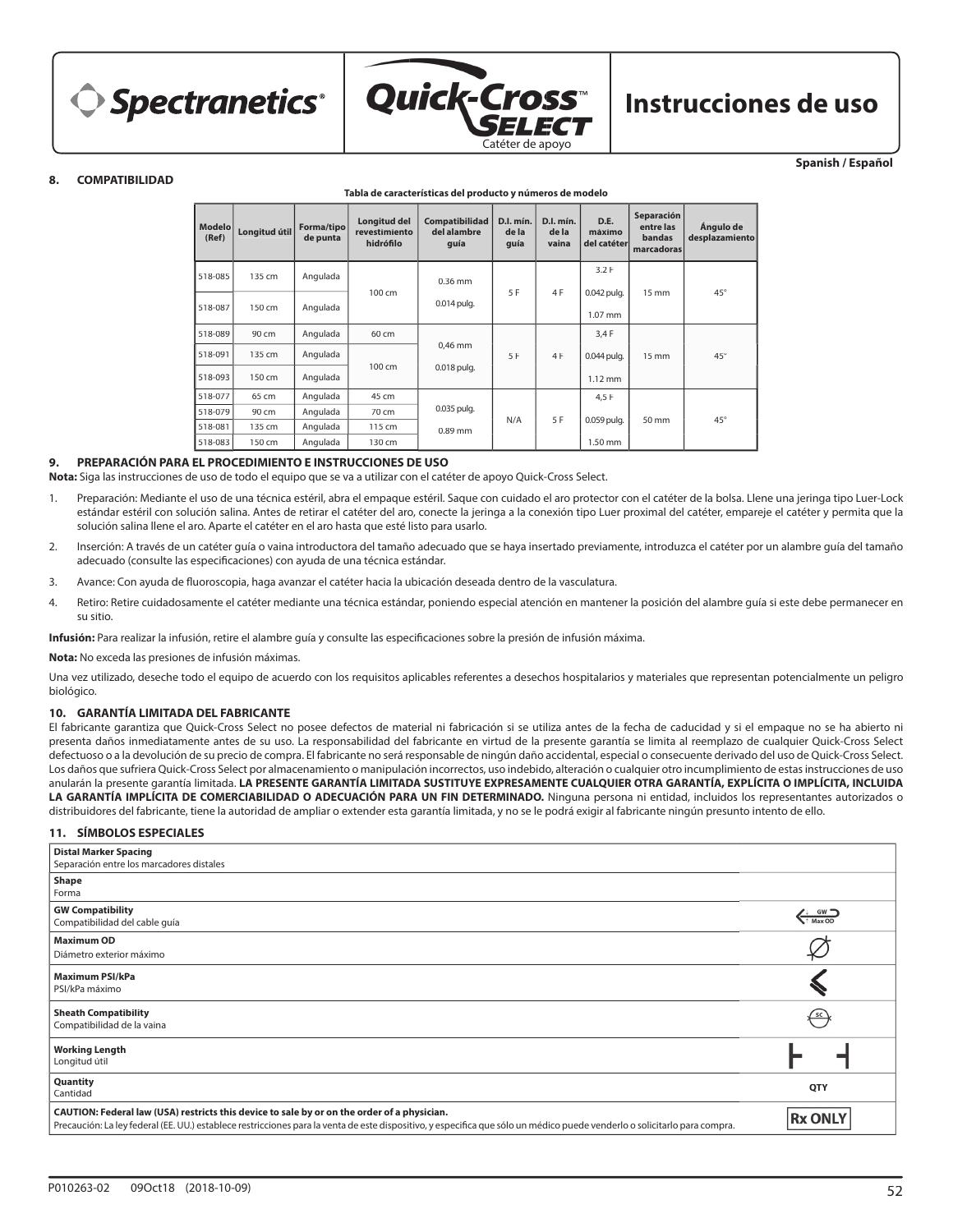



# **Bruksanvisning**

### **Swedish / Svenska**

# **Innehållsförteckning**

## **1. BESKRIVNING**

Spectranetics Quick-Cross Select stödkatetrar är intravaskulära katetrar. Dessa katetrar är tillgängliga i olika längder och spetskon gurationer. Alla modeller har 3 röntgentäta markörer på lika långa avstånd längs det distala skaftet för att hjälpa till att uppskatta geometrin inom kärlsystemet. Den distala röntgentäta markören är placerad inom 3 mm av den distala kateterspetsen. En honluer av standardtyp är placerad i varje modells proximala ände. Katetern är belagd med en hydrofil beläggning för att göra ytan hal.

## **2. INDIKATIONER FÖR ANVÄNDNING**

Quick-Cross Select stödkatetrar är avsedda för att leda och stödja en ledare under införsel i hjärt- eller perifera vaskulaturen, att tillåta utbyte av trådar och att utgöra en ledning för tillförsel av koksaltlösning eller diagnostiska kontrastmedel.

### **3. KONTRAINDIKATIONER**

Inga kända.

## **4. VARNINGAR**

- Max. infusionstryck: **300 psi** för 0,014" och 0,018" katetrar och **500 psi** för 0,035" katetrar.
- Katetern är konstruerad och avsedd för engångsbruk. **Får inte omsteriliseras och/eller återanvändas.**
- Katetern bör endast användas av läkare som är behöriga att utföra perkutana kärlingrepp.

## **5. FÖRSIKTIGHETSÅTGÄRDER**

- Du får INTE omsterilisera eller återanvända denna anordning efter detta kan påverka dess funktion eller öka risken för korskontamination på grund av olämplig återbehandling. Återanvändning av detta instrument för engångsbruk kan leda till allvarlig patientskada eller död och ogiltiggör tillverkarens garanti.
- Förvaras på en sval och torr plats. Skyddas mot direkt solljus och hög temperatur (över 55 °C eller 131 °F).
- Använd inte enheten om den eller förpackningen är skadad.
- Använd katetern före det "Bäst före"-datum (utgångsdatum) som anges på förpackningen.

### **6. BIVERKNINGAR**

Vaskulär kateterisering och/eller kärlingrepp kan resultera i komplikationer inklusive bland annat:

- Kärldissektion, -perforation, -ruptur eller total ocklusion
- **Infektion**
- Hematom
- Instabil angina
- Emboli
- Hypo-/hypertoni
- Akut myokardinfarkt
- Arytmi, inklusive kammarfibrillering
- Dödsfall

### **7. LEVERANSSKICK**

Spectranetics Quick-Cross Select stödkatetrar levereras **STERILISERADE**. Enheterna är endast avsedda och utformade för **ENGÅNGSBRUK** och ska inte återsteriliseras och/eller återanvändas.

## **7.1 Sterilisering**

• Produktens sterilitet garanteras endast om förpackningen är oöppnad och oskadad. Inspektera visuellt det sterila paketet innan användning för att garantera att förseglingarna inte har brutits. Använd inte katetern om förpackningens är öppnad eller skadad. Använd inte katetern efter "bäst före"-datum som anges på förpackningen.

## **7.2 Undersökning före användning**

• Kontrollera noggrant all utrustning som ska användas för defekter före användning. Använd inte utrustning som är skadad.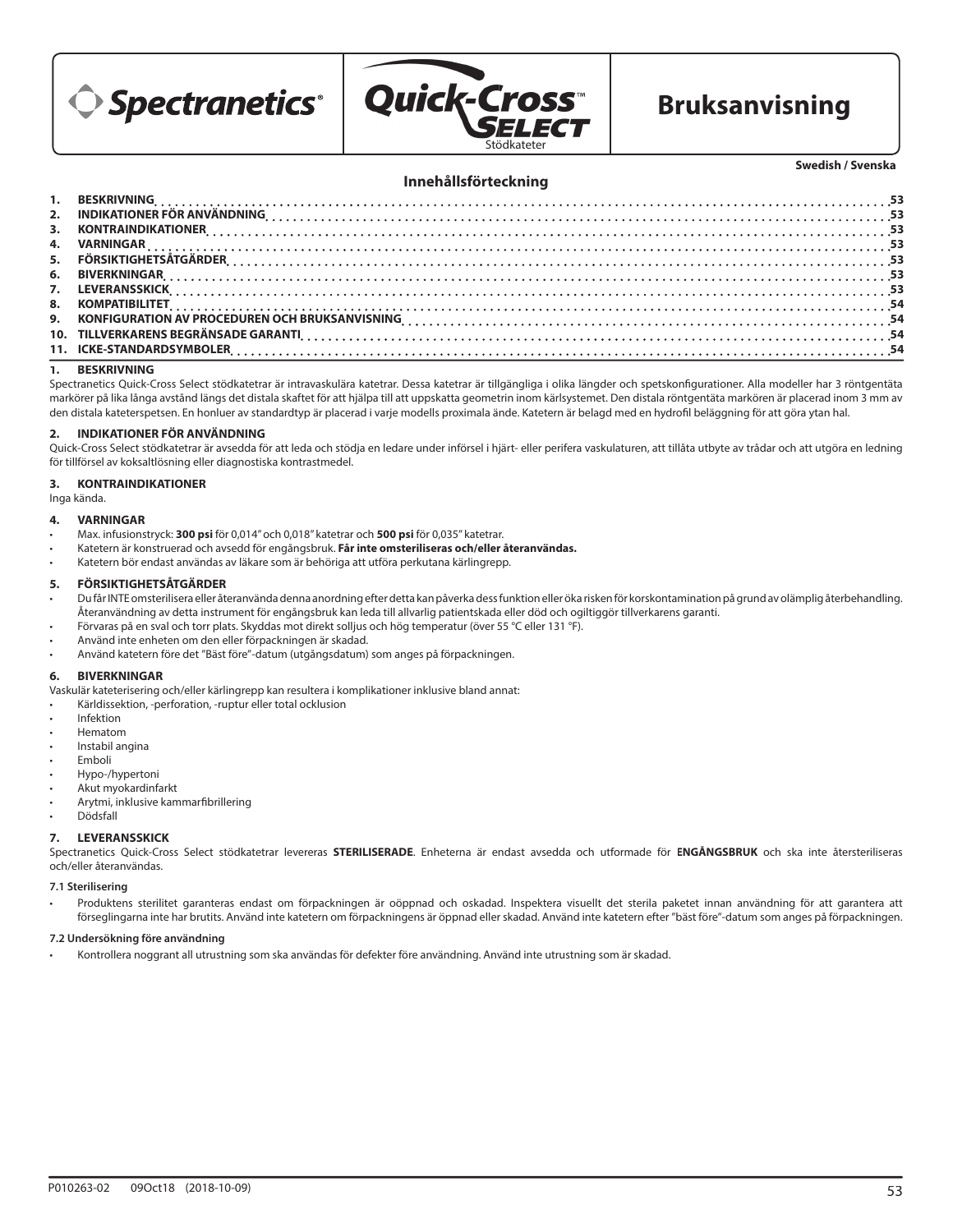



# **Bruksanvisning**

**Swedish / Svenska**

### **8. KOMPATIBILITET**

### **Tabell över produktfunktioner och modellnummer**

| <b>Modell</b><br>(ref) | Arbetslängd | Spetsform<br>$/$ -typ | <b>Hydrofil</b><br>längd | beläggnings- Ledarkompatibilitet | Min.<br>ledar-ID | Min.<br>hyls-ID | Max. kateter-<br><b>YD</b> | <b>Mellanrum</b><br>mellan<br>markörband | <b>Projektions-</b><br>vinkel |
|------------------------|-------------|-----------------------|--------------------------|----------------------------------|------------------|-----------------|----------------------------|------------------------------------------|-------------------------------|
| 518-085                | 135 cm      | Vinklad               |                          | 0,014''                          |                  |                 | 3,2F                       |                                          |                               |
| 518-087                | 150 cm      | Vinklad               | 100 cm                   | 0,36 mm                          | 5F               | 4F              | 0,042"<br>1,07 mm          | $15 \text{ mm}$                          | $45^\circ$                    |
| 518-089                | 90 cm       | Vinklad               | 60 cm                    | 0,018''                          |                  |                 | 3,4F                       |                                          |                               |
| 518-091                | 135 cm      | Vinklad               |                          |                                  | 5F               | 4F              | 0,044"                     | 15 mm                                    | $45^\circ$                    |
| 518-093                | 150 cm      | Vinklad               | 100 cm                   | 0,46 mm                          |                  |                 | $1,12 \text{ mm}$          |                                          |                               |
| 518-077                | 65 cm       | Vinklad               | 45 cm                    |                                  |                  |                 |                            |                                          |                               |
| 518-079                | 90 cm       | Vinklad               | 70 cm                    | 0,035''                          |                  |                 | 4,5F                       |                                          |                               |
| 518-081                | 135 cm      | Vinklad               | 115 cm                   | 0,89 mm                          | E/t              | 5F              | 0,059''                    | 50 mm                                    | $45^\circ$                    |
| 518-083                | 150 cm      | Vinklad               | 130 cm                   |                                  |                  |                 | 1,50 mm                    |                                          |                               |

### **9. KONFIGURATION AV PROCEDUREN OCH BRUKSANVISNING**

**Obs!** Följ bruksanvisningen för all utrustning som ska användas för Quick-Cross Select stödkatetrar**.**

- 1. Förberedelse: Använd steril metod för att öppna den sterila förpackningen. Avlägsna varsamt luerfattningen från kortet och avlägsna katetern från förpackningen. Fyll en steril standard luerlåsspruta med steril koksaltlösning. Innan katetern tas bort från fattningen ska sprutan anslutas till kateterns proximala luerfattning. Skölj katetern och låt koksaltlösningen fylla fattningen. Sätt undan katetern i fattningen tills den ska användas.
- 2. Införsel: Genom en tidigare införd ledarkateter eller introducerhylsa av rätt storlek, för in katetern över en ledare av lämplig storlek (se specifikationerna) med standardteknik.
- 3. Framförande: För fram katetern under fluoroskopi till önskat ställe i vaskulaturen.
- 4. Borttagning: Dra varsamt ut katetern med standardteknik och var samtidigt noga med att hålla kvar ledaren, om den ska finnas kvar på plats.

Infusion: För att utföra infusion ska du dra ut ledaren och läsa specifikationerna för maximalt infusionstryck.

**Obs!** Överstig inte rekommenderat infusionstryck.

Efter användning ska all utrustning kasseras enligt tillämpliga specifika bestämmelser om sjukhusavfall och potentiellt biologiskt riskmaterial.

### **10. TILLVERKARENS BEGRÄNSADE GARANTI**

Tillverkaren garanterar att Quick-Cross Select är fri från fel i material och utförande vid användning före angivet "Bäst-före"-datum och när förpackningen är oöppnad och oskadad omedelbart före användning. Tillverkarens skyldigheter enligt denna garanti begränsas till utbyte eller återbetalning av inköpspriset för en defekt Quick-Cross Select. Tillverkaren kan inte hållas ansvarig för några oförutsedda skador, särskilda skador eller följdskador som uppstår genom användning av Quick-Cross Select. Skador på Quick-Cross Select på grund av felaktig användning, ändringar, olämplig förvaring eller hantering, eller annan underlåtenhet att följa denna bruksanvisning gör denna begränsade garanti ogiltig. **DENNA BEGRÄNSADE GARANTI ERSÄTTER UTTRYCKLIGEN ALLA ANDRA GARANTIER, UTTRYCKTA ELLER UNDERFÖRSTÅDDA, INKLUSIVE UNDERFÖRSTÅDDA GARANTIER OM SÄLJBARHET ELLER LÄMPLIGHET FÖR ETT VISST SYFTE.** Ingen person eller organisation, inklusive auktoriserad representant eller återförsäljare för tillverkaren, har rätt att förlänga eller utöka denna begränsade garanti, och inga försök att göra detta kommer att vara bindande för tillverkaren..

## **11. ICKE-STANDARDSYMBOLER**

| <b>Distal Marker Spacing</b><br>Distalt markörmellanrum                                                                                                                                                         |                 |
|-----------------------------------------------------------------------------------------------------------------------------------------------------------------------------------------------------------------|-----------------|
| Shape<br>Form                                                                                                                                                                                                   |                 |
| <b>GW Compatibility</b><br>Ledarkompatibilitet                                                                                                                                                                  | $\leftarrow$ GW |
| <b>Maximum OD</b><br>Max. YD                                                                                                                                                                                    |                 |
| <b>Maximum PSI/kPa</b><br>Max. PSI/kPa                                                                                                                                                                          |                 |
| <b>Sheath Compatibility</b><br>Introducerkompatibilitet                                                                                                                                                         |                 |
| <b>Working Length</b><br>Arbetslängd                                                                                                                                                                            |                 |
| Quantity<br>Kvantitet                                                                                                                                                                                           | QTY             |
| CAUTION: Federal law (USA) restricts this device to sale by or on the order of a physician.<br>Var försiktig! Enligt federal lag (USA) får denna anordning endast säljas av läkare eller på läkares ordination. | <b>Rx ONLY</b>  |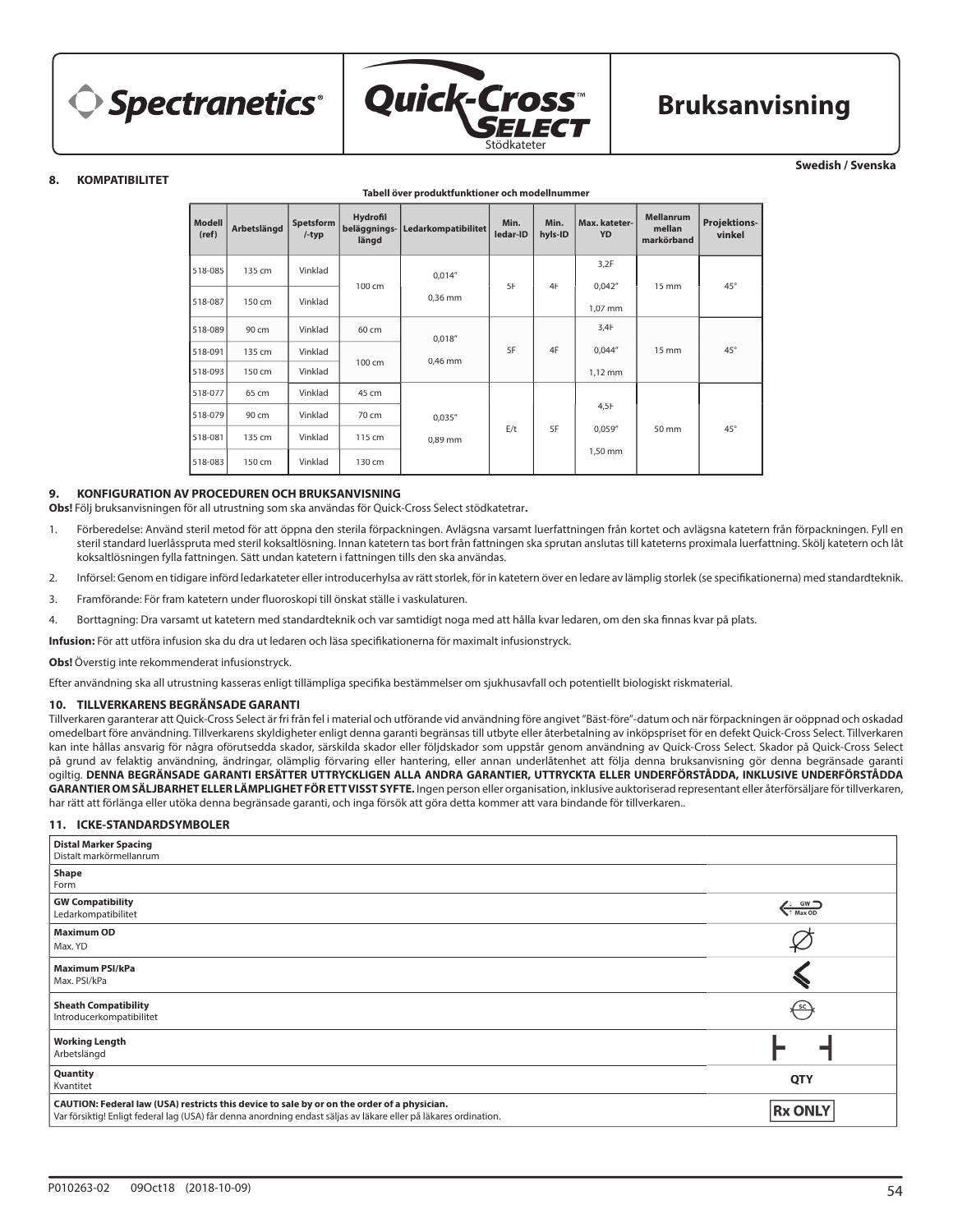



# **Kullanım Talimatları**

### **Turkish / Türkçe**

# **İçindekiler**

| 7. TEDARİK ŞEKLİ |  |
|------------------|--|
|                  |  |
|                  |  |
|                  |  |
|                  |  |

### **1. TANIM**

Spectranetics Quick-Cross Select Destek Kateterleri intravazküler kateterlerdir. Bu kateterler çeşitli uzunluklarda ve uç konfigürasyonlarında mevcuttur. Tüm modeller vazküler sistem dahilindeki geometrinin ölçülmesine yardımcı olmak için distal şaft alanıyla eşit olarak uzanan 3 radyopak işaretleyiciye sahiptir. Distal radyopak işaretleyici distal kateter ucunun 3 mm dahiline konumlandırılır. Her modelin proksimal ucu üzerine standart dişi bir lüer yerleştirilir. Kateter kaygan, hidrofilik kaplamayla kaplanır.

### **2. KULLANIM ENDİKASYONLARI**

Quick-Cross Select Destek Kateterleri koroner veya periferal vazkulatüre erişim sırasında bir kılavuz tele kılavuzluk edecek ve bu kılavuz teli destekleyecek, kablo değişimlerine izin verecek ve salin çözeltilerinin veya tanı kontrast maddelerinin verilmesini sağlayacak şekilde tasarlanmıştır.

### **3. KONTRENDİKASYONLAR**

Bilinen kontrendikasyonu yoktur.

### **4. UYARILAR**

- Maksimum İnfüzyon Basıncı: 0,014" ve 0,018" kateterler için **300 psi**, 0,035" kateterler için **500 psi**.
- Kateter bir kez kullanım için hazırlanmıştır ve tasarlanmıştır**. Tekrar sterilize etmeyin ve kullanmayın.**
- Kateter yalnızca perkütanöz, vazküler müdahaleleri gerçekleştirmek üzere yeterli eğitimi almış doktorlar tarafından kullanılmalıdır.

### **5. ÖNLEMLER**

- Bu cihazı yeniden sterilize ETMEYİN veya yeniden KULLANMAYIN, bu eylemler cihaz performansını olumsuz şekilde etkileyebilir veya uygun olmayan biçimde yeniden işlem görmeleri nedeniyle çapraz kontaminasyon riskini artırabilir. Bu tek kullanımlık cihazın yeniden kullanılması hastanın ciddi şekilde yaralanmasına veya ölümüne yol açabilir ve üretici garantilerini geçersiz kılar.
- Kuru ve serin bir yerde saklayın. Doğrudan güneş ışınlarına ve yüksek sıcaklıklara (55°C veya 131°F'tan daha yüksek) maruz bırakmayınız.
- Cihaz veya ambalaj hasarlıysa kullanmayın.
- Ambalaj üzerinde belirtilen "Son Kullanım Tarihi" dolmadan önce kateteri kullanın.

### **6. TERS OLAYLAR**

- Vazküler kateterizasyon ve/veya vazküler müdahale aşağıdakiler dahil olmak üzere ve bunlarla sınırlı kalmamak kaydıyla şu komplikasyonlara yol açar:
- Damar diseksiyonu, perforasyonu, yırtılması veya toplam oklüzyon
- Enfeksiyon
- Hematoma
- Kararsız anjina
- Emboli
- Hipo/hipertansiyon
- Akut miyokardiyal enfarktüsü
- Aritmi, ventriküler fibrilasyon dahil
- Ölüm

### **7. TEDARİK ŞEKLİ**

Spectranetics Quick-Cross Select Destek Kateterleri Etilen Oksit ile sterilize edilmiştir ve **STERİL** olarak sağlanırlar. Cihazlar **SADECE TEK KULLANIMLIK OLARAK** tasarlanmış ve belirlenmiştir ve tekrar sterilize edilmemeli ve/veya tekrar kullanılmamalıdır.

### **7.1 Sterilizasyon**

• Ürünün sterilliği sadece ambalaj açılmamış ve hasar görmemişse garanti edilir. Kullanımdan önce mühürlerin bozulmamış olduğundan emin olmak için steril ambalajı gözden geçirin. Paketin bütünlüğü bozulmuşsa kateteri kullanmayın. Kateteri ambalaj etiketinde bulunan Son Kullanım Tarihi geçmişse kullanmayın.

### **7.2 Kullanım Öncesi İnceleme**

• Kullanmadan önce kullanılacak tüm malzemeyi defektler açısından dikkatle inceleyin. Hasarlı hiçbir malzemeyi kullanmayın.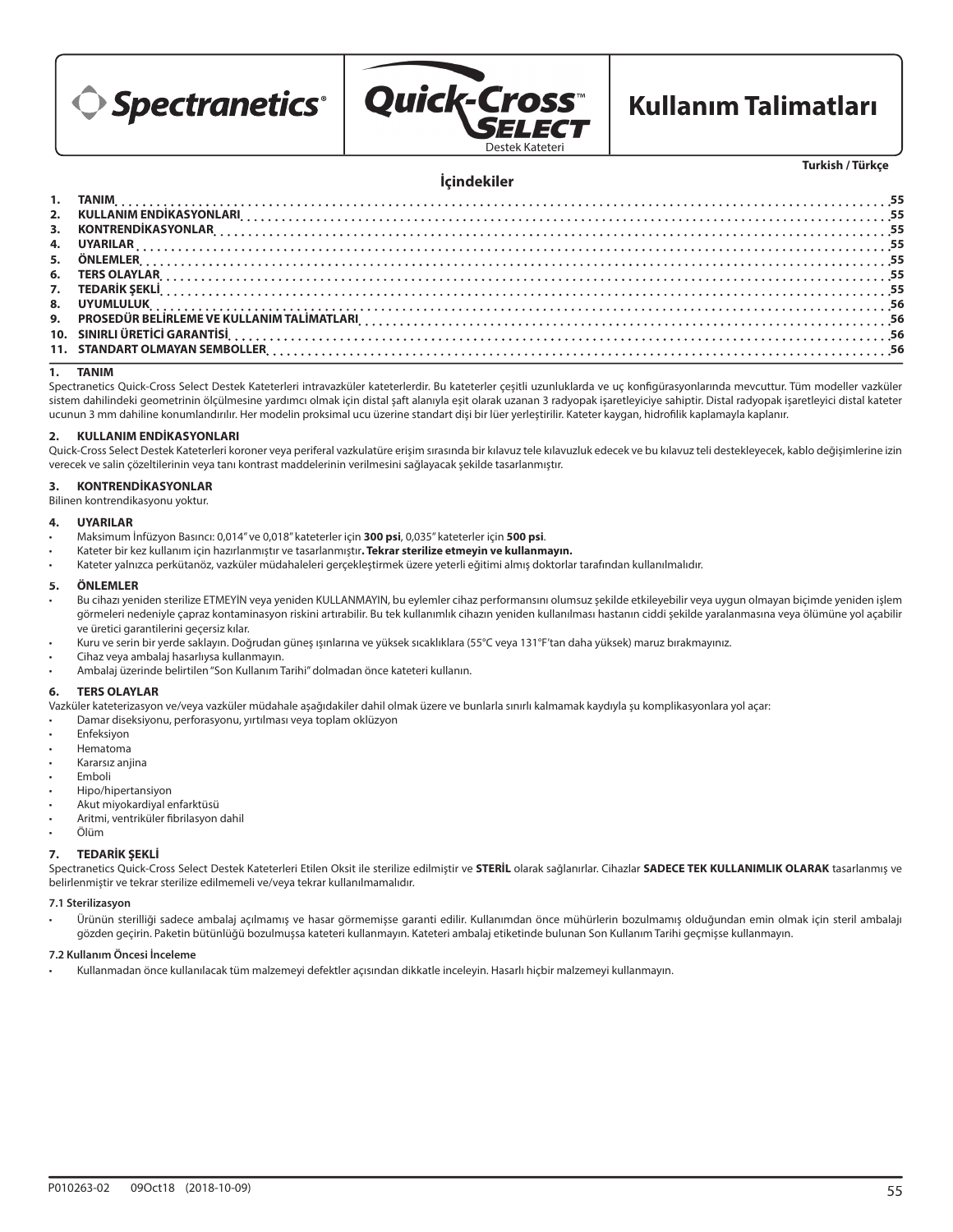



# **Kullanım Talimatları**

**Turkish / Türkçe**

## **8. UYUMLULUK**

### **Ürün Özellikleri ve Model Numaraları Tablosu**

| <b>Model</b><br>(Ref) | Calışma<br>Uzunluğu | Uç Şekli / Tipi | <b>Hidrofilik</b><br>Kaplama<br><b>Uzunluğu</b> | Tel Uyumluluğu | <b>Minimum</b><br>Kılavuz İç<br>Çapı | <b>Minimum</b><br>Kılıf İç Çapı | <b>Maksimum</b><br>Kateter Dis<br>Çapı | <i>i</i> șaretleyici<br><b>Bant Aralığı</b> | Açısı        |
|-----------------------|---------------------|-----------------|-------------------------------------------------|----------------|--------------------------------------|---------------------------------|----------------------------------------|---------------------------------------------|--------------|
| 518-085               | 135 cm              | Açılı           |                                                 | 0,014''        |                                      |                                 | 3,2F                                   |                                             |              |
| 518-087               | 150 cm              | Açılı           | 100 cm                                          | 0.36 mm        | 5F                                   | 4F                              | 0,042"<br>1,07 mm                      | $15 \text{ mm}$                             | $45^\circ$   |
| 518-089               | 90 cm               | Açılı           | 60 cm                                           |                |                                      |                                 | 3,4F                                   |                                             |              |
| 518-091               | 135 cm              | Açılı           |                                                 | 0,018''        | 5F                                   | 4F                              | 0,044''                                | $15 \text{ mm}$                             | $45^{\circ}$ |
| 518-093               | 150 cm              | Açılı           | 100 cm                                          | 0,46 mm        |                                      |                                 | $1,12 \text{ mm}$                      |                                             |              |
| 518-077               | 65 cm               | Açılı           | 45 cm                                           |                |                                      |                                 | 4,5F                                   |                                             |              |
| 518-079               | 90 cm               | Açılı           | 70 cm                                           | 0,035''        | Belir.                               | 5F                              | 0,059''                                | 50 mm                                       | $45^\circ$   |
| 518-081               | 135 cm              | Açılı           | 115 cm                                          | 0,89 mm        |                                      |                                 |                                        |                                             |              |
| 518-083               | 150 cm              | Açılı           | 130 cm                                          |                |                                      |                                 | 1,50 mm                                |                                             |              |

## **9. PROSEDÜR BELİRLEME VE KULLANIM TALİMATLARI**

**Not:** Quick-Cross Select Destek Kateterleriyle birlikte kullanılacak tüm donanımların kullanım talimatlarını izleyin.

- 1. Hazırlama: Steril tekniğini kullanarak, steril paketi açın. Kateteri içeren koruyucu halkayı yavaşça ambalajdan çıkarın. Bir standart steril lüer kilitli şırıngayı steril salinle doldurun. Kateteri halkadan çıkarmadan önce şırıngayı kateterin proksimal lüer ucuna takın, kateteri durulayıp temizleyin ve salin sıvının halkaya dolmasına izin verin. Kateteri halkanın içinde olarak kullanıncaya kadar hazır şekilde bir yere kaldırın.
- 2. Takma: Daha önceden takılmış uygun boyutta bir kılavuz kateterle veya tanıtıcı kılıfla, standart tekniği kullanarak kateteri uygun boyutta bir kılavuz telin (özelliklere bakın) üzerine yerleştirin.
- 3. İlerletme: Kateteri vazkülatürde istenen konuma getirmek için floroskopik kılavuz kullanın.
- 4. Çıkarma: Standart tekniği kullanarak kateteri yavaşça geri çekin ve kılavuz tel olduğu yerde bırakılacaksa kılavuz telin konumunu korumaya dikkat edin.

**İnfüzyon:** İnfüzyon gerçekleştirilecekse, kılavuz teli geri çekin ve maksimum infüzyon basıncı için teknik özelliklere başvurun.

**Not:** Önerilen infüzyon basıncını aşmayın.

Kullanımdan sonra, hastane atıkları ve potansiyel biyolojik tehlike arz eden malzemelere ilişkin uygulanabilir gerekliliklere uygun olarak tüm ekipmanı imha edin.

### **10. SINIRLI ÜRETİCİ GARANTİSİ**

Üretici, belirtilen "Son Kullanım" tarihine kadar kullanılması ve kullanılmadan önce paketin açılmamış ve hasar görmemiş olması durumunda Quick-Cross Select ürününün malzeme ve işçilik açısından hatasız olduğunu garanti eder. Bu garanti kapsamında üreticinin sorumluluğu, herhangi bir hatalı Quick-Cross Select ürününün değiştirilmesi veya ürün ücretinin iadesiyle sınırlıdır. Üretici, Quick-Cross Select ürününün kullanımından kaynaklanan tesadü , özel ya da kullanım sonucunda oluşan dolaylı zararlardan sorumlu değildir. Quick-Cross Select ürününün yanlış kullanım, değişiklik, uygun olmayan şekilde depolama veya kullanımdan kaynaklanan zararlar ya da bu Kullanım Talimatlarının uygulanmamasından doğan diğer arızalar nedeniyle zarar görmesi durumunda, bu sınırlı garanti geçersiz olacaktır. **BU SINIRLI GARANTİ, ZIMNİ SATILABİLİRLİK (ORTALAMA KALİTE) VEYA BELİRLİ BİR AMACA UYGUNLUK GARANTİSİ DE DAHİL OLMAK ÜZERE, BELİRTİLEN YA DA ZIMNİ TÜM DİĞER GARANTİLERİN YERİNE GEÇMEKTEDİR.** Üreticinin yetkili temsilcisi ya da satıcısı dahil olmak üzere hiçbir kişi veya kurumun, bu sınırlı garantiyi uzatma ya da genişletme yetkisi bulunmamaktadır; bu amaca yönelik girişimler Üreticiye karşı kullanılamaz.

## **11. STANDART OLMAYAN SEMBOLLER**

| <b>Distal Marker Spacing</b><br>Distal İşaretleyici Aralığı                                                                                                                                                                                      |                 |
|--------------------------------------------------------------------------------------------------------------------------------------------------------------------------------------------------------------------------------------------------|-----------------|
| Shape<br>Biçim                                                                                                                                                                                                                                   |                 |
| <b>GW Compatibility</b><br>Tel Uyumluluğu                                                                                                                                                                                                        | $\leftarrow$ GW |
| <b>Maximum OD</b><br>Maksimum Dış Çap                                                                                                                                                                                                            |                 |
| <b>Maximum PSI/kPa</b><br>Maksimum PSI/kPa                                                                                                                                                                                                       |                 |
| <b>Sheath Compatibility</b><br>Kılıf Uyumluluğu                                                                                                                                                                                                  |                 |
| <b>Working Length</b><br>Çalışma Uzunluğu                                                                                                                                                                                                        |                 |
| Quantity<br>Miktar                                                                                                                                                                                                                               | QTY             |
| CAUTION: Federal law (USA) restricts this device to sale by or on the order of a physician.<br>Dikkat: ABD Federal Yasaları bu cihazın satışının yetkili bir doktor tarafından ya da yetkili bir doktorun isteği üzerine yapılmasını gerektirir. | <b>Rx ONLY</b>  |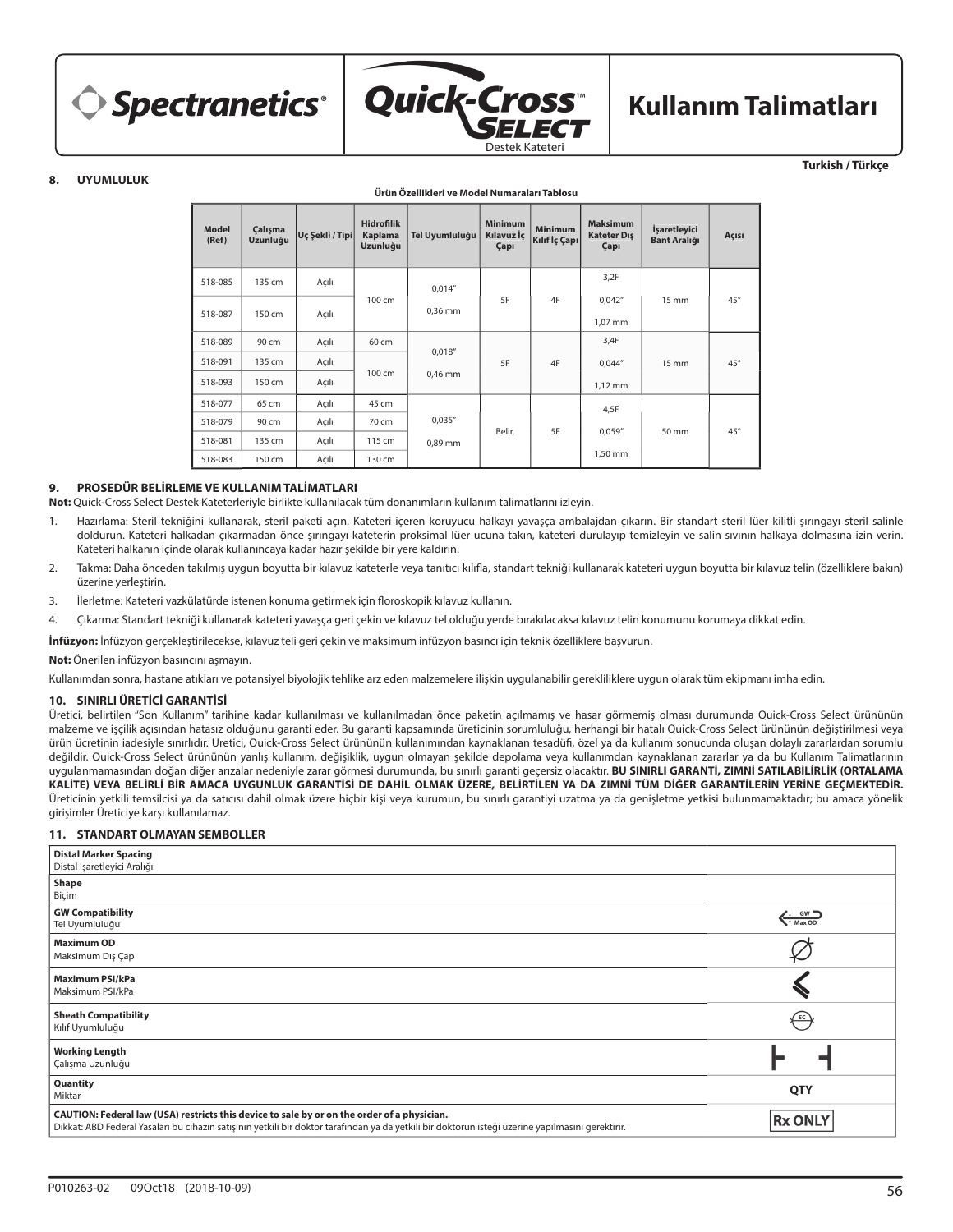



THIS PAGE LEFT INTENTIONALLY BLANK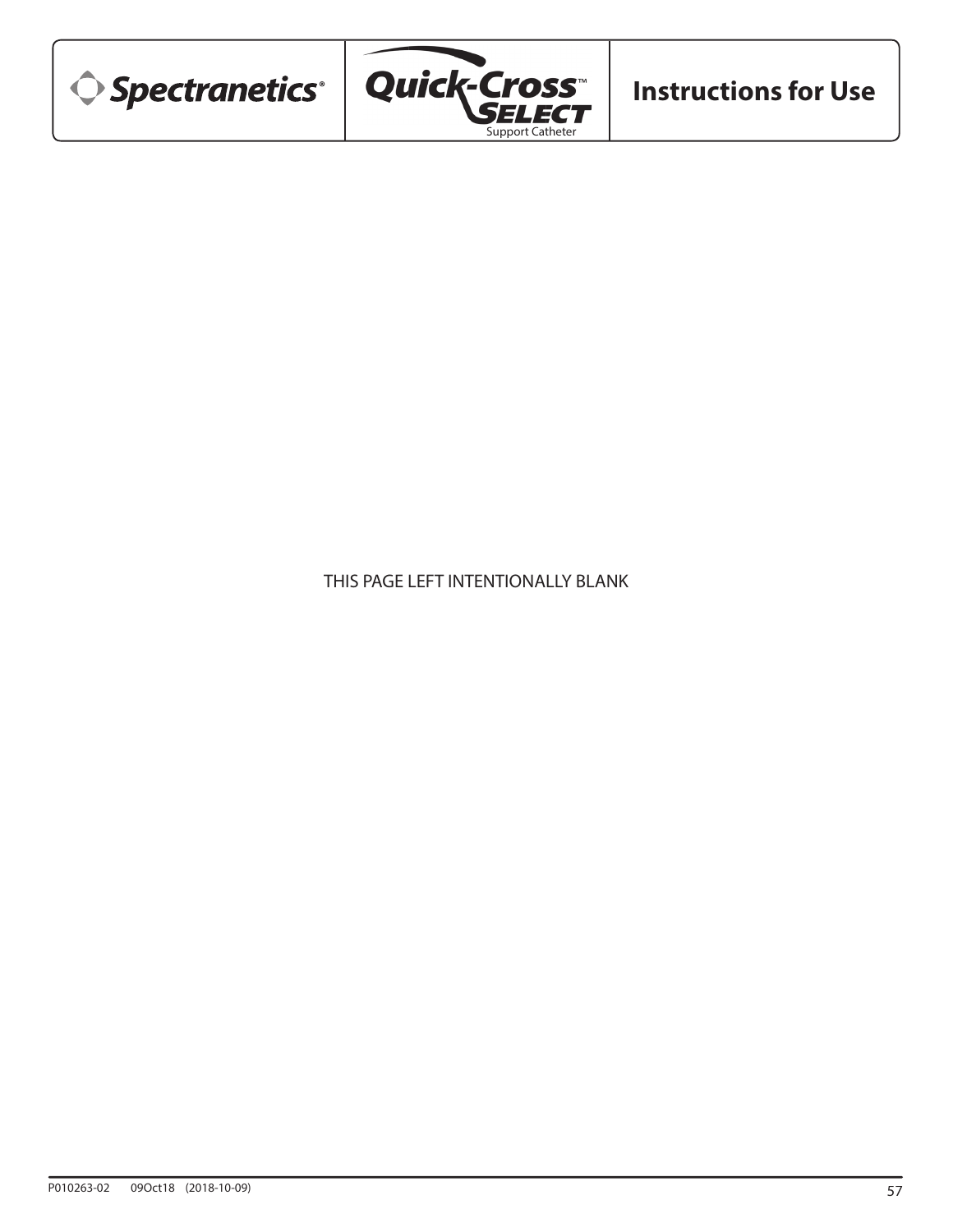



THIS PAGE LEFT INTENTIONALLY BLANK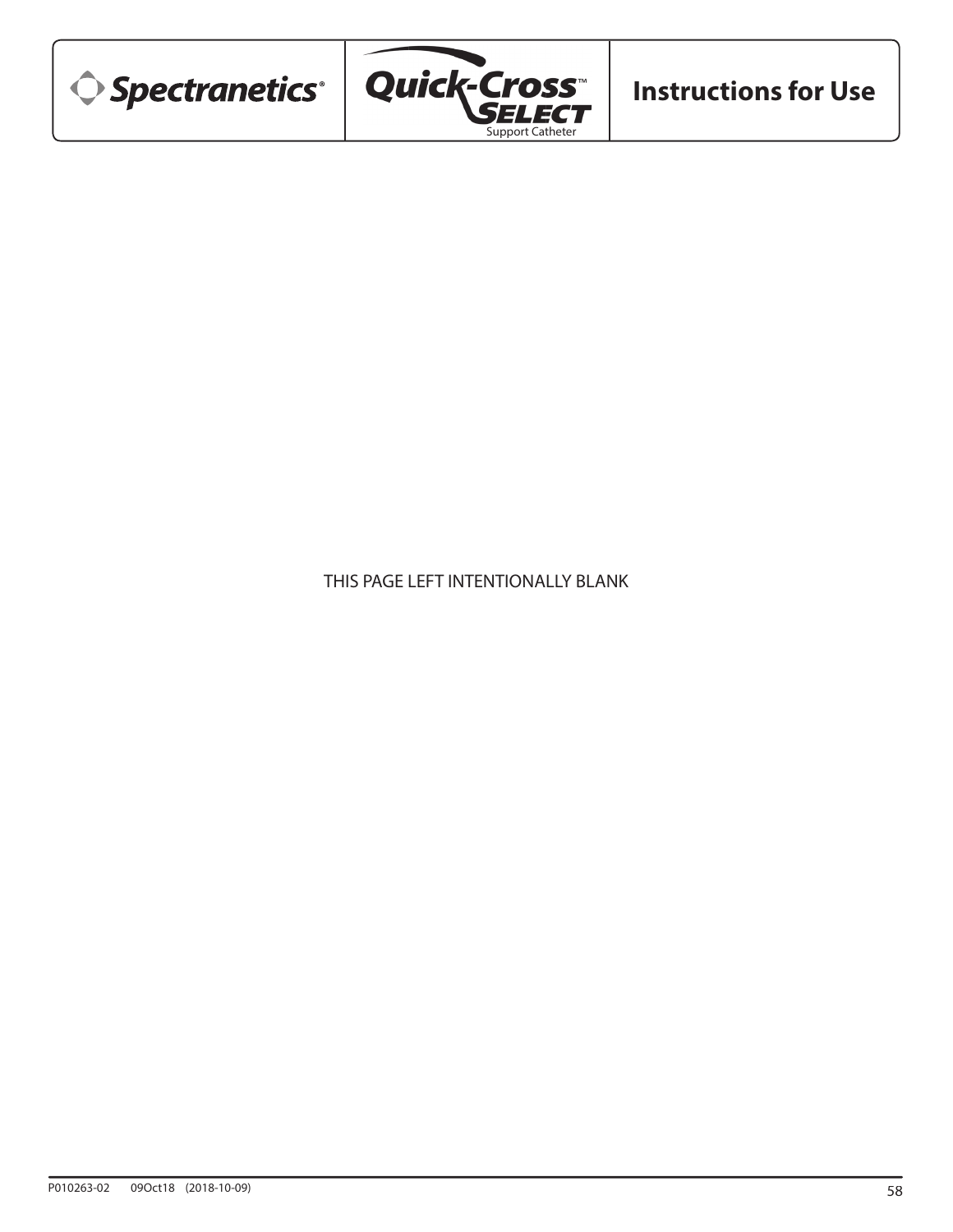



THIS PAGE LEFT INTENTIONALLY BLANK